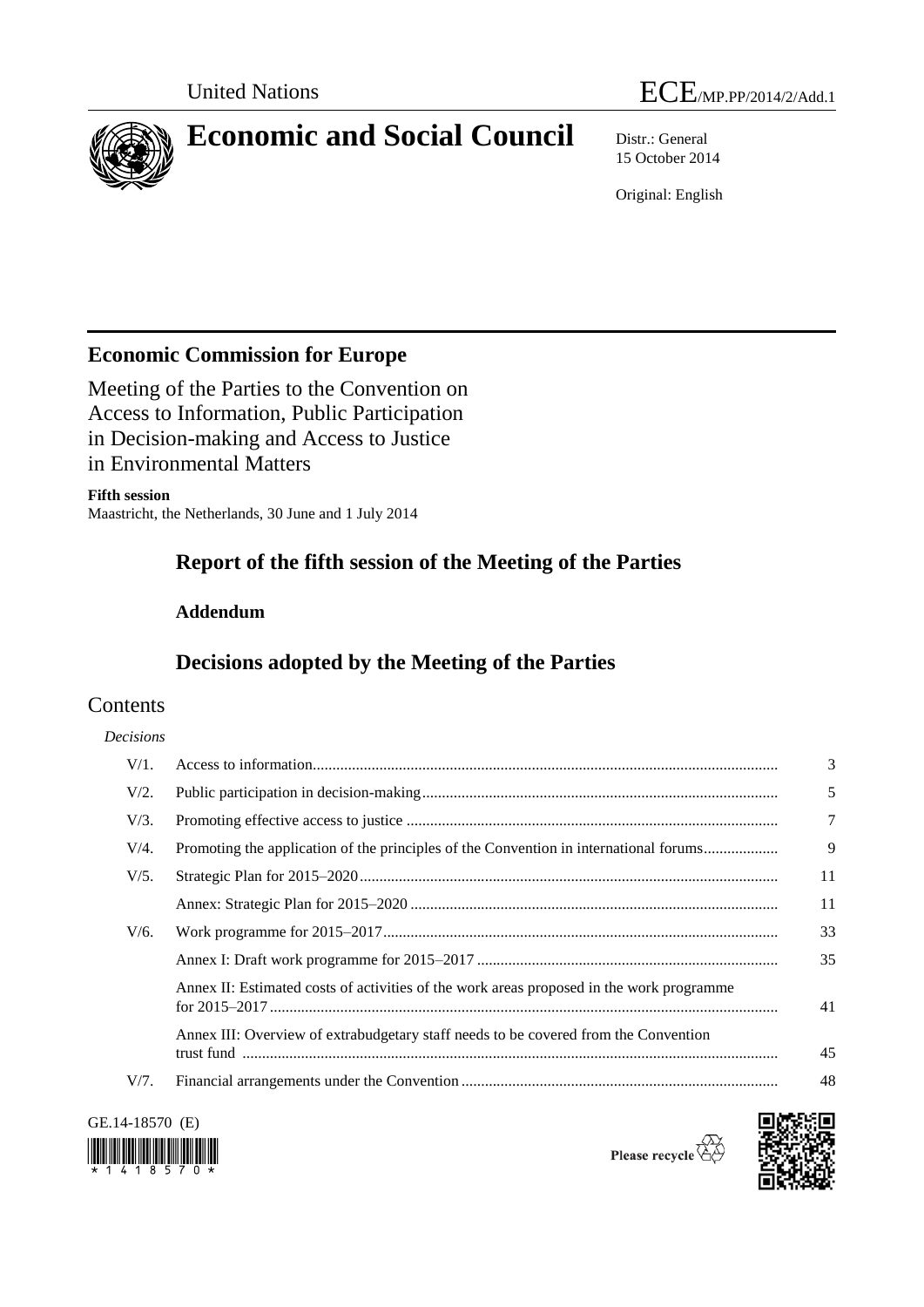| V/8.     | 50 |
|----------|----|
| V/9.     | 51 |
| $V/9a$ . | 54 |
| V/9b.    | 56 |
| $V/9c$ . | 58 |
| $V/9d$ . | 60 |
| V/9e.    | 62 |
| V/9f.    | 62 |
| $V/9g$ . | 65 |
| $V/9h$ . | 66 |
| $V/9i$ . | 67 |
| $V/9$ j. | 68 |
| $V/9k$ . | 70 |
| $V/91$ . | 71 |
|          | 72 |
| $V/9n$ . | 73 |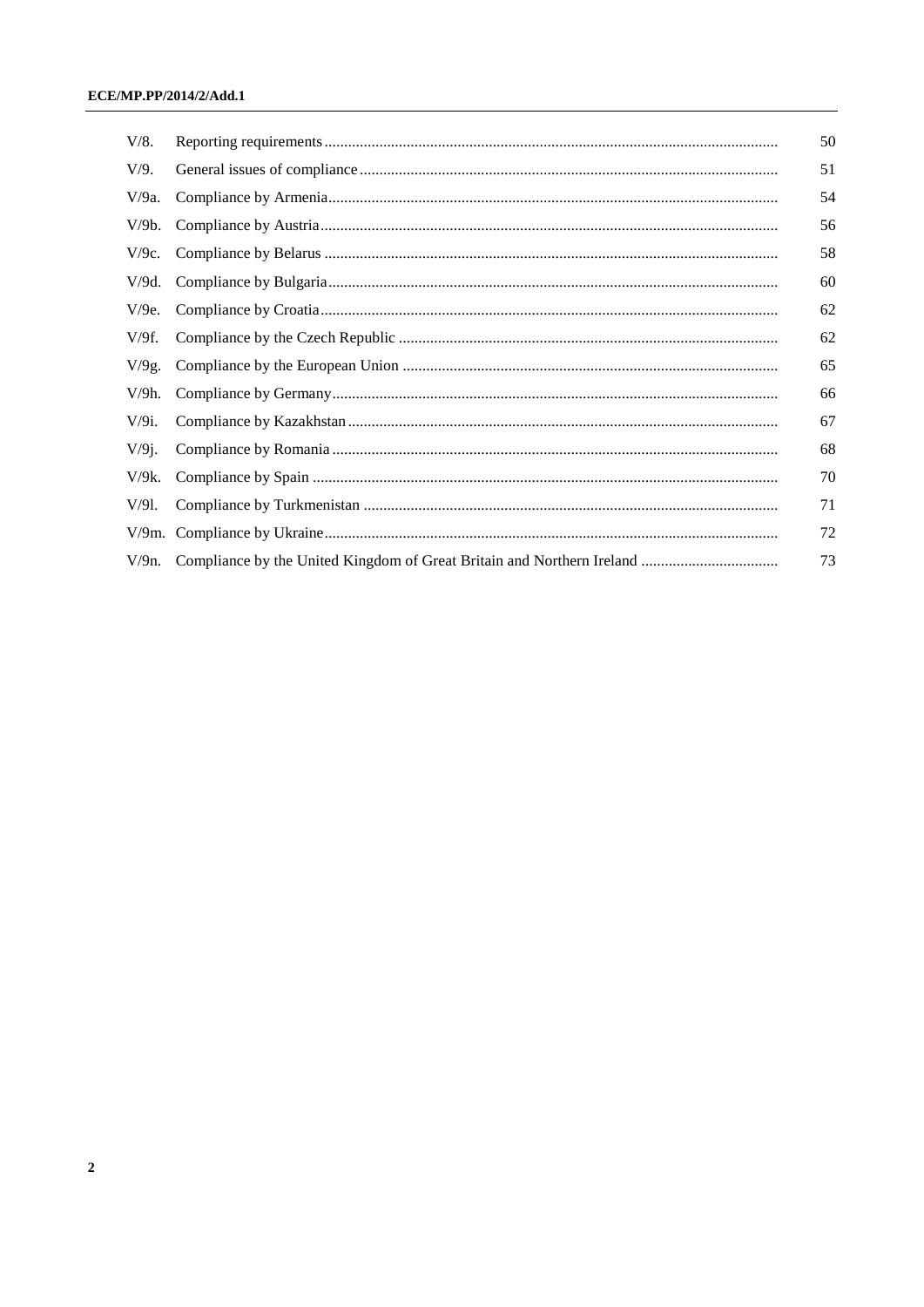# **Decision V/1 on access to information**

*The Meeting of the Parties*,

*Recalling* the provisions of articles 4 and 5 of the Convention on Access to Information, Public Participation in Decision-making and Access to Justice in Environmental Matters (Aarhus Convention),

*Further recalling* its decisions I/6, II/3 and III/2 on electronic information tools and the clearinghouse mechanism and decision IV/1 on access to information, as well the relevant objectives of the Strategic Plan for 2015–2020 as adopted through decision V/5 and the relevant sections of the Work Programme for 2015–2017 as adopted through decision V/6,

*Recognizing* the need to further the implementation of the first pillar of the Convention (articles 4 and 5) so as to provide effective public access to environmental information and actively disseminate it to the public, including through electronic information tools,

*Underlining* the importance of the Aarhus Clearinghouse for Environmental Democracy as an effective global mechanism to share knowledge and practices related to principle 10 of the Rio Declaration on Environment and Development,

*Having reviewed* the reports of the Task Force on Access to Information (ECE/MP.PP/WG.1/2013/5 and ECE/MP.PP/WG.1/2014/4),

1. *Notes with appreciation* the work undertaken by the Task Force on Access to Information and expresses its gratitude to the Republic of Moldova for its leadership of the Task Force;

2. *Welcomes* initiatives by Parties, Signatories and other stakeholders to improve public accessibility of environmental information, including through electronic information tools and e-government<sup>1</sup> and open government data<sup>2</sup> initiatives, which promote effective implementation of articles 4 and 5 of the Convention;

3. *Invites* Parties, Signatories and, where in a position to do so, other stakeholders to continue strengthening implementation of the information pillar of the Convention at the national level;

4. *Calls on* Parties, Signatories, international organizations, non-governmental organizations and other stakeholders to continue contributing resources to the Aarhus Clearinghouse and online databases and welcomes the further development of the Aarhus Clearinghouse and other electronic tools under the Convention;

5. *Also calls on* Parties, Signatories, international organizations, non-governmental organizations and other stakeholders to further application of the recommendations in decision II/3 to promote the wider use of electronic information tools as an effective instrument for putting into practice the Convention's provisions, including

<sup>&</sup>lt;sup>1</sup> E-government initiatives encompass activities of the public authorities to deploy information and communication technologies for improving knowledge and information in the service of the public.

<sup>&</sup>lt;sup>2</sup> Open government data initiatives encompass activities to make information or data produced or commissioned by governments available for everyone to access, reuse and redistribute without any restrictions.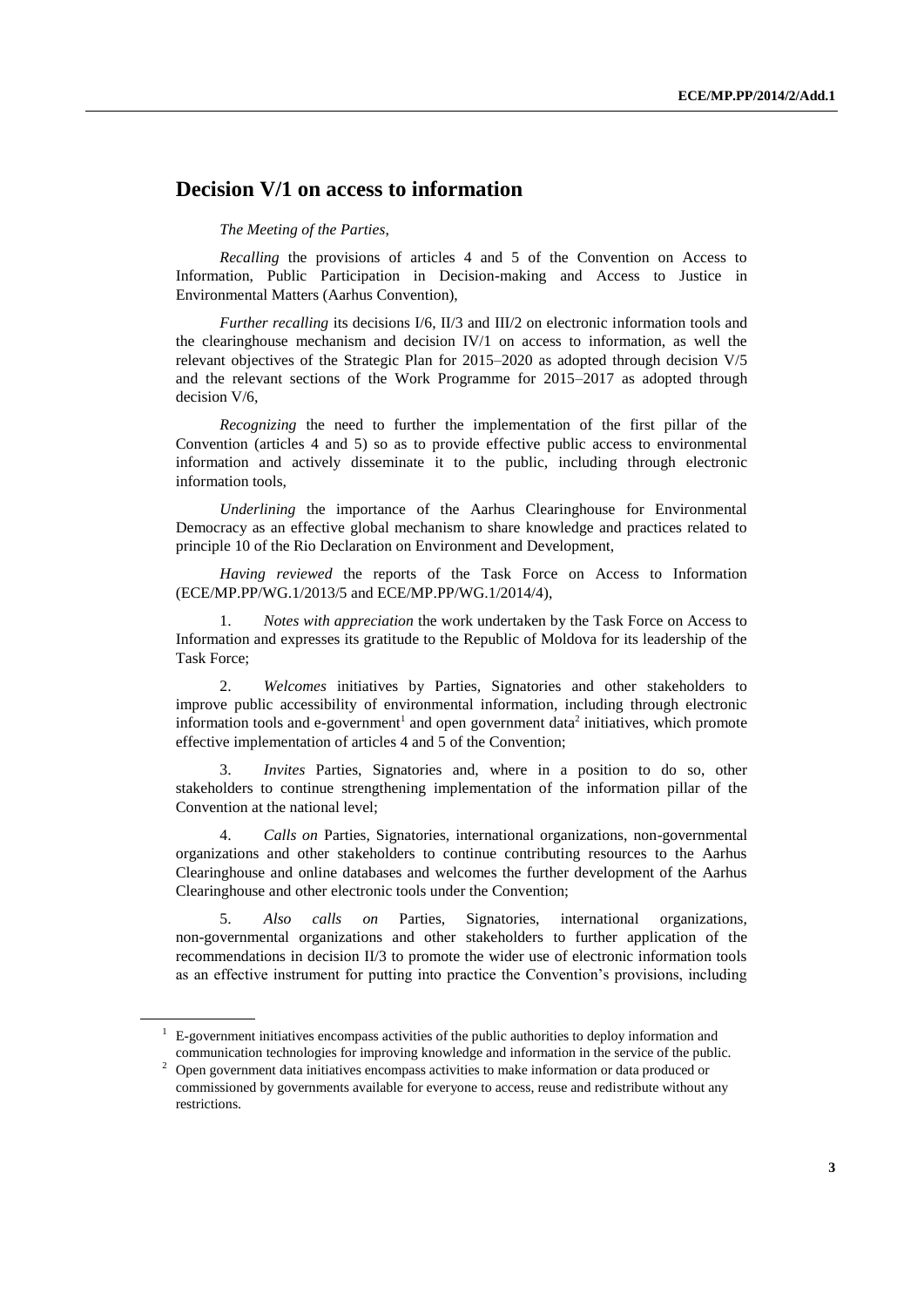through public-private partnerships,<sup>3</sup> and to contribute to the Aarhus Clearinghouse and online databases;

6. *Stresses* the important role of Aarhus Centres, the media, public libraries and other information sites in facilitating public access to environmental information;

7. *Decides* to extend in time the mandate of the Task Force on Access to Information, under the authority of the Working Group of the Parties to the Convention, to carry out work in cooperation with other international forums, taking into consideration the relevant activities being undertaken by Parties, Signatories and other stakeholders;

8. *Welcomes* the offer of the Republic of Moldova to continue to lead the Task Force on Access to Information;

9. *Requests* the Task Force on Access to Information, subject to the availability of resources, to:

(a) Promote the exchange of information, experiences, challenges and good practices, as well as to discuss possible further developments and strengthening of public access to environmental information with regard to the following issues, including:

(i) The scope of environmental information, the provision of environmental information by the different public authorities, the associated costs and the quality and comparability of the environmental information;

(ii) The application of restrictions on access to environmental information in accordance with the Convention's provisions;

(b) Continue monitoring and supporting the implementation of the recommendations in decision II/3 and the development of the Shared Environmental Information System across the region, as well as to promoting approaches to and standards for active dissemination of environmental information;

(c) Identify capacity-building needs and priorities with respect to public access to environmental information, taking into account issues of a systemic nature, identified through the reporting and compliance mechanisms;

(d) Continue monitoring technical developments and, where appropriate, contribute to other initiatives relevant to access to environmental information;

(e) Continue contributing to further development of the Aarhus Clearinghouse for Environmental Democracy and PRTR.net;

10. *Invites* Parties, Signatories, other interested States and international and other organizations to participate in the Convention's activities on access to information and to allocate resources for this matter as far as possible;

*Entrusts* the secretariat, subject to the availability of resources, to participate in and implement, as appropriate, capacity-building activities, including workshops and trainings; to contribute to relevant initiatives under other forums; and to promote electronic information tools in the region and beyond through the maintenance and further development of the Aarhus Clearinghouse, media tools and online databases (e.g., for jurisprudence, national implementation reports and case studies on public participation at the national level and in international forums).

<sup>3</sup> A public-private partnership is a scheme that involves cooperation between the public and the private sector aiming at financing, designing, implementing and operating public sector infrastructure and services supporting the implementation of the Convention.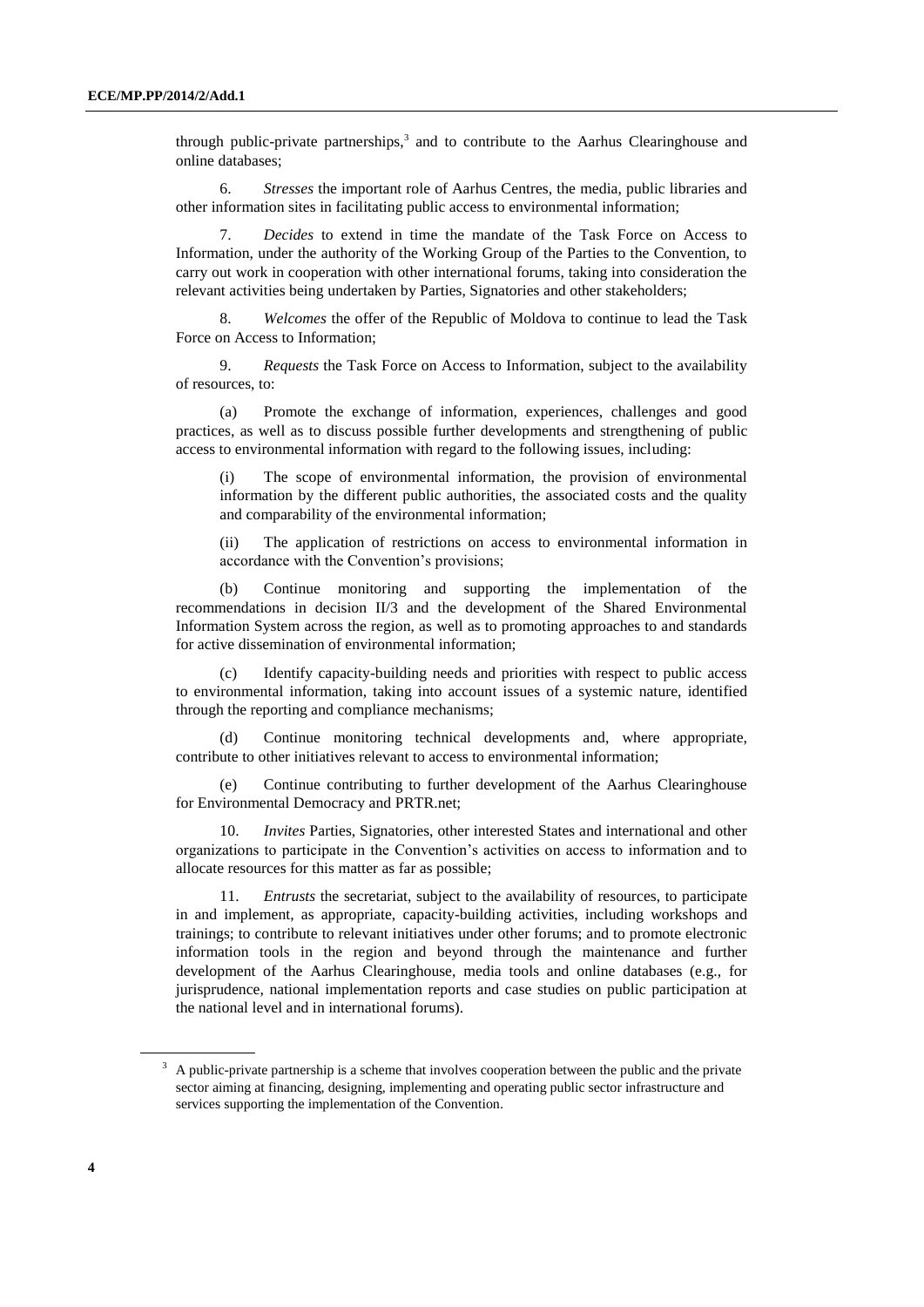# **Decision V/2 on public participation in decision-making**

#### *The Meeting of the Parties,*

*Recalling* the provisions of articles 6, 7 and 8 of the Convention on Access to Information, Public Participation in Decision-making and Access to Justice in Environmental Matters and the provisions of article 6 bis of the amendment to the Convention on public participation in decisions on the deliberate release into the environment and placing on the market of genetically modified organisms,

*Further recalling* its decisions EMP.II/1 on public participation in decision-making, decision V/5 on the strategic plan for 2015–2020 and V/6 on the work programme for 2015–2017,

*Mindful* that the 2011 cycle of national implementation reports, the findings of the Compliance Committee and the work carried out under the auspices of the Task Force on Public Participation in Decision-making to date have collectively shown that challenges remain to the full implementation of the second pillar of the Convention across the region,

*Recognizing* the vital role played by the Task Force on Public Participation in Decision-making in bringing together experts from governments, civil society and other stakeholders to exchange experiences regarding those challenges and to explore possible good practices to address them,

*Welcoming* the important contribution to furthering the implementation of the second pillar played by organizations engaged in capacity-building at the national and subregional levels,

*Welcoming* also the work of Aarhus Centres in several countries as platforms to facilitate public participation by providing environmental information, raising public awareness, promoting participatory debate on environmental policies, programmes and projects and providing assistance to members of the public in exercising their rights,

*Underlining* the need to further the implementation of the second pillar of the Convention (articles 6, 7 and 8, and eventually 6 bis) so as to provide for more effective public participation in decision-making in environmental matters,

*Notes* with appreciation the work undertaken by the Task Force on Public Participation in Decision-making and expresses its gratitude to Ireland for its leadership of the Task Force;

2. *Takes note* of the Maastricht recommendations on promoting effective public participation in decision-making (ECE/MP.PP/2014/8) developed under the auspices of the Task Force, and invites Parties, Signatories, other interested States and stakeholders to use them as a guidance to improve implementation of the second pillar of the Convention;

3. *Welcomes* initiatives taken by Parties, Signatories, international organizations, non-governmental organizations, research institutes and other stakeholders to study good practices, examine practical means of promoting more effective public participation in environmental decision-making and share their findings and experience, and encourages further activities to this end;

4. *Requests* the secretariat to make information on such activities as widely accessible as possible through the Aarhus Good Practice database and other online tools;

5. *Invites* Parties, Signatories, international organizations, non-governmental organizations and other stakeholders to strengthen implementation of the public participation pillar of the Convention at the national level and where possible to make resources available for this purpose;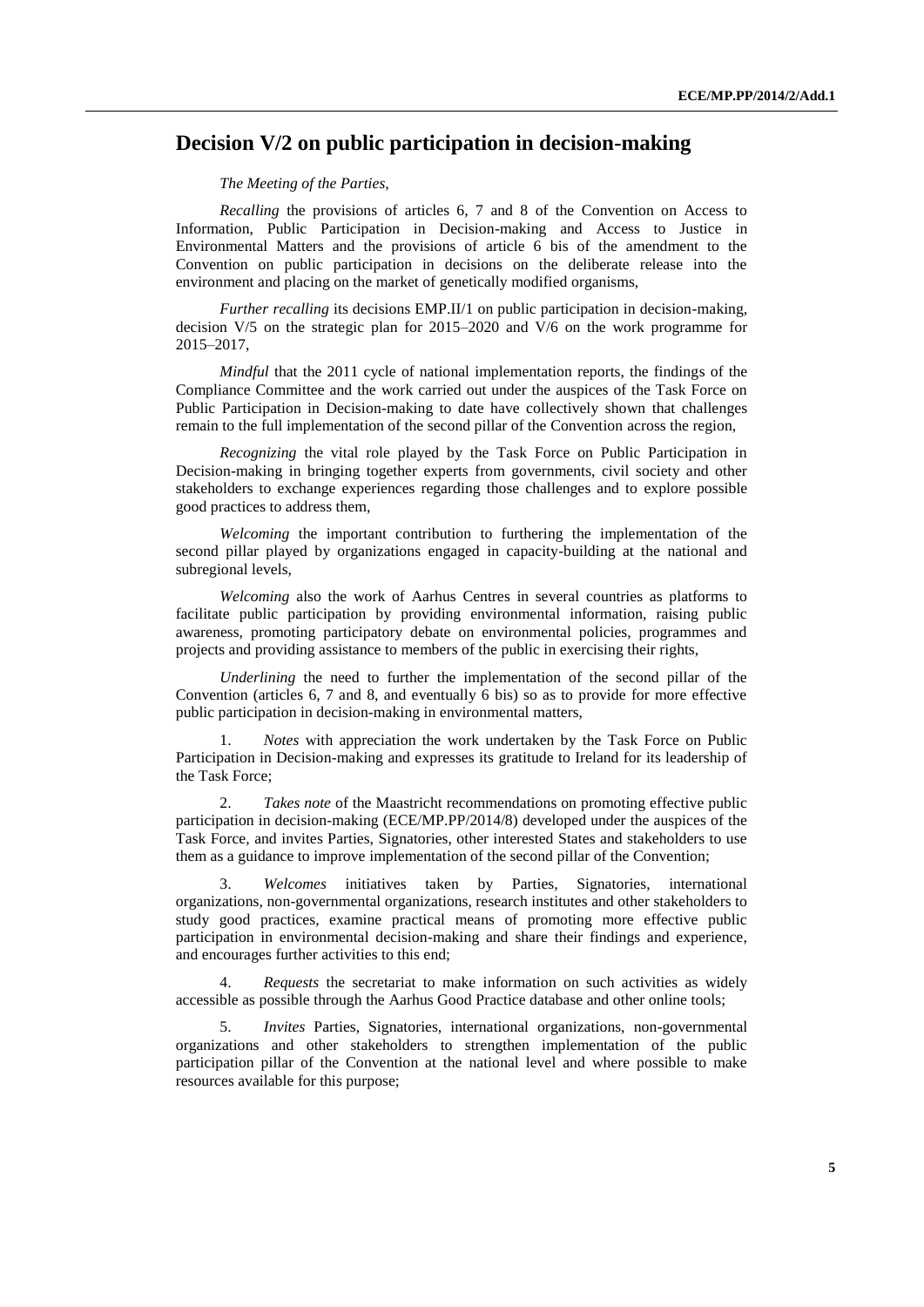6. *Invites* organizations engaged in capacity-building to consider developing training programmes at the national and subregional levels for public officials involved in the day-to-day task of carrying out public participation procedures covered by articles 6, 7 and 8 of the Convention;

7. *Invites* researchers focusing on participatory processes and environmental decision-making to use the resources gathered under the auspices of the Task Force in their research, and also to share the results of their research with the Task Force;

8. *Encourages* Parties, Signatories, other interested States, international organizations, non-governmental organizations, research institutes and other stakeholders to participate in the activities under the Convention on public participation in decision-making and to allocate sufficient resources for this matter;

9. *Decides* to extend in time the mandate of the Task Force on Public Participation in Decision-making, under the authority of the Working Group of the Parties to the Convention, to carry out further work, taking into consideration the relevant work being undertaken by Parties, Signatories and other stakeholders;

10. *Welcomes* the offer of Italy to lead the Task Force on Public Participation in Decision-making;

11. *Requests* the Task Force, subject to the availability of resources, to undertake the following tasks:

(a) Continue working to strengthen the implementation of the public participation provisions of the Convention;

Continue working to identify the main obstacles to effective public participation in all types of decision-making within the scope of articles 6, 7 and 8 of the Convention at the national, provincial and local levels, including barriers to participation for non-governmental organizations, the general public and marginalized groups, and taking into account, inter alia, the national implementation reports, the findings of the Compliance Committee, other relevant assessments and the experiences of the public;

(c) Continue working to exchange good practices to address the main obstacles to the full implementation of the second pillar of the Convention, including, inter alia, the different types of "decisions" and "decision-making" covered by the Convention and the implications for public participation of different decision-making methods, also through the gathering of experiences from Parties and stakeholders regarding the application of the Maastricht recommendations on promoting effective public participation in decisionmaking;

Continue working to identify innovative practices that facilitate more effective public participation without entailing additional significant financial or human resources on the part of public authorities;

(e) Continue to oversee the collection and dissemination of good practices in public participation in decision-making through the Aarhus Good Practice online database;

(f) While taking care to allow sufficient time to address the implementation of articles 6, 7 and 8 generally, investigate possibilities for focusing in greater depth on collaboration with relevant partner organizations, as appropriate, on implementation of the Convention's public participation requirements in decision-making in those fields of activity considered to be of particularly high priority at the current time, for example, decision-making for sustainable development; climate change-related decision-making; energy-related planning; and, if resources allow, decision-making on the extractive sector; chemicals; emerging technologies (e.g., nanotechnology); and product-related decisionmaking;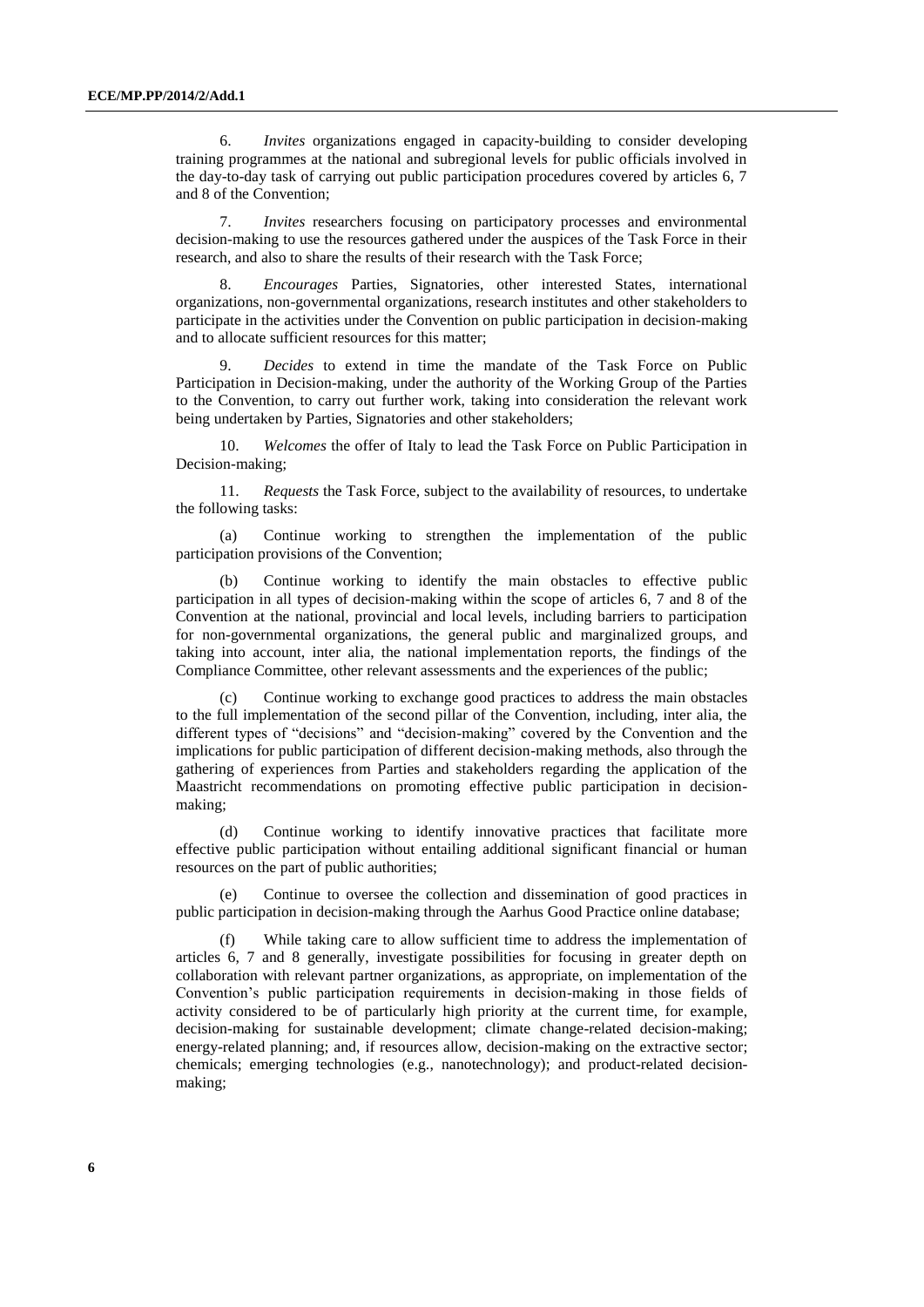(g) Assess the Convention's provisions on public participation in decisionmaking having a significant impact on the environment, encompassing, inter alia, sustainable development, and consider options for a possible follow-up identified through the assessment.

# **Decision V/3 on promoting effective access to justice**

*The Meeting of the Parties,*

*Recalling* the provisions of article 9 of the Convention on Access to Information, Public Participation in Decision-making and Access to Justice in Environmental Matters,

*Also recalling* the eighth and ninth preambular paragraphs of the Convention,

*Further recalling* its decisions I/5, II/2, III/3 and IV/2 on promoting effective access to justice,

*Noting* the relevant objectives of the Strategic Plan for 2015–2020 as adopted through decision V/5, and the relevant sections of the Work Programme for 2015–2017 as adopted through decision V/6,

*Having reviewed* the reports of the Task Force on Access to Justice (ECE/MP.PP/WG.1/2012/5; ECE/MP.PP/WG.1/2014/5; ECE/MP.PP/2014/5),

1. *Recognizes* the challenges faced by Parties in implementing the third pillar of the Convention (article 9), and the need for further considerable efforts to achieve effective access to justice;

2. *Notes with appreciation* the work undertaken by the Task Force on Access to Justice;

3. *Expresses its gratitude* to Sweden for its leadership of the Task Force;

4. *Welcomes* capacity-building initiatives by Parties, Signatories and international organizations and other stakeholders aimed at promoting more effective implementation of article 9 of the Convention and encourages them, as appropriate, to undertake such initiatives in the next intersessional period;

5. *Expresses its appreciation* to the Parties, Signatories and other stakeholders for contributing material to the online jurisprudence database concerning the Convention, and encourages Parties, Signatories and other stakeholders, including judges, legal professionals and academics, to use and promote the database and to further contribute to its expansion and improvement;

6. *Encourages* Governments to provide the public with information on access to administrative and judicial review procedures, including through electronic information tools, to ensure public access to relevant decisions of courts and other bodies, and to share their experiences in implementing e-justice initiatives;<sup>4</sup>

7. *Stresses* the significant role of national and international associations of judges, prosecutors and other legal professionals, and in particular of judicial training institutions, as well as the substantial role of public interest lawyers and non-governmental organizations, with regard to information exchange and capacity-building, and invites Governments to support their activities

<sup>4</sup> E-justice initiatives include the use of information and communication technologies to improve public access to justice and other types of activities involving the resolution of disputes.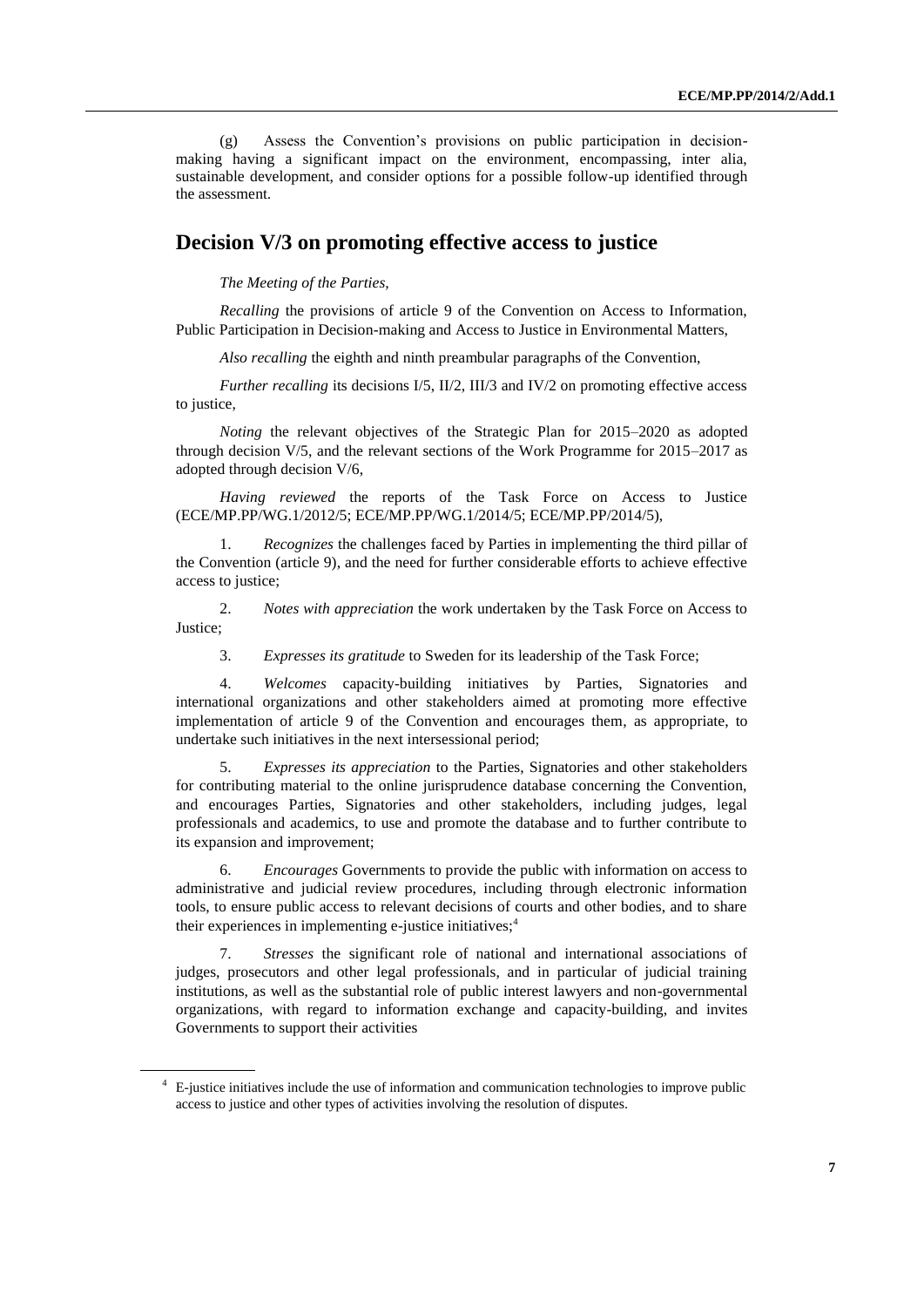8. *Encourages* Governments to stimulate a multi-stakeholder dialogue aiming at removing as the case may be, barriers to access to justice, involving the different ministries and agencies responsible, inter alia, for national policies on environment, justice, education, the judiciary, constitutional courts, ombudsmen, bar associations, public interest lawyers and non-governmental organizations, and to share these experiences within the activities of the Task Force;

9. *Encourages* Parties to integrate to the extent possible the issue of access to justice in environmental matters into the curriculum of law faculties, public administration and judicial training institutions and other relevant institutions supporting the implementation of the Convention;

10. *Invites* Parties, Signatories and international and national organizations to cooperate and avoid duplication of activities in information exchange, the organization of training events and other capacity-building activities for the judiciary and other legal professionals at the national and international levels;

11. *Decides* to extend in time the mandate of the Task Force on Access to Justice, under the authority of the Working Group of the Parties to the Convention, to carry out further work in relation to the implementation of the Convention, taking into consideration the relevant activities being undertaken by Parties, Signatories and other stakeholders;

12. *Welcomes* the offer of Sweden to continue to lead the work of the Task Force;

13. *Requests* the Task Force, subject to the availability of resources, to undertake the following work:

(a) To promote the exchange of information, experiences, challenges and good practices relating to the implementation of the third pillar of the Convention, on such issues as costs, remedies, scope of review, timeliness, protection against persecution and harassment;

(b) To identify priority needs with respect to public access to justice in environmental matters, to take stock of capacity-building initiatives taking place in the region and beyond, and to promote the involvement of associations of judges, public interest lawyers and other legal professionals in these initiatives;

(c) As resources allow, to prepare analytical, guidance and training materials to support the work in the above subparagraphs (a) and (b);

(d) To promote understanding and the use of relevant findings of the Compliance Committee of a systemic nature;

14. *Entrusts* the secretariat, subject to availability of resources, to undertake the following work:

(a) To participate in, plan and implement, as appropriate, capacity-building activities, including workshops and trainings related to access to justice, to be organized in cooperation with relevant partner organizations;

(b) To expand, in cooperation with the Task Force**,** the web portal for the exchange of jurisprudence concerning the Convention;

15. *Invites* the Parties, Signatories and international and other organizations to participate in the Convention's activities on access to justice, and to allocate funds for this matter;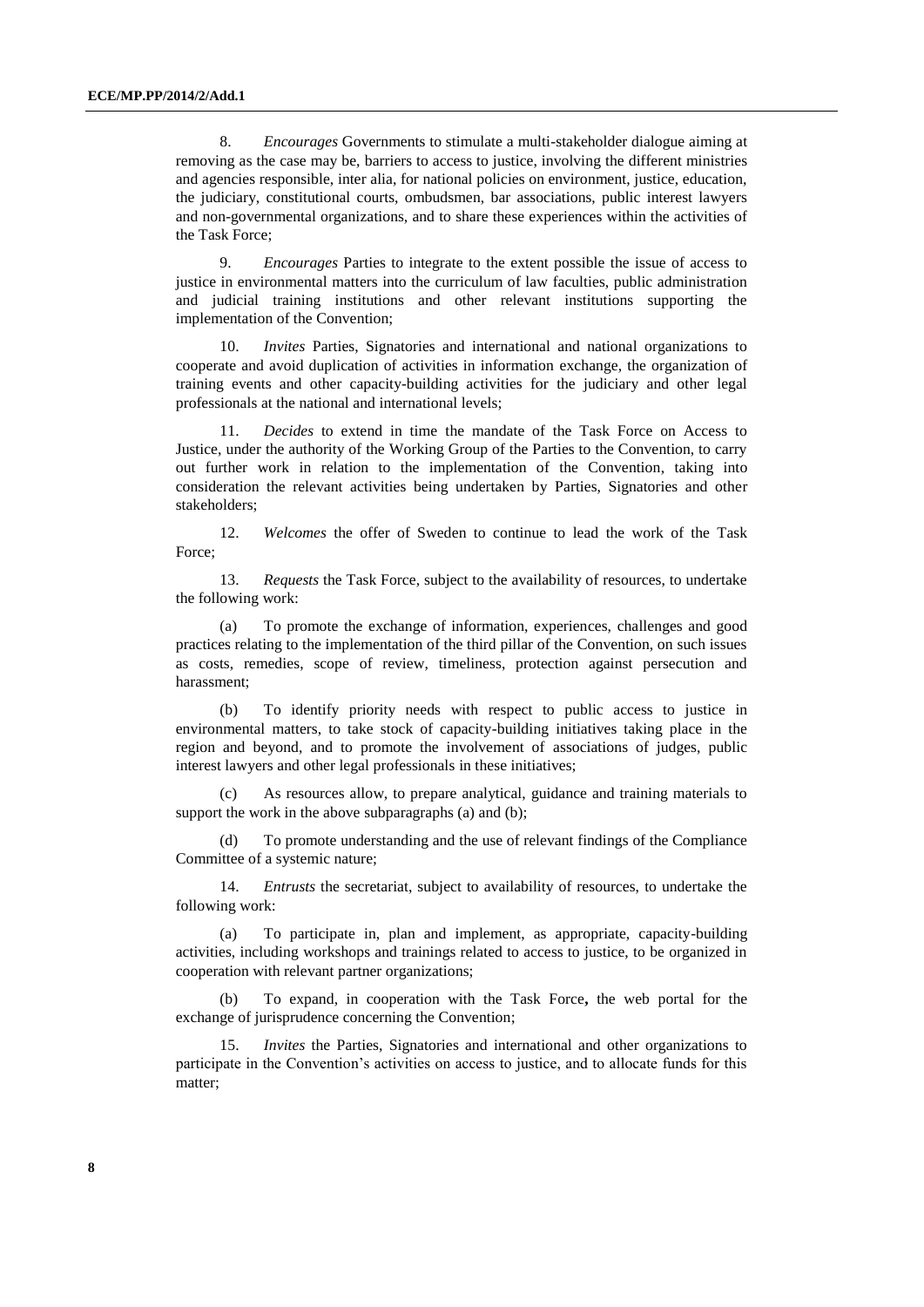16. *Requests* the Parties, Signatories and other interested States to facilitate the involvement in relevant activities under the Convention of representatives of ministries of justice, the judiciary, judicial training institutions and other organizations having a strong profile in access to justice issues.

# **Decision V/4 on promoting the application of the principles of the Convention in international forums**

*The Meeting of the Parties,*

*Recalling* article 3, paragraph 7, of the Convention on Access to Information, Public Participation in Decision-making and Access to Justice in Environmental Matters (Aarhus Convention),

*Recalling also* its decisions II/4, III/4 and IV/3 on promoting the principles of the Convention in international forums, decision V/5 on the Strategic Plan for 2015–2020 and decision V/6 on the Work Programme for 2015–2017,

*Mindful* of the importance of increasing understanding of the challenges faced and the good practices employed by international forums with respect to public participation, through further sharing experience gained under the Convention with international forums,

*Welcoming* the increasing number of requests from interested international forums seeking expert assistance from the secretariat and Parties on this topic,

*Acknowledging* the progress made by Parties, international organizations, international financial institutions, non-governmental organizations and other stakeholders in promoting the application of the Convention's principles,

*Recognizing* that expert assistance is an important powerful tool for the promoting the principles of the Convention and sharing the considerable experience accumulated under the Aarhus Convention in an efficient and direct manner,

*Also recognizing* the valuable work that has been done to implement article 3, paragraph 7, while acknowledging the considerable challenges still to be addressed to fully implement this provision,

1. *Notes with appreciation* the work undertaken under the auspices of the Working Group of the Parties, which has provided a true multi-stakeholder platform for effectively addressing a number of important issues;

2. *Expresses its gratitude* to France for its ongoing leadership of this work area;

3. *Reiterates* its commitment to continue to apply the Almaty Guidelines on Promoting the Application of the Principles of the Aarhus Convention in international forums (Almaty Guidelines) (contained in decision II/4) within the activities and subsidiary bodies established under the Convention;

4. *Decides* to continue the work on promoting the application of the principles of the Convention in international forums under the authority of the Working Group of the Parties;

5. *Requests* each Party to:

(a) Further actions to promote public participation at the national level regarding international environmental decision-making processes and take appropriate actions within the framework of international organizations in matters relating to the environment, bearing in mind relevant provisions of the Almaty Guidelines;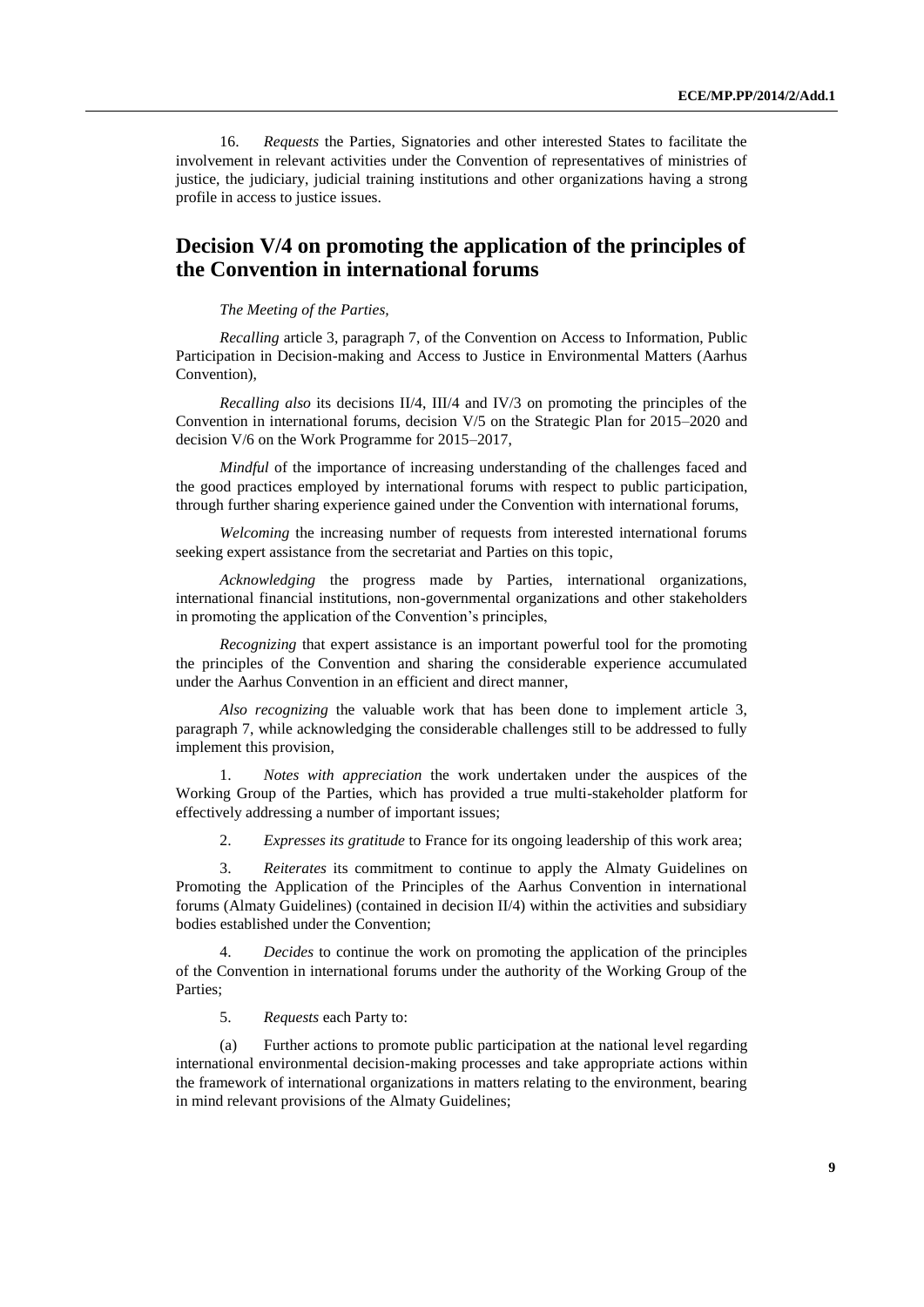(b) Interact within and between its ministries to inform officials involved in other relevant international forums about article 3, paragraph 7, of the Convention and the Almaty Guidelines;

(c) Consider innovative ways to improve its own public's access to information and participation in international forums and share their experience with other Parties;

(d) Continue, either individually or in collaboration with other Parties, Signatories or like-minded Governments, to promote the principles of the Convention in the procedures of other international forums and in the work programmes, projects, decisions, instruments and other substantive outputs of those forums whose practices do not presently reflect the Guidelines or the principles of the Convention;

(e) Consider providing expert assistance to other interested Parties, Signatories or Governments on possible good practices to facilitate the public to participate more effectively in international forums, including when hosting important international events;

6. *Requests* the Working Group of the Parties:

(a) To convene regularly, on a needs basis, a thematic session on promoting the principles of the Convention in international forums as an item on the agenda of its meetings with a view to providing opportunities for Parties, Signatories and stakeholders to exchange experiences in the context of promoting the application of the principles of the Convention with respect to those international forums within the definition of paragraph 4 of the Almaty Guidelines identified by Parties or stakeholders to be of particular priority;

(b) If it considers that one or more specific issues merit more in-depth consideration, to convene, on an ad hoc basis, a workshop or other event on that theme, and/or mandate a consultant or group of experts to examine the subject matter and to report on their findings to the Working Group of the Parties;

(c) To oversee the collection and dissemination of good practices and innovative initiatives to promote the principles of the Convention through the Aarhus Good Practice online database;

(d) Subject to available resources, undertake a global review of the state of the art with respect to participatory tools and mechanisms for consulting the public on international decision-making and to share the outcomes of the review with Parties, stakeholders and interested international forums;

7. *Requests* the secretariat to provide upon request expert assistance, including, as appropriate, commenting on draft documents and expert participation at meetings or events organized by international forums, training sessions, workshops, learning centres or other platforms:

(a) To interested international forums seeking to make their processes more transparent and participatory;

(b) To individual Parties wishing to put in place tools or mechanisms to assist the public to participate more effectively in international forums, including when hosting an important conference of any international forum;

8. *Invites* Parties, Signatories, international and other organizations to continue supporting the implementation of article 3, paragraph 7, of the Convention:

(a) At the national level, by supporting the participation of the public before, during and in the follow-up to meetings and events of international forums;

(b) At the international level, by supporting international forums to promote more effective public participation in their projects, processes and policies;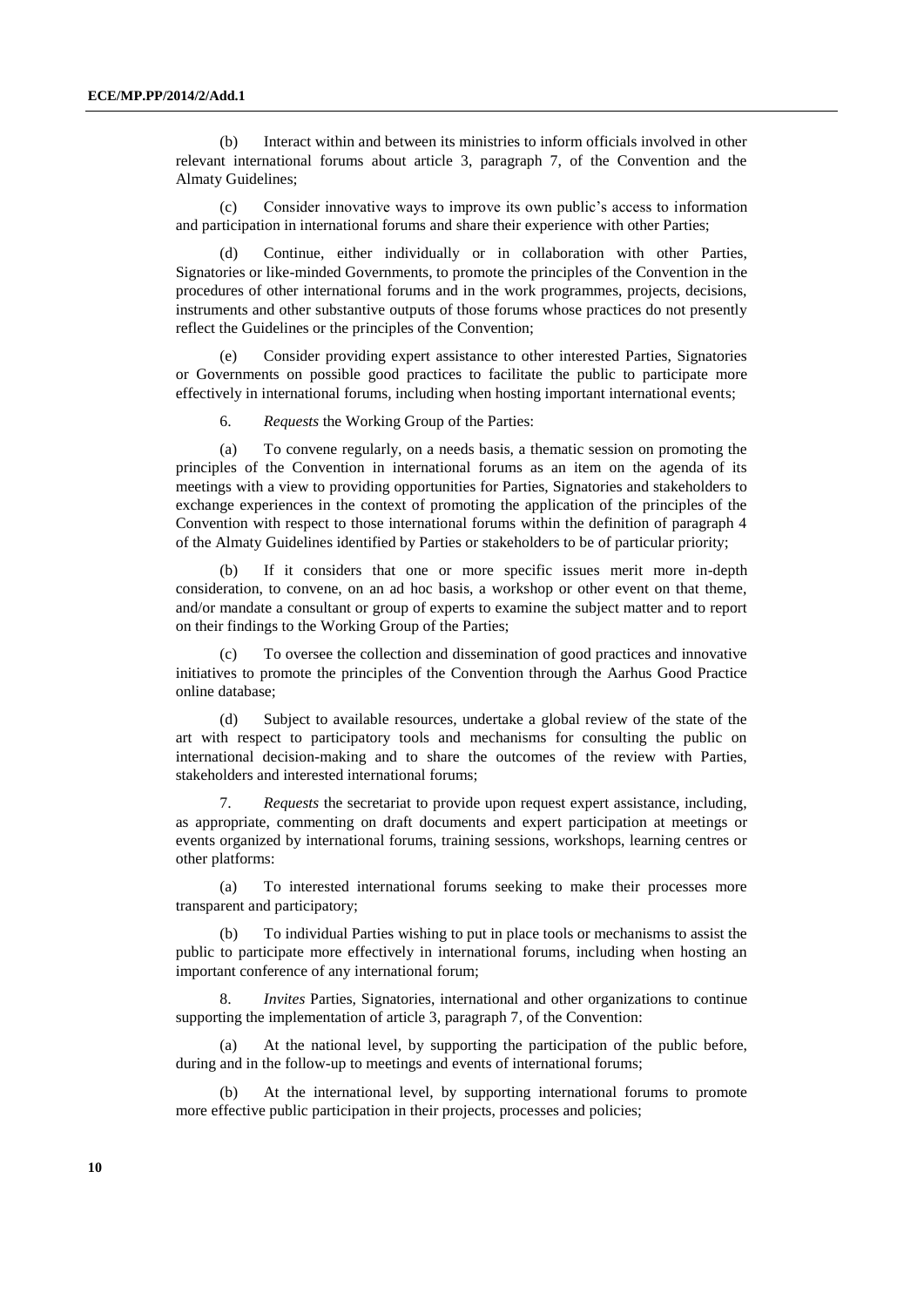(c) By supporting the activities of the Convention's work programme on this topic, including the secretariat's expert assistance and capacity-building work, in order that it may respond usefully to the expected ongoing demand;

9. *Welcomes* the offer of France to continue to lead the work on promoting the application of the principles of the Convention in international forums.

# **Decision V/5 on the Strategic Plan for 2015–2020**

#### *The Meeting of the Parties,*

*Recalling* its decision IV/8 on strategic planning, through which it requested the Working Group of the Parties to the Convention on Access to Information, Public Participation in Decision-making and Access to Justice in Environmental Matters, with the assistance of the secretariat and the appropriate involvement of the public, to develop a strategic plan for the Convention covering the period 2015–2020, based on the experiences and results of the implementation of the current Strategic Plan 2009–2014, for consideration and adoption at the fifth Meeting of the Parties,

*Welcoming* the work undertaken by the Working Group of the Parties and the Bureau, under the leadership of the Chair, to develop a draft plan,

1. *Adopts* the Strategic Plan for 2015–2020 as set out in the annex to this decision;

2. *Agrees* that the Plan will guide the implementation and further development of the Convention up until the seventh session of the Meeting of the Parties;

3. *Also agrees* that a mid-term review of the Strategic Plan for 2015–2020 should be considered at the sixth session of the Meeting of the Parties, focusing in particular on the progress indicators, which would facilitate the preparation of the next strategic plan.

#### **Annex**

**Strategic Plan for 2015–2020**

# **Introduction**

1. Environmental rights and democracy are essential elements of good governance and informed decision-making and a prerequisite for achieving the objective of sustainable development. Since the adoption of the Rio Declaration on Environment and Development in 1992, and continuing through the 2002 World Summit on Sustainable Development and the 2012 United Nations Conference on Sustainable Development (Rio+20 Conference), there has been a continued reinforcement of environmental democracy worldwide and progress in recognizing the economic benefits of sustainability, as well as the potential opportunities it presents for society as a whole. The Convention on Access to Information, Public Participation in Decision-making and Access to Justice in Environmental Matters (Aarhus Convention) strongly contributed to putting Principle 10 of the Rio Declaration into practice and has proved an effective tool for promoting effective governance and green economy.

2. Through their ratification of the Convention,  $46<sup>5</sup>$  countries from throughout Europe, the Caucasus and Central Asia as well as the European Union have committed themselves to ensure that they have in place adequate laws and practices relating to access to

 $5\text{ T}$  To be updated in the light of possible new ratifications.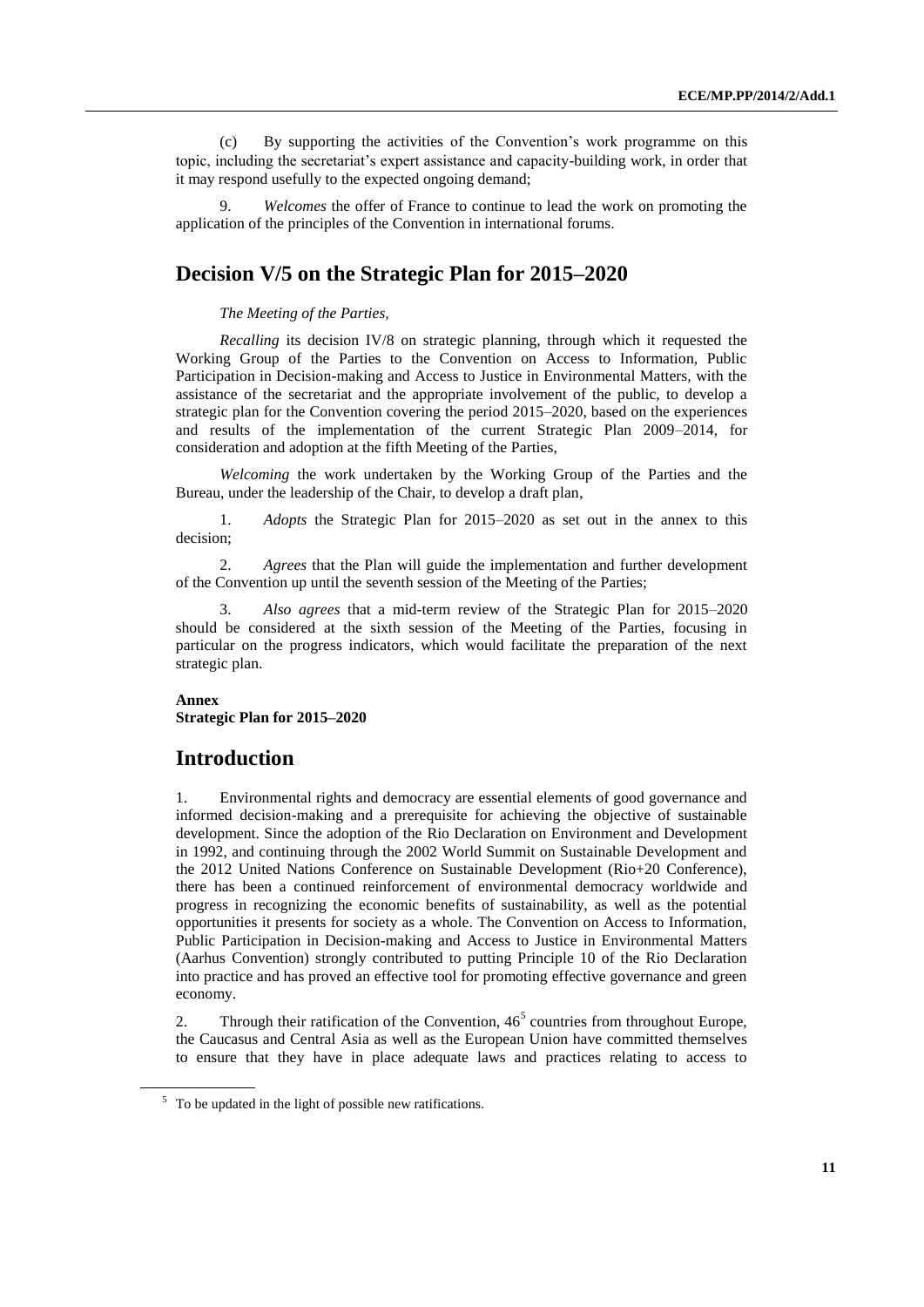information, public participation and access to justice in the environmental field. Furthermore, initiatives have been taken by Parties to promote the Convention and its principles globally and to encourage interested non-Parties to participate in its activities.

3. Nonetheless, significant problems remain. The national implementation reports, coupled with the experience gathered through the work of the Convention's compliance mechanism and task forces, indicate that implementation of the access to justice provisions of the Convention appears to be the most difficult area for Parties. Although Parties report that they have elaborated legislation on most aspects relating to access to information and public participation, implementation of these provisions has also proven challenging in some countries.

4. The Strategic Plan for 2015–2020 set out in the present document gives priority to securing effective implementation by Parties, while recognizing the need to promote the lessons learned and the experience of Parties in all countries that wish to accede to the Convention or to replicate its achievements. Furthermore, it acknowledges the necessity of addressing new thematic challenges within its scope. The Strategic Plan also recognizes the cornerstone role of civil society in protecting the environment and promoting sustainable development and the green economy. The document outlines the overall aspiration of Parties for 2020, while priorities for specific periods will be defined in greater detail in the respective work programmes and will take into account the financial resources available.

# **I. Vision and mission**

5. Worldwide, social, economic and environmental challenges are becoming increasingly complex and interrelated. This fact should not, however, discourage the public from involvement in decision-making and Governments must provide the necessary stimulus, tools, information and assistance to enable transparent decision-making processes in order to ensure informed, balanced and effective public participation. Making decisions and decision-making processes fully accountable to the public whom they should serve should become an essential, and not only procedural, matter. Furthermore, Governments should recognize that the Convention establishes the grounds for future developments and should endeavour to raise the accepted international standards in the future, based upon experience with higher standards on the domestic level.

6. The economic and social value of the environment and the environmental impacts of today's actions should be fully reflected in all decisions at the policy, strategic and project levels, particularly in the light of the increasing pressures put on resources by rapid global economic development and population growth. The social dimension of sustainable development is also closely linked to public participation in decision-making.

7. Our long-term mission is to minimize the depletion of environmental resources that should remain for future generations and to ensure sustainable and environmentally sound development through strengthening participatory environmental democracy in the United Nations Economic Commission for Europe (ECE) region and beyond.

8. Our immediate mission is:

(a) As a first priority, to work towards full implementation of the Convention by each Party where this has not already been achieved and to encourage and support its use by the public;

(b) To increase the impact of the Convention by increasing the number of Parties within the ECE region and by encouraging States outside the region to accede to the Convention, replicate it or implement its principles, and by promoting Principle 10 of the Rio Declaration on Environment and Development;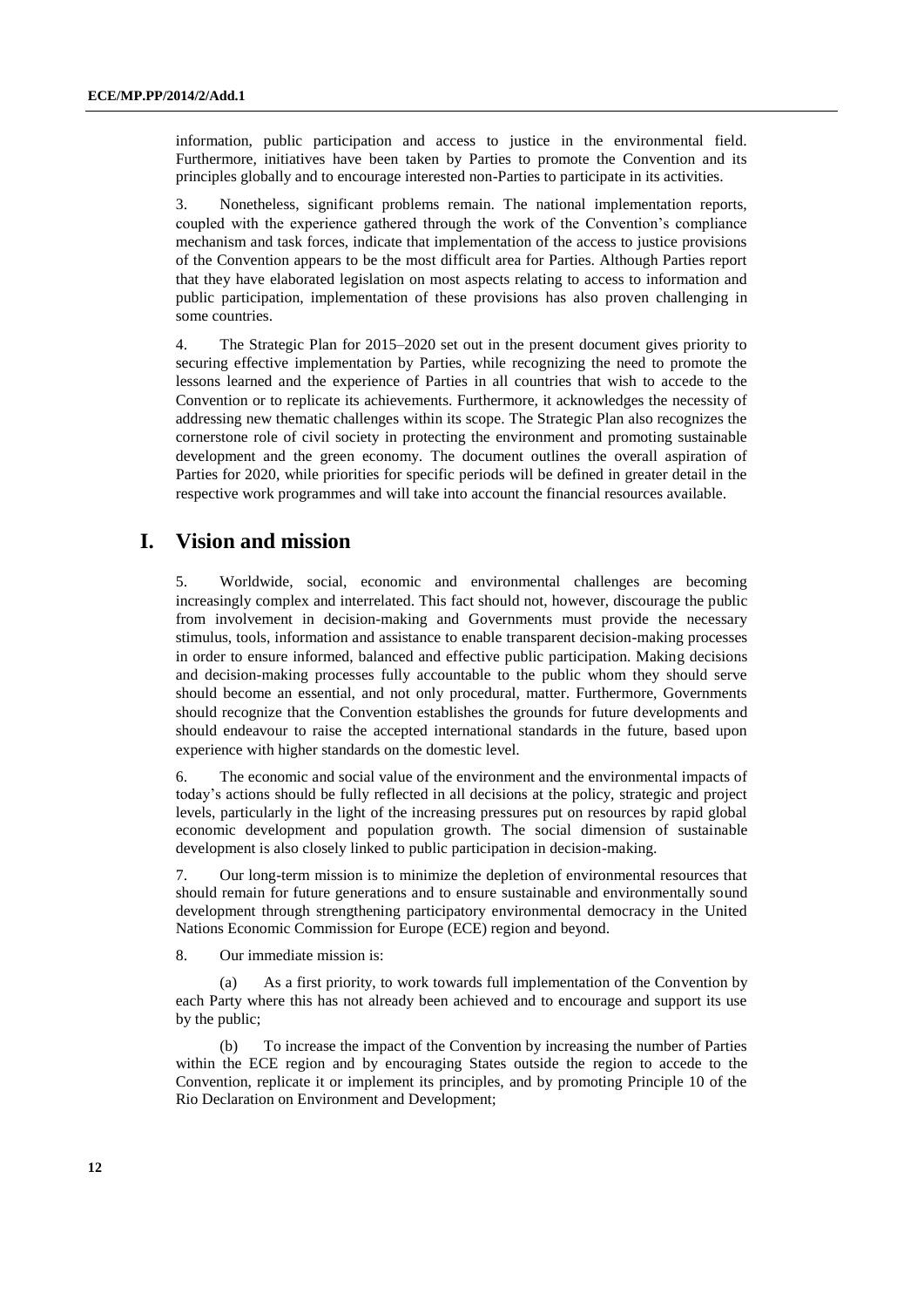(c) To keep the provisions and principles of the Convention under constant review and consider forward-looking interpretations of the Convention and its further development so as to ensure that it continues responding to modern challenges and provides an adequate instrument to achieve its objectives.

9. This vision and mission are part of our broader aspiration to achieve a more equitable world and a better quality of life for all.

# **II. Roles and responsibilities**

10. Parties should play a proactive role in promoting and facilitating the implementation of the Strategic Plan in their countries and in multilateral processes under the Convention. They should assess and regularly follow up its implementation at all levels of governance. In this context it should be understood that "Parties" includes all relevant public authorities at the national, subnational and local levels (responsible for, e.g., environment, justice, water, agriculture, transport, industry, health, education and foreign issues). Focal points could contribute, as appropriate, to the implementation of the Strategic Plan.

11. Stakeholders, including the general public, civil society organizations, experts from the education and scientific sectors, the health sector, the private sector, industry, transport and agriculture, trade and labour unions, the mass media, various communities, indigenous peoples and international organizations, are encouraged to support implementation of the Strategic Plan. Civil society organizations promoting environmental protection have an important role in implementation by alerting the public to its rights and by supporting Governments in understanding and acting upon their obligations.

12. The secretariat facilitates implementation of the Strategic Plan through servicing the Convention's bodies, organizing regional and subregional capacity-building activities and undertaking advisory and promotion work.

# **III. Framework for implementation**

#### **A. Focal area I: Implementation**

#### **Strategic goal I**

#### **Full implementation of the Convention by each Party**

To achieve full implementation of the Convention by each Party, Parties will implement the objectives set out below as far as possible.

*Objective I.1*: Each Party has a clear, transparent and consistent framework for the implementation of all provisions of the Convention, comprising not only the necessary constitutional, legislative and regulatory provisions, but also the operational procedures and mechanisms required for their practical application both in a national context as well as in transboundary situations, without discrimination as to citizenship, nationality or domicile.

*Indicative types of activity/measure Possible implementing partners Indicators of progress/targets*

#### **National**

Identify and remediate any deficiencies in the implementation framework to ensure that adequate legislative, regulatory and

Parties, partner organizations,*<sup>a</sup>* stakeholders

Adequate legislative, regulatory and policy measures, and institutional mechanisms are in place.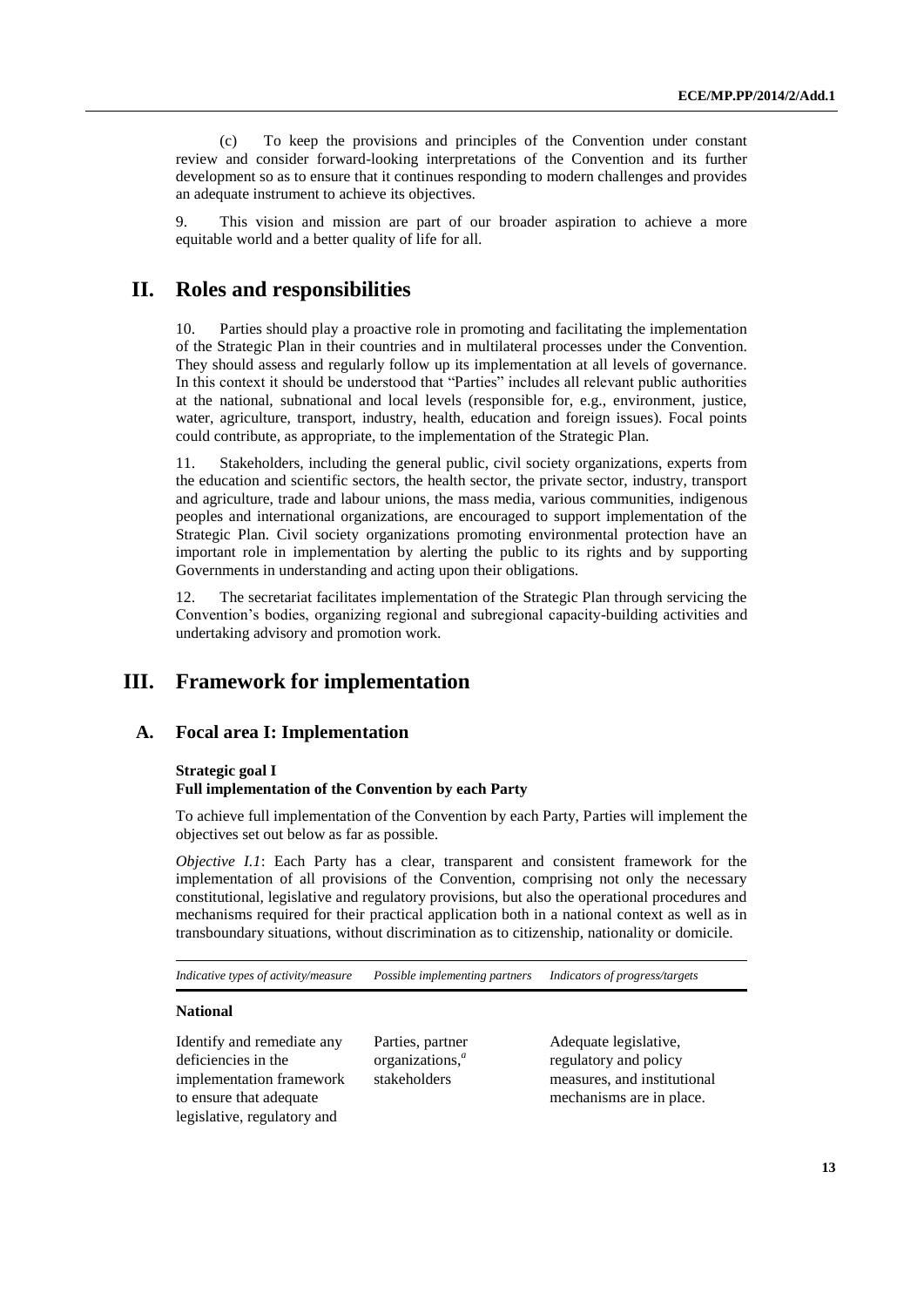| Indicative types of activity/measure                                                                                                                                                                      | Possible implementing partners                                                                  | Indicators of progress/targets                                                                                                                                                                          |
|-----------------------------------------------------------------------------------------------------------------------------------------------------------------------------------------------------------|-------------------------------------------------------------------------------------------------|---------------------------------------------------------------------------------------------------------------------------------------------------------------------------------------------------------|
| policy measures, and<br>institutional mechanisms are<br>in place. All activities are to<br>be implemented through a<br>participatory process, such as<br>a robust consultation in the                     |                                                                                                 | A participatory mechanism,<br>such as a robust consultation<br>in the preparation of the NIR,<br>to monitor progress in the<br>implementation of the Aarhus<br>Convention is operational.               |
| preparation of the National<br><b>Implementation Report</b><br>$(NIR)$ .                                                                                                                                  |                                                                                                 | Good quality and timely<br>submitted NIRs.                                                                                                                                                              |
|                                                                                                                                                                                                           |                                                                                                 | Good practices are reported<br>through NIRs.                                                                                                                                                            |
| International <sup>b</sup>                                                                                                                                                                                |                                                                                                 |                                                                                                                                                                                                         |
| Strengthen Parties' capacities<br>to implement the Convention<br>and address obstacles to its<br>implementation through the<br>compliance mechanism,<br>sharing good practices and<br>developing guidance | Meeting of the Parties<br>and relevant Convention<br>bodies $^c$<br>Parties and the secretariat | The objective is adequately<br>addressed through the work of<br>the respective Convention<br>bodies (e.g., good practices<br>have been shared and relevant<br>guidance material has been<br>developed). |
| material.                                                                                                                                                                                                 |                                                                                                 | Effective implementation of<br>decisions regarding Parties'<br>non-compliance.                                                                                                                          |

<sup>*a*</sup> Wherever reference is made to partner organizations, it is understood that the organizations participating in the Convention's capacity-building coordination framework and other relevant

organizations will be involved.<br><sup>*b*</sup> Refers to multilateral processes established under the Convention.

<sup>c</sup> Activities of the Meeting of the Parties and other bodies under the Convention also involve stakeholders.

*Objective I.2*: The Convention's mechanism for compliance review fulfils the role of an effective instrument to address compliance problems that cannot be resolved at the national level. The findings and recommendations of the Compliance Committee are regarded by Parties as an authoritative source of advice on the implementation of the Convention and are used by them to improve their national practices in the best way possible.

| Indicative types of activity/measure                                                                                                                                                                                                                                                                              | Possible implementing partners     | Indicators of progress/targets                                                                                                                                                                                                                 |
|-------------------------------------------------------------------------------------------------------------------------------------------------------------------------------------------------------------------------------------------------------------------------------------------------------------------|------------------------------------|------------------------------------------------------------------------------------------------------------------------------------------------------------------------------------------------------------------------------------------------|
| <b>National</b>                                                                                                                                                                                                                                                                                                   |                                    |                                                                                                                                                                                                                                                |
| Implement effectively the<br>decisions regarding non-<br>compliance by individual<br>Parties adopted by the<br>Meeting of the Parties.<br>Having a system in place to<br>monitor the implementation<br>of decisions, involving all<br>relevant authorities.<br>communicants and other<br>interested stakeholders. | Parties<br>Interested stakeholders | Having a system in place for<br>monitoring the<br>implementation of decisions.<br>Decisions of the Meeting of<br>the Parties are implemented<br>effectively and reported<br>through NIRs<br>Positive feedback from<br>Parties and stakeholders |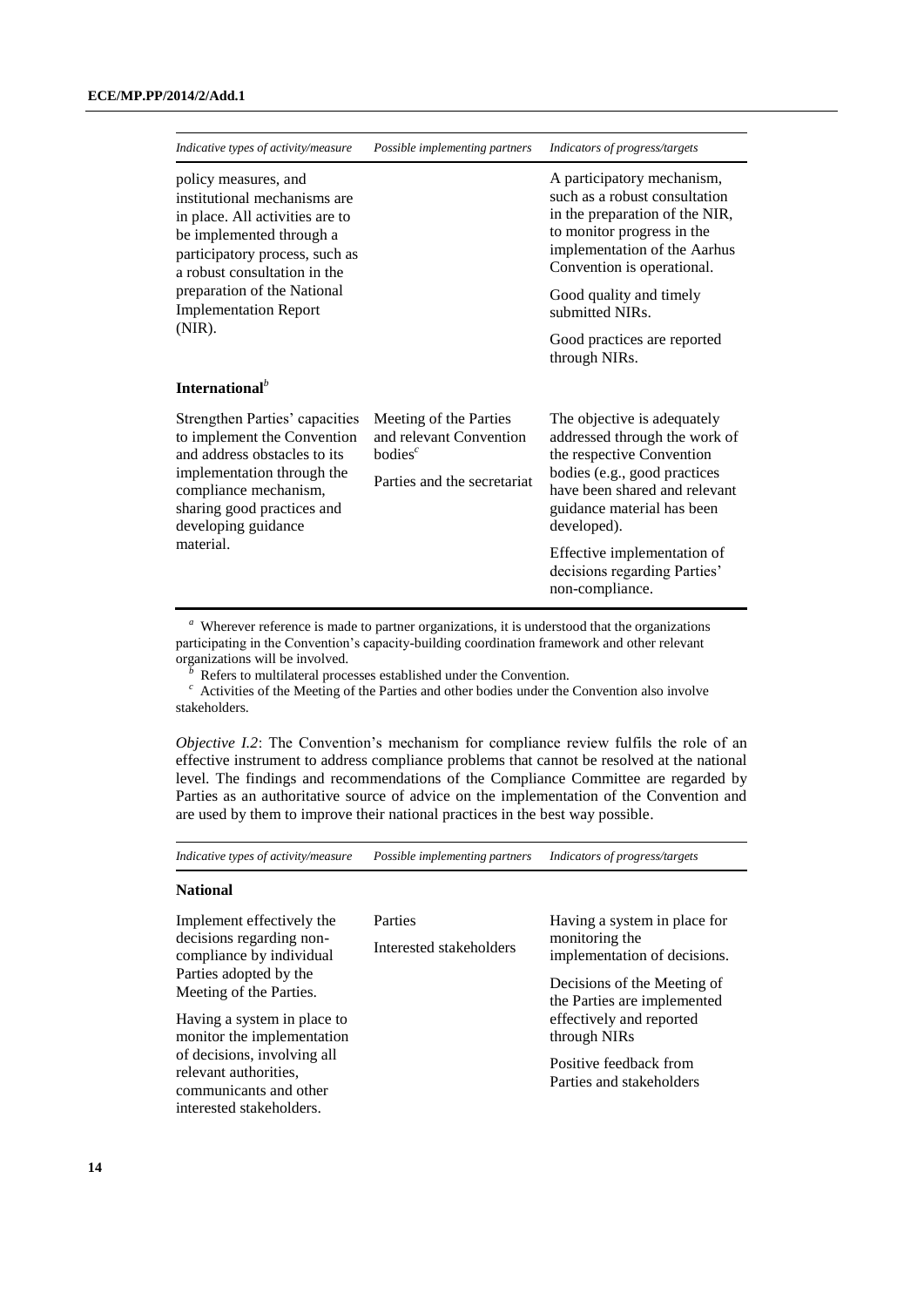| Indicative types of activity/measure                                                                                                                             | Possible implementing partners                                                   | Indicators of progress/targets                                                                                                                  |
|------------------------------------------------------------------------------------------------------------------------------------------------------------------|----------------------------------------------------------------------------------|-------------------------------------------------------------------------------------------------------------------------------------------------|
| <b>International</b>                                                                                                                                             |                                                                                  |                                                                                                                                                 |
| Review of submissions,<br>communications and referrals<br>and preparation and<br>publication of findings and<br>recommendations.                                 | Meeting of the Parties,<br>Parties<br><b>Compliance Committee</b><br>Secretariat | Adoption of the findings and<br>recommendations by the<br>Compliance Committee and<br>adoption of the respective<br>decisions by the Meeting of |
| Thematic review of generic<br>compliance problems.                                                                                                               |                                                                                  | the Parties.<br>Positive feedback from                                                                                                          |
| Periodic review of the<br>implementation of decisions<br>on compliance by individual<br>Parties with the Convention<br>adopted by the Meeting of the<br>Parties. |                                                                                  | Parties and stakeholders.                                                                                                                       |

*Objective I.3*: The reporting mechanism under the Convention fulfils the role of an effective instrument to monitor the Convention's implementation

| Indicative types of activity/measure                                                             | Possible implementing partners      | Indicators of progress/targets                                                                               |
|--------------------------------------------------------------------------------------------------|-------------------------------------|--------------------------------------------------------------------------------------------------------------|
| <b>National</b>                                                                                  |                                     |                                                                                                              |
| Preparing national<br>implementation report<br>through wide multi-<br>stakeholder consultations. | Parties<br>Interested stakeholders  | Good quality reports have<br>been prepared through wide<br>multi-stakeholder<br>consultations.               |
| <b>International</b>                                                                             |                                     |                                                                                                              |
| Review of the<br>implementation.                                                                 | Meeting of the Parties,<br>Parties  | Timely submission of good<br>quality reports.                                                                |
|                                                                                                  | Compliance Committee<br>Secretariat | Good quality synthesis report<br>is drawn up with the major<br>conclusions drawn from the<br>submitted NIRs. |

*Objective I.4*: In implementing the Convention, each Party not only complies with its mandatory provisions, but also endeavours to give effect to its provisions whose application is discretionary.

*Indicative types of activity/measure Possible implementing partners Indicators of progress/targets*

#### **National**

| Develop adequate legislation, Parties           |                     |
|-------------------------------------------------|---------------------|
| regulations and implement<br>required measures. | <b>Stakeholders</b> |
|                                                 |                     |

Adequate legislation and regulations are developed and the required measures are taken.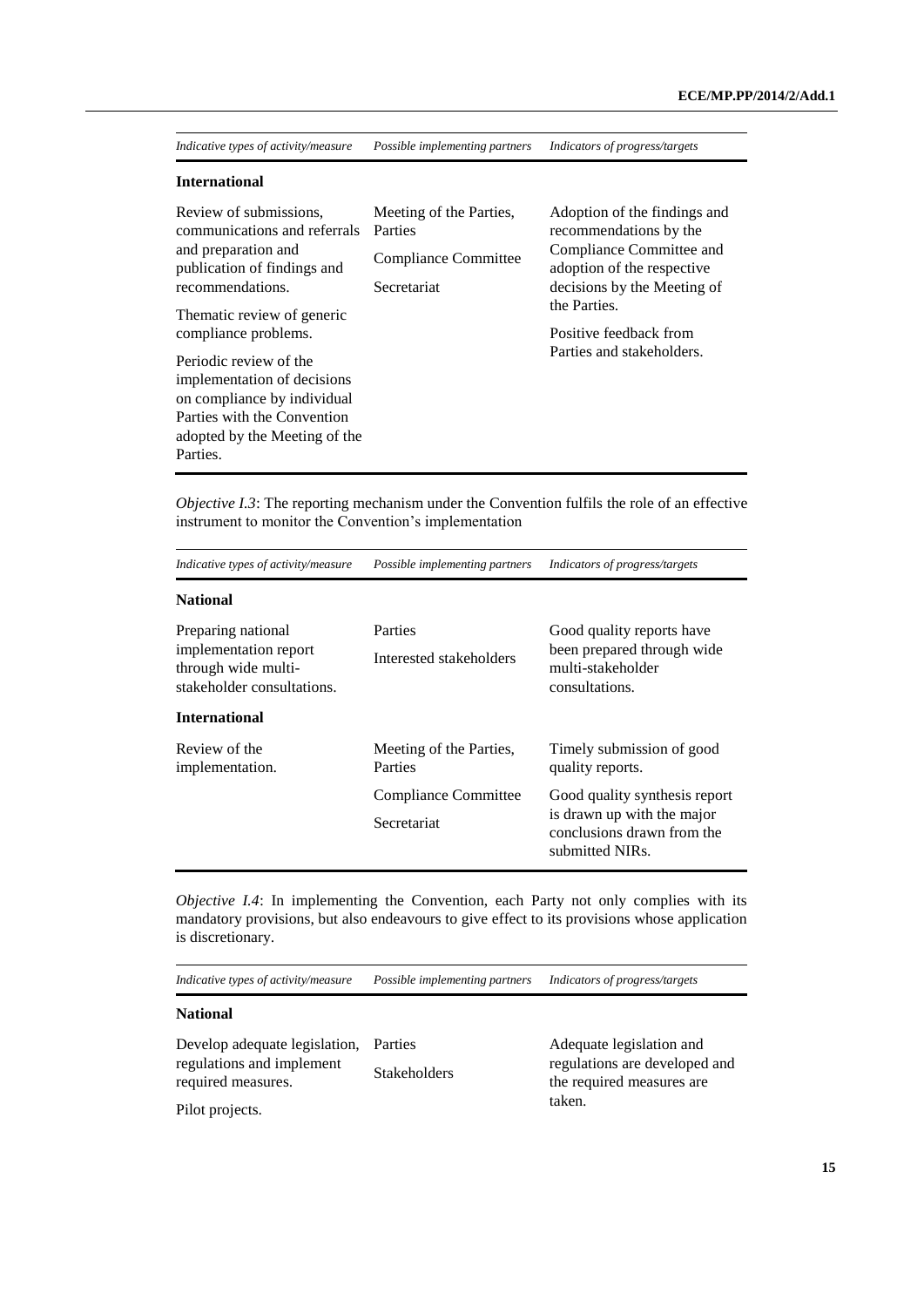| Indicative types of activity/measure                                                                        | Possible implementing partners                                               | Indicators of progress/targets                                                                                                                                                                          |
|-------------------------------------------------------------------------------------------------------------|------------------------------------------------------------------------------|---------------------------------------------------------------------------------------------------------------------------------------------------------------------------------------------------------|
|                                                                                                             |                                                                              | Pilot projects are<br>implemented.                                                                                                                                                                      |
|                                                                                                             |                                                                              | Positive feedback from<br>Parties and stakeholders.                                                                                                                                                     |
|                                                                                                             |                                                                              | Good practices are reported<br>through NIRs.                                                                                                                                                            |
| <b>International</b>                                                                                        |                                                                              |                                                                                                                                                                                                         |
| Strengthening Parties'<br>capacities through sharing<br>good practices and<br>developing guidance material. | Meeting of the Parties,<br>relevant Convention<br>bodies and the secretariat | The objective is adequately<br>addressed through the work of<br>the respective Convention<br>bodies (e.g., good practices<br>have been shared and relevant<br>guidance material has been<br>developed). |

*Objective I.5*: Environmental education is widely available and promotes active and responsible behaviour among the public as regards the environment, including the exercise of the rights guaranteed by the Convention.

| Indicative types of activity/measure                                                                                                                                               | Possible implementing partners                                                                                                                       | Indicators of progress/targets                                                                                                                                                                                                           |
|------------------------------------------------------------------------------------------------------------------------------------------------------------------------------------|------------------------------------------------------------------------------------------------------------------------------------------------------|------------------------------------------------------------------------------------------------------------------------------------------------------------------------------------------------------------------------------------------|
| <b>National</b>                                                                                                                                                                    |                                                                                                                                                      |                                                                                                                                                                                                                                          |
| Addressing provisions and<br>principles of the Aarhus<br>Convention through formal,<br>informal and non-formal<br>programmes on education for<br>sustainable development<br>(ESD). | Parties, Stakeholders, in<br>particular educational<br>institutions, local and<br>subnational authorities<br>Media<br>Civil society<br>organizations | Adequate educational<br>programmes and curriculum.<br>Good practices are reported<br>through NIRs.                                                                                                                                       |
| <b>International</b>                                                                                                                                                               |                                                                                                                                                      |                                                                                                                                                                                                                                          |
| Strengthening Parties'<br>capacities through sharing<br>good practices and<br>developing guidance material.                                                                        | Secretariat, mostly<br>through implementation of<br>the ECE Strategy for<br>$ESD^a$<br>Partner organizations                                         | The objective is adequately<br>addressed through the work<br>on the ECE Strategy for ESD<br>and Convention bodies, as<br>appropriate (e.g., good<br>practices have been shared<br>and relevant guidance<br>material has been developed). |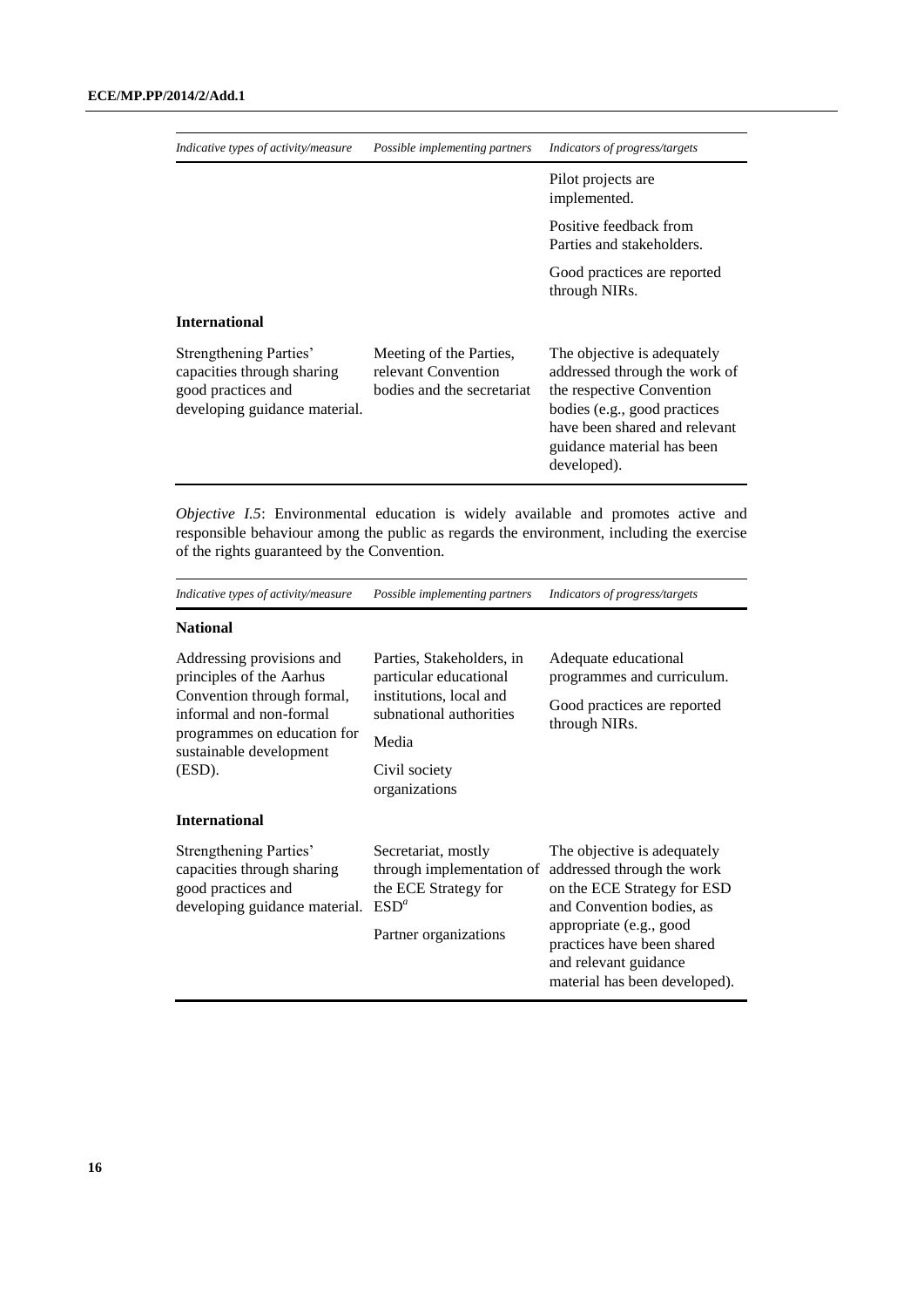*Objective I.6*: Public authorities at all levels and in all relevant sectors of government are aware of the obligations under the Convention and allocate as far as possible the resources needed to comply with them.

| Indicative types of activity/measure                                                                                                                                                                                                                                                                                                                                        | Possible implementing partners                                                                                | Indicators of progress/targets                                                                                                                                                                                                                                                                                                                                                                                        |
|-----------------------------------------------------------------------------------------------------------------------------------------------------------------------------------------------------------------------------------------------------------------------------------------------------------------------------------------------------------------------------|---------------------------------------------------------------------------------------------------------------|-----------------------------------------------------------------------------------------------------------------------------------------------------------------------------------------------------------------------------------------------------------------------------------------------------------------------------------------------------------------------------------------------------------------------|
| <b>National</b>                                                                                                                                                                                                                                                                                                                                                             |                                                                                                               |                                                                                                                                                                                                                                                                                                                                                                                                                       |
| Information, training,<br>organizational and budgetary<br>measures. Translate text of<br>the Convention into national<br>and subnational languages<br>and distribute it widely;<br>provide adequate training to<br>all relevant staff of the<br>authorities.<br>Strengthening of national<br>focal points.<br>National capacity-building <sup><i>a</i></sup><br>activities. | Parties<br>All public authorities<br>concerned within Parties<br><b>Stakeholders</b><br>Partner organizations | The required information,<br>training, organizational and<br>budgetary measures are taken.<br>National focal points have<br>capacity to carry out the<br>required work.<br>Resources are allocated as far<br>as possible.<br>Convention is translated into<br>national and subnational<br>languages and distributed<br>widely.<br>Adequate training is provided<br>regularly to relevant staff in<br>the authorities. |
|                                                                                                                                                                                                                                                                                                                                                                             |                                                                                                               | Programmes for capacity-<br>building activities are being<br>implemented.<br>Good practices are reported<br>through NIRs.                                                                                                                                                                                                                                                                                             |
| <b>International</b>                                                                                                                                                                                                                                                                                                                                                        |                                                                                                               |                                                                                                                                                                                                                                                                                                                                                                                                                       |
| Regional and subregional<br>capacity-building activities.<br><b>Strengthening Parties'</b><br>capacities through sharing<br>good practices and<br>developing guidance material.                                                                                                                                                                                             | Partner organizations and<br>the secretariat                                                                  | The objective is adequately<br>addressed through<br>subregional capacity-building<br>activities (e.g., good practices<br>have been shared and relevant<br>guidance material has been<br>developed)                                                                                                                                                                                                                    |

<sup>a</sup> Wherever reference is made to capacity-building activities, it is understood that the organizations participating in the Convention's capacity-building coordination framework will be involved.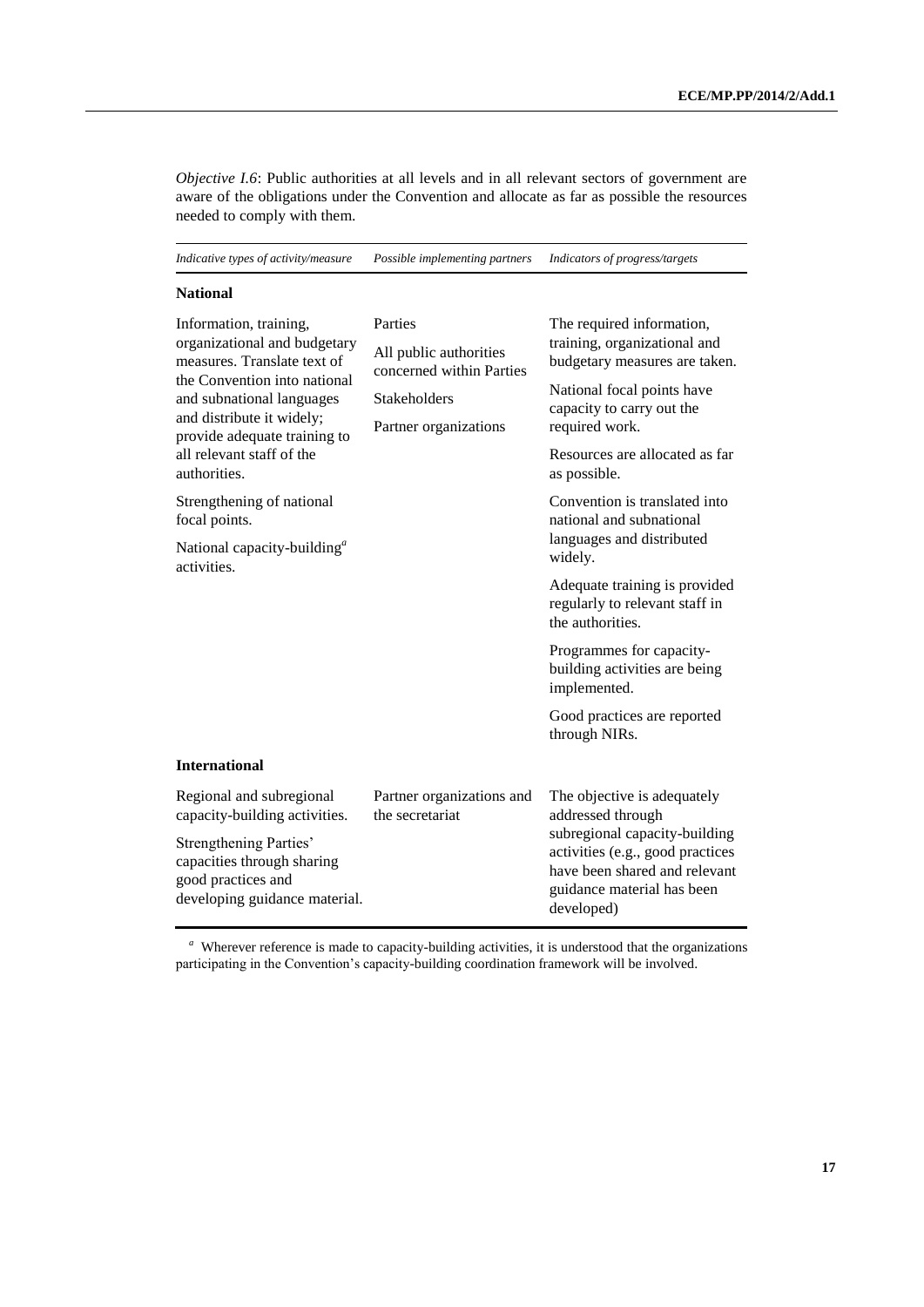*Objective I.7*: The implementation of the Convention leads to the development of an open administrative culture which supports public participation and transparency in environmental matters and values them as positive contributions to democratic, effective and good governance. Public officials concerned have and apply the knowledge and skills to provide assistance and guidance to the public to facilitate the exercise of its rights.

*Indicative types of activity/measure Possible implementing partners Indicators of progress/targets*

#### **National**

| Political support at the highest Parties<br>level.<br>Encourage proactive officials.                                          | All public authorities<br>concerned within Parties | Programmes for capacity-<br>building activities are being<br>implemented.                    |
|-------------------------------------------------------------------------------------------------------------------------------|----------------------------------------------------|----------------------------------------------------------------------------------------------|
| Exchange of best practices<br>and national capacity-building<br>for officials at all levels.                                  | Partner organizations                              | The operational procedures<br>and mechanisms are<br>established and implemented.             |
| Regular awareness-raising.                                                                                                    |                                                    | Good practices are reported<br>through NIRs.                                                 |
| Establishing and<br>implementing the operational<br>procedures and mechanisms<br>promoting an open<br>administrative culture. |                                                    |                                                                                              |
| <b>International</b>                                                                                                          |                                                    |                                                                                              |
| Regional and subregional<br>capacity-building activities.                                                                     | Partner organizations and<br>the secretariat       | The objective is adequately<br>addressed through regional                                    |
| Sharing good practices.                                                                                                       |                                                    | and subregional capacity-<br>building activities (e.g., good<br>practices have been shared). |

*Objective I.8*: Each Party provides for appropriate recognition of and support to civil society organizations promoting environmental protection as important actors in advancing democratic debate on environmental policies, raising public awareness and mobilizing and assisting citizens in exercising their rights under the Convention and contributing to its implementation.

| Indicative types of activity/measure                                                                                                                                                                                                                   | Possible implementing partners                                                           | Indicators of progress/targets                                                                                                                                                                                     |
|--------------------------------------------------------------------------------------------------------------------------------------------------------------------------------------------------------------------------------------------------------|------------------------------------------------------------------------------------------|--------------------------------------------------------------------------------------------------------------------------------------------------------------------------------------------------------------------|
| <b>National</b>                                                                                                                                                                                                                                        |                                                                                          |                                                                                                                                                                                                                    |
| Identifying and remediating<br>any deficiencies in the<br>framework to ensure that<br>adequate legislative,<br>regulatory and policy<br>measures, and institutional<br>mechanisms are in place.<br>National capacity-building<br>and awareness-raising | Parties<br>Donor institutions<br>Partner organizations<br>Civil society<br>organizations | Measures are implemented.<br>Programmes for capacity-<br>building and awareness-<br>raising activities are<br>implemented.<br>Civil society organizations<br>participate effectively in the<br>related activities. |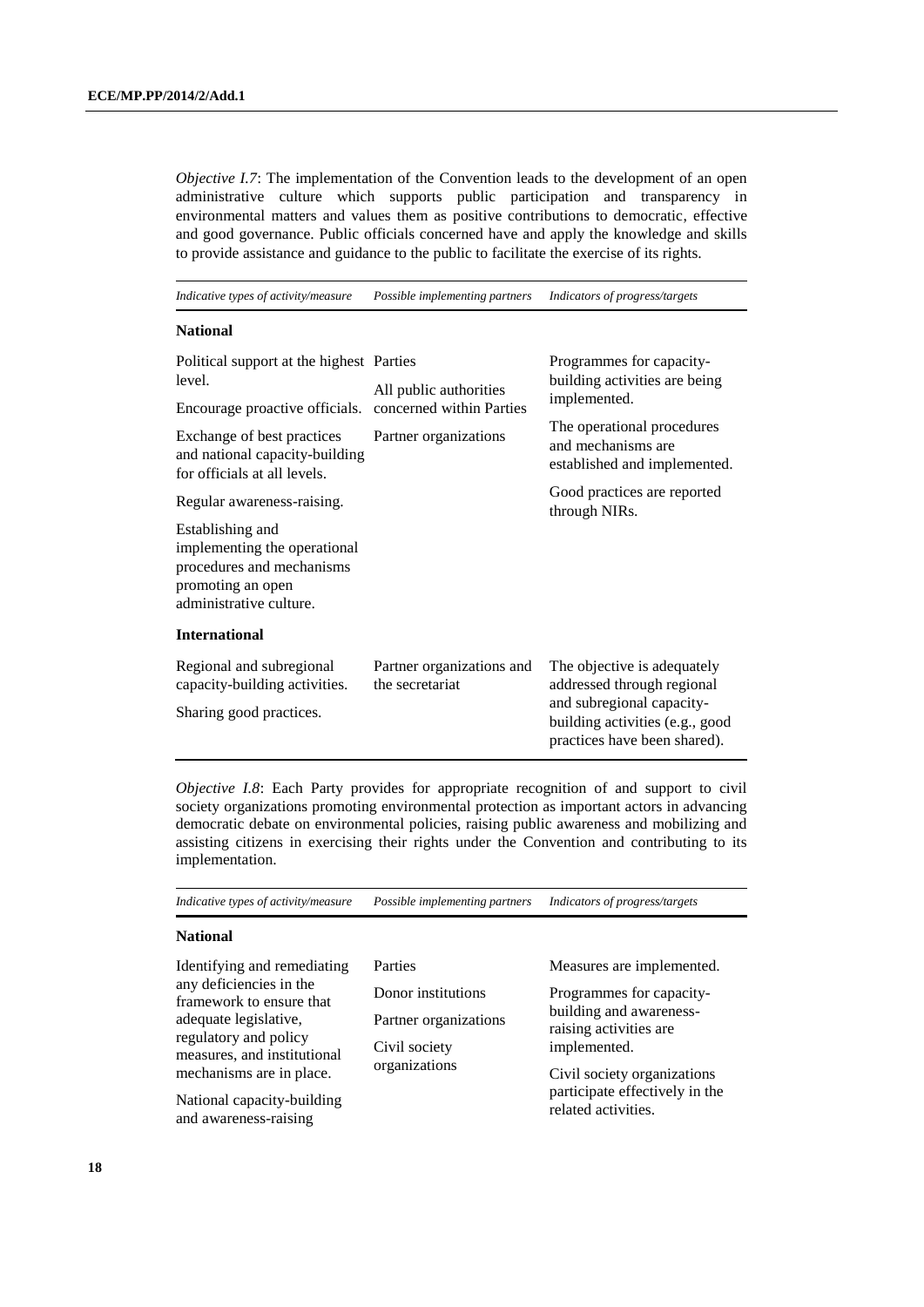| Indicative types of activity/measure                                                                                     | Possible implementing partners                         | Indicators of progress/targets                                                                                                                     |
|--------------------------------------------------------------------------------------------------------------------------|--------------------------------------------------------|----------------------------------------------------------------------------------------------------------------------------------------------------|
| activities.<br>Preparing and disseminating<br>adequate resource material in<br>national and subnational                  |                                                        | Support for public interest<br>environmental civil society<br>organizations is being<br>provided.                                                  |
| languages to assist civil<br>society organizations in<br>exercising their rights under<br>the Convention.                |                                                        | Good practices are reported<br>through NIRs.                                                                                                       |
| Provision of financial and<br>expert assistance.                                                                         |                                                        |                                                                                                                                                    |
| Consideration of measures for<br>the implementation of<br>article 3, paragraph 8, such as<br>"whistleblower" protection. |                                                        |                                                                                                                                                    |
| <b>International</b>                                                                                                     |                                                        |                                                                                                                                                    |
| Strengthening Parties'<br>capacities through sharing<br>good practices.                                                  | Parties<br>Donor institutions<br>Partner organizations | Civil society organizations<br>participate effectively in the<br>activities at the international<br>level.                                         |
|                                                                                                                          | Civil society<br>organizations<br>Secretariat          | Good practices have been<br>shared through regional and<br>subregional capacity-building<br>activities and the work of the<br>Convention's bodies. |

*Objective I.9*: Civil society organizations and the general public are aware of their rights under the Convention and assert them to effectively engage in addressing environmental and sustainable development issues and to advance both environmental protection and good governance, thus contributing to sustainable development.

*Indicative types of activity/measure Possible implementing partners Indicators of progress/targets*

| Public awareness campaigns.                                | Parties                        | Measures for raising public<br>awareness are being<br>implemented. |
|------------------------------------------------------------|--------------------------------|--------------------------------------------------------------------|
| Support for public interest<br>environmental civil society | Civil society<br>organizations |                                                                    |
| organizations, including<br>environmental law              | Partner organizations          | Support for public interest<br>environmental civil society         |
| organizations.                                             | Academic Institutions          | organizations is being                                             |
|                                                            | <b>Donors</b>                  | provided.                                                          |
|                                                            |                                | Good practices are reported<br>through NIRs.                       |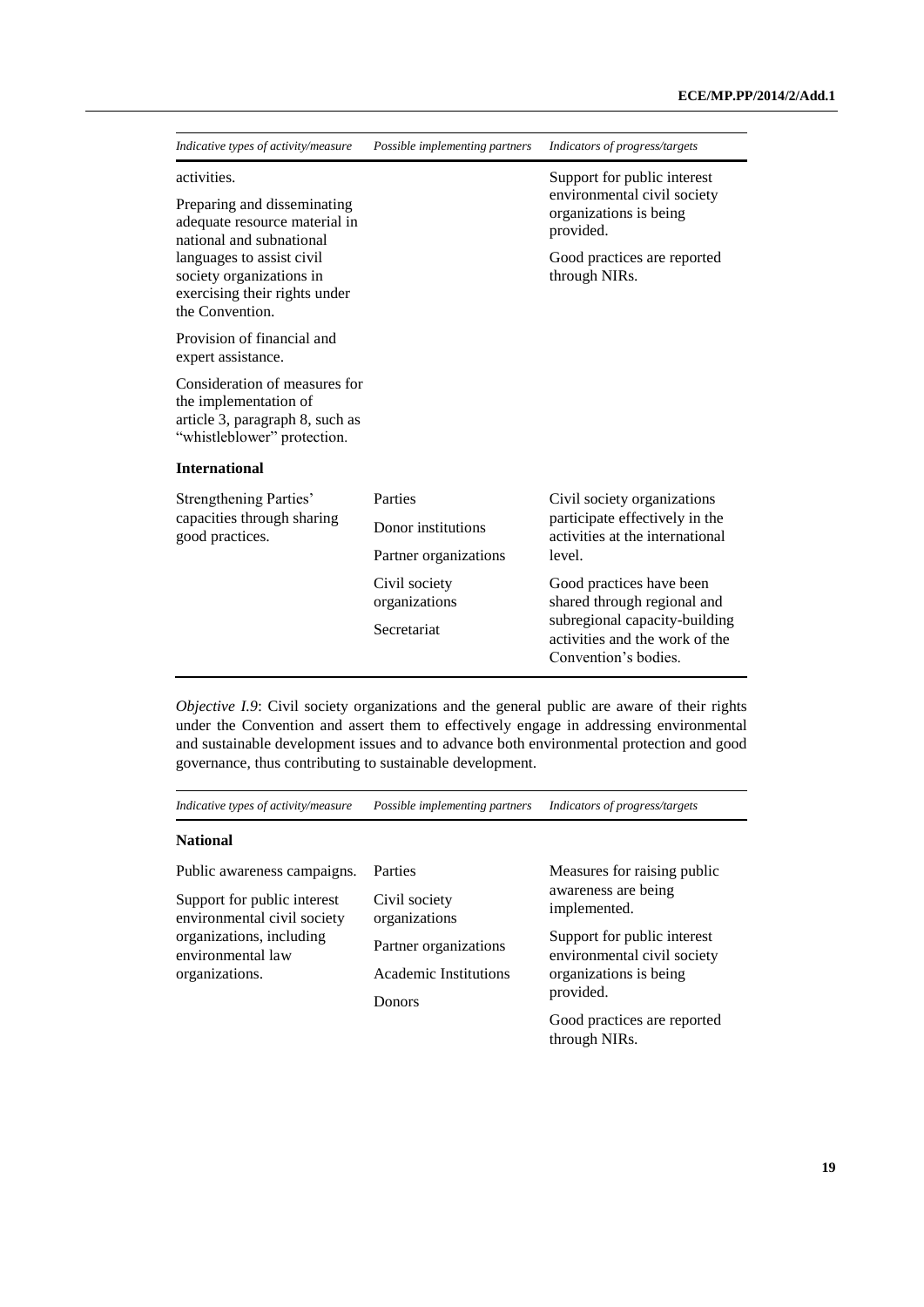| Indicative types of activity/measure | Possible implementing partners                              | Indicators of progress/targets                                |
|--------------------------------------|-------------------------------------------------------------|---------------------------------------------------------------|
| <b>International</b>                 |                                                             |                                                               |
| Regional and subregional             | Parties                                                     | Civil society organizations                                   |
| activities.                          | Partner organizations                                       | and the general public have<br>the opportunity to participate |
|                                      | Donors                                                      | effectively in the activities                                 |
|                                      | Meeting of the Parties<br>and relevant Convention<br>bodies | under the Convention.                                         |
|                                      | Secretariat                                                 |                                                               |

#### **Access to information**

*Objective I.10*: Public authorities at all levels and in all relevant sectors of government have well-established information policies and mechanisms, under which environmental information of a high quality is routinely provided and proactively disseminated to the public in a user-friendly manner, making full use of electronic tools where available.

*Indicative types of activity/measure Possible implementing partners Indicators of progress/targets*

| Further development of                                                                                   | Parties                                                                  | Environmental information of                                                                                        |
|----------------------------------------------------------------------------------------------------------|--------------------------------------------------------------------------|---------------------------------------------------------------------------------------------------------------------|
| systems to collect<br>environmental information,<br>including environment-related<br>health information. | All stakeholders,<br>including health<br>professionals'<br>organizations | a high quality is routinely<br>provided and proactively<br>disseminated to the public in a<br>user-friendly manner. |
| Further development of<br>public registers, national                                                     | Partner organizations                                                    | Good practices are reported<br>through NIRs.                                                                        |
| nodes and information<br>centres.                                                                        |                                                                          | Review mechanism on access<br>to information.                                                                       |
| Increasing compatibility of<br>electronic databases<br>containing environmental<br>information.          |                                                                          |                                                                                                                     |
| Implementation of<br>recommendations adopted<br>through decision II/3 and<br>implementation of other     |                                                                          |                                                                                                                     |
| decisions of the Meeting of                                                                              |                                                                          |                                                                                                                     |
| the Parties related to access to                                                                         |                                                                          |                                                                                                                     |
| information.                                                                                             |                                                                          |                                                                                                                     |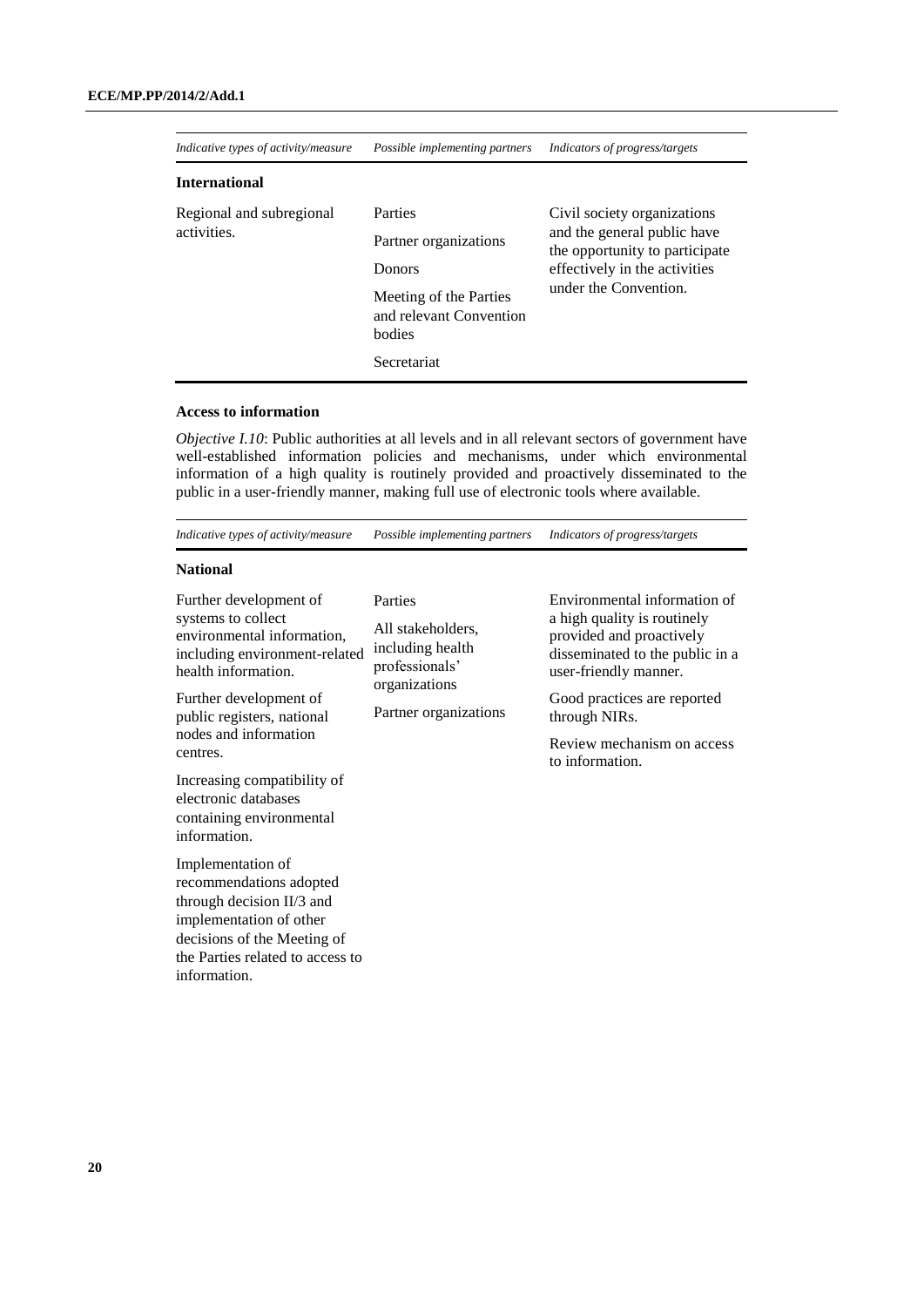| Indicative types of activity/measure                                                                                                                                     | Possible implementing partners                                             | Indicators of progress/targets                                                                                                                                                                                                                                                   |
|--------------------------------------------------------------------------------------------------------------------------------------------------------------------------|----------------------------------------------------------------------------|----------------------------------------------------------------------------------------------------------------------------------------------------------------------------------------------------------------------------------------------------------------------------------|
| <b>International</b>                                                                                                                                                     |                                                                            |                                                                                                                                                                                                                                                                                  |
| Regional and subregional<br>capacity-building activities.<br>Strengthening Parties'<br>capacities through sharing<br>good practices and<br>developing guidance material. | Meeting of the Parties<br>and relevant Convention<br>bodies<br>Secretariat | The objective is adequately<br>addressed through the work of<br>the respective Convention<br>bodies and through regional<br>and subregional capacity-<br>building activities (e.g., good<br>practices have been shared<br>and relevant guidance<br>material has been developed). |

#### **Public participation**

*Objective I.11*: Public participation procedures are regarded by public authorities and all other actors concerned as an integral part of the preparation of policies, plans, programmes, projects, legal instruments and executive regulations that may have a significant effect on the environment, and are implemented in their full scope. Prospective applicants are, where appropriate, encouraged to undertake proactive efforts to identify and inform the public concerned and enter into discussions with them at an early stage of planning, allowing for the effective participation of all interested members of the public.

*Indicative types of activity/measure Possible implementing partners Indicators of progress/targets*

| Informational and<br>organizational measures to<br>facilitate public participation<br>procedures.                                                                                                                 | All authorities within<br>Parties responsible for<br>carrying out public<br>participation procedures | Measures have been taken to<br>ensure that effective public<br>participation procedures are in<br>place. |
|-------------------------------------------------------------------------------------------------------------------------------------------------------------------------------------------------------------------|------------------------------------------------------------------------------------------------------|----------------------------------------------------------------------------------------------------------|
| Training and other capacity-<br>building activities of officials                                                                                                                                                  | Private sector                                                                                       | Good practices are reported<br>through NIRs.                                                             |
| and executives in<br>communication with the<br>general public.                                                                                                                                                    | Partner organizations                                                                                | Public authorities<br>demonstrably take account of<br>public input.                                      |
| Application of<br>recommendations developed<br>under the Convention and<br>other decisions of the Meeting<br>of the Parties related to public<br>participation. Decisions<br>broadly reflect the public<br>input. |                                                                                                      |                                                                                                          |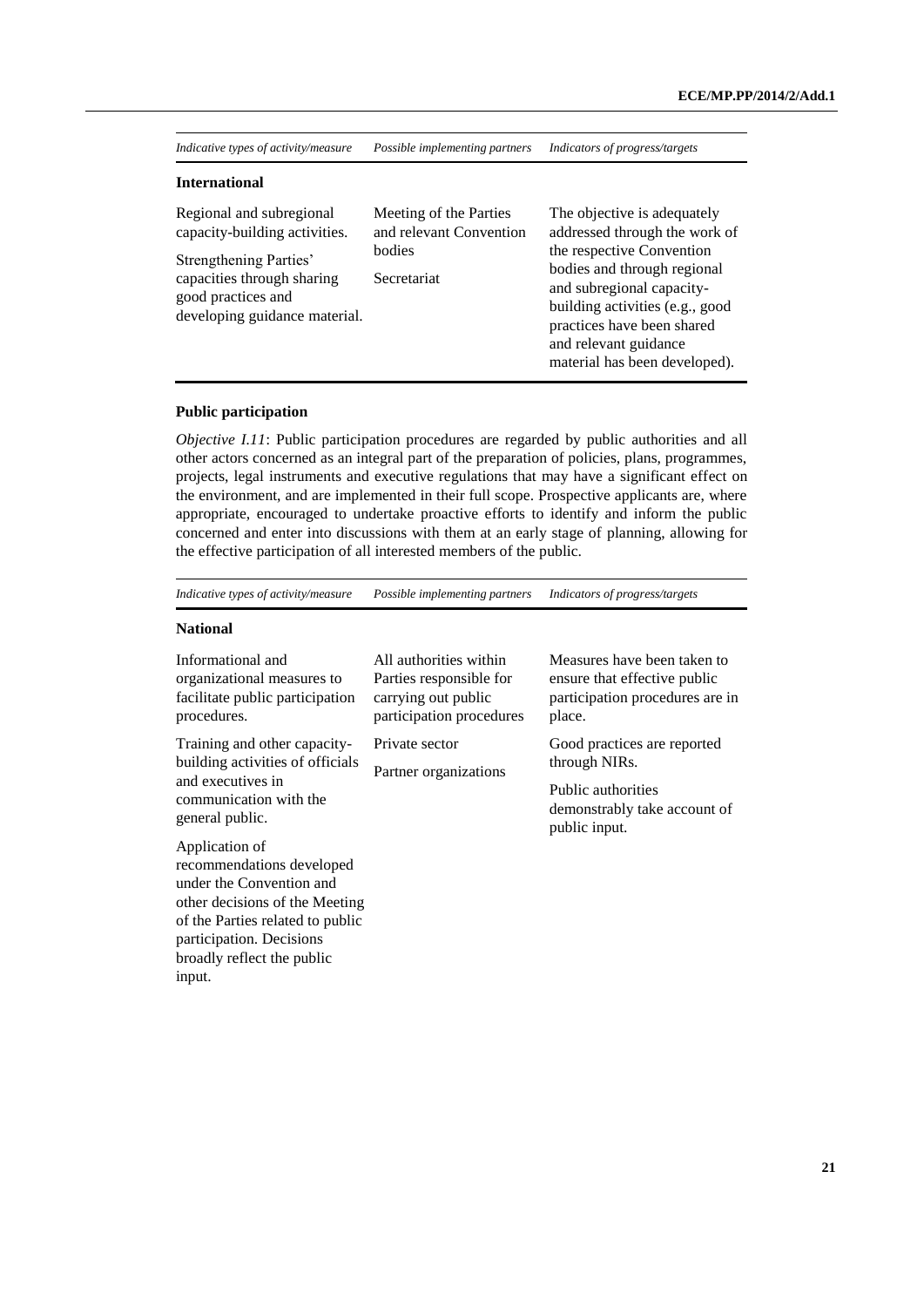*Indicative types of activity/measure Possible implementing partners Indicators of progress/targets*

#### **International**

| Strengthening Parties'<br>capacities through regional<br>and subregional capacity-<br>building activities, sharing<br>good practices and<br>developing guidance material. Secretariat | Meeting of the Parties<br>and relevant Convention<br>bodies<br>Partner organizations | The objective is adequately<br>addressed through the work of<br>the respective Convention<br>bodies and through regional<br>and subregional capacity-<br>building activities (e.g., good<br>practices have been shared<br>and relevant guidance |
|---------------------------------------------------------------------------------------------------------------------------------------------------------------------------------------|--------------------------------------------------------------------------------------|-------------------------------------------------------------------------------------------------------------------------------------------------------------------------------------------------------------------------------------------------|
|                                                                                                                                                                                       |                                                                                      | material has been developed).                                                                                                                                                                                                                   |

#### **Access to justice**

#### *Objective I.12*:

(a) Each Party ensures access to administrative or judicial review procedures that can provide timely and effective remedies for members of the public who consider that their rights under the Convention have not been respected;

(b) Each Party empowers members of the public, where they meet the criteria, if any, laid down in national law, to challenge acts and omissions that contravene provisions of national environmental law. Any such criteria should be established taking fully into account the Convention's objective of guaranteeing access to justice;

(c) Each Party undertakes genuine efforts to reduce and eliminate financial and other barriers that may prevent access to such review procedures and establishes, where appropriate, assistance mechanisms to that end.

| Indicative types of activity/measure                                                                                                                                                                                                                                                                                                                                                                                          | Possible implementing partners                                                                                                                                                                                                                                         | Indicators of progress/targets                                                                                                                                                                                                                                                                                                                                                                                                    |
|-------------------------------------------------------------------------------------------------------------------------------------------------------------------------------------------------------------------------------------------------------------------------------------------------------------------------------------------------------------------------------------------------------------------------------|------------------------------------------------------------------------------------------------------------------------------------------------------------------------------------------------------------------------------------------------------------------------|-----------------------------------------------------------------------------------------------------------------------------------------------------------------------------------------------------------------------------------------------------------------------------------------------------------------------------------------------------------------------------------------------------------------------------------|
| <b>National</b>                                                                                                                                                                                                                                                                                                                                                                                                               |                                                                                                                                                                                                                                                                        |                                                                                                                                                                                                                                                                                                                                                                                                                                   |
| Identifying and remediating<br>any deficiencies through a<br>multi-stakeholder dialogue to<br>ensure that adequate<br>legislative, regulatory and<br>policy measures and<br>institutional frameworks are<br>in place with regard to<br>(a) remedies, (b) standing<br>and (c) financial barriers.<br>Capacity-building activities.<br>Implementing decisions of<br>the Meeting of the Parties<br>related to access to justice. | Parties<br>All authorities within<br>Parties responsible for the<br>functioning of<br>administrative or judicial<br>review procedures, in<br>particular ministries of<br>justice<br>Civil society<br>organizations<br>Public interest lawyers<br>Partner organizations | Effective access to<br>administrative or judicial<br>review procedures is ensured<br>through: (a) providing timely<br>and effective remedies to<br>members of the public;<br>(b) empowering members of<br>the public to obtain access to<br>justice; and (c) reducing and<br>eliminating financial and<br>other barriers that may<br>prevent access to review<br>procedures and through<br>establishing assistance<br>mechanisms. |
|                                                                                                                                                                                                                                                                                                                                                                                                                               |                                                                                                                                                                                                                                                                        | Good practices are reported<br>through NIRs.                                                                                                                                                                                                                                                                                                                                                                                      |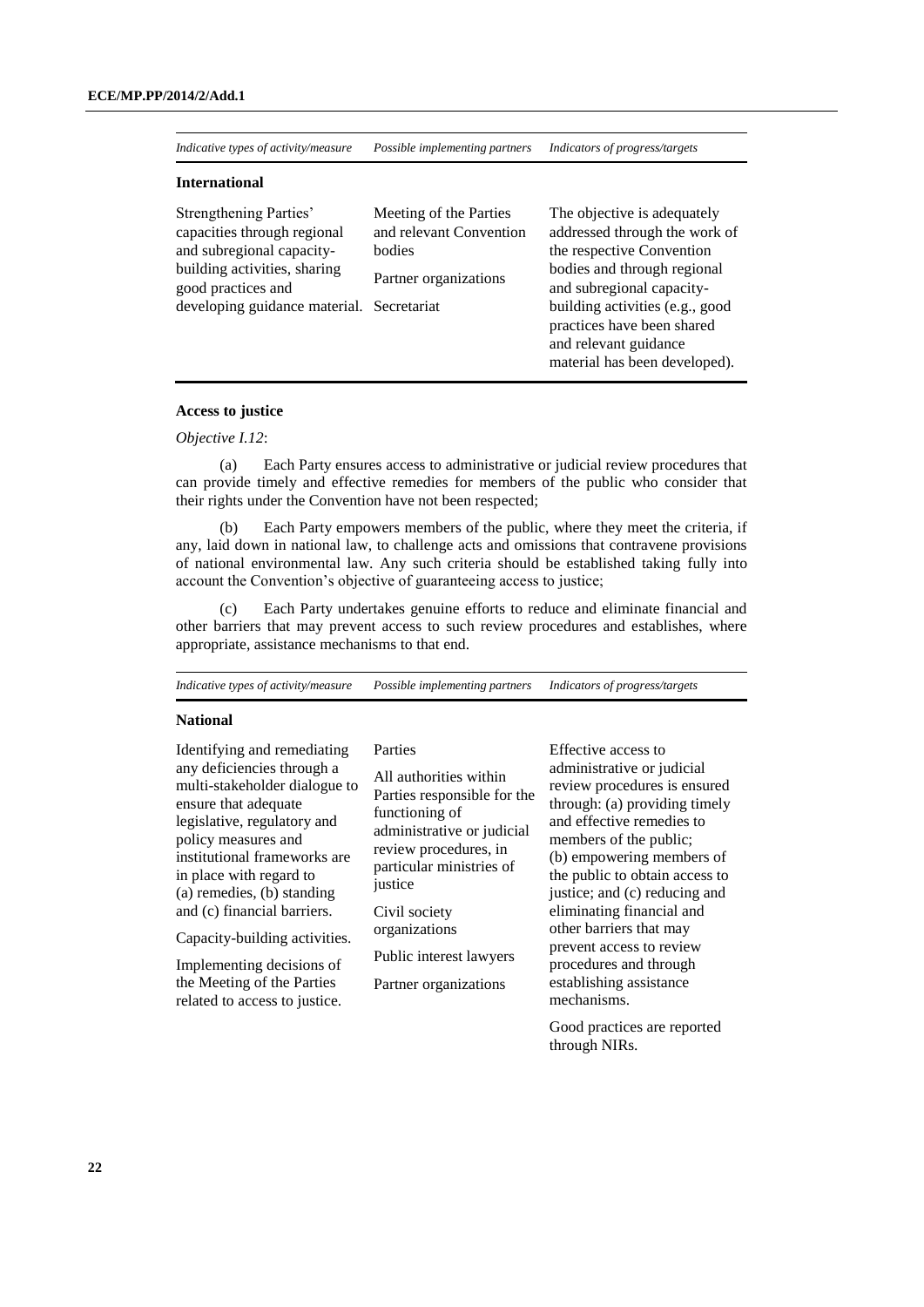*Indicative types of activity/measure Possible implementing partners Indicators of progress/targets*

#### **International**

| Strengthening Parties'       |                       | Meeting of the Parties and The objective is adequately |
|------------------------------|-----------------------|--------------------------------------------------------|
| capacities through regional  | relevant Convention   | addressed through the work of                          |
| and subregional capacity-    | bodies                | the respective Convention                              |
| building activities, sharing | Partner organizations | bodies and through regional                            |
| good practices, maintaining  |                       | and subregional capacity-                              |
| jurisprudence database and   | Secretariat           | building activities (e.g., good                        |
| developing guidance          |                       | practices have been shared                             |
| material.                    |                       | and relevant guidance                                  |
|                              |                       | material has been developed).                          |

*Objective I.13*: Judges, public prosecutors and other legal professionals are familiar with the provisions of the Convention and are ready to exercise their respective responsibilities to uphold them.

| Indicative types of activity/measure                                                                                                                                                                                                                                                                                               | Possible implementing partners                                                                                                                                                             | Indicators of progress/targets                                                                                                                                                                                                                                                   |
|------------------------------------------------------------------------------------------------------------------------------------------------------------------------------------------------------------------------------------------------------------------------------------------------------------------------------------|--------------------------------------------------------------------------------------------------------------------------------------------------------------------------------------------|----------------------------------------------------------------------------------------------------------------------------------------------------------------------------------------------------------------------------------------------------------------------------------|
| <b>National</b>                                                                                                                                                                                                                                                                                                                    |                                                                                                                                                                                            |                                                                                                                                                                                                                                                                                  |
| Information,<br>education/training and<br>capacity-building measures<br>for legal professionals in<br>accordance with decisions on<br>access to justice adopted by<br>the Meeting of the Parties.<br>Taking measures to make<br>decisions of courts, and<br>whenever possible of other<br>judicial bodies, publicly<br>accessible. | Parties, in particular,<br>ministries of justice or<br>similar national bodies<br>Judicial training centres<br>Law schools<br>Professional organizations<br>Civil society<br>organizations | Adequate curricula/training<br>programmes.<br>Measures are being<br>implemented.<br>Decisions of courts, and<br>whenever possible of other<br>judicial bodies, are publicly<br>accessible.<br>Good practices are reported<br>through NIRs.                                       |
| <b>International</b>                                                                                                                                                                                                                                                                                                               |                                                                                                                                                                                            |                                                                                                                                                                                                                                                                                  |
| Strengthening Parties'<br>capacities through regional<br>and subregional capacity-<br>building activities,<br>maintaining jurisprudence<br>database, sharing good<br>practices and developing<br>guidance material.                                                                                                                | Meeting of the Parties<br>and relevant Convention<br>bodies<br>Partner organizations<br>Secretariat                                                                                        | The objective is adequately<br>addressed through the work of<br>the respective Convention<br>bodies and through regional<br>and subregional capacity-<br>building activities (e.g., good<br>practices have been shared<br>and relevant guidance<br>material has been developed). |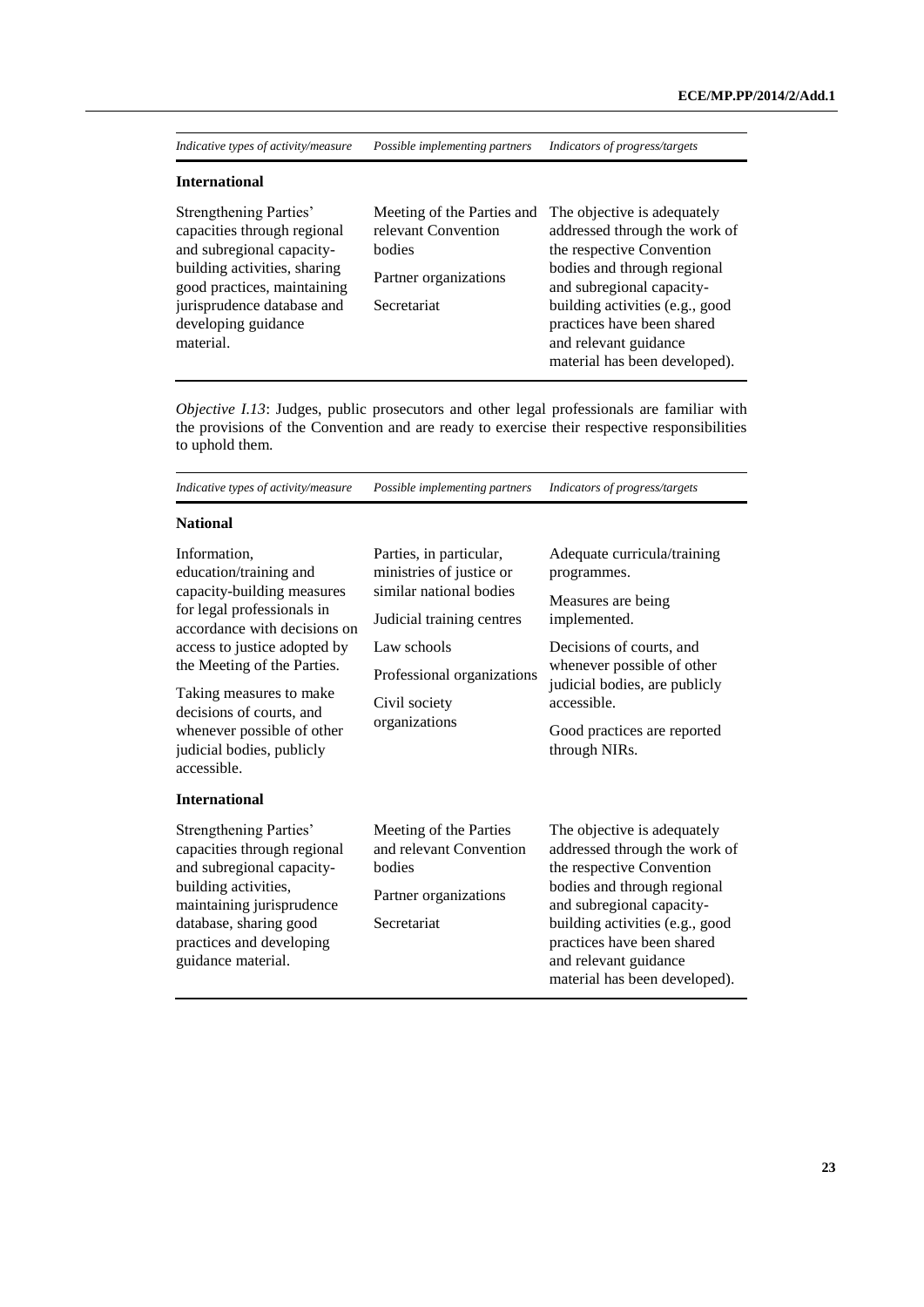### **B. Focal area II: Expansion**

#### **Strategic goal II**

#### **Increase the impact of the Convention in the United Nations Economic Commission for Europe region and beyond**

To increase the impact of the Convention in the ECE region and beyond, Parties will implement the following objectives as far as possible:

*Objective II.1*: The number of Parties to the Convention within the ECE region continues to increase steadily throughout the plan period.

*Indicative types of activity/measure Possible implementing partners Indicators of progress/targets*

#### **National**

| Build public and political<br>support for ratification in non-<br>Parties.<br>Bilateral consultations to<br>discuss and overcome<br>obstacles to ratification. | Parties<br>Partner organizations<br>Civil society organizations<br>Interested non-Party<br>within the ECE region | Completed ratification<br>procedures. |
|----------------------------------------------------------------------------------------------------------------------------------------------------------------|------------------------------------------------------------------------------------------------------------------|---------------------------------------|
| <b>International</b>                                                                                                                                           |                                                                                                                  |                                       |
| Strengthen Parties' capacities                                                                                                                                 | Secretariat                                                                                                      | Increased number of Parties.          |
| through capacity-building<br>activities, sharing good                                                                                                          | Civil society organizations                                                                                      |                                       |
| practices, developing                                                                                                                                          | Parties                                                                                                          |                                       |
| guidance material and<br>providing assistance upon                                                                                                             | Interested non-Party                                                                                             |                                       |
| request.                                                                                                                                                       | Partner organizations                                                                                            |                                       |

*Objective II.2*: The amendment to the Convention on public participation in decisions on the deliberate release into the environment and the placing on the market of genetically modified organisms (GMOs) is approved by a sufficient number of Parties to enter into force by 2015 and is progressively implemented.

| Indicative types of activity/measure                                                                                                                                                                                                                                                                                     | Possible implementing partners                                                | Indicators of progress/targets                                                        |
|--------------------------------------------------------------------------------------------------------------------------------------------------------------------------------------------------------------------------------------------------------------------------------------------------------------------------|-------------------------------------------------------------------------------|---------------------------------------------------------------------------------------|
| <b>National</b>                                                                                                                                                                                                                                                                                                          |                                                                               |                                                                                       |
| Build public and political<br>support for ratification in<br>Parties.<br>Parties seek bilateral<br>consultations with other<br>Parties that have ratified the<br>amendment, to discuss and<br>overcome obstacles to<br>ratification and receive/<br>provide capacity-building<br>assistance and share good<br>practices. | Interested Parties<br>Partner organizations<br>Civil society<br>organizations | Completed ratification<br>procedures.<br>Good practices are reported<br>through NIRs. |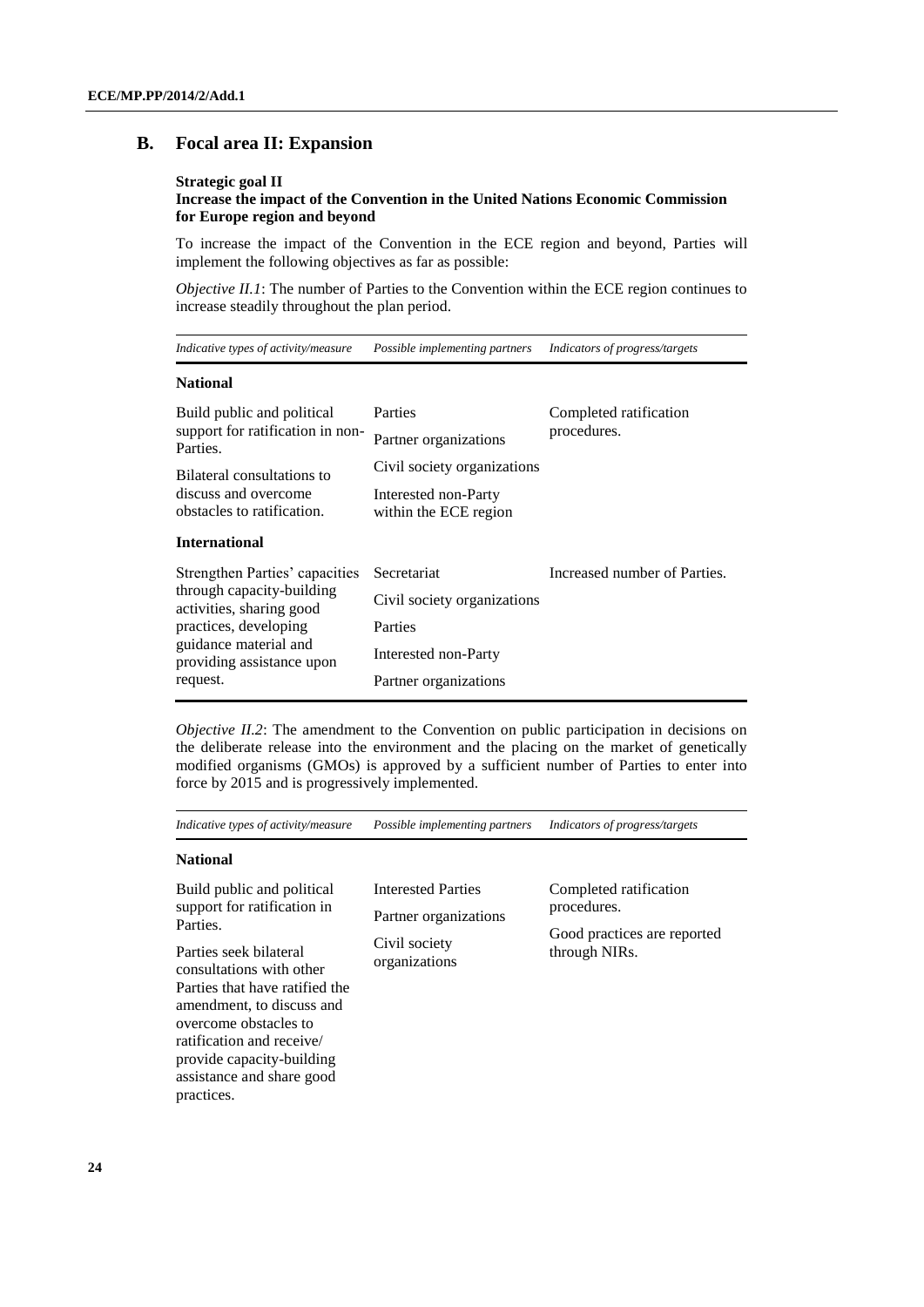| Indicative types of activity/measure | Possible implementing partners | Indicators of progress/targets |  |
|--------------------------------------|--------------------------------|--------------------------------|--|
| <b>International</b>                 |                                |                                |  |

| Strengthening the capacities                                                      | Secretariat                                                | Increased number of |
|-----------------------------------------------------------------------------------|------------------------------------------------------------|---------------------|
| of the Parties concerned<br>through capacity-building<br>activities, sharing good | Civil society<br>organizations                             | ratifications.      |
| practices and provision of                                                        | Parties concerned                                          |                     |
| advisory assistance upon<br>request.                                              | Partner organizations, in<br>particular the secretariat of |                     |
| Use of regional and                                                               | the Cartagena Protocol to                                  |                     |
| international cooperation                                                         | the Convention on                                          |                     |
| arrangements to raise interest<br>in the GMO amendment.                           | Biological Diversity.                                      |                     |

*Objective II.3*: States in other regions of the world effectively exercise their right to accede to the Convention. Parties actively encourage accession to the Convention by States of other regions of the world.

| Indicative types of activity/measure                                                                                                                                                                                                                                                                              | Possible implementing partners                                                                                       | Indicators of progress/targets                                                        |
|-------------------------------------------------------------------------------------------------------------------------------------------------------------------------------------------------------------------------------------------------------------------------------------------------------------------|----------------------------------------------------------------------------------------------------------------------|---------------------------------------------------------------------------------------|
| <b>National</b>                                                                                                                                                                                                                                                                                                   |                                                                                                                      |                                                                                       |
| Build public and political<br>support for ratification in non-<br>Parties.<br><b>Bilateral consultations</b><br>between Parties and non-<br>Parties to discuss and<br>overcome obstacles to<br>ratification, provide capacity-<br>building assistance and share<br>good practices with interested<br>non-Parties. | Parties<br>Partner organizations<br>Civil society<br>organizations<br>Interested non-Party<br>outside the ECE region | Completed ratification<br>procedures.<br>Good practices are reported<br>through NIRs. |
| <b>International</b>                                                                                                                                                                                                                                                                                              |                                                                                                                      |                                                                                       |
| Strengthening the capacities<br>of interested non-Parties<br>through capacity-building<br>activities, sharing good<br>practices, translating guidance<br>material into national and<br>subnational languages and<br>providing advisory and<br>technical assistance upon<br>request.                               | Secretariat<br>Civil society<br>organizations<br>Parties<br>Interested non-Party<br>outside the ECE region           | Increased number of Parties.                                                          |
| Use of regional and<br>international cooperation<br>arrangements to raise interest<br>in the Convention.                                                                                                                                                                                                          |                                                                                                                      |                                                                                       |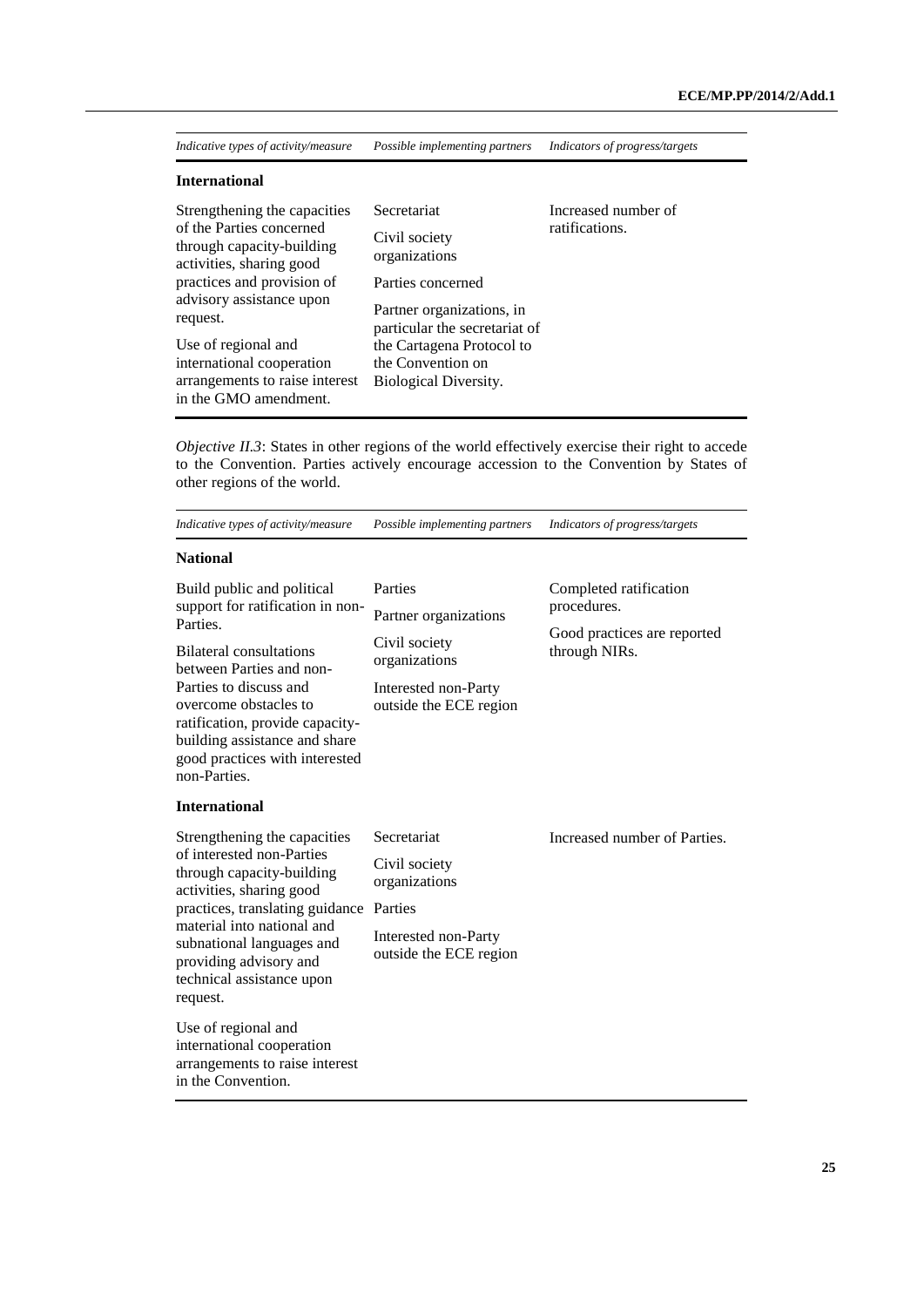*Objective II.4*: The Convention sets an internationally recognized standard for access to information, public participation in decision-making and access to justice in environmental matters, and inspires the development of similar instruments in other regions of the world thereby putting Principle 10 of the Rio Declaration into practice.

*Indicative types of activity/measure Possible implementing partners Indicators of progress/targets*

#### **National**

| Promoting the Convention:<br>(a) at national level to<br>national focal points dealing<br>with other international<br>forums; and (b) through<br>bilateral cooperation with<br>countries in other regions<br>through providing capacity-<br>building assistance and<br>sharing good practices. | Parties<br>Partner organizations<br>Civil society<br>organizations | Convention promoted<br>effectively within<br>interministerial processes and<br>through Parties' positions in<br>major international forums, as<br>well as among countries in<br>other regions.<br>Good practices are reported<br>through NIRs. |
|------------------------------------------------------------------------------------------------------------------------------------------------------------------------------------------------------------------------------------------------------------------------------------------------|--------------------------------------------------------------------|------------------------------------------------------------------------------------------------------------------------------------------------------------------------------------------------------------------------------------------------|
| <b>International</b>                                                                                                                                                                                                                                                                           |                                                                    |                                                                                                                                                                                                                                                |
| Participation in key regional                                                                                                                                                                                                                                                                  | Parties                                                            | Convention promoted                                                                                                                                                                                                                            |
| and international events to<br>publicize the Convention.                                                                                                                                                                                                                                       | Meeting of the Parties<br>and its Bureau and the                   | effectively in major<br>international forums and                                                                                                                                                                                               |
| Encouraging references to the                                                                                                                                                                                                                                                                  | <b>Working Group</b>                                               | among countries in other<br>regions.                                                                                                                                                                                                           |
| Convention in other forums<br>(political and academic).                                                                                                                                                                                                                                        | Secretariat                                                        |                                                                                                                                                                                                                                                |
| Cooperating with other<br>regional bodies interested in                                                                                                                                                                                                                                        | Civil society<br>organizations                                     |                                                                                                                                                                                                                                                |
| the implementation of<br>Principle 10 of the Rio<br>Declaration.                                                                                                                                                                                                                               | Partner organizations                                              |                                                                                                                                                                                                                                                |
| Providing capacity-building<br>and advisory assistance.                                                                                                                                                                                                                                        |                                                                    |                                                                                                                                                                                                                                                |

*Objective II.5*: The Parties to the Convention actively promote the application of its principles in international environmental decision-making processes and within the framework of international organizations relating to the environment, and endeavour to influence the practices of international forums in matters relating to the environment, in particular the development and implementation of multilateral environmental agreements.

| Indicative types of activity/measure                                                                                                                                                                                | Possible implementing partners                                     | Indicators of progress/targets                                                                                                                                                              |
|---------------------------------------------------------------------------------------------------------------------------------------------------------------------------------------------------------------------|--------------------------------------------------------------------|---------------------------------------------------------------------------------------------------------------------------------------------------------------------------------------------|
| <b>National</b>                                                                                                                                                                                                     |                                                                    |                                                                                                                                                                                             |
| Consideration of possible<br>measures to give effect to the<br>Almaty Guidelines on<br>Promoting the Application of<br>the Principles of the Aarhus<br>Convention in International<br>Forums at the national level. | Parties<br>Partner organizations<br>Civil society<br>organizations | Increased number of<br>international forums that<br>apply the Almaty Guidelines<br>in their procedures.<br>National coordination<br>mechanisms are in place and<br>are working effectively. |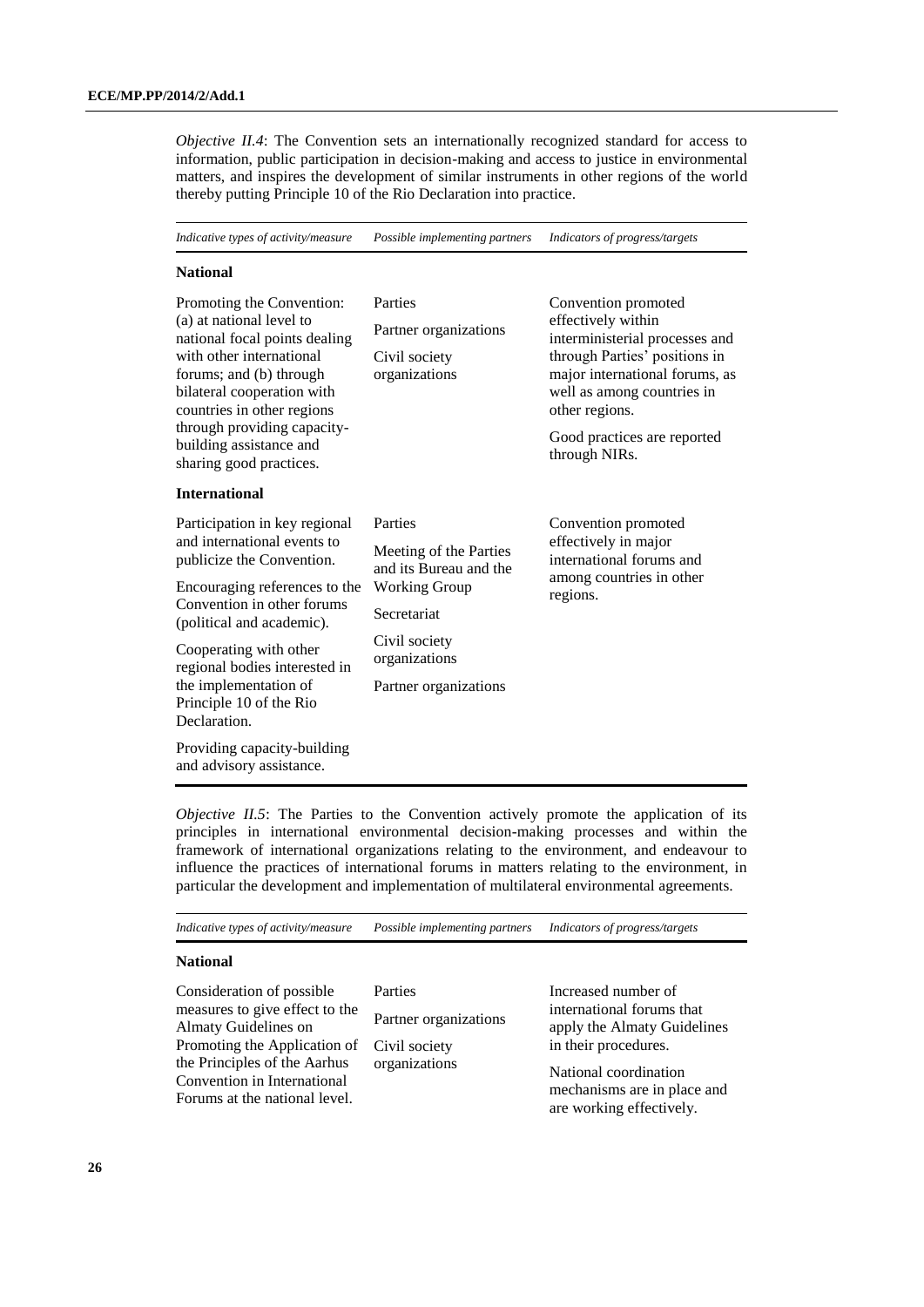| Indicative types of activity/measure                                                                                                                                                                                      | Possible implementing partners                                                                                                       | Indicators of progress/targets                                                                                                                                                                                     |
|---------------------------------------------------------------------------------------------------------------------------------------------------------------------------------------------------------------------------|--------------------------------------------------------------------------------------------------------------------------------------|--------------------------------------------------------------------------------------------------------------------------------------------------------------------------------------------------------------------|
| Implementation of the<br>decisions of the Meeting of<br>the Parties related to<br>application of the<br>Convention's principles in<br>international environmental<br>decision-making.                                     |                                                                                                                                      | Good practices are reported<br>through NIRs.                                                                                                                                                                       |
| <b>International</b>                                                                                                                                                                                                      |                                                                                                                                      |                                                                                                                                                                                                                    |
| Strengthening Parties'<br>capacities to apply the Almaty<br>Guidelines.<br>Promotion of the application<br>of the Almaty Guidelines in<br>international forums.<br>Adoption of appropriate<br>practices and procedures in | Parties<br>Secretariat<br>Civil society<br>organizations<br>Partner organizations<br>Meeting of the Parties<br>and its Working Group | Application of the<br>Convention's principles is<br>promoted effectively in major<br>international forums.<br>The objective is adequately<br>addressed through the work of<br>the respective Convention<br>bodies. |
| international forums; review<br>of existing practices.<br>Consultations with other<br>forums.                                                                                                                             |                                                                                                                                      | Parties coordinate collectively<br>in other forums on matters<br>relevant to the application of<br>the Convention's principles.                                                                                    |

*Objective II.6*: The Parties to the Convention, both in their participation in international policymaking and in their national implementation activities, achieve synergies between the Convention and other international environmental and human rights agreements.

| Indicative types of activity/measure                                                                                                                                 | Possible implementing partners | Indicators of progress/targets                                                                                                                       |
|----------------------------------------------------------------------------------------------------------------------------------------------------------------------|--------------------------------|------------------------------------------------------------------------------------------------------------------------------------------------------|
| <b>National</b>                                                                                                                                                      |                                |                                                                                                                                                      |
| Coordinated implementation<br>of the Convention and the<br>provisions on access to<br>information and public<br>participation of other<br>multilateral environmental | Parties                        | Synergies between the<br>implementation of the<br>Convention and other<br>international environmental<br>and human rights agreements<br>are ensured. |
| agreements (MEAs).                                                                                                                                                   |                                | Good practices are reported<br>through NIRs.                                                                                                         |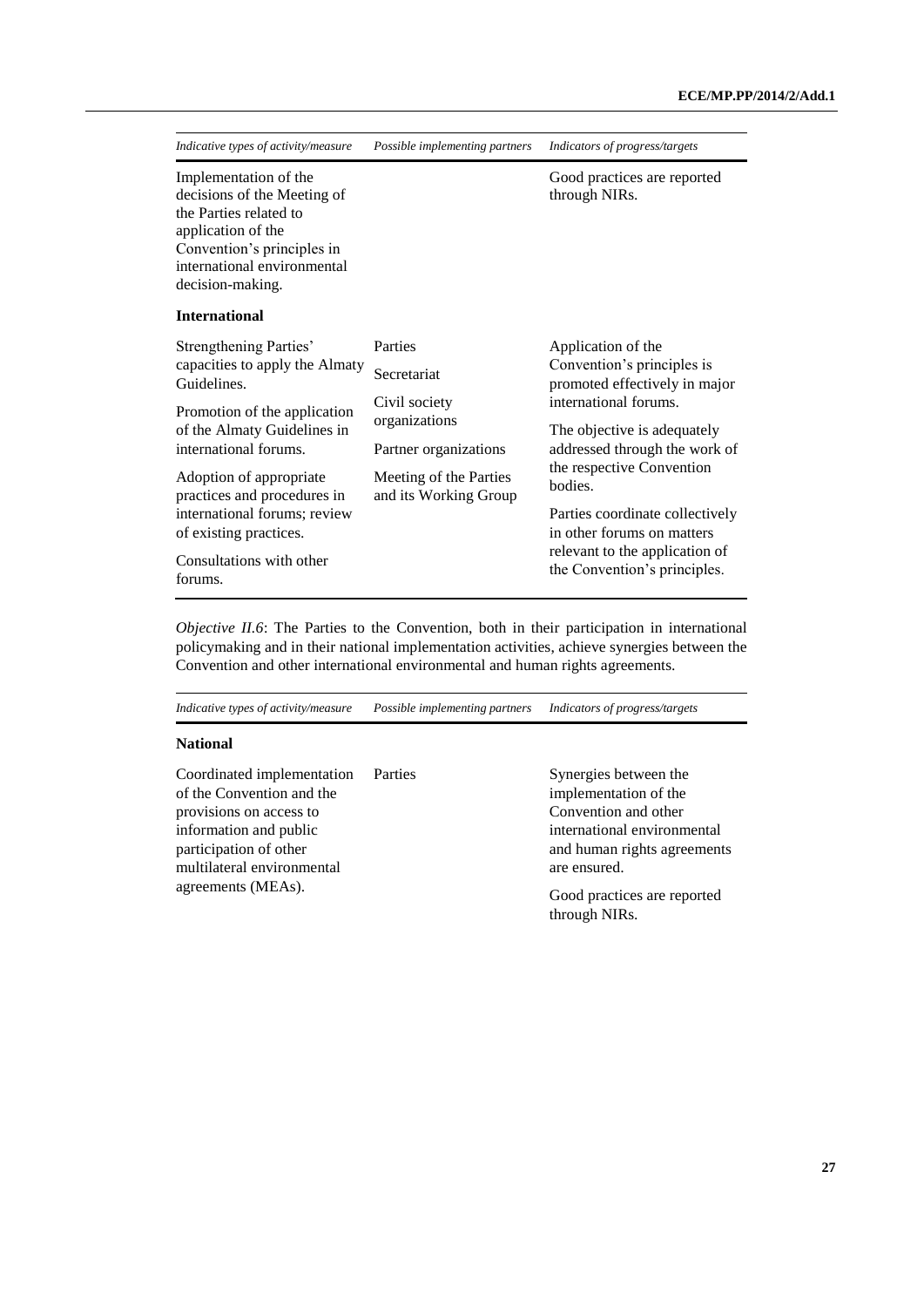| Indicative types of activity/measure                                                                            | Possible implementing partners                                                                                                                   | Indicators of progress/targets                                                                                                                                                                                       |
|-----------------------------------------------------------------------------------------------------------------|--------------------------------------------------------------------------------------------------------------------------------------------------|----------------------------------------------------------------------------------------------------------------------------------------------------------------------------------------------------------------------|
| <b>International</b>                                                                                            |                                                                                                                                                  |                                                                                                                                                                                                                      |
| Organization of joint<br>activities with other MEAs, in<br>particular those of ECE, and<br>human rights bodies. | Parties<br>Meeting of the Parties<br>and relevant Convention<br>bodies<br>Secretariat<br>Civil society<br>organizations<br>Partner organizations | Joint activities with other<br>MEAs and human rights<br>bodies are implemented<br>effectively.<br>Parties coordinate collectively<br>in other forums on matters<br>relevant to the application of<br>the Convention. |

## **C. Focal area III: Development**

#### **Strategic goal III**

#### **Further development of the provisions and principles of the Convention where necessary to ensure that it continues to achieve its objectives**

To achieve the further development of the provisions and principles of the Convention where necessary to ensure that it continues to achieve its objectives, Parties will endeavour to implement the following objectives:

*Objective III.1*: The provisions of the Convention are interpreted in a dynamic way, enabling practice to adapt to experience acquired in the course of implementation, new developments in society, technological innovation and new environmental challenges.

| Indicative types of activity/measure                                                                                                                                                                   | Possible implementing partners                                                        | Indicators of progress/targets                                                                                                                                                                                                                                                   |
|--------------------------------------------------------------------------------------------------------------------------------------------------------------------------------------------------------|---------------------------------------------------------------------------------------|----------------------------------------------------------------------------------------------------------------------------------------------------------------------------------------------------------------------------------------------------------------------------------|
| <b>National</b>                                                                                                                                                                                        |                                                                                       |                                                                                                                                                                                                                                                                                  |
| Forward-looking<br>interpretation of the<br>Convention in view of new<br>environmental and<br>development challenges.                                                                                  | Parties<br>Civil society<br>organizations<br>Private sector                           | Adequate legislative,<br>regulatory and policy<br>measures, and institutional<br>frameworks are in place.<br>Good practices are reported<br>through NIRs.                                                                                                                        |
| <b>International</b>                                                                                                                                                                                   |                                                                                       |                                                                                                                                                                                                                                                                                  |
| Strengthening Parties'<br>capacities and addressing<br>obstacles in implementing the<br>Convention through the<br>compliance mechanism,<br>sharing good practices and<br>developing guidance material. | Parties<br>Meeting of the Parties<br>and relevant Convention<br>bodies<br>Secretariat | The objective is adequately<br>addressed through the work of<br>the respective Convention<br>bodies and through regional<br>and subregional capacity-<br>building activities (e.g., good<br>practices have been shared<br>and relevant guidance<br>material has been developed). |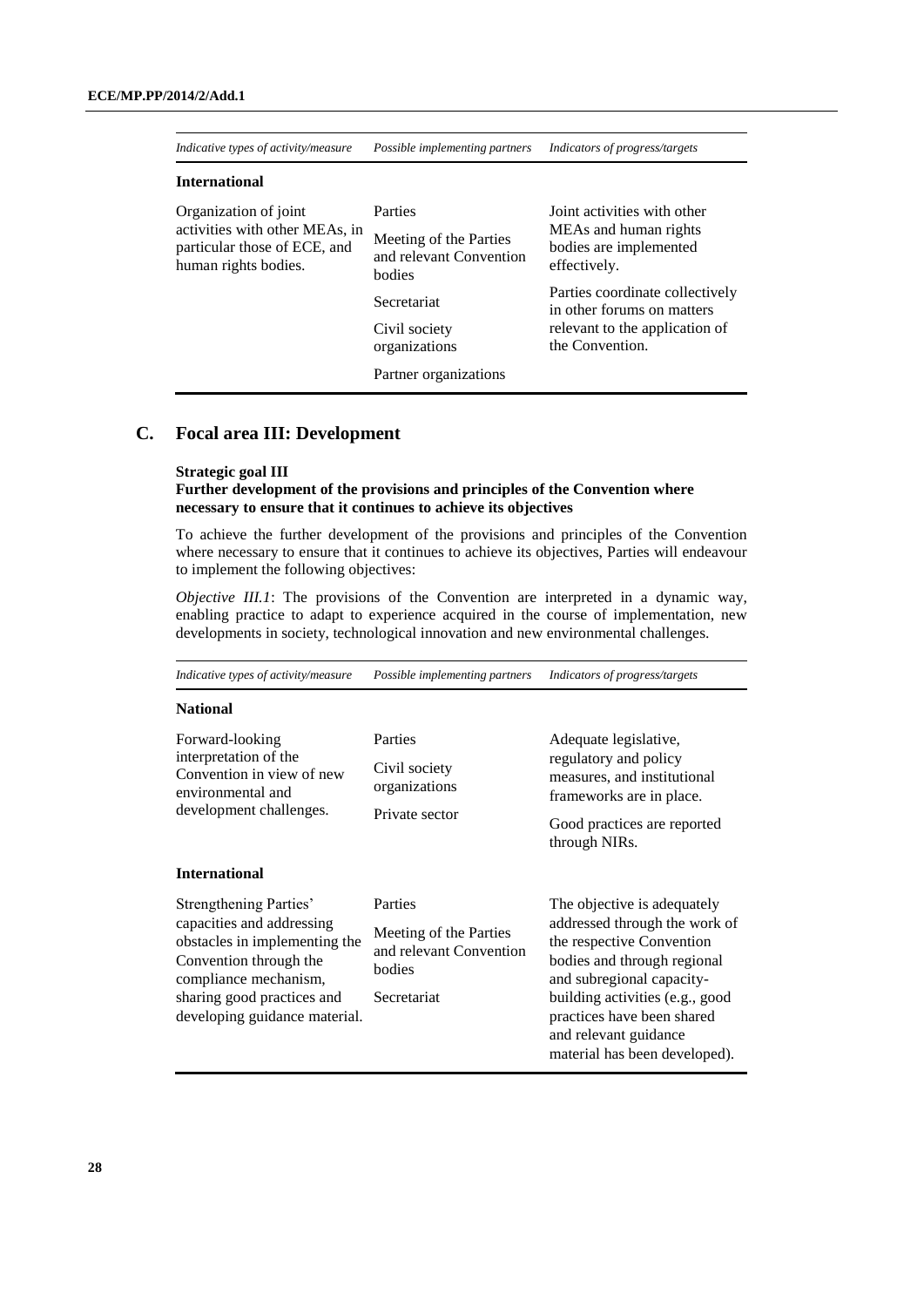*Objective III.2*: The Parties explore possibilities for the development of measures under the Convention to ensure greater opportunities for public participation in policy formulation and implementation concerning each of the three pillars of the Convention, so as to contribute to sustainable development, recalling the Johannesburg Declaration on Sustainable Development and the related Plan of Implementation and the Rio+20 Declaration. Furthermore, the Parties share their experiences in implementing the Convention with other forums interested in using them as a basis or a source of inspiration for further strengthening participatory democracy in their respective fields.

*Indicative types of activity/measure Possible implementing partners Indicators of progress/targets*

#### **National**

| Use of participatory<br>procedures in the revision<br>and/or development of<br>national strategies for<br>sustainable development and<br>for the development of<br>sustainable development<br>goals.                                                                                                      | Parties                                                                                                                                          | Provisions for effective public<br>participation are<br>implemented.<br>Good practices are reported<br>through NIRs.                                                                                                                                                             |
|-----------------------------------------------------------------------------------------------------------------------------------------------------------------------------------------------------------------------------------------------------------------------------------------------------------|--------------------------------------------------------------------------------------------------------------------------------------------------|----------------------------------------------------------------------------------------------------------------------------------------------------------------------------------------------------------------------------------------------------------------------------------|
| <b>International</b>                                                                                                                                                                                                                                                                                      |                                                                                                                                                  |                                                                                                                                                                                                                                                                                  |
| Exchange of experience and<br>best practices on the impact<br>of instruments of<br>participatory democracy on<br>decisions related to all<br>dimensions of sustainable<br>development, public<br>participation in policy<br>formulation and<br>implementation contributing<br>to sustainable development. | Meeting of the Parties<br>and relevant Convention<br>bodies<br>Parties<br>Secretariat<br>Civil society<br>organizations<br>Partner organizations | The objective is adequately<br>addressed through the work of<br>the respective Convention<br>bodies and through regional<br>and subregional capacity-<br>building activities (e.g., good<br>practices have been shared<br>and relevant guidance<br>material has been developed). |

#### **Access to information**

*Objective III.3*: The range of environmental information that is made available to the public is gradually widened, inter alia, by developing and implementing mechanisms enabling more informed consumer choices as regards products, thereby contributing to more sustainable patterns of production and consumption. Through exchange of information and good practice, consideration is given as to how to promote the increasing accessibility of environmental information held by the private sector, taking into account relevant issues of confidentiality of commercial and industrial information and protection of intellectual property rights, in line with the current approach under the Convention.

*Indicative types of activity/measure Possible implementing partners Indicators of progress/targets*

#### **National**

Identify and remediate through a participatory intersectoral and multistakeholder process any Parties Civil society organizations Environmental information, including related to products is made available effectively.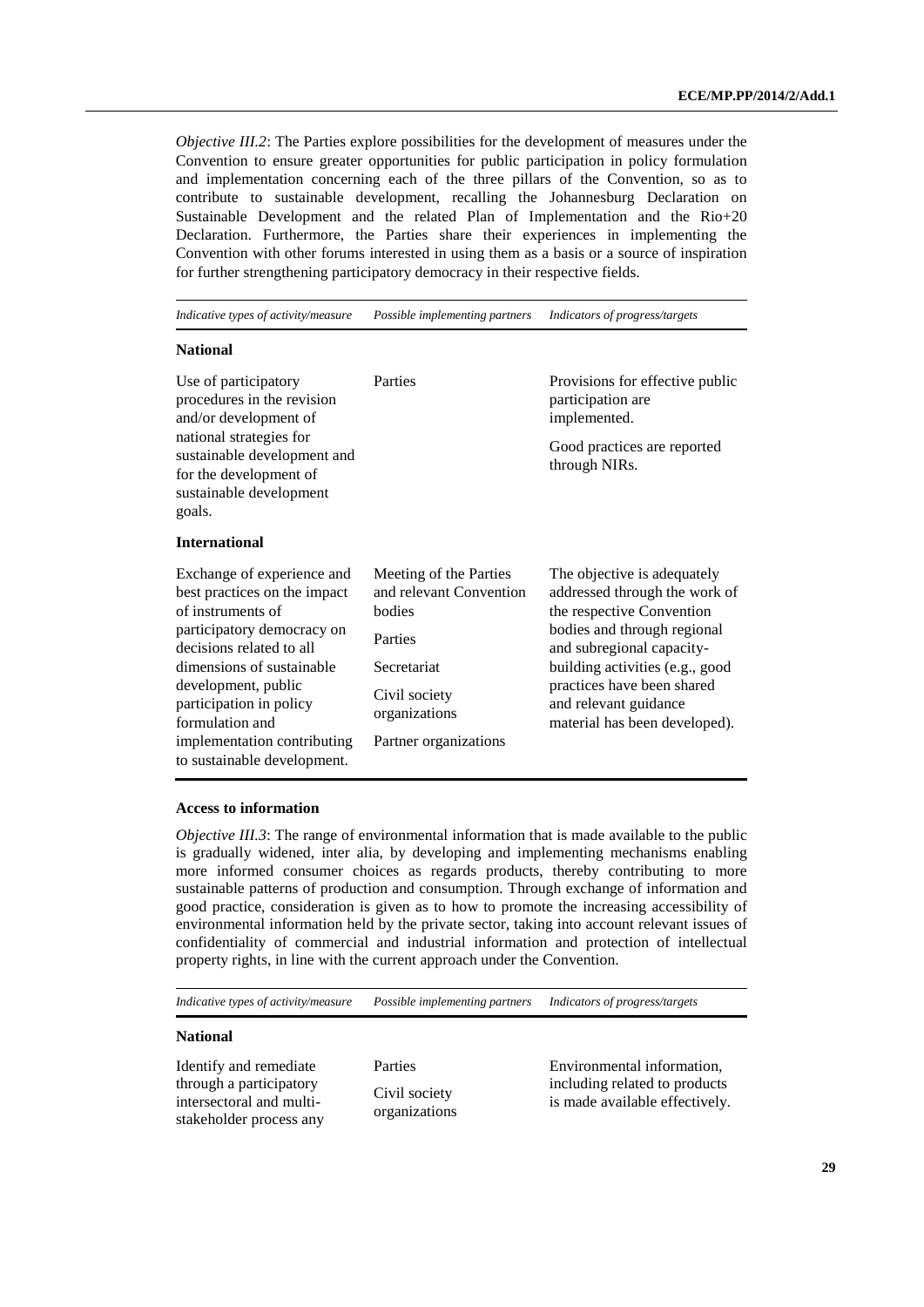| Indicative types of activity/measure                                                                                                                                                                                                                                                   | Possible implementing partners                                                                                                 | Indicators of progress/targets                                                                                                                                                                                                                                                                  |
|----------------------------------------------------------------------------------------------------------------------------------------------------------------------------------------------------------------------------------------------------------------------------------------|--------------------------------------------------------------------------------------------------------------------------------|-------------------------------------------------------------------------------------------------------------------------------------------------------------------------------------------------------------------------------------------------------------------------------------------------|
| deficiencies in the national<br>framework to ensure that<br>adequate legislative,<br>regulatory and policy<br>measures and institutional<br>frameworks are in place.                                                                                                                   | Private sector<br>Partner organizations                                                                                        | Good practices are reported<br>through NIRs.                                                                                                                                                                                                                                                    |
| Capacity-building activities.                                                                                                                                                                                                                                                          |                                                                                                                                |                                                                                                                                                                                                                                                                                                 |
| <b>International</b>                                                                                                                                                                                                                                                                   |                                                                                                                                |                                                                                                                                                                                                                                                                                                 |
| Regional and subregional<br>capacity-building activities,<br>exchange of information and<br>best practice in promoting the<br>accessibility of environmental<br>information held by the<br>private sector based on<br>national experience, preparing<br>studies and guidance material. | Meeting of the Parties<br>and relevant Convention<br>bodies<br>Civil society<br>organizations<br>Private sector<br>Secretariat | The objective is adequately<br>addressed through the work of<br>the respective Convention<br>bodies and through regional<br>and subregional capacity-<br>building activities (e.g., good<br>practices have been shared<br>and relevant studies and<br>guidance material has been<br>developed). |

## **Public participation**

*Objective III.4*: The provisions on public participation in decisions having a significant impact on the environment, encompassing, inter alia, product-related decision-making, are assessed, further reflected on and, where appropriate, elaborated upon.

| Indicative types of activity/measure                                                                                                                                                                                                                                                                                                                                                          | Possible implementing partners                              | Indicators of progress/targets                                                                                                                                                                  |
|-----------------------------------------------------------------------------------------------------------------------------------------------------------------------------------------------------------------------------------------------------------------------------------------------------------------------------------------------------------------------------------------------|-------------------------------------------------------------|-------------------------------------------------------------------------------------------------------------------------------------------------------------------------------------------------|
| <b>National</b>                                                                                                                                                                                                                                                                                                                                                                               |                                                             |                                                                                                                                                                                                 |
| Identify and remediate<br>through a participatory<br>intersectoral and multi-<br>stakeholder process any<br>deficiencies in the national<br>framework to ensure that<br>adequate legislative,<br>regulatory and policy<br>measures and institutional<br>frameworks are in place.<br>Application of<br>recommendations developed<br>under the Convention with<br>regard to relevant provisions | Parties<br>Civil society<br>organizations<br>Private sector | Measures are taken.<br>Provisions for effective public<br>participation are<br>implemented.<br>Capacity-building activities<br>are implemented.<br>Good practices are reported<br>through NIRs. |
| on public participation.<br>Capacity-building activities.                                                                                                                                                                                                                                                                                                                                     |                                                             |                                                                                                                                                                                                 |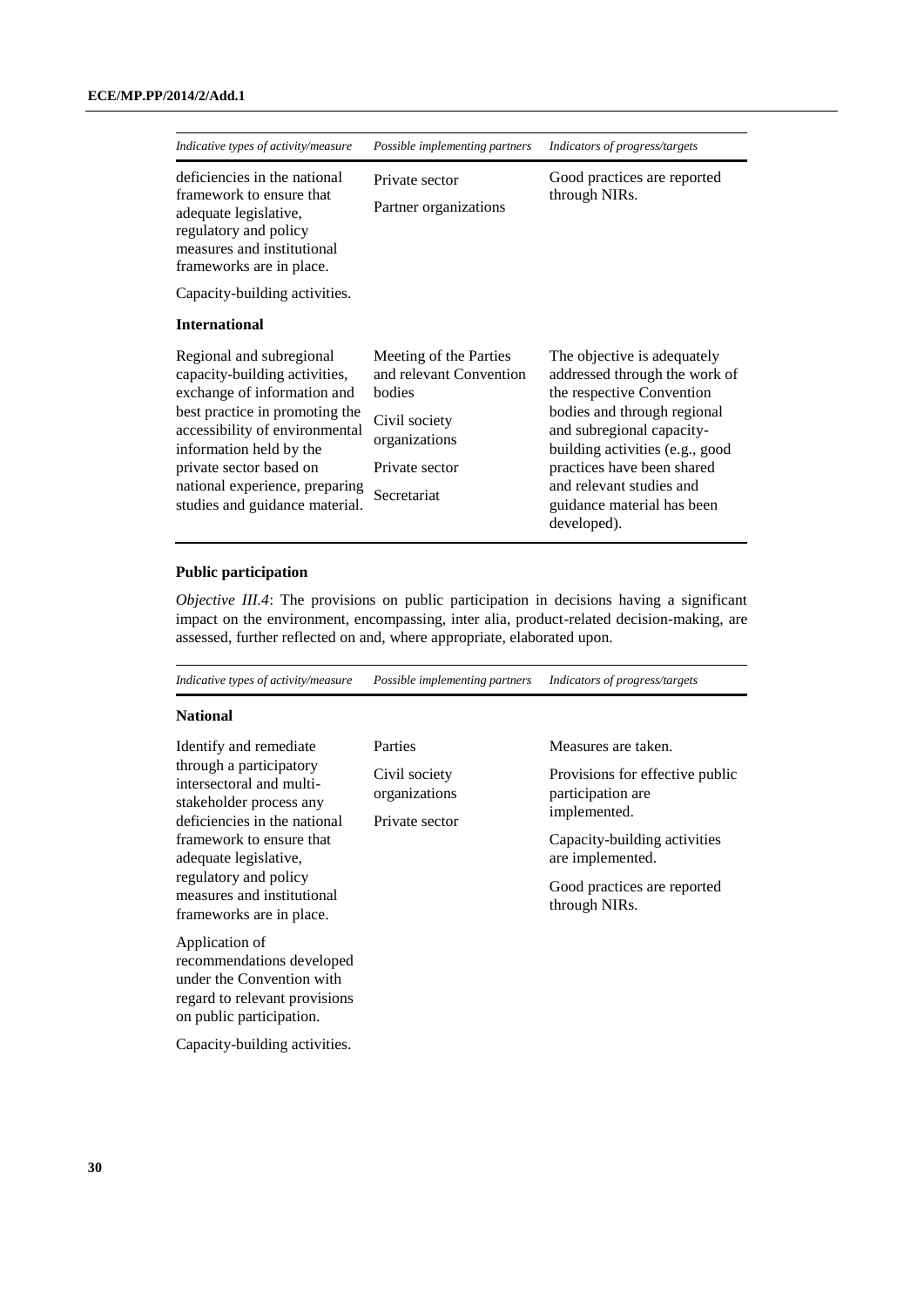| Indicative types of activity/measure                                                                                                                                                                                                                                              | Possible implementing partners                                                                                                 | Indicators of progress/targets                                                                                                                                                                                                                                                   |
|-----------------------------------------------------------------------------------------------------------------------------------------------------------------------------------------------------------------------------------------------------------------------------------|--------------------------------------------------------------------------------------------------------------------------------|----------------------------------------------------------------------------------------------------------------------------------------------------------------------------------------------------------------------------------------------------------------------------------|
| <b>International</b>                                                                                                                                                                                                                                                              |                                                                                                                                |                                                                                                                                                                                                                                                                                  |
| Regional and subregional<br>capacity-building activities,<br>exchange of information and<br>promotion of good practice<br>with regard to the<br>implementation of the<br>provisions on public<br>participation in decisions<br>having a significant impact on<br>the environment. | Meeting of the Parties<br>and relevant Convention<br>bodies<br>Civil society<br>organizations<br>Partner sector<br>Secretariat | The objective is adequately<br>addressed through the work of<br>the respective Convention<br>bodies and through regional<br>and subregional capacity-<br>building activities (e.g., good<br>practices have been shared<br>and relevant guidance<br>material has been developed). |

*Objective III.5:* The provisions of the Convention relating to public participation in the preparation of plans, programmes and policies relating to the environment, as well as executive regulations and other generally applicable legally binding normative instruments that may have a significant effect on the environment, are applied, kept under review and, as appropriate, further developed to enhance public participation from an early stage in strategic decision-making processes. This should be done with appropriate public involvement and taking fully into account the specific nature and constraints of such processes and related obligations under other MEAs, in particular the Protocol on Strategic Environmental Assessment (Protocol on SEA) to the Convention on Environmental Impact Assessment in a Transboundary Context (Espoo Convention), and by involving its bodies in such processes.

*Indicative types of activity/measure Possible implementing partners Indicators of progress/targets*

| Identify and remediate                                                                                                                    | Parties | Measures are taken.                                                  |
|-------------------------------------------------------------------------------------------------------------------------------------------|---------|----------------------------------------------------------------------|
| through a participatory<br>intersectoral and multi-<br>stakeholder process any<br>deficiencies in the national                            |         | Provisions for effective public<br>participation are<br>implemented. |
| framework to ensure that<br>adequate legislative,                                                                                         |         | Capacity-building activities<br>are implemented.                     |
| regulatory and policy<br>measures and institutional<br>frameworks are in place.                                                           |         | Good practices are reported<br>through NIRs.                         |
| Application of the<br>recommendations developed<br>under the Convention with<br>regard to relevant provisions<br>on public participation. |         |                                                                      |
| Capacity-building activities.                                                                                                             |         |                                                                      |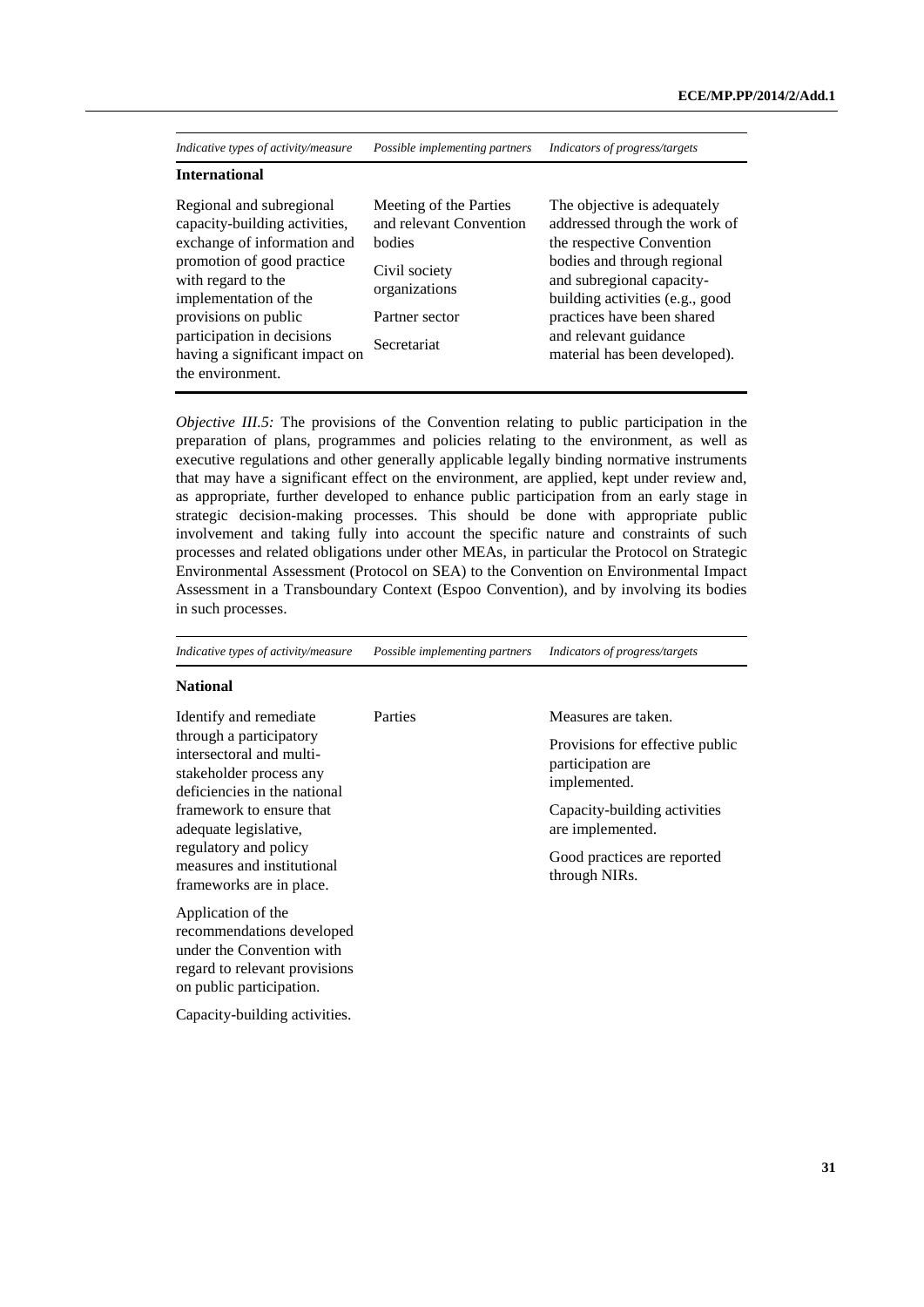*Indicative types of activity/measure Possible implementing partners Indicators of progress/targets*

#### **International**

| Regional and subregional<br>capacity-building activities,<br>exchange of information and<br>promotion of good practice<br>with regard to implementation<br>of the provisions of articles 7 | Meeting of the Parties<br>and relevant Convention<br>bodies<br>Parties<br>Civil society | The objective is adequately<br>addressed through the work of<br>the respective Convention<br>bodies and through regional<br>and subregional capacity-<br>building activities (e.g., good |
|--------------------------------------------------------------------------------------------------------------------------------------------------------------------------------------------|-----------------------------------------------------------------------------------------|------------------------------------------------------------------------------------------------------------------------------------------------------------------------------------------|
| and 8 of Convention and in                                                                                                                                                                 | organizations                                                                           | practices have been shared                                                                                                                                                               |
| context of the implementation<br>of the SEA Protocol.                                                                                                                                      | Partner organizations<br>Espoo Convention/                                              | and relevant guidance<br>material has been developed).                                                                                                                                   |
|                                                                                                                                                                                            | Protocol on SEA bodies                                                                  |                                                                                                                                                                                          |
|                                                                                                                                                                                            | Secretariat                                                                             |                                                                                                                                                                                          |

*Objective III.6*: To enhance the effectiveness of public participation, the development and application of innovative forms and tools of public participation beyond traditional consultation procedures are encouraged, the development of the capacity of civil society organizations is supported and civil society is strengthened.

| Indicative types of activity/measure                                                                                                                                                              | Possible implementing partners                                                                                                                | Indicators of progress/targets                                                                                                                                                                                                                                                   |
|---------------------------------------------------------------------------------------------------------------------------------------------------------------------------------------------------|-----------------------------------------------------------------------------------------------------------------------------------------------|----------------------------------------------------------------------------------------------------------------------------------------------------------------------------------------------------------------------------------------------------------------------------------|
| <b>National</b>                                                                                                                                                                                   |                                                                                                                                               |                                                                                                                                                                                                                                                                                  |
| Promote good practices<br>regarding different modes of<br>public participation.                                                                                                                   | Parties<br>Civil society<br>organizations<br>Partner organizations                                                                            | Innovative and effective<br>forms and tools of public<br>participation are in place.<br>Capacity of civil society<br>organizations and civil society<br>is strengthened.<br>Good practices are reported<br>through NIRs.                                                         |
| <b>International</b>                                                                                                                                                                              |                                                                                                                                               |                                                                                                                                                                                                                                                                                  |
| Regional and subregional<br>capacity-building activities,<br>exchange of information and<br>promotion of good practice on<br>innovative and effective<br>forms of and tools for<br>participation. | Meeting of the Parties<br>and relevant Convention<br>bodies<br>Parties<br>Civil society organizations<br>Partner organizations<br>Secretariat | The objective is adequately<br>addressed through the work of<br>the respective Convention<br>bodies and through regional<br>and subregional capacity-<br>building activities (e.g., good<br>practices have been shared<br>and relevant guidance<br>material has been developed). |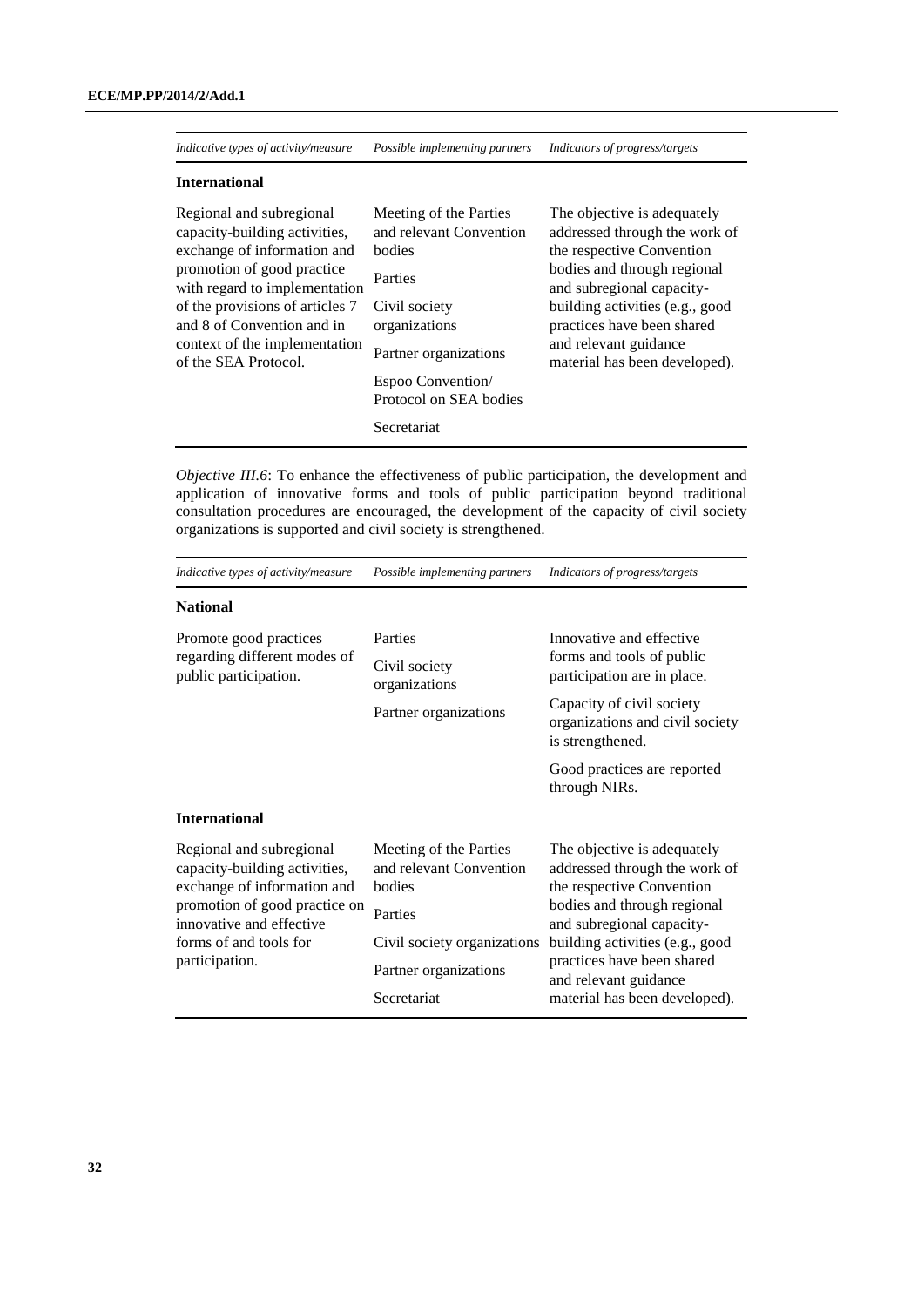#### **Access to justice**

*Objective III.7:* Work on promoting effective access to justice continues, in particular by way of further information exchange, capacity-building and exchange of good practice, inter alia, on the issue of adequate and effective remedies, taking fully into account the Convention's objective of, inter alia, guaranteeing access to justice. The extension of the range of members of the public having access to administrative and judicial procedures is explored, with particular focus on access by environmental civil society organizations. Further steps are taken to remove or reduce financial and other barriers and to establish assistance mechanisms where appropriate.

*Indicative types of activity/measure Possible implementing partners Indicators of progress/targets*

#### **National**

Review of implementation of article 9, paragraphs 2, 3 and 4, through a multi-stakeholder dialogue to identify gaps and obstacles to implementation.

Reducing or removing financial and other barriers and provision of assistance mechanisms where appropriate.

Parties Civil society organizations

Adequate measures are implemented.

#### **International**

| Regional and subregional<br>capacity-building activities,<br>exchange of information and | Meeting of the Parties<br>and relevant Convention<br>bodies | The objective is adequately<br>addressed through the work of<br>the respective Convention |
|------------------------------------------------------------------------------------------|-------------------------------------------------------------|-------------------------------------------------------------------------------------------|
| promotion of good practice<br>with regard to implementation                              | Parties                                                     | bodies and through regional<br>and subregional capacity-                                  |
| of the provisions of article 9.                                                          | Civil society organizations                                 | building activities (e.g., good                                                           |
|                                                                                          | Partner organizations                                       | practices have been shared<br>and relevant guidance                                       |
|                                                                                          | Secretariat                                                 | material has been developed).                                                             |

# **Decision V/6 on the work programme for 2015–2017**

*The Meeting of the Parties*,

*Recalling* its decision I/11 on the procedures for the preparation, adoption and monitoring of work programmes,

*Taking into account* the Strategic Plan for 2015–2020 for the Convention on Access to Information, Public Participation in Decision-making and Access to Justice in Environmental Matters (Aarhus Convention) adopted through decision V/5, and the scheme of financial arrangements adopted through decision V/7,

1. *Adopts* the work programme for 2015–2017, containing the estimated costs of each activity, as set out in annex I to this decision;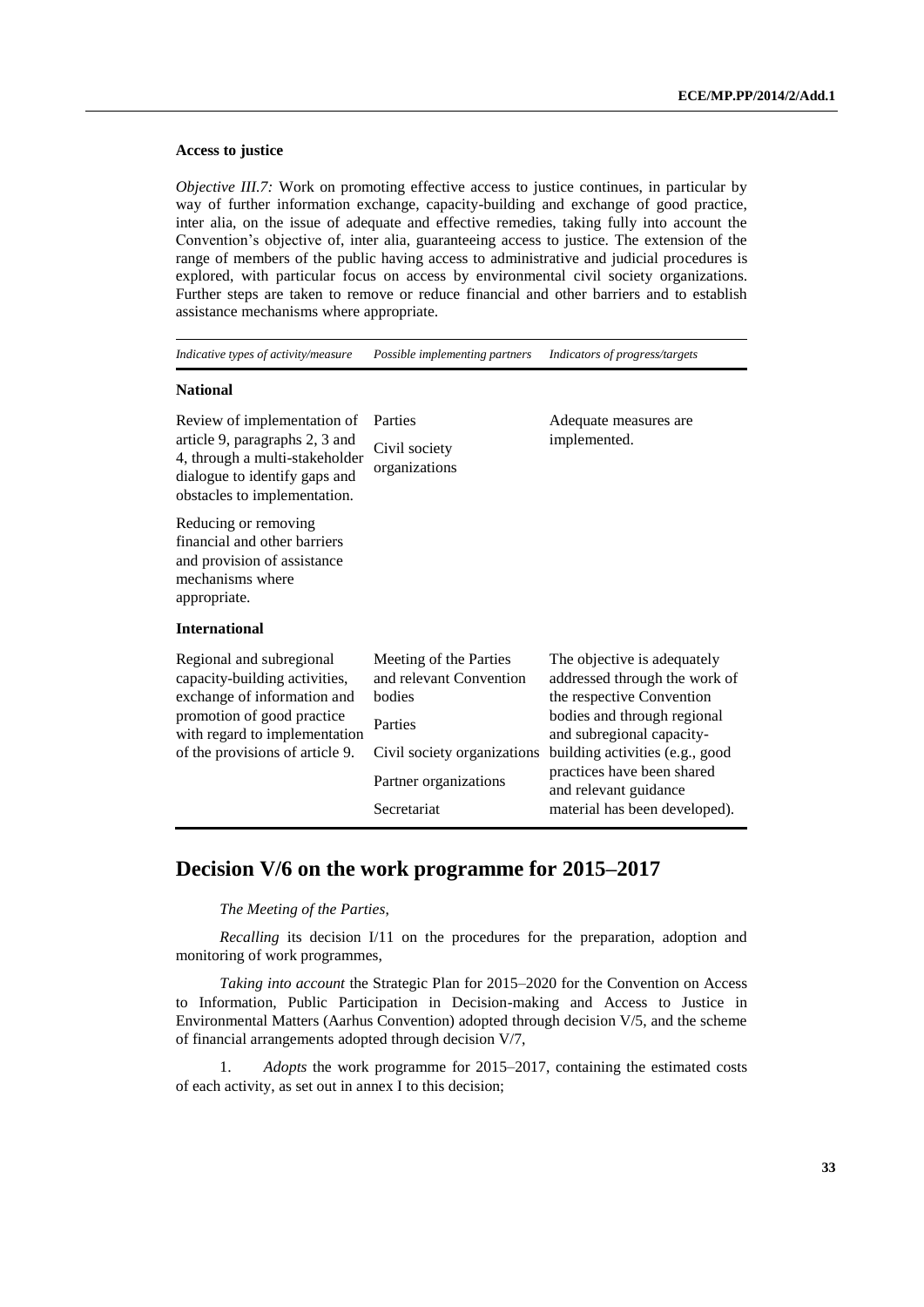2. *Agrees* upon the indicative allocation of resources and the resulting estimated costs set out in annexes I and II, subject to annual review and, as appropriate, revision by the Working Group of the Parties on the basis of annual reports provided by the secretariat pursuant to decision V/7 on financial arrangements;

3. *Encourages* Parties to endeavour to ensure that the funding of the activities of the work programme remains stable throughout the period 2015–2017;

4. *Also encourages* Parties, insofar as possible, and subject to the internal budgetary procedures of the Parties, to contribute to the Convention's trust fund for a given calendar year by 1 October of the preceding year, so as to secure staff costs for the smooth functioning of the secretariat, as a priority, and the timely and effective implementation of the priority activities of the work programme for 2015–2017;

5. *Reiterates* its commitment to implementing the Almaty Guidelines on Promoting the Principles of the Convention in International Forums (Almaty Guidelines), through all the activities of the work programme, as relevant;

6. *Decides* to give general priority<sup>6</sup> to issues related to compliance and implementation, including capacity-building;

- 7. *Also decides* to give particular priority to the following substantive issues:
- (a) Access to justice;
- (b) Public participation;
- (c) Access to information;

8. *Calls on* the Parties, and invites Signatories, other States and relevant intergovernmental, regional and non-governmental organizations, to contribute actively to the activities contained in the work programme;

9. *Requests* the secretariat, taking into consideration the results of the implementation of the Strategic Plan for 2015–2020 and the work programme for 2015–2017, to prepare a draft work programme for the intersessional period following the sixth session of the Meeting of the Parties, including a detailed breakdown of estimated costs, for consideration and further elaboration by the Bureau and the Working Group of the Parties, at the latest three months before the sixth session of the Meeting of the Parties, with a view to possible adoption at that meeting;

10. *Further requests* the secretariat to ensure that an estimated costing for each draft decision finalized by the Working Group of the Parties during the intersessional period is properly reflected in the draft work programme for 2018–2020, in due time for the preparation of the sixth session of the Meeting of the Parties, in order to enable Parties to better prioritize activities and allocate sufficient financial resources in the budget to take them forward.

<sup>&</sup>lt;sup>6</sup> The primary function of the prioritization indicated in paragraphs 6 and 7, apart from explaining and reflecting the proposed allocation of resources in the annexes, is to provide guidance in situations in which there is a significant discrepancy between the actual income and the estimated financial requirement. If there is a significant shortfall in resources, then savings need to be made, and the prioritization provides guidance as to where those savings should be made. If there are surplus resources that are not earmarked, then the prioritization provides guidance as to how that surplus may be used. If the resources available closely match the estimated requirements set out in the annexes, the resources can simply be applied as indicated therein, i.e., there is no need for any further exercise of prioritization.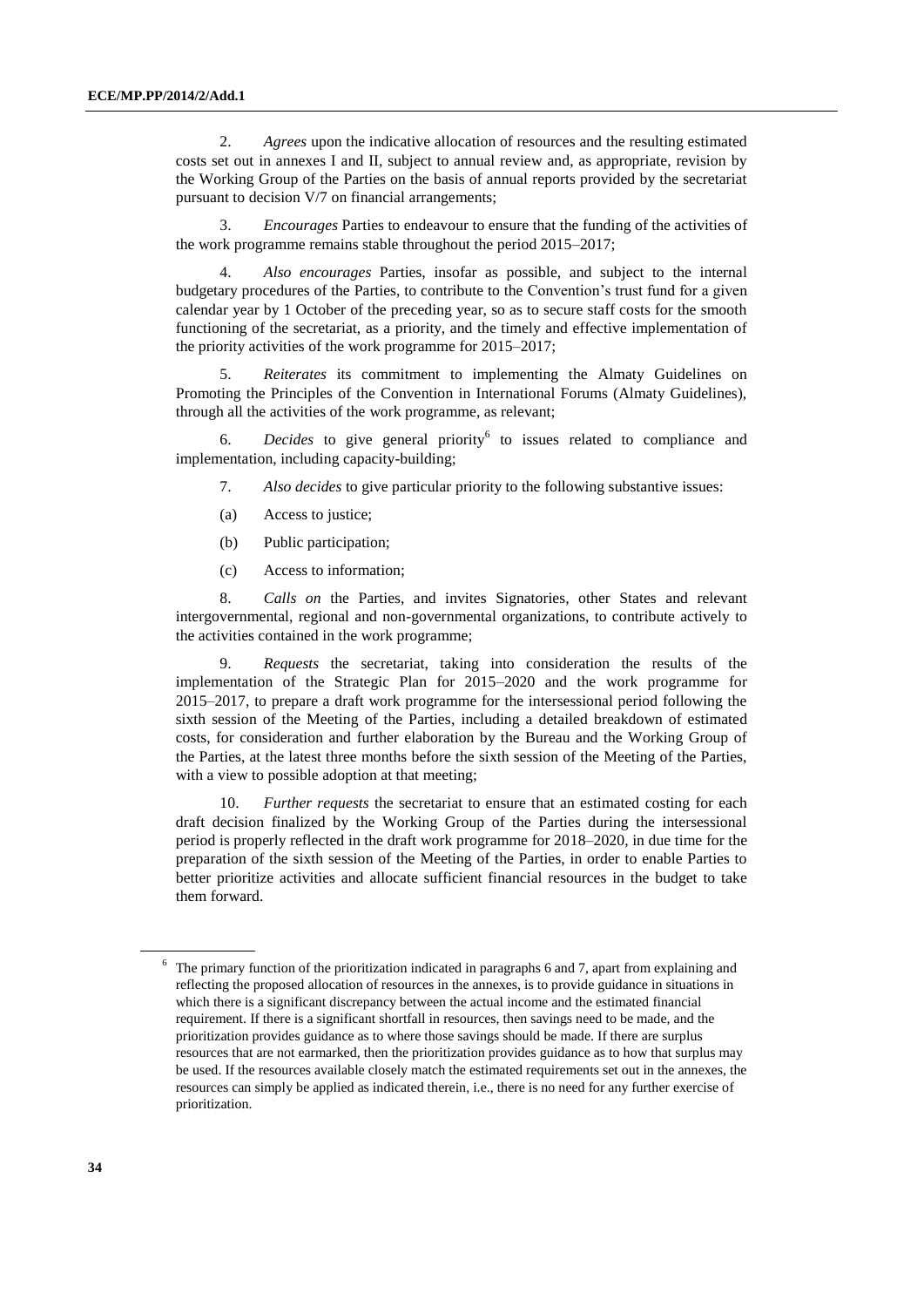| Work area                                                                 | Objective and expected outcome                                                                                                                                                                                                                                                                                                                                                                                                                                                                                                                                                                                                                                                                                                                                                                                                                                                                                                                                                                                                                                                                                                                 | Lead country, body<br>or organization                                                                       | Method of work                                                                                                                                                                                                                                                                                                                                                                                                                                                                                                                                                                                                                                                                                                                                                                                                                                                            | Average annual<br>subtotal (US\$) |
|---------------------------------------------------------------------------|------------------------------------------------------------------------------------------------------------------------------------------------------------------------------------------------------------------------------------------------------------------------------------------------------------------------------------------------------------------------------------------------------------------------------------------------------------------------------------------------------------------------------------------------------------------------------------------------------------------------------------------------------------------------------------------------------------------------------------------------------------------------------------------------------------------------------------------------------------------------------------------------------------------------------------------------------------------------------------------------------------------------------------------------------------------------------------------------------------------------------------------------|-------------------------------------------------------------------------------------------------------------|---------------------------------------------------------------------------------------------------------------------------------------------------------------------------------------------------------------------------------------------------------------------------------------------------------------------------------------------------------------------------------------------------------------------------------------------------------------------------------------------------------------------------------------------------------------------------------------------------------------------------------------------------------------------------------------------------------------------------------------------------------------------------------------------------------------------------------------------------------------------------|-----------------------------------|
| Substantive issues                                                        |                                                                                                                                                                                                                                                                                                                                                                                                                                                                                                                                                                                                                                                                                                                                                                                                                                                                                                                                                                                                                                                                                                                                                |                                                                                                             |                                                                                                                                                                                                                                                                                                                                                                                                                                                                                                                                                                                                                                                                                                                                                                                                                                                                           |                                   |
| Ι.<br>Access to information,<br>including electronic<br>information tools | Widen the range of environmental information made<br>available to the public, including product information, and<br>exchange of information and good practices, with a focus<br>on several issues, including:<br>(a) The distribution, quality and comparability of<br>environmental information through the effective use of<br>electronic information tools and sharing of good practice;<br>(b) The further improvement of the implementation of the<br>existing information obligations under the Convention;<br>(c) The scope of environmental information, the provision<br>of environmental information from different public<br>authorities, associated costs, and the quality and<br>comparability of the environmental information;<br>(d) The application of the restrictions on access to<br>environmental information in accordance with the<br>Convention's provisions.<br>Monitor implementation of the Recommendations on the<br>More Effective Use of Electronic Information Tools to<br>Provide Public Access to Environmental Information<br>(ECE/MP.PP/2005/2/Add.4, annex).<br>Provide policy and guidance for the Aarhus | Task Force on<br>Access to<br>Information<br>Secretariat,<br>enlisting technical<br>support as<br>necessary | Task Force meetings and workshops; survey(s);<br>participation in other relevant regional<br>initiatives, as appropriate, through development<br>of sector-based partnership approaches; pilot<br>projects and capacity-building activities at the<br>subregional and national level, which are<br>expected to be funded by partners.<br>Central management of the Aarhus<br>Clearinghouse and promotion through online<br>social media; provision of advice to and<br>coordination of national and information nodes<br>of the clearinghouse mechanism; information<br>sharing and promotion of electronic tools<br>through maintaining online databases for<br>jurisprudence and national implementation<br>reports, and maintaining online case studies on<br>(a) public participation at the national level, and<br>(b) public participation in international forums. | 153 250                           |
|                                                                           | Clearinghouse. Upgrade and use the Clearinghouse to<br>facilitate the collection, dissemination and exchange of<br>information related to the national implementation of the<br>Convention and relevant global and regional<br>developments on Principle 10 of the Rio Declaration on<br>Environment and Development.                                                                                                                                                                                                                                                                                                                                                                                                                                                                                                                                                                                                                                                                                                                                                                                                                          |                                                                                                             |                                                                                                                                                                                                                                                                                                                                                                                                                                                                                                                                                                                                                                                                                                                                                                                                                                                                           |                                   |
|                                                                           | Continue cooperation with the United Nations Economic<br>Commission for Europe (ECE) Working Group on<br>Environmental Monitoring and Assessment and the<br>European Environment Agency towards supporting a<br>Shared Environment Information System.                                                                                                                                                                                                                                                                                                                                                                                                                                                                                                                                                                                                                                                                                                                                                                                                                                                                                         |                                                                                                             |                                                                                                                                                                                                                                                                                                                                                                                                                                                                                                                                                                                                                                                                                                                                                                                                                                                                           |                                   |

#### **Annex I Draft work programme for 2015–2017**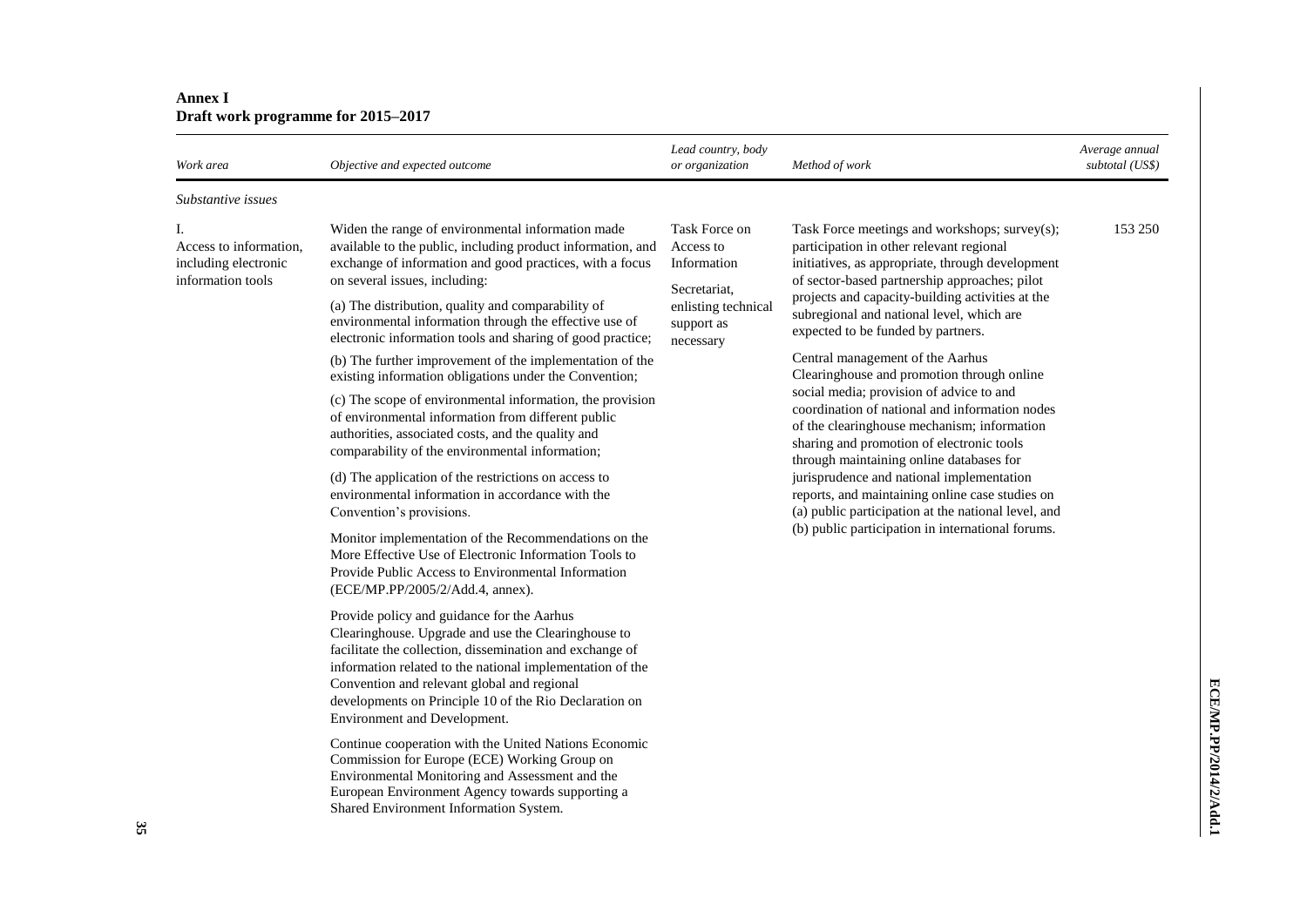| Objective and expected outcome                                                                                                                                                                                                                                                                                                                                                                                                                                                                                                                                                                                                                                                                                                                                                                                                                                                                                                                                                                                                                                                                                                                                                                                                                                                                                                                                                                                                                                                                                                                                                                                                                                                                      | Lead country, body<br>or organization                                                                                                | Method of work                                                                                                                                                                                                                                                                                                                                                                                                                                                         | Average annual<br>subtotal (US\$) |
|-----------------------------------------------------------------------------------------------------------------------------------------------------------------------------------------------------------------------------------------------------------------------------------------------------------------------------------------------------------------------------------------------------------------------------------------------------------------------------------------------------------------------------------------------------------------------------------------------------------------------------------------------------------------------------------------------------------------------------------------------------------------------------------------------------------------------------------------------------------------------------------------------------------------------------------------------------------------------------------------------------------------------------------------------------------------------------------------------------------------------------------------------------------------------------------------------------------------------------------------------------------------------------------------------------------------------------------------------------------------------------------------------------------------------------------------------------------------------------------------------------------------------------------------------------------------------------------------------------------------------------------------------------------------------------------------------------|--------------------------------------------------------------------------------------------------------------------------------------|------------------------------------------------------------------------------------------------------------------------------------------------------------------------------------------------------------------------------------------------------------------------------------------------------------------------------------------------------------------------------------------------------------------------------------------------------------------------|-----------------------------------|
| Monitor technical developments in information and<br>communication technology.                                                                                                                                                                                                                                                                                                                                                                                                                                                                                                                                                                                                                                                                                                                                                                                                                                                                                                                                                                                                                                                                                                                                                                                                                                                                                                                                                                                                                                                                                                                                                                                                                      |                                                                                                                                      |                                                                                                                                                                                                                                                                                                                                                                                                                                                                        |                                   |
| Identify common difficulties and the main obstacles to<br>effective public participation in all types of decision-<br>making and at all levels (national, provincial, local) within<br>the scope of articles 6, 7 and 8 of the Convention; and<br>coordinate the collection and exchange of good practices<br>to address the common difficulties and the main obstacles<br>identified, including through the further development of<br>the online compendium of case studies in public<br>participation in decision-making.<br>In order to inform the future work of the Task Force on<br>Public Participation, review the application of the<br>recommendations on public participation in decision-<br>making, including through written surveys to Parties and<br>stakeholders.<br>In addition to considering public participation in<br>environmental decision-making generally, focus on public<br>participation in decision-making in such fields as<br>decision-making for sustainable development; climate-<br>change related decision-making, the nuclear domain;<br>energy-related planning and policymaking, and the<br>extractive sector; and if resources allow, decision-making<br>on chemicals; food and agriculture; emerging<br>technologies (e.g., nanotechnology) and product-related<br>decision-making.<br>Provide advisory assistance to partner organizations on<br>training of public officials involved in the day-to-day task<br>of carrying out public participation procedures covered by<br>the Convention; provide a forum for sharing the results of<br>researchers focusing on participatory processes and<br>environmental decision-making; and assess, keep under | Task Force on<br><b>Public Participation</b><br>in Decision-making<br>Secretariat                                                    | Task Force meetings; workshops; collection of<br>case studies; exploring synergies and<br>possibilities for cooperation with relevant bodies<br>under other multilateral environmental<br>agreements and partner organizations.<br>Participation in other relevant regional initiatives<br>as appropriate; pilot projects and capacity-<br>building activities at the subregional and<br>national levels, which are expected to be funded<br>by partners. <sup>a</sup> | 133 160                           |
|                                                                                                                                                                                                                                                                                                                                                                                                                                                                                                                                                                                                                                                                                                                                                                                                                                                                                                                                                                                                                                                                                                                                                                                                                                                                                                                                                                                                                                                                                                                                                                                                                                                                                                     | review and explore further possibilities for development<br>of the provisions of the Convention relating to public<br>participation. |                                                                                                                                                                                                                                                                                                                                                                                                                                                                        |                                   |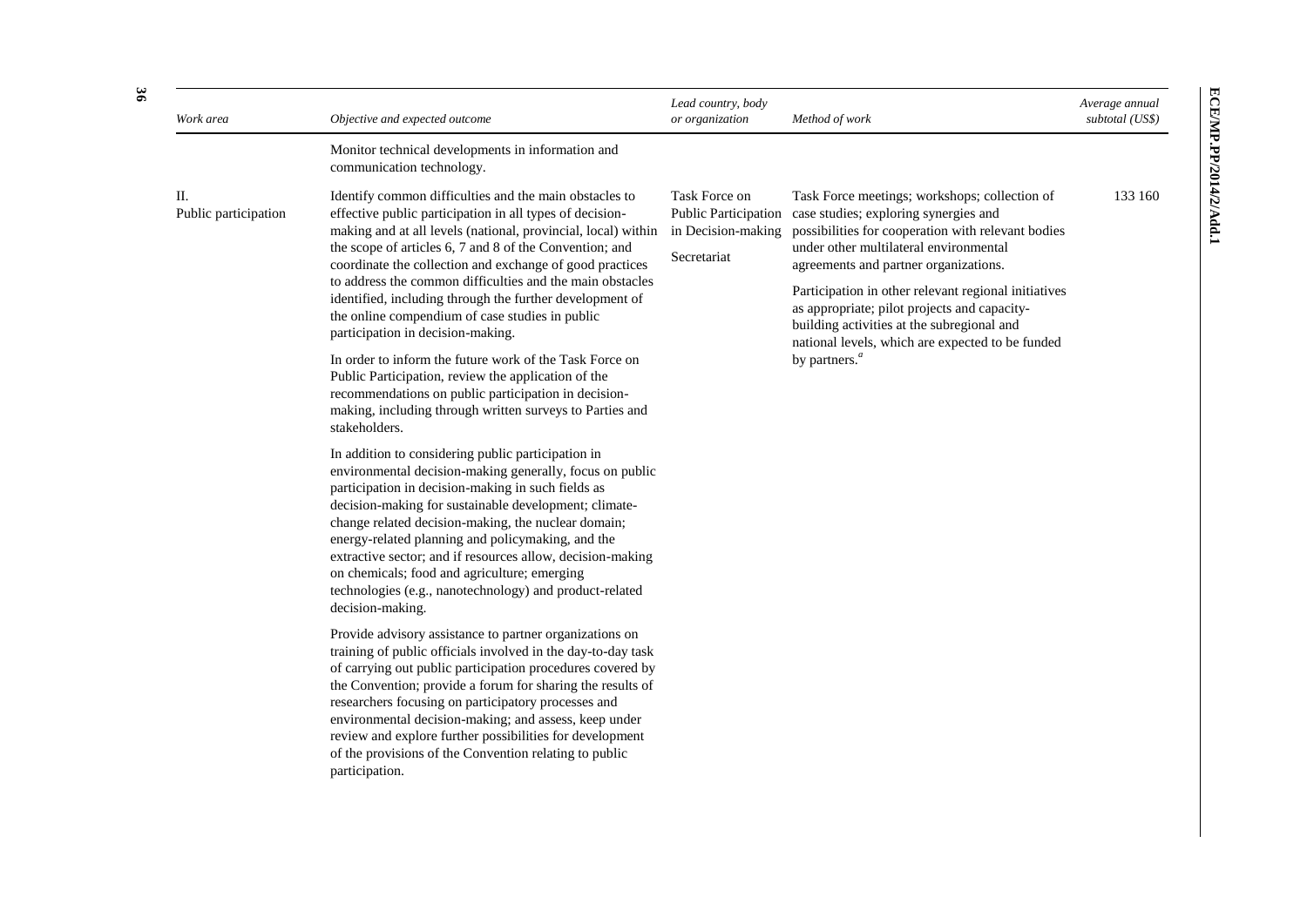| Work area                                       | Objective and expected outcome                                                                                                                                                                                                                                                                                                                                                                                                                                                                                                                                                                                                                                                                                                     | Lead country, body<br>or organization                                                                    | Method of work                                                                                                                                                                                                                                                                                                                                                                                                                                                                    | Average annual<br>subtotal (US\$) |
|-------------------------------------------------|------------------------------------------------------------------------------------------------------------------------------------------------------------------------------------------------------------------------------------------------------------------------------------------------------------------------------------------------------------------------------------------------------------------------------------------------------------------------------------------------------------------------------------------------------------------------------------------------------------------------------------------------------------------------------------------------------------------------------------|----------------------------------------------------------------------------------------------------------|-----------------------------------------------------------------------------------------------------------------------------------------------------------------------------------------------------------------------------------------------------------------------------------------------------------------------------------------------------------------------------------------------------------------------------------------------------------------------------------|-----------------------------------|
| Ш.<br>Access to justice                         | Implementation of the decisions adopted at the fourth and<br>fifth sessions of the Meeting of the Parties, as well as<br>previous decisions, as appropriate; exchange of<br>information, experiences, challenges and good practices<br>relating to the implementation of the third pillar of the<br>Convention, on such issues as costs, remedies, scope of<br>review, timeliness, protection against persecution and<br>harassment; identification of priority needs with respect to<br>public access to justice in environmental matters; raising<br>of awareness of the access to justice provisions of the<br>Convention; and building of capacity among key groups<br>of stakeholders, such as the judiciary, public interest | Task Force on<br><b>Access to Justice</b><br>Secretariat,<br>enlisting expert<br>support as<br>necessary | Task Force meetings, if feasible back to back<br>with other relevant capacity-building events, to<br>be organized in liaison with partner<br>organizations active in access to justice, and<br>through development of sector-based partnership<br>approaches, where appropriate.<br>Strengthen cooperation with existing networks<br>of judges and other legal professionals, as well<br>as other international forums, to exchange<br>information and support capacity building. | 137 160                           |
|                                                 | lawyers and other legal professionals, <sup>b</sup> through organizing<br>joint events with existing networks and other                                                                                                                                                                                                                                                                                                                                                                                                                                                                                                                                                                                                            |                                                                                                          | Develop analytical and training materials.<br>Pilot projects and capacity-building activities at                                                                                                                                                                                                                                                                                                                                                                                  |                                   |
|                                                 | organizations.<br>As resources allow, prepare analytical, guidance and<br>training materials to support this work area.                                                                                                                                                                                                                                                                                                                                                                                                                                                                                                                                                                                                            |                                                                                                          | the subregional and national levels, which are<br>expected to be funded by partners.                                                                                                                                                                                                                                                                                                                                                                                              |                                   |
| IV.<br>Genetically modified<br>organisms (GMOs) | Support the implementation of decision II/1 on GMOs<br>(GMO amendment) and relevant provisions of the<br>Convention in this area, as well as the application of the<br>Guidelines on Access to Information, Public Participation<br>and Access to Justice with Respect to Genetically<br>Modified Organisms (MP.PP/2003/3), inter alia, by<br>promoting exchange of information on common<br>difficulties and the main obstacles to their<br>implementation, as well as good practices to address<br>them.                                                                                                                                                                                                                         | Secretariat, in close<br>cooperation with<br>other stakeholders                                          | Workshop(s); survey(s); advisory support to,<br>and cooperation with, relevant bodies under the<br>Cartagena Protocol on Biosafety to the<br>Convention on Biological Diversity; advisory<br>support to countries upon request; and use of the<br>Aarhus Clearinghouse to facilitate exchange of<br>information on good practices.                                                                                                                                                | 36923                             |
| Procedures and mechanisms                       |                                                                                                                                                                                                                                                                                                                                                                                                                                                                                                                                                                                                                                                                                                                                    |                                                                                                          |                                                                                                                                                                                                                                                                                                                                                                                                                                                                                   |                                   |
| V.<br>Compliance mechanism                      | Monitor and facilitate the implementation of and<br>compliance with the Convention.                                                                                                                                                                                                                                                                                                                                                                                                                                                                                                                                                                                                                                                | Compliance<br>Committee                                                                                  | Compliance Committee to review submissions,<br>referrals and communications on cases of                                                                                                                                                                                                                                                                                                                                                                                           | 289 410                           |
|                                                 | Increase support to individual Parties in following up on<br>decisions on compliance                                                                                                                                                                                                                                                                                                                                                                                                                                                                                                                                                                                                                                               | Secretariat                                                                                              | possible non-compliance, prepare decisions and<br>reports and undertake fact-finding missions.                                                                                                                                                                                                                                                                                                                                                                                    |                                   |
|                                                 |                                                                                                                                                                                                                                                                                                                                                                                                                                                                                                                                                                                                                                                                                                                                    |                                                                                                          | Compliance Committee to explore possible<br>synergies with other relevant forums.                                                                                                                                                                                                                                                                                                                                                                                                 |                                   |
|                                                 |                                                                                                                                                                                                                                                                                                                                                                                                                                                                                                                                                                                                                                                                                                                                    |                                                                                                          | Secretariat to publicize the mechanism, manage<br>the Committee's web page and develop a<br>database of the Compliance Committee's<br>findings.                                                                                                                                                                                                                                                                                                                                   |                                   |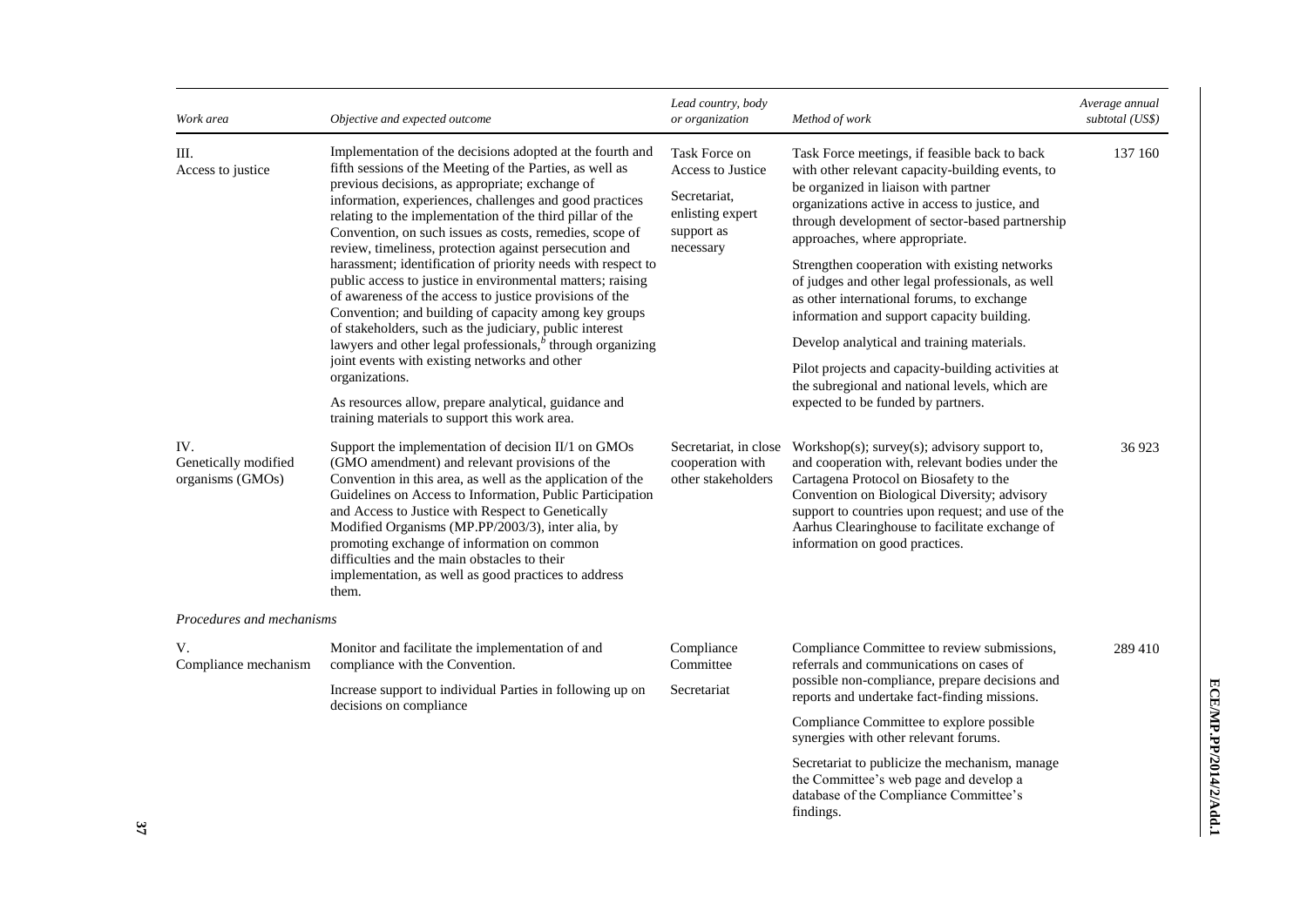| Work area                                                                                                                                                                                                | Objective and expected outcome                                                                                                                                                                                                                                                                                                                                                                                        | Lead country, body<br>or organization                                                        | Method of work                                                                                                                                                                                                                                                                                                                                                                                                                                                                                                                                                              | Average annual<br>subtotal (US\$) |
|----------------------------------------------------------------------------------------------------------------------------------------------------------------------------------------------------------|-----------------------------------------------------------------------------------------------------------------------------------------------------------------------------------------------------------------------------------------------------------------------------------------------------------------------------------------------------------------------------------------------------------------------|----------------------------------------------------------------------------------------------|-----------------------------------------------------------------------------------------------------------------------------------------------------------------------------------------------------------------------------------------------------------------------------------------------------------------------------------------------------------------------------------------------------------------------------------------------------------------------------------------------------------------------------------------------------------------------------|-----------------------------------|
| VI.<br>Capacity-building                                                                                                                                                                                 | Coordination of capacity-building activities to assist<br>countries in the effective implementation of the<br>Convention; implementation of capacity-building<br>measures at the regional and subregional levels.                                                                                                                                                                                                     | Secretariat, in close<br>cooperation with<br>other relevant<br>stakeholders                  | Annual inter-agency coordination meetings;<br>maintaining the Convention's web pages with<br>information on capacity-building activities; use<br>of the Aarhus Clearinghouse to facilitate<br>exchange of information on good practices;<br>training workshops and technical assistance,<br>mostly separately funded under other substantive<br>work areas; capacity-building activities at the<br>national and subregional levels, which are<br>expected to be funded by partners.                                                                                         | 52 135                            |
| VII.<br>Reporting                                                                                                                                                                                        | Production of national implementation reports and a<br>synthesis report.                                                                                                                                                                                                                                                                                                                                              | Secretariat,<br>enlisting expert and                                                         | Preparation and processing of national<br>implementation reports.                                                                                                                                                                                                                                                                                                                                                                                                                                                                                                           | 10 000                            |
| mechanism                                                                                                                                                                                                |                                                                                                                                                                                                                                                                                                                                                                                                                       | administrative<br>support as<br>necessary                                                    | Analysis of reports and preparation of a<br>synthesis report.                                                                                                                                                                                                                                                                                                                                                                                                                                                                                                               |                                   |
|                                                                                                                                                                                                          |                                                                                                                                                                                                                                                                                                                                                                                                                       | Compliance<br>Committee                                                                      | Adjustment of guidance on reporting<br>requirements, as needed.                                                                                                                                                                                                                                                                                                                                                                                                                                                                                                             |                                   |
| Awareness-raising and promotion                                                                                                                                                                          |                                                                                                                                                                                                                                                                                                                                                                                                                       |                                                                                              |                                                                                                                                                                                                                                                                                                                                                                                                                                                                                                                                                                             |                                   |
| VIII.<br>Awareness-raising and<br>promotion of the<br>Convention, including<br>through:<br>VIII.1.<br><b>Communication Strategy</b><br>VIII.2.<br>Promotion of the<br>principles of the<br>Convention in | Raise public awareness of the Convention throughout the<br>ECE region and beyond; increase the number of Parties to<br>the Convention; support regional and global initiatives on<br>Principle 10 of the Rio Declaration.<br>Activities should be carried out in synergy with the<br>relevant activities of the work programme of the Protocol<br>on Pollutant Release and Transfer Registers (Protocol on<br>PRTRs). | Secretariat<br>Bureau of the<br>Meeting of the<br>Parties<br>Working Group of<br>the Parties | Participation in key regional and international<br>events and processes; use of bilateral, regional<br>and international cooperation arrangements to<br>raise interest in the Convention, e.g., the<br>European Neighbourhood Policy; feed into<br>international processes that closely relate to the<br>Convention, including, the special procedures<br>under the United Nations Human Rights Council<br>(depending on the mandate), the United Nations<br>Environment Programme, the international<br>financial institutions and other relevant<br>international forums. | 109 570                           |
| international forums<br>VIII.3.<br>Support to non-ECE<br>States to accede to the<br>Convention<br>VIII.4.<br>Support to regional and<br>global initiatives on                                            |                                                                                                                                                                                                                                                                                                                                                                                                                       |                                                                                              | Expert assistance to regional and global<br>initiatives on Principle 10 of the Rio<br>Declaration; support to relevant events<br>organized by others; missions and assistance to<br>countries organized at the request of host<br>Governments, with a focus on States that have<br>expressed formal interest in becoming Parties to<br>the Convention.                                                                                                                                                                                                                      |                                   |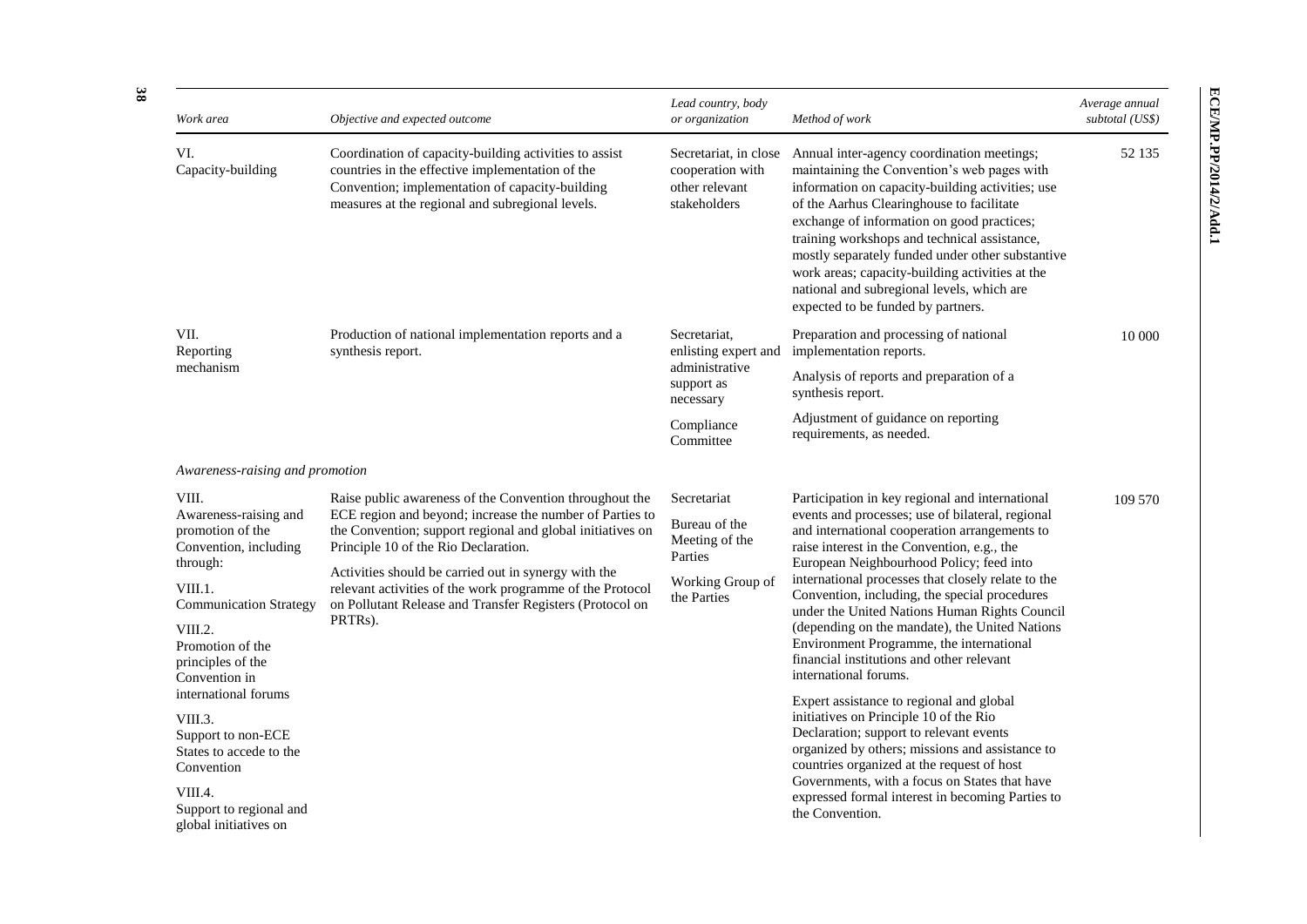| Work area                                                                                                                      | Objective and expected outcome                                                                                                                                                                                                                                                                                                                                                                                                                                                | Lead country, body<br>or organization                                                        | Method of work                                                                                                                                                                                                                                                                                                                                                                                                                                                                                                                                                                                                                                                                                                                                                                                                                                                                                                                                                                                                                                                                                       | Average annual<br>subtotal (US\$) |
|--------------------------------------------------------------------------------------------------------------------------------|-------------------------------------------------------------------------------------------------------------------------------------------------------------------------------------------------------------------------------------------------------------------------------------------------------------------------------------------------------------------------------------------------------------------------------------------------------------------------------|----------------------------------------------------------------------------------------------|------------------------------------------------------------------------------------------------------------------------------------------------------------------------------------------------------------------------------------------------------------------------------------------------------------------------------------------------------------------------------------------------------------------------------------------------------------------------------------------------------------------------------------------------------------------------------------------------------------------------------------------------------------------------------------------------------------------------------------------------------------------------------------------------------------------------------------------------------------------------------------------------------------------------------------------------------------------------------------------------------------------------------------------------------------------------------------------------------|-----------------------------------|
| Principle 10 of the Rio<br>Declaration                                                                                         |                                                                                                                                                                                                                                                                                                                                                                                                                                                                               |                                                                                              | Implementation of the Communication Strategy;<br>website management; preparation of leaflets,<br>publications, news bulletins, articles and other<br>information materials.                                                                                                                                                                                                                                                                                                                                                                                                                                                                                                                                                                                                                                                                                                                                                                                                                                                                                                                          |                                   |
| IX.<br>Promotion of the Almaty<br>Guidelines and other<br>interlinkages with<br>relevant international<br>bodies and processes | Further the application of the principles of the Convention<br>throughout all activities under the Convention, as<br>appropriate, and in the context of the work of relevant<br>international bodies and processes, inter alia, through the<br>promotion of the Almaty Guidelines and the<br>Recommendations on the More Effective Use of<br>Electronic Information Tools to Provide Public Access to<br>Environmental Information and monitoring of their<br>implementation. | Secretariat<br>Bureau of the<br>Meeting of the<br>Parties<br>Working Group of<br>the Parties | Thematic sessions, on a needs basis, at meetings<br>of the Working Group of the Parties to oversee<br>progress in promoting the application of the<br>principles of the Convention in international<br>forums and to address challenges encountered in<br>the implementation of article 3, paragraph 7, of<br>the Convention.<br>Surveys regarding experiences gained in the<br>implementation of article 3, paragraph 7, and the<br>Almaty Guidelines; online networks; expert<br>assistance to relevant international forums and to<br>Parties upon request and developing a repository<br>of good practices on establishing effective<br>processes for the public to participate in<br>international forums; joint activities with other<br>treaties and multilateral processes; concrete<br>actions by Parties at the national and<br>international level to promote the principles of<br>the Convention in international forums, and the<br>Almaty Guidelines.<br>Subject to resources, commissioning a study on<br>how to make public participation in international<br>forums more effective. | 39 0 35                           |
|                                                                                                                                | Coordination, horizontal support and Meeting of the Parties                                                                                                                                                                                                                                                                                                                                                                                                                   |                                                                                              |                                                                                                                                                                                                                                                                                                                                                                                                                                                                                                                                                                                                                                                                                                                                                                                                                                                                                                                                                                                                                                                                                                      |                                   |
| Χ.<br>Coordination and<br>oversight of<br>intersessional activities                                                            | Coordination and oversight of the activities under the<br>Convention.                                                                                                                                                                                                                                                                                                                                                                                                         | Working Group of<br>the Parties                                                              | Working Group meetings, meetings of the<br>Bureau and consultations among Bureau                                                                                                                                                                                                                                                                                                                                                                                                                                                                                                                                                                                                                                                                                                                                                                                                                                                                                                                                                                                                                     | 123 503                           |
|                                                                                                                                | Preparation of substantive documents for the sixth session<br>of the Meeting of the Parties (e.g., drafting decisions, the<br>future work programme, reviewing the implementation of<br>the current work programme and the Strategic Plan).                                                                                                                                                                                                                                   | Bureau of the<br>Meeting of the<br>Parties                                                   | members electronically.                                                                                                                                                                                                                                                                                                                                                                                                                                                                                                                                                                                                                                                                                                                                                                                                                                                                                                                                                                                                                                                                              |                                   |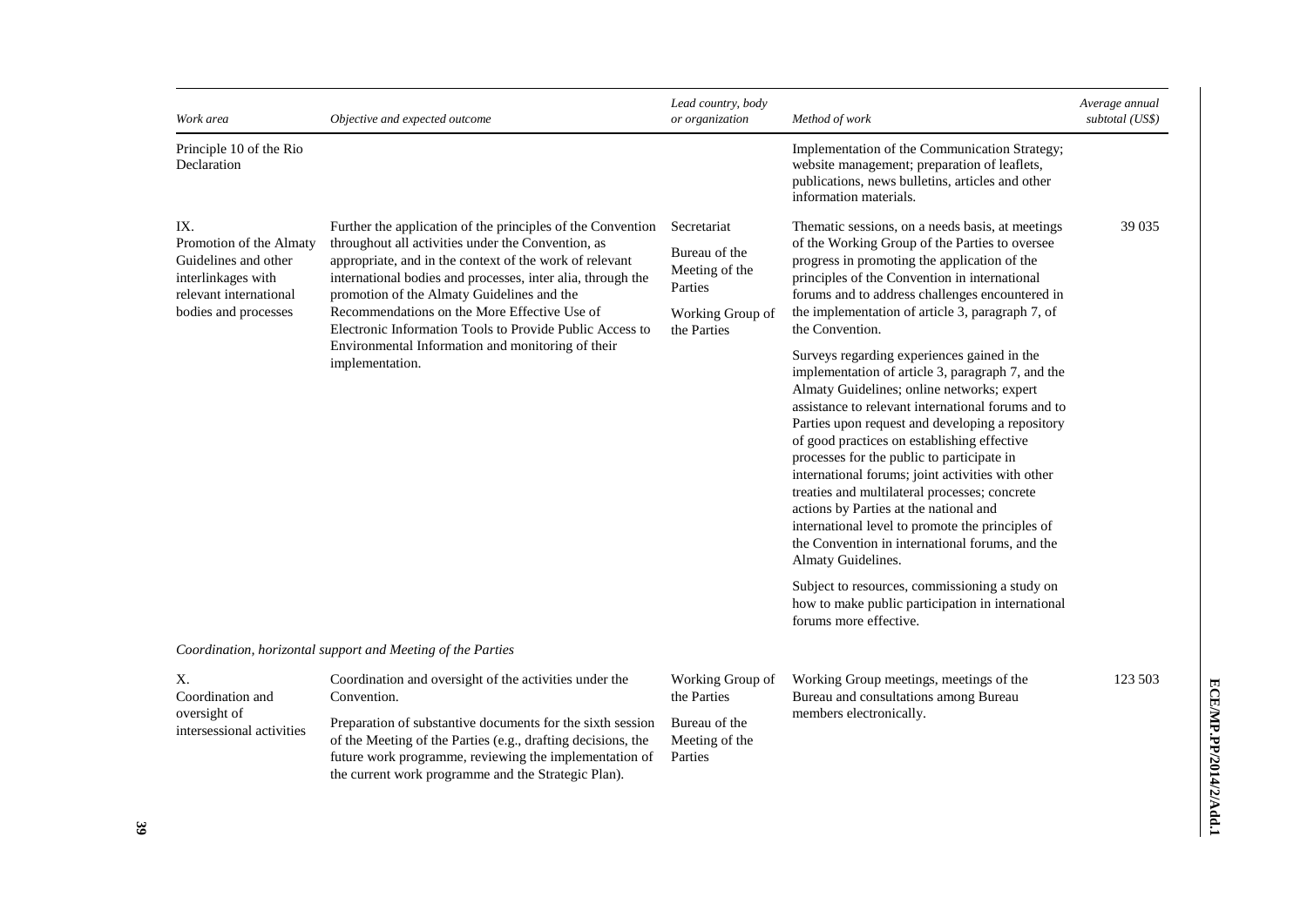| Work area                                                      | Objective and expected outcome                                                   | Lead country, body<br>or organization | Method of work                                  | Average annual<br>subtotal (US\$) |
|----------------------------------------------------------------|----------------------------------------------------------------------------------|---------------------------------------|-------------------------------------------------|-----------------------------------|
| XI.<br>Sixth ordinary session of<br>the Meeting of the Parties | See article 10 of the Convention.                                                | Meeting of the<br>Parties             | Session of the Meeting of the Parties.          |                                   |
| XII.<br>Horizontal<br>support areas                            | Overall support that covers multiple substantive areas of<br>the work programme. | Secretariat                           | Secretarial support, staff training, equipment. | 150 000                           |
|                                                                | Total (including costs for all work areas and 13% programme support costs)       |                                       |                                                 | 1 394 586                         |

<sup>a</sup> Experts involved in the work of the Task Force will be invited to provide substantive support to the activities through commenting documents and participating in trainings, workshops, pilot projects etc. Meetings of the Task Force will provide a forum to discuss key outcomes of the activities and identify good practices and challenges in implementation.

<sup>*b*</sup> Experts involved in the work of the Task Force will be invited to provide substantive support to the activities through commenting documents and participating in trainings. Meetings of the Task Force will provide a forum to discuss key outcomes of the activities and identify good practices and challenges in implementation.

*c* Costs are reported under work area X.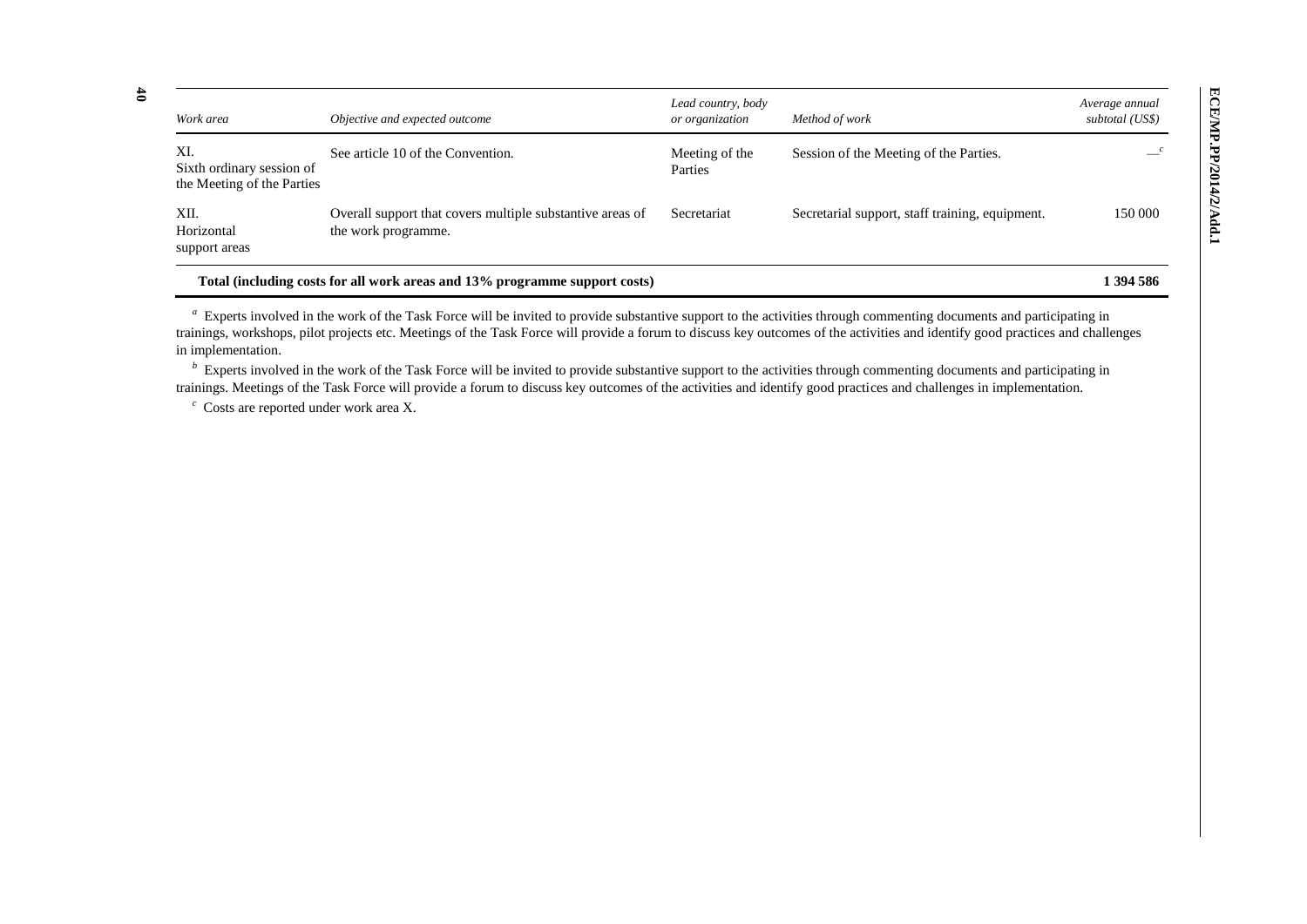|                                       |                                                                        |                                                                                                                 | Average estimated costs in US\$ per year <sup>a</sup> |         |         |                                 |
|---------------------------------------|------------------------------------------------------------------------|-----------------------------------------------------------------------------------------------------------------|-------------------------------------------------------|---------|---------|---------------------------------|
| Work area                             | Cost type                                                              | Description                                                                                                     | 2015                                                  | 2016    | 2017    | $2015 - 2017$<br>annual average |
| I. Access to information <sup>b</sup> | Staff time                                                             | Professional support, two P-3 staff: one at 30 per cent<br>and one at 20 per cent of full-time equivalent (FTE) | 90 450                                                | 90 450  | 90 450  | $90\,450^c$                     |
|                                       | Subcontracts                                                           | Consultancy (e.g., upgrade and maintenance of Aarhus<br>Clearinghouse and Aarhus good practice database)        | 15 000                                                | 15 000  | 15 000  | 15 000                          |
|                                       | Travel, daily subsistence<br>allowance (DSA)<br>(experts/participants) | Travel of eligible participants (3 meetings)                                                                    | 40 800                                                | 40 800  | 40 800  | 40 800                          |
|                                       | Travel, DSA (staff)                                                    | <b>Missions</b>                                                                                                 | 7 0 0 0                                               | 7 0 0 0 | 7 0 0 0 | 7 0 0 0                         |
| <b>Subtotal</b>                       |                                                                        |                                                                                                                 | 153 250                                               | 153 250 | 153 250 | 153 250                         |
| II. Public participation              | Staff time                                                             | Professional support, one P-3 staff at 40 per cent of FTE                                                       | 72 360                                                | 72 360  | 72 360  | 72 360                          |
|                                       | Subcontracts                                                           | Consultancy (e.g., preparation of the required materials)                                                       | 13 000                                                | 13 000  | 13 000  | 13 000                          |
|                                       | Travel, DSA<br>(experts/participants)                                  | Travel of eligible participants (3 meetings)                                                                    | 40 800                                                | 40 800  | 40 800  | 40 800                          |
|                                       | Travel, DSA (staff)                                                    | <b>Missions</b>                                                                                                 | 7 000                                                 | 7 0 0 0 | 7 0 0 0 | 7 0 0 0                         |
| <b>Subtotal</b>                       |                                                                        |                                                                                                                 | 133 160                                               | 133 160 | 133 160 | 133 160                         |
| III. Access to justice                | Staff time                                                             | Professional support, two P-3 staff: one at 30 per cent<br>and one at 10 per cent of FTE                        | 72 360                                                | 72 360  | 72 360  | 72 360                          |
|                                       | Subcontracts                                                           | Consultancy (e.g., preparation of the required materials)                                                       | 17 000                                                | 17 000  | 17 000  | 17 000                          |
|                                       | Travel, DSA<br>(experts/participants)                                  | Travel of eligible participants (3 meetings)                                                                    | 40 800                                                | 40 800  | 40 800  | 40 800                          |
|                                       | Travel, DSA (staff)                                                    | <b>Missions</b>                                                                                                 | 7 000                                                 | 7 000   | 7 0 0 0 | 7 0 0 0                         |
| <b>Subtotal</b>                       |                                                                        |                                                                                                                 | 137 160                                               | 137 160 | 137 160 | 137 160                         |
| IV. GMOs                              | Staff time                                                             | Professional support, two P-3 staff: each at 5 per cent of<br><b>FTE</b>                                        | 18 090                                                | 18 090  | 18 090  | 18 0 9 0                        |
|                                       | Subcontracts                                                           | Consultancy (preparation of the required material)                                                              | 4 0 0 0                                               | 4 0 0 0 | 4 0 0 0 | 4 0 0 0                         |

### **Annex II Estimated costs of activities of the work areas proposed in the work programme for 2015–2017**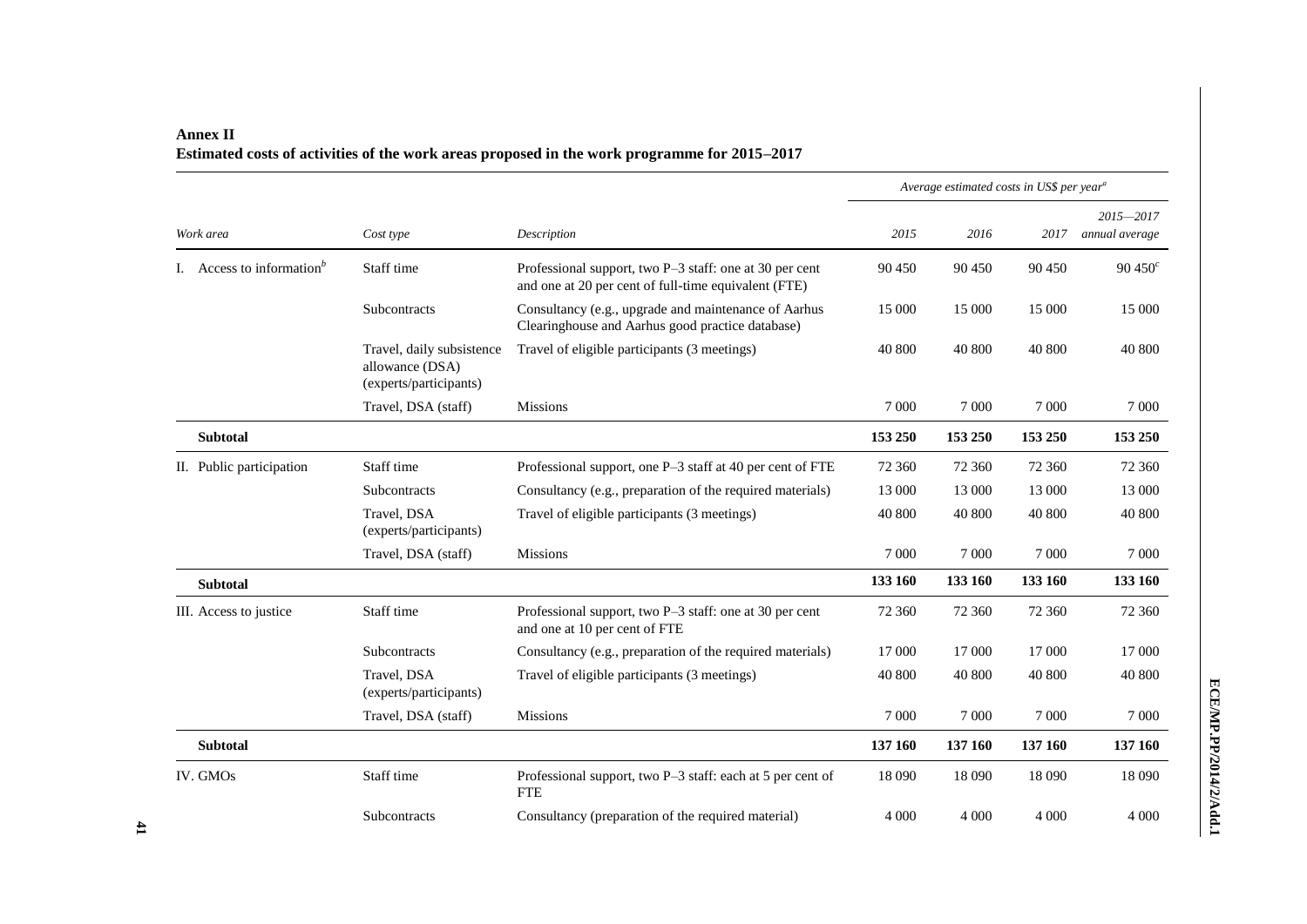|                                                               |                                       |                                                                                                         | Average estimated costs in US\$ per year <sup>a</sup> |         |         |                                 |
|---------------------------------------------------------------|---------------------------------------|---------------------------------------------------------------------------------------------------------|-------------------------------------------------------|---------|---------|---------------------------------|
| Work area                                                     | Cost type                             | Description                                                                                             | 2015                                                  | 2016    | 2017    | $2015 - 2017$<br>annual average |
|                                                               | Travel, DSA<br>(experts/participants) | Eligible participants travel to event (e.g., workshop,<br>round table)                                  |                                                       | 34 000  |         | 11 3 3 3                        |
|                                                               | Travel, DSA (staff)                   | <b>Missions</b>                                                                                         | 3 500                                                 | 3 500   | 3 500   | 3 500                           |
| <b>Subtotal</b>                                               |                                       |                                                                                                         | 25 5 9 0                                              | 59 590  | 25 590  | 36923                           |
| V. Compliance mechanism                                       | Staff time                            | Professional support, three P-3 staff: one at 70 per cent<br>and two at 10 per cent each of FTE         | 162 810                                               | 162 810 | 162 810 | 162 810                         |
|                                                               | Subcontracts                          | Consultancy (e.g., translation outside United Nations,<br>preparation of the required material)         | 25 000                                                | 25 000  | 25 000  | 25 000                          |
|                                                               | Travel, DSA<br>(experts/participants) | Committee members, other participants (four<br>Compliance Committee meetings per year)                  | 91 800                                                | 91 800  | 91 800  | 91 800                          |
|                                                               | Travel, DSA (Staff)                   | <b>Missions</b>                                                                                         | 9 800                                                 | 9 800   | 9 800   | 9 800                           |
| <b>Subtotal</b>                                               |                                       |                                                                                                         | 289 410                                               | 289 410 | 289 410 | 289 410                         |
| VI. Capacity-building <sup>d</sup>                            | Staff time                            | Professional support, two P-3 staff: one at 10 per cent<br>and one at 5 per cent of FTE                 | 27 135                                                | 27 135  | 27 135  | 27 135                          |
|                                                               | Subcontracts                          | Consultancy (e.g., capacity-building activities, materials,<br>studies)                                 | 7 0 0 0                                               | 7 0 0 0 | 7 0 0 0 | 7 0 0 0                         |
|                                                               | Travel, DSA<br>(experts/participants) | Eligible experts (e.g., annual meeting of capacity-<br>building partners, capacity-building activities) | 6 800                                                 | 6 800   | 6 800   | 6 800                           |
|                                                               | Travel, DSA (staff)                   | <b>Missions</b>                                                                                         | 11 200                                                | 11 200  | 11 200  | 11 200                          |
| Subtotal                                                      |                                       |                                                                                                         | 52 135                                                | 52 135  | 52 135  | 52 135                          |
| VII. Reporting mechanism                                      | Subcontracts                          | Consultancy (processing of national implementation<br>reports, preparation of the synthesis report)     |                                                       | 10 000  | 20 000  | 10 000                          |
| <b>Subtotal</b>                                               |                                       |                                                                                                         |                                                       | 10 000  | 20 000  | 10 000                          |
| VIII. Awareness-raising and<br>promotion of the<br>Convention | Staff time                            | Professional support, three P-3 staff: one at 20 per cent<br>and two at 5 per cent each of FTE          | 54 270                                                | 54 270  | 54 270  | 54 270                          |
|                                                               | Subcontracts                          | Consultancy (publications, promotion materials)                                                         | 14 000                                                | 14 000  | 14 000  | $14000^e$                       |
|                                                               | Travel, DSA                           | Participation in events and country missions to promote                                                 | 23 800                                                | 23 800  | 23 800  | 23 800                          |

(experts/participants)

the Convention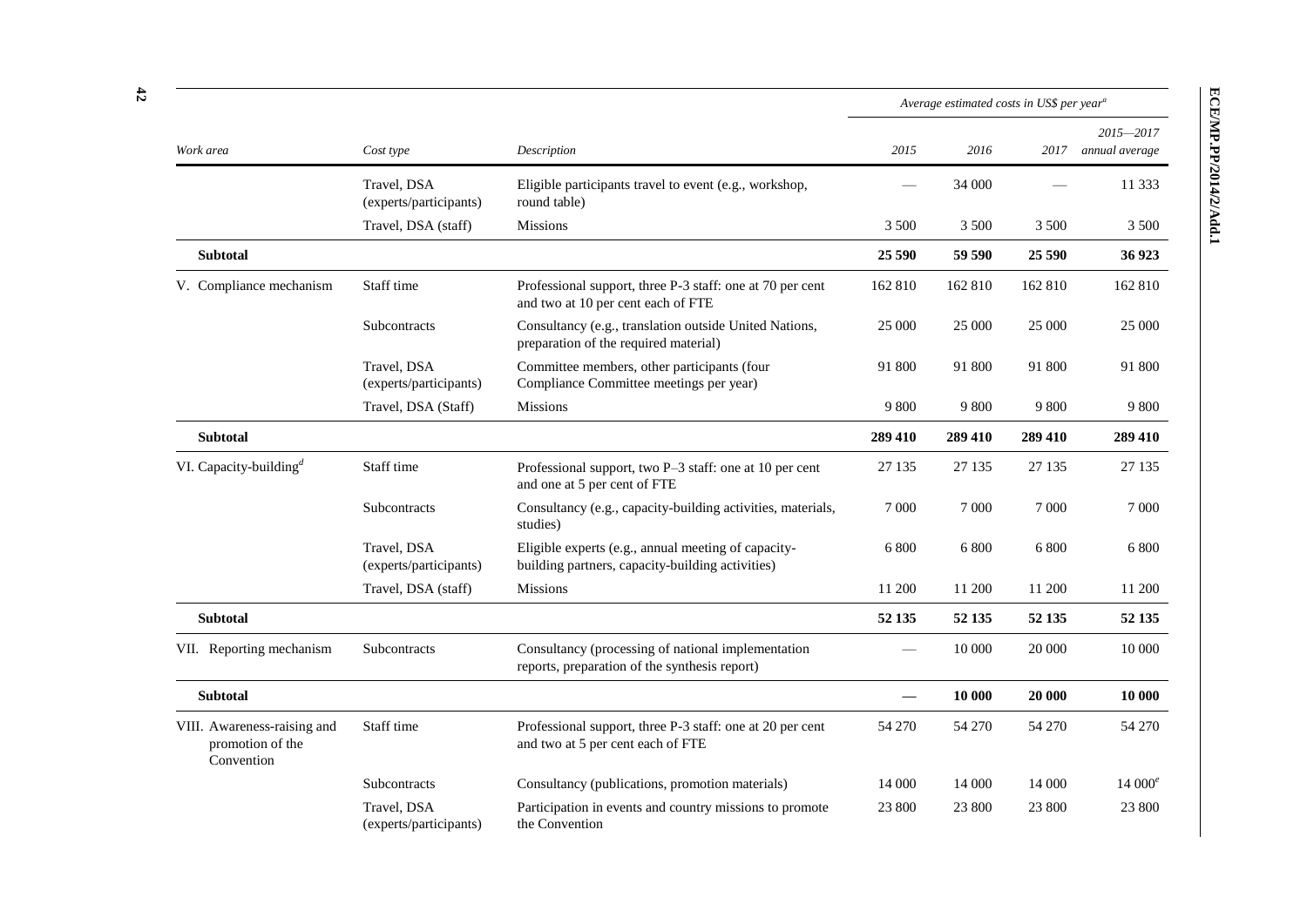|                                                                                                                                        |                                       |                                                                                                                             | Average estimated costs in US\$ per year <sup>a</sup> |         |         |                                 |
|----------------------------------------------------------------------------------------------------------------------------------------|---------------------------------------|-----------------------------------------------------------------------------------------------------------------------------|-------------------------------------------------------|---------|---------|---------------------------------|
| Work area                                                                                                                              | Cost type                             | Description                                                                                                                 | 2015                                                  | 2016    | 2017    | $2015 - 2017$<br>annual average |
|                                                                                                                                        | Travel, DSA (Staff)                   | Participation at relevant events where no other funding is<br>available                                                     | 17 500                                                | 17 500  | 17 500  | 17 500                          |
| <b>Subtotal</b>                                                                                                                        |                                       |                                                                                                                             | 109 570                                               | 109 570 | 109 570 | 109 570                         |
| IX. Promotion of the Almaty<br>Guidelines and other<br>interlinkages with relevant<br>international bodies and<br>processes            | Staff time                            | Professional support, one P-3 staff at 15 per cent of FTE                                                                   | 27 135                                                | 27 135  | 27 135  | 27 135                          |
|                                                                                                                                        | Subcontracts                          | Consultancy (expert studies)                                                                                                | 5 0 0 0                                               | 5 0 0 0 | 5 0 0 0 | 5 0 0 0                         |
|                                                                                                                                        | Travel, DSA (experts)                 | <b>Expert missions</b>                                                                                                      | 3 4 0 0                                               | 3 4 0 0 | 3 4 0 0 | 3 4 0 0                         |
|                                                                                                                                        | Travel, DSA (staff)                   | <b>Missions</b>                                                                                                             | 3 500                                                 | 3 500   | 3 500   | 3 500                           |
| <b>Subtotal</b>                                                                                                                        |                                       |                                                                                                                             | 39 035                                                | 39 035  | 39 035  | 39 035                          |
| X. Coordination and oversight<br>of intersessional activities,<br>including sixth ordinary<br>session of the Meeting of<br>the Parties | Staff time $\ell$                     | Professional support, three P-3 staff: one at 15 per cent;<br>one at 10 per cent and one at 5 per cent of FTE               | 54 270                                                | 54 27   | 54 270  | 54 270                          |
|                                                                                                                                        | Travel, DSA<br>(experts/participants) | Eligible participants (meetings of Working Group of the<br>Parties, Bureau, sixth session of the Meeting of the<br>Parties) | 47 600                                                | 47 600  | 102 000 | 65 7 33                         |
|                                                                                                                                        | Travel, DSA (staff)                   |                                                                                                                             | 3 500                                                 | 3 500   | 3 500   | 3 500                           |
| <b>Subtotal</b>                                                                                                                        |                                       |                                                                                                                             | 105 370                                               | 105 370 | 159 770 | 123 503                         |
| XI. Sixth ordinary session of<br>the Meeting of the Parties                                                                            |                                       |                                                                                                                             |                                                       |         |         | $\frac{g}{g}$                   |
| XII. Horizontal support areas                                                                                                          | Secretarial support<br>$(G-5)^h$      | General support                                                                                                             | 140 000                                               | 140 000 | 140 000 | 140 000                         |
|                                                                                                                                        | Technical support costs               | Computers, equipment, external printing                                                                                     | 6 0 0 0                                               | 6 0 0 0 | 6 0 0 0 | 6.000                           |
|                                                                                                                                        | Training of staff                     | Training activities to enhance staff skills                                                                                 | 4 0 0 0                                               | 4 0 0 0 | 4 0 0 0 | 4 0 0 0                         |
| <b>Subtotal</b>                                                                                                                        |                                       |                                                                                                                             | 150 000                                               | 150 000 | 150 000 | 150 000                         |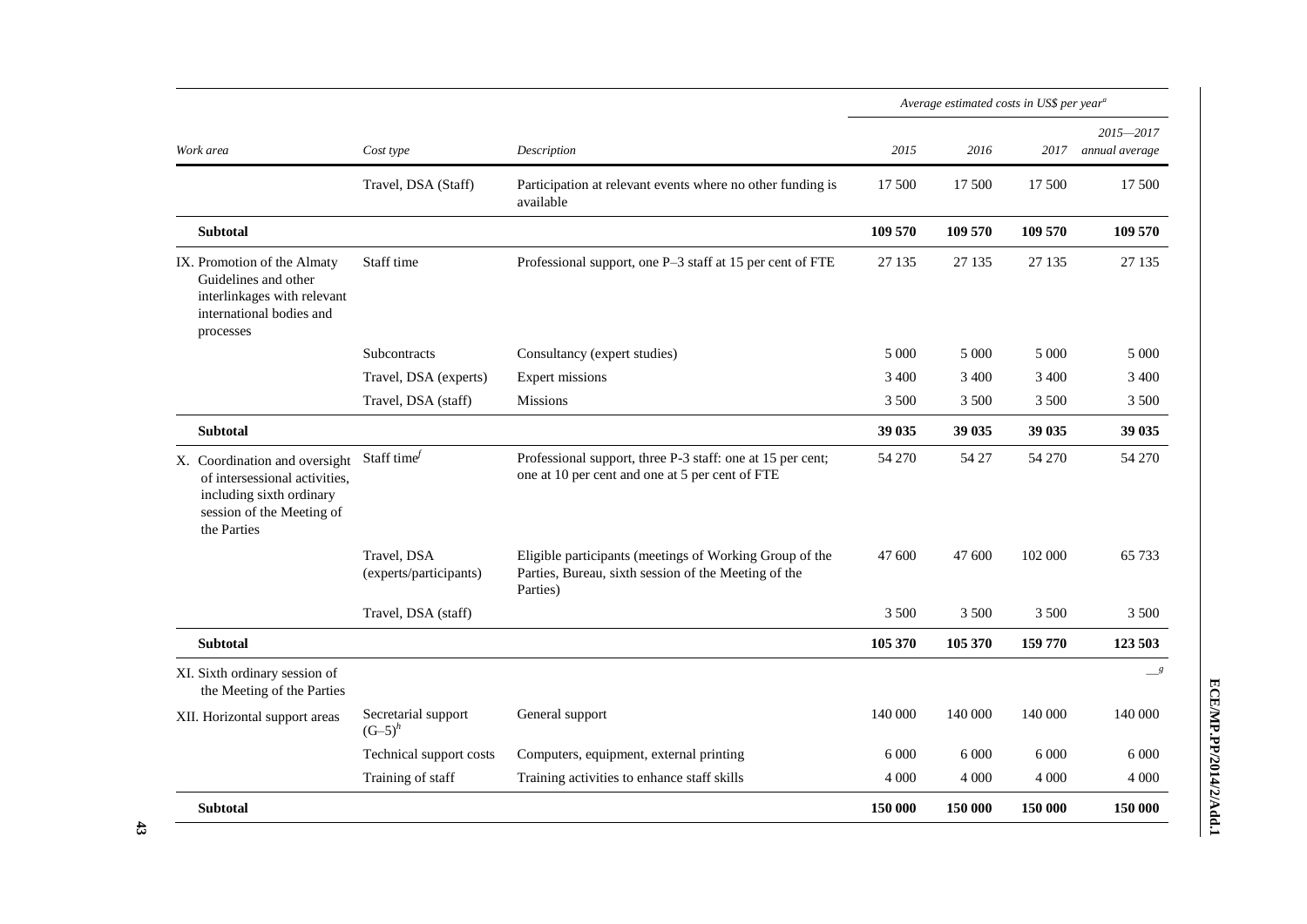|                               |           |             |           | Average estimated costs in US\$ per year <sup>a</sup> |           |                                 |
|-------------------------------|-----------|-------------|-----------|-------------------------------------------------------|-----------|---------------------------------|
| Work area                     | Cost type | Description | 2015      | 2016                                                  | 2017      | $2015 - 2017$<br>annual average |
| <b>Total</b>                  |           |             | 1 194 680 | 1 238 680                                             | 1 269 080 | 1 234 147                       |
| Programme support costs (13%) |           |             | 155 308   | 161 028                                               | 164 980   | 160439                          |
| <b>Grand</b> total            |           |             | 1 349 988 | 1 399 708                                             | 1434 060  | 1 394 586                       |

<sup>a</sup> The estimated costs shown here are limited to those intended to be covered by voluntary contributions made under the Convention's scheme of financial arrangements, either through its trust fund or in kind. They do not include costs that are expected to be covered by the United Nations regular budget or other sources. Figures are rounded up. They may change in accordance with the United Nations administrative regulations.

*b* Including responsibility for electronic information tools under the Convention and Protocol.

<sup>c</sup> Professional staff costs are estimated by multiplying expected staff time in each activity area by the projected annual salary costs of staff hired at the level indicated.

<sup>d</sup> This category of activities encompasses activities that build capacity in areas that relate to the Convention as a whole. Capacity-building activities relating to a specific topic under the Convention (e.g., electronic information tools, access to justice) are covered under those activity areas.

*e* In line with past practice, it is anticipated that some publications will be funded from the United Nations regular budget.

*f* Including provision of legal advice and general tasks.

<sup>g</sup> Costs are reported under work area X.

<sup>*h*</sup> This staff member would also support administrative activities under the reporting mechanism and other administrative tasks in relation to preparation for the sixth session of the Meeting of the Parties. The extrabudgetary secretarial support will be required as of the last quarter of the year preceding the sixth session of the Meeting of the Parties. In the event that currently available staff funded by the 13 per cent programme support costs, levied from the trust funds of the ECE Environment Division, is discontinued, the secretarial support at the G–5 level will need to be increased to 100 per cent throughout the triennium, as shown in the table above.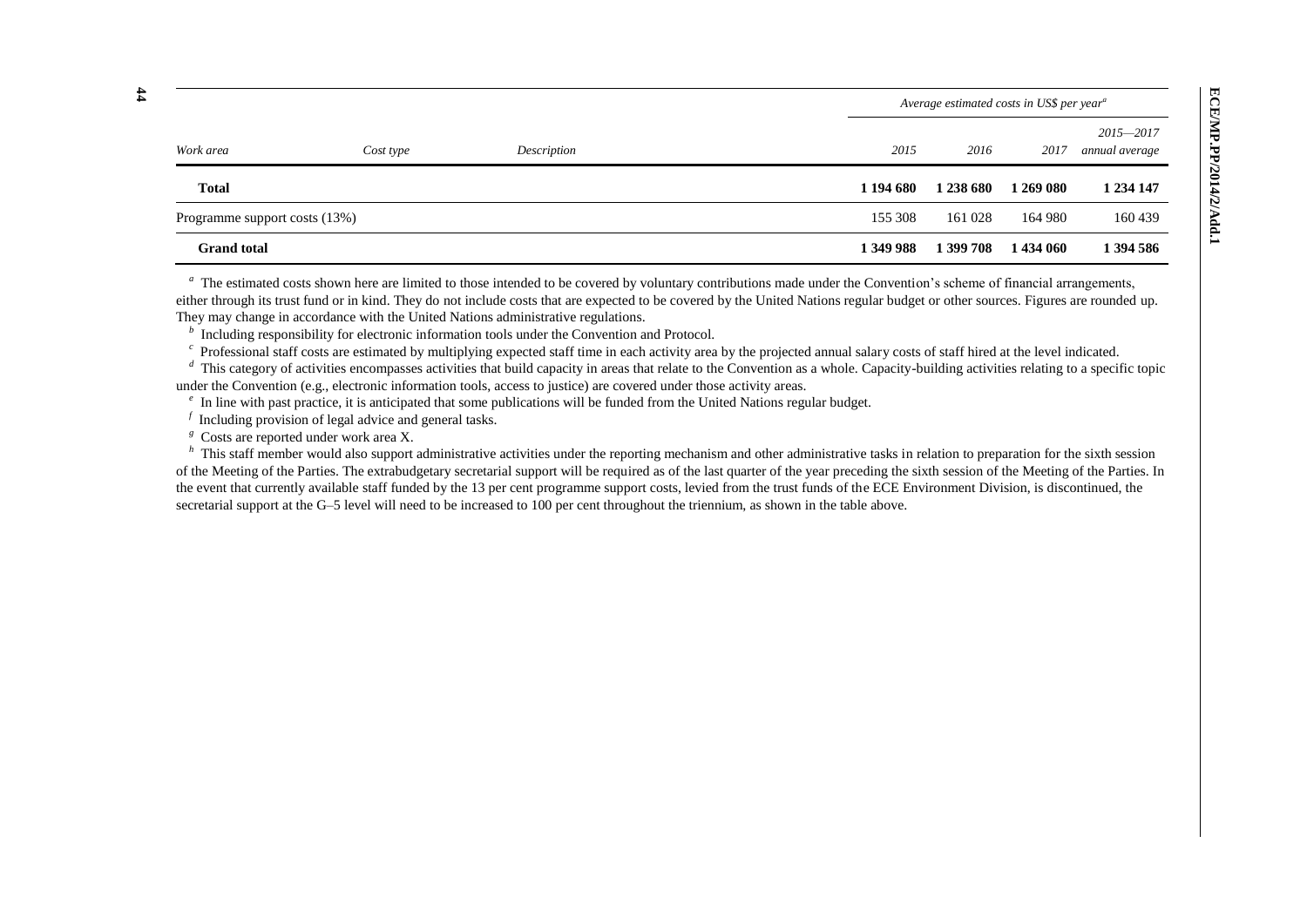#### **Annex III**

### **Overview of extrabudgetary staff needs to be covered from the Convention trust fund**<sup>7</sup>

1. The following estimation of staff needs for the period 2015–2017 is based on the experience with regard to the implementation of the work programme for 2012–2014. The estimate aims to provide an overview of staff needs that reflects the reality of the requirements for implementation of the work programme as closely as possible. The information below is also shown in table format on the following page, for ease of reference.

### **(a) One P-3 Environmental Affairs Officer**<sup>8</sup>

2. One P-3 Environmental Affairs Officer will be responsible for the Aarhus Convention Compliance Committee  $(70)$ ;<sup>9</sup> work on access to justice (10); awareness-raising and promotion (5); support to the main bodies under the Convention; and expert legal support to the secretariat  $(15)$ .

### **(b)** One P-3 Environmental Affairs Officer<sup>10</sup>

3. One P-3 Environmental Affairs Officer will be responsible for electronic information tools for the Convention and Protocol, the Aarhus Clearinghouse, PRTR.net and web content management (20); other responsibilities include servicing of all activities under the Protocol on PRTRs funded from the contributions earmarked for the Protocol (80).

### **(c)** One P-3 Environmental Affairs Officer<sup>11</sup>

4. One P-3 Environmental Affairs Officer will be responsible for work on public participation in decision-making (40); GMOs (5); providing support to the Compliance Committee (10); the main bodies under the Convention (5); capacity-building (5); and outreach, awareness-raising and promotion of the Almaty Guidelines and other interlinkages with relevant international bodies and processes (35).

<sup>7</sup> The secretariat is currently serviced by three staff members funded through the United Nations regular budget: one at the P-4 level, one at the P-2 level (recruited through National Competitive Examinations/young professionals programme) and one at 50 per cent at the G-5 level. One G-3 Programme Assistant is financed through the 13 per cent of programme support costs levied from the trust funds of the ECE Environment Division. Extension of the latter contract is subject to availability of the required amount from the programme support costs in the Convention's trust fund.

<sup>&</sup>lt;sup>8</sup> This post is currently held by a P-3 Environmental Affairs Officer responsible for, inter alia, the Aarhus Convention Compliance Committee, work on access to justice and expert legal support to the secretariat.

<sup>&</sup>lt;sup>9</sup> Figures contained in parentheses in this annex refer to the percentage of work time for each staff member, as compared with 100 per cent capacity for a full-time post.

<sup>&</sup>lt;sup>10</sup> This post is currently held by a P-3 Environmental affairs Officer who performs tasks for both the Convention and the Protocol on PRTRs, and is responsible for, inter alia, the Meeting of the Parties to the Protocol on PRTRs, the PRTR Compliance Committee and the PRTR Bureau and Working Group of the Parties; PRTR.net and the Aarhus Clearinghouse; and electronic information tools, awarenessraising and promotion of the Protocol.

<sup>&</sup>lt;sup>11</sup> This post is currently vacant and temporarily occupied by a short-term P-2 Environmental Affairs Officer responsible for, inter alia, work on public participation in international forums; genetically modified organisms; the Aarhus Convention Implementation Guide and outreach.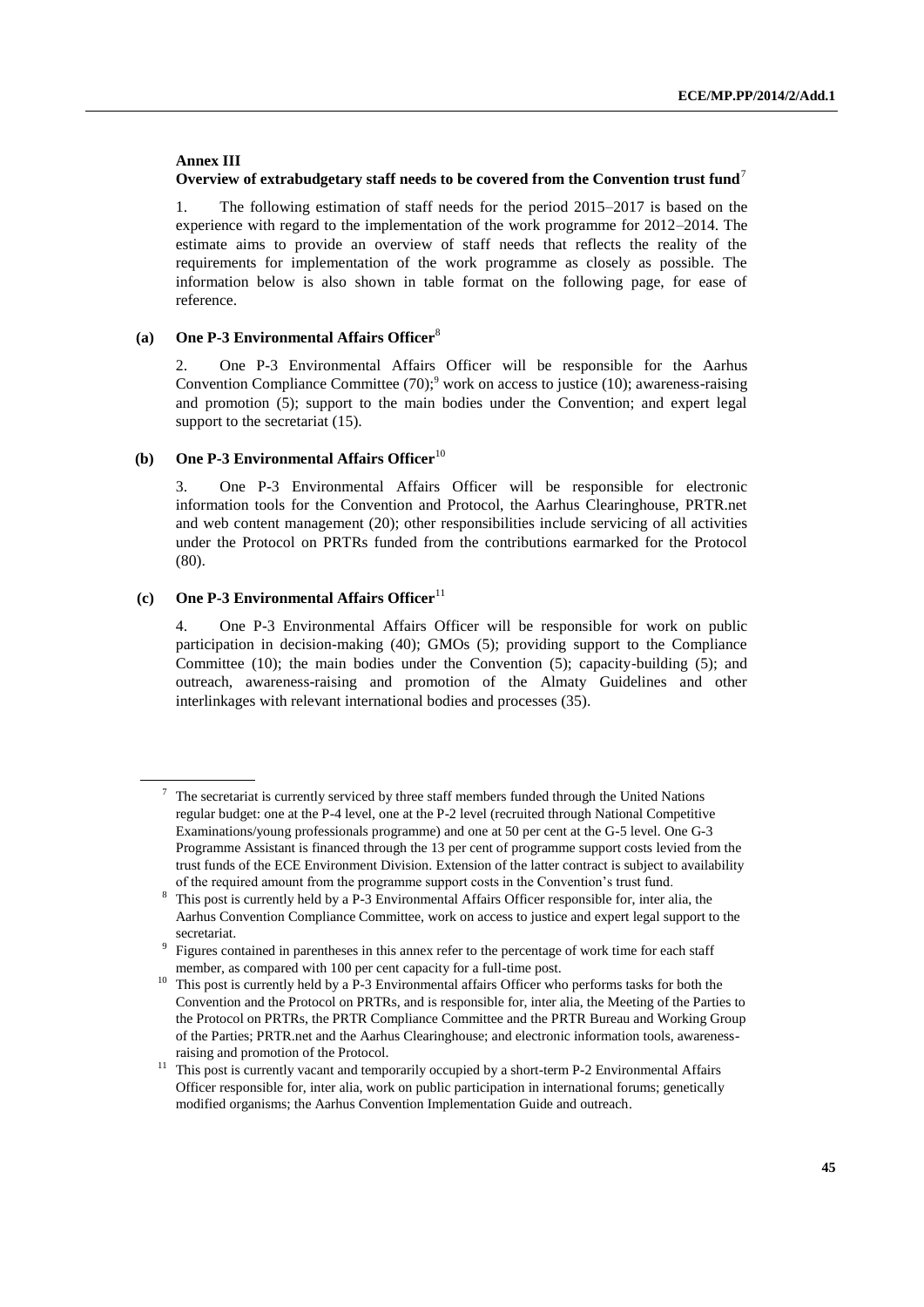### **(d) One P-3 Environmental Affairs Officer**<sup>12</sup>

5. One P-3 Environmental Affairs Officer will be responsible for work on access to information (30); access to justice (30); GMOs (5); providing support to the Compliance Committee (10); the main bodies under the Convention (10); capacity-building (10); and awareness-raising (5). In 2017 (or other year, if the date is changed) the staff member will also support organization of the sixth session of the Meeting of the Parties, including coordination with the host country regarding logistics and finance, overseeing nominations/ participation and credentials, and provide support in the preparation of meeting documentation.

### **(e) One G-5 Programme Assistant**

6. During the last quarter of the year preceding the sixth session of the Meeting of the Parties (2017), an additional programme assistant could be hired to provide horizontal administrative support, including for the Working Group of the Parties, the Meeting of the Parties, the Bureau, the Compliance Committee and national reporting.

<sup>12</sup> This post is currently held by a P–3 Environmental Affairs Officer**,** responsible for, inter alia, work on access to information, access to justice; capacity-building; and support to the Compliance Committee.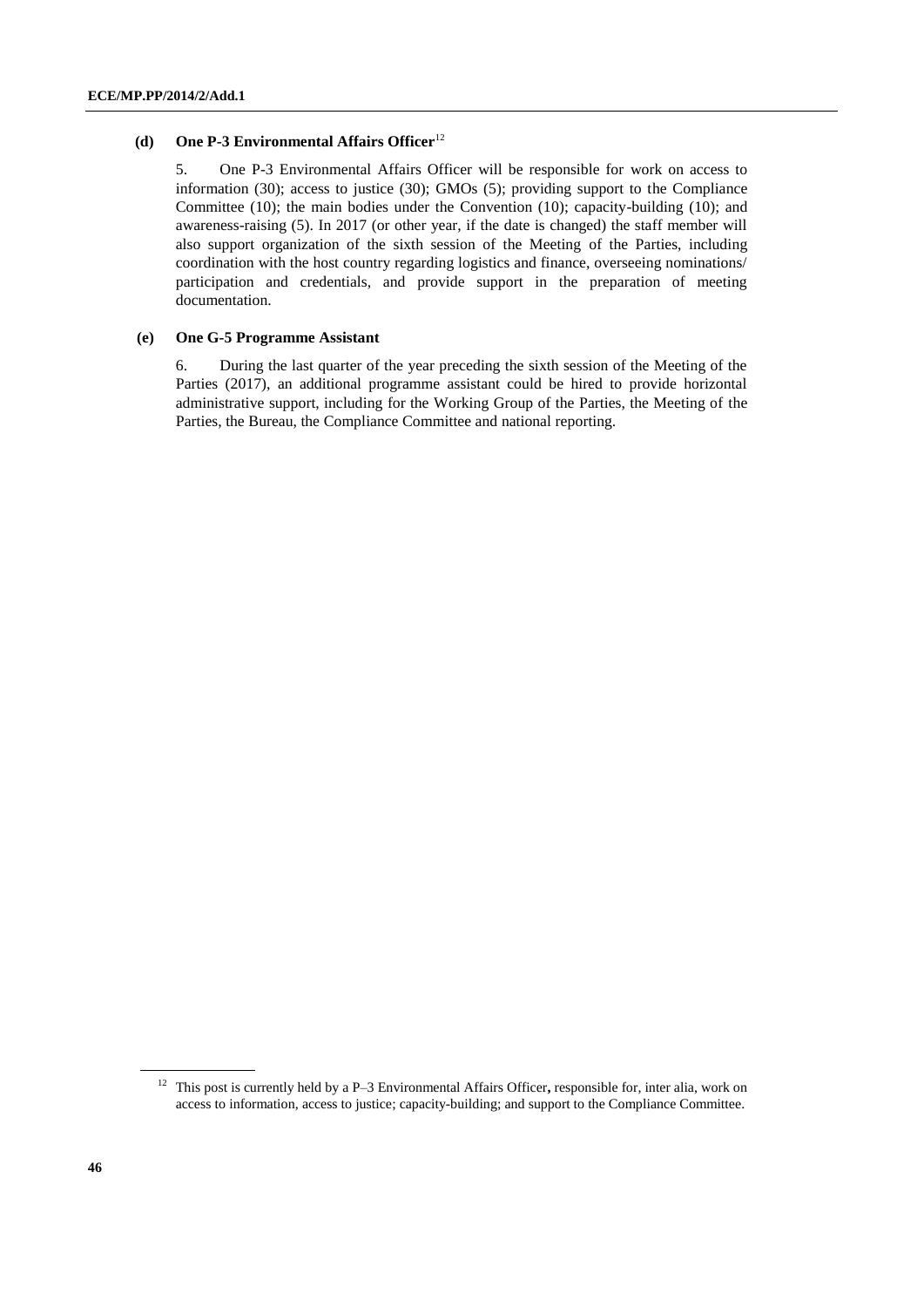# **Table of estimated extrabudgetary staff needs for 2015–2017**

|                     |                                                                                                                 |                                                   |                      |             | Activities              |                       |                                                                                                                                                             |                                                                                                       |
|---------------------|-----------------------------------------------------------------------------------------------------------------|---------------------------------------------------|----------------------|-------------|-------------------------|-----------------------|-------------------------------------------------------------------------------------------------------------------------------------------------------------|-------------------------------------------------------------------------------------------------------|
| Post                | Access to information, including<br>electronic information tools,<br>Aarhus Clearinghouse and<br>web management | Public<br>participation<br>in decision-<br>making | Access to<br>justice | <b>GMOs</b> | Compliance<br>Committee | Capacity-<br>building | Awareness-raising and promotion,<br>including promotion of Almaty Guidelines<br>and other interlinkages with relevant<br>international bodies and processes | Working Group of the<br>Parties, Meeting of the<br>Parties, Bureau, legal<br>advice and general tasks |
| $(a)$ P-3 full time |                                                                                                                 |                                                   | 10                   |             | 70                      |                       |                                                                                                                                                             | 15                                                                                                    |
| (b) $P-3$ part-time | 20                                                                                                              |                                                   |                      |             |                         |                       |                                                                                                                                                             |                                                                                                       |
| $(c)$ P-3 full time |                                                                                                                 | 40                                                |                      |             | 10                      |                       | 35                                                                                                                                                          |                                                                                                       |
| (d) $P-3$ full time | 30                                                                                                              |                                                   | 30                   |             | 10                      | 10                    |                                                                                                                                                             | 10                                                                                                    |
| $(e)$ G-5 full time |                                                                                                                 |                                                   |                      |             |                         |                       |                                                                                                                                                             | 65                                                                                                    |

*Note*: Figures in the table refer to an aggregate estimated percentage of work time for each staff member for three years, as compared with 100 per cent for a full-time post.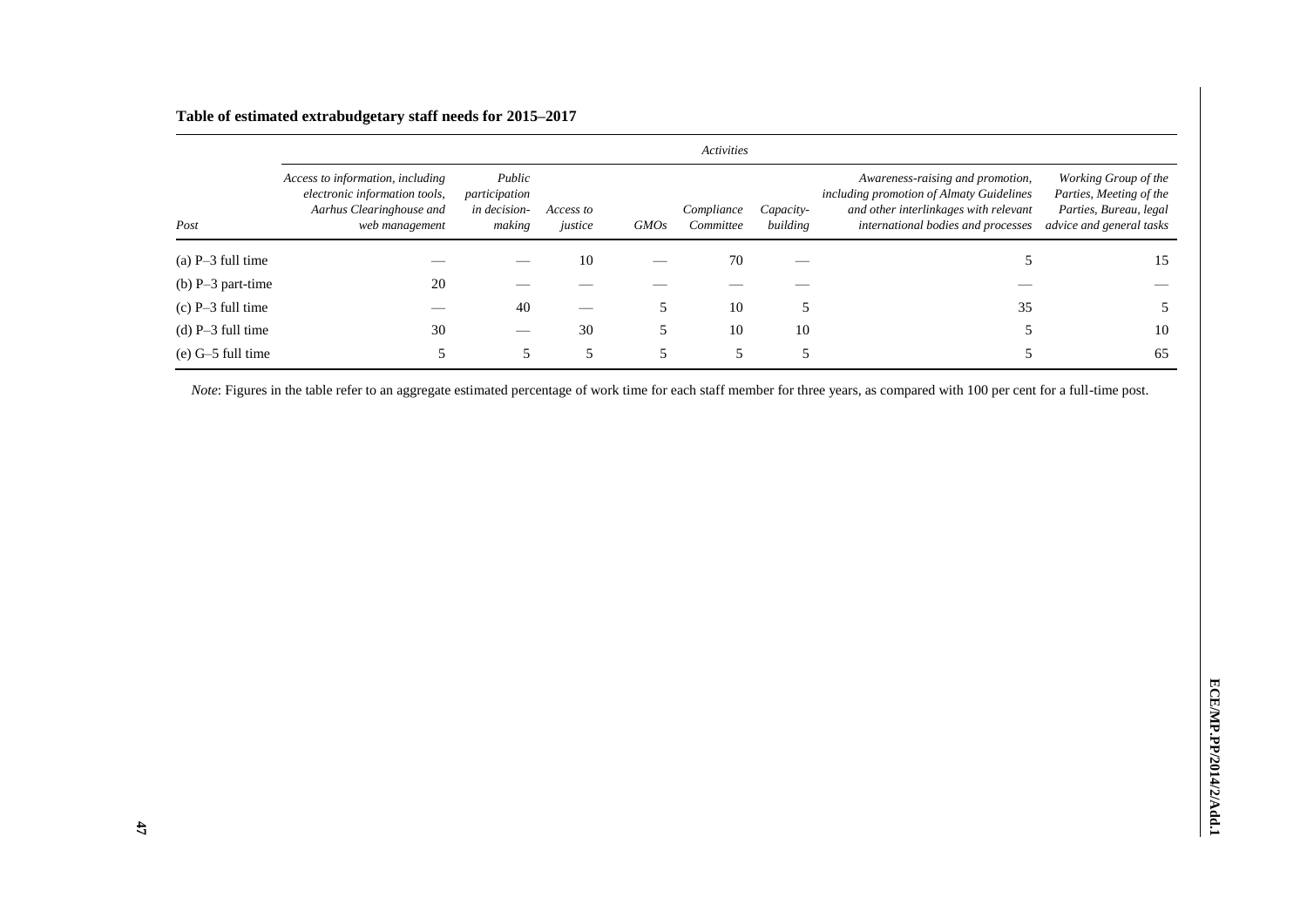## **Decision V/7 on financial arrangements under the Convention**

#### *The Meeting of the Parties*,

*Recalling* article 10, paragraph 3, of the Convention on Access to Information, Public Participation in Decision-making and Access to Justice in Environmental Matters (Aarhus Convention), which states that the Meeting of the Parties to the Convention may, as necessary, consider establishing financial arrangements on a consensus basis,

*Also recalling* its decisions I/13, II/6, III/7 and IV/7, through which an interim voluntary scheme of contributions based on a system of shares, open to contributions from Parties, Signatories and other States having opted to participate in it, has been established and maintained,

*Having considered* the outcomes of the assessment of the current interim scheme of contributions (ECE/MP.PP/WG.1/2013/9),

*Recognizing* the need to:

(a) Ensure that sufficient resources are available for implementing the Convention's work programme for 2015–2017 adopted through decision V/6;

(b) Ensure a scheme of financial contributions that is transparent and accessible to all Parties, Signatories and other States and organizations wishing to contribute;

(c) Establish financial arrangements under the Convention based on the principles of an equitable sharing of the burden, stable and predictable sources of funding, accountability and sound financial management,

*Noting with regret* that the amounts contributed under the interim voluntary scheme have fallen short of the estimated costs of implementing the work programme for 2012– 2014, and regretting that the financial burden has not been evenly distributed, with a significant number of Parties and Signatories not contributing at all,

*Believing* that alternative options to the financial arrangements in place under the Convention will be considered by the Meeting of the Parties at its next session to ensure that the arrangements continue to meet the goals of stability, predictability and an equitable sharing of the burden,

1. *Agrees* to continue to use the existing interim scheme of contributions aimed at covering the costs of activities under the work programme that are not covered by the United Nations regular budget, based on the following principles:

The Parties should collectively ensure that the costs of the activities of the work programme that are not covered by the United Nations regular budget are covered through the financial scheme;

(b) No Party or Signatory is expected to contribute less than 500 United States dollars for the Convention's work programme in its contribution for a given calendar year;

(c) Contributions shall be made in cash and shall not be earmarked for a particular activity;

(d) Additional contributions may be made in cash or in kind and may be earmarked for a particular activity;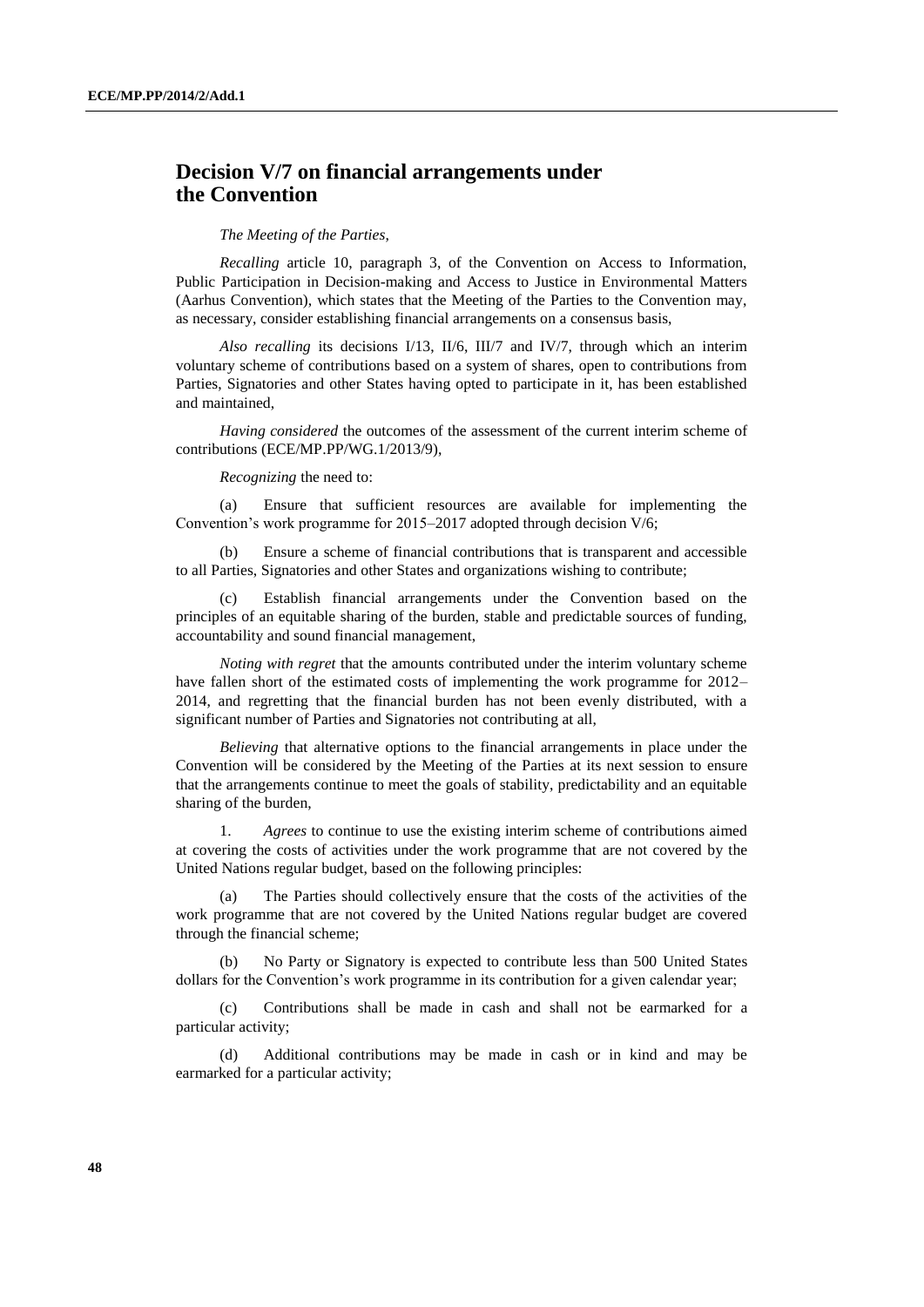(e) Contributions in cash shall be made through the United Nations Economic Commission for Europe Trust Fund for Local Technical Cooperation (Aarhus Convention project);

(f) If allowed by the domestic budgetary procedures of the Parties, contributions for a given calendar year should be made by 1 October of the preceding year, or where this is not an option, it is recommended that contributions are made in the first six months of the calendar year, so as to secure payment of staff costs for the smooth functioning of the secretariat, as a priority, and the timely and effective implementation of the priority activities of the respective programme of work;

(g) Parties pledge, where possible, prior to the adoption of a work programme by the Meeting of the Parties, their expected annual or multi-annual financial and in-kind contributions. Signatories, other interested States and organizations may wish to indicate their expected contributions as well;

2. *Requests* Parties to contribute each year or to make multi-annual contributions towards the costs of activities under the work programme, in accordance with the scheme referred to in paragraph 1;

3. *Invites* Signatories, other interested States and public entities, as well as the private sector, in accordance with the 2009 Revised Guidelines on Cooperation between the United Nations and the Business Sector, $13$  to contribute, in cash or in kind, towards covering the costs of the work programme;

4. *Calls upon* countries with economies in transition to finance to the extent possible their own participation in the activities;

5. *Calls upon* international organizations working in countries with economies in transition to support participation of representatives of these countries and nongovernmental organizations in the meetings and other activities;

6. *Encourages* Parties that have historically contributed generously to maintain, or return to, their previous levels of contribution;

7. *Requests* all Parties to ensure the equitable distribution of the financial responsibility for implementation of the work programme and requests the Bureau to liaise with Parties where appropriate concerning the achievement of this goal;

8. *Requests* the secretariat, in accordance with the financial rules of the United Nations, to allocate in the Convention Trust Fund by 1 October of each year the sum required for the extension of the contracts of extrabudgetary staff of the secretariat for the upcoming year, as a priority, and also costs needed for implementation of activities in the first quarter of the upcoming year;

Also requests the secretariat, in accordance with the financial rules of the United Nations, to monitor the expenditure of the funds and to prepare annual reports specifically indicating contributions, and reflecting any changes to:

(a) The estimated costs of activities for the next calendar year;

(b) The composition of the Parties, for review by the Working Group of the Parties in order to strive to ensure that the level of contributions matches the level of funding needed for the implementation of the work programme;

<sup>&</sup>lt;sup>13</sup> Issued by the Secretary-General in November 2009. Available from http://business.un.org/en/documents/6602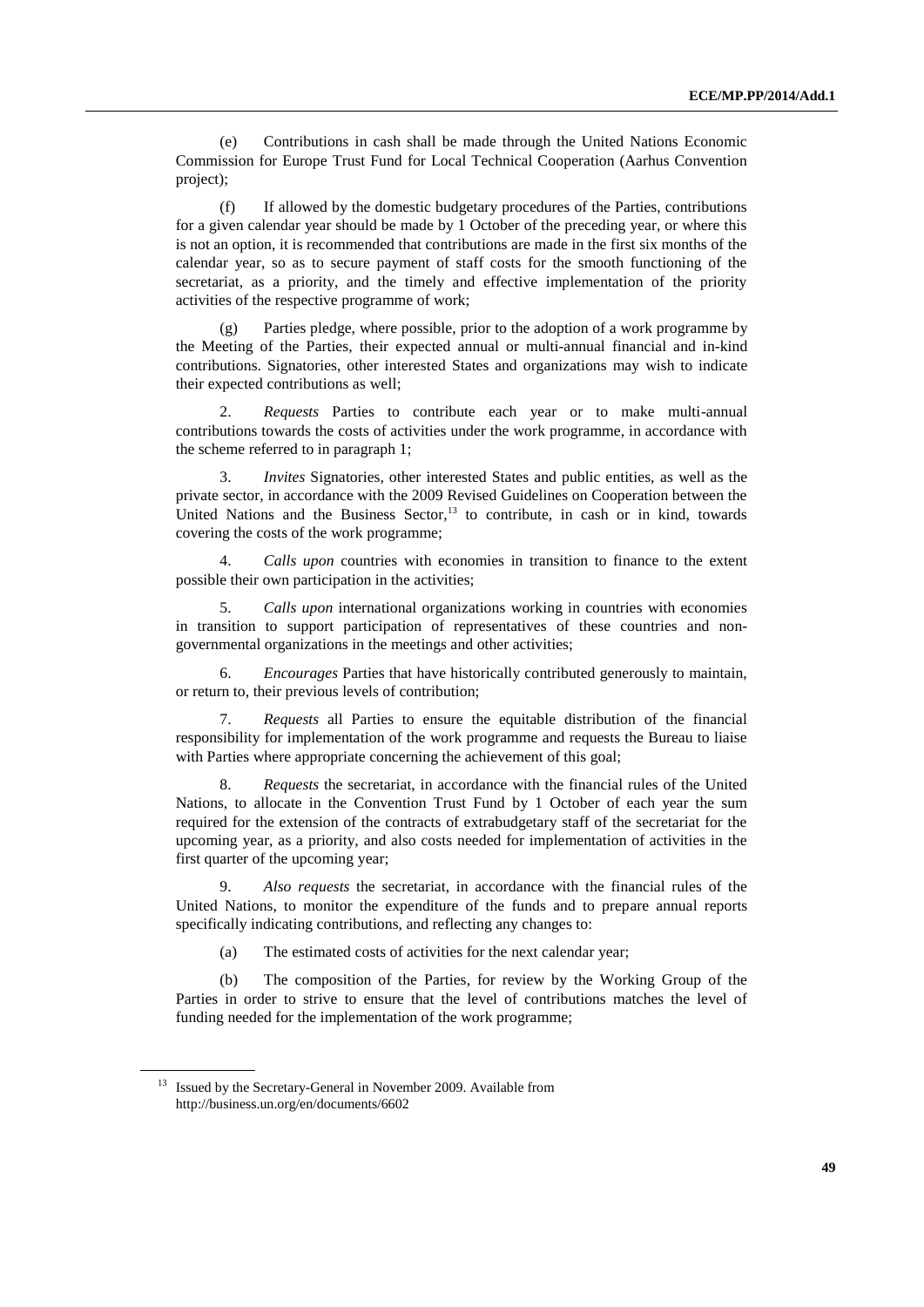10. *Requests* from the Bureau, with the assistance of the secretariat, an estimation of the operational costs needed for the effective functioning of the Convention, which should be clearly distinct from the cost of other activities which are subject to the availability of resources;

11. *Requests* the Working Group of the Parties to consider, in the light of these annual reports, whether changes would be required in the content or time frame of the work programme, in the event that the level of actual and/or pledged contributions does not match the level of funding needed;

12. *Requests* the secretariat to prepare a comprehensive report on financial matters for each session of the Meeting of the Parties, including information on how much Parties and other participating States and organizations have contributed to the budget of the Convention in cash and in kind, and how the contributions were spent;

13. *Agrees* to review the operation of the scheme of financial arrangements at its sixth meeting;

14. *Mandates* the Bureau and the Working Group of the Parties to explore in the next intersessional period options for more predictable, stable and equitably shared funding, and requests them to make the appropriate proposals for consideration by the Meeting of the Parties at its sixth session;

15. *Requests* the United Nations Economic Commission for Europe to allocate more resources to support the work under the Convention considering, inter alia, the balance in the use of regular budgetary resources in the different subprogrammes.

## **Decision V/8 on reporting requirements**

*The Meeting of the Parties*,

*Recalling* its decisions I/8, II/10, III/5 and IV/4 on reporting requirements,

*Recalling also* the mandate of the Compliance Committee set out in paragraph 13 (c) of the annex to decision I/7 on review of compliance,

*Having considered* the reports submitted by Parties and the synthesis report on the status of implementation by Parties (ECE/MP.PP/2014/6) prepared by the secretariat pursuant to paragraphs 1 to 5 of decision I/8,

*Having also considered* the report of the Compliance Committee (ECE/MP.PP/2014/9) and its supplementary reports (ECE/MP.PP/2014/10 to ECE/MP.PP/2014/23),

*Considering* that the reporting procedure as set out in decisions I/8, II/10, and IV/4, including the revised reporting format as set out in the annex to decision IV/4 and the procedure regarding translation of the reports as set out in paragraphs 14 to 16 of decision IV/4, should continue to apply for the next reporting cycle,

1. *Notes with appreciation* the implementation reports submitted by more than three quarters of the Parties to the Convention on Access to Information, Public Participation in Decision-making and Access to Justice in Environmental Matters pursuant to paragraphs 1 to 4 of decision I/8;

2. *Welcomes* the synthesis report prepared by the secretariat pursuant to paragraph 5 of decision I/8;

3. *Also welcomes* the reports submitted by non-governmental organizations pursuant to paragraph 7 of decision I/8;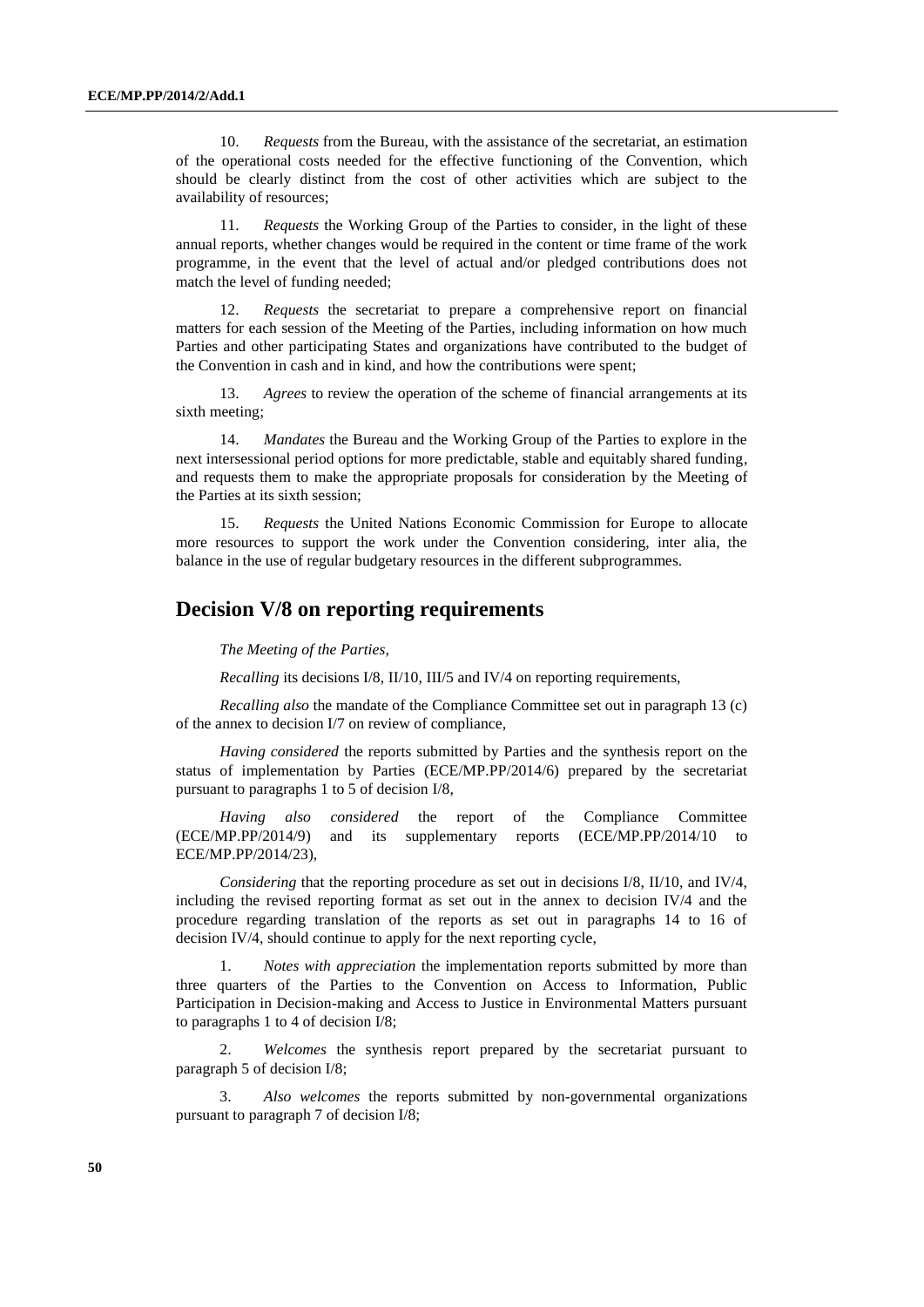4. *Considers* that these reports provide a valuable overview of the status of implementation of the Convention, as well as help to identify significant trends in and challenges to implementation, which will help to guide future activities;

### **Timely submission of reports**

5. *Notes with concern* that 9 Parties that submitted reports did not do so within the deadline indicated in decision II/10;

6. *Reiterates its encouragement* of Parties to start the preparation of national implementation reports in future reporting cycles sufficiently in advance of, and at the latest five months before, the deadline for submission of the reports to the secretariat set out in decision II/10, with a view to ensuring meaningful public consultation on the reports at the national level;

### **Failure to submit reports**

7. *Notes with regret* that Portugal, the former Yugoslav Republic of Macedonia and Turkmenistan, all of which were Parties to the Convention at the time of the deadline for submission of the implementation reports, have failed to submit reports to date;

8. *Calls upon* each of those Parties to submit its national implementation report to the secretariat by 1 October 2014, for subsequent consideration, inter alia, by the Compliance Committee;

### **Public consultation**

9. *Welcomes* the fact that most Parties prepared their reports through a process involving consultations with various governmental agencies as well as civil society;

10. *Encourages* Parties to ensure transparency and public consultation during the process of the preparation and submission of the reports;

#### **Preparation of reports for the next session of the Meeting of the Parties**

11. *Requests* the secretariat to circulate to all Parties and relevant stakeholders a formal reminder of the reporting requirements, including guidance on the preparation of the reports, as well as the proposed timing and confirmation of the date for the submission of the reports to the secretariat in accordance with decision  $II/10$ , paragraph 9, at least one year in advance of the next session of the Meeting of the Parties.

## **Decision V/9 on general issues of compliance<sup>14</sup>**

### *The Meeting of the Parties*,

*Having regard* to its decision I/7 on the review of compliance, and in particular to paragraph 37 of the annex thereto,

*Having regard also* to decision IV/9 on general issues of compliance and decisions IV/9a, IV/9b, IV/9c, IV/9d, IV/9e, IV/9f, IV/9g, IV/9h and IV/9i on compliance by individual Parties with their obligations under the Convention on Access to Information,

<sup>&</sup>lt;sup>14</sup> There was no draft decision V/9k submitted to the Meeting of the Parties. The numbering of the decisions on compliance was corrected in the present report to run sequentially.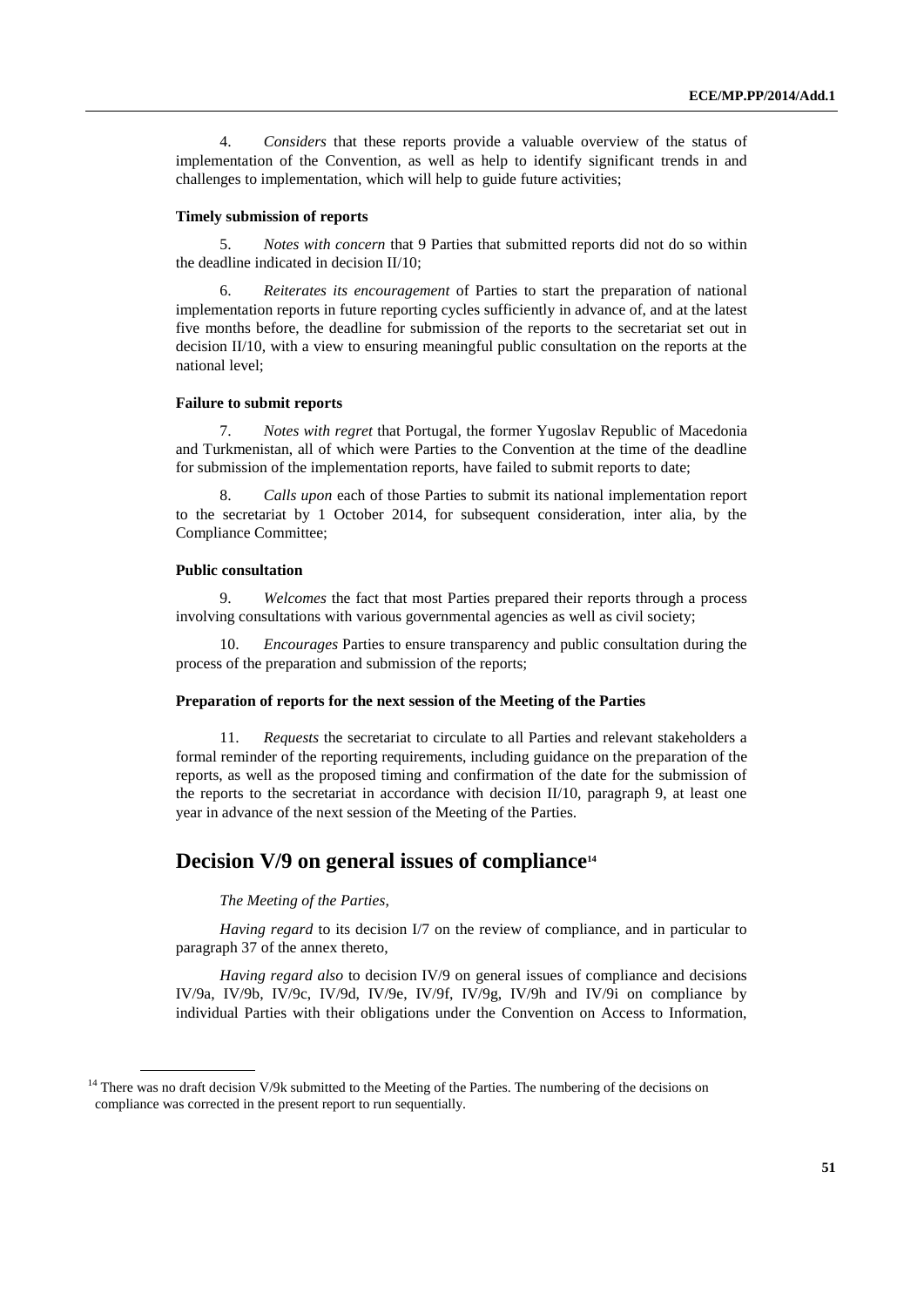Public Participation in Decision-making and Access to Justice in Environmental Matters (Aarhus Convention),

*Recalling* decisions V/9a, V/9b, V/9c, V/9d, V/9e, V/9f, V/9g, V/9h, V/9i, V/9j, V/9k, V/9l, V/9m and V/9n concerning compliance by Armenia, Austria, Belarus, Bulgaria, Croatia, the Czech Republic, the European Union (EU), Germany, Kazakhstan, Romania, Spain, Turkmenistan, Ukraine and the United Kingdom of Great Britain and Northern Ireland, adopted in parallel with this decision and containing the findings and recommendations of the Meeting of the Parties concerning specific Parties found to be in non-compliance, as well as the outcome of the review of implementation of decisions IV/9a, IV/9b, IV/9c, IV/9d, IV/9e, IV/9f, IV/9g, IV/9h and IV/9i,

1. *Welcomes* the report of the Aarhus Convention Compliance Committee to the Meeting of the Parties at its fifth session;  $15$ 

2. *Also welcomes* the way in which the Committee has been working and the further clarification of its procedures developed in the period 2011–2014 within the framework of decision I/7, as reflected in the reports of its meetings;

3. *Considers* that the implementation of measures to bring legislation or practice of a Party into compliance with the Convention should commence as soon as possible once specific problems with compliance have been identified, with a view to already bringing about full compliance with the relevant provisions in the intersessional period, where possible;

4. *Appreciates* that recommendations, advice and expert assistance from the Committee to the Parties concerned in the intersessional period contributes to the effectiveness of facilitating their compliance;

5. *Urges* each Party to cooperate in a constructive manner with the Committee in connection with any review of its compliance;

6. *Notes:*

(a) The need for the Committee to ensure transparency and due process for both communicants and the Parties concerned in respect of communications received from members of the public (including informing the Party concerned, at an early stage, of the receipt of a communication by the Committee);

(b) That the Committee should ensure that, where domestic remedies have not been utilized and exhausted, it takes account of such remedies, in accordance with paragraph 21 of the annex to decision I/7;

### **Findings and recommendations in 2011–2014 and cooperation by the Parties**

7. *Welcomes* the constructive approach and cooperation demonstrated by Austria, Belarus, Bulgaria, Croatia, the Czech Republic, Denmark, the EU, Germany, Kazakhstan, Romania and the United Kingdom, whose compliance was the subject of review in the intersessional period 2011–2014;

8. *Also welcomes* the consideration and evaluation by the Committee with respect to the specific cases of alleged non-compliance set out in the findings and recommendations adopted by the Committee during the intersessional period;<sup>16</sup>

<sup>15</sup> ECE/MP.PP/2014/9.

<sup>16</sup> ECE/MP.PP/C.1/2013/14 (Armenia); ECE/MP.PP/C.1/2012/4 and ECE/MP.PP/C.1/2014/3 (Austria); ECE/MP.PP/C.1/2011/6/Add.1 (Belarus); ECE/MP.PP/C.1/2013/4 (Bulgaria);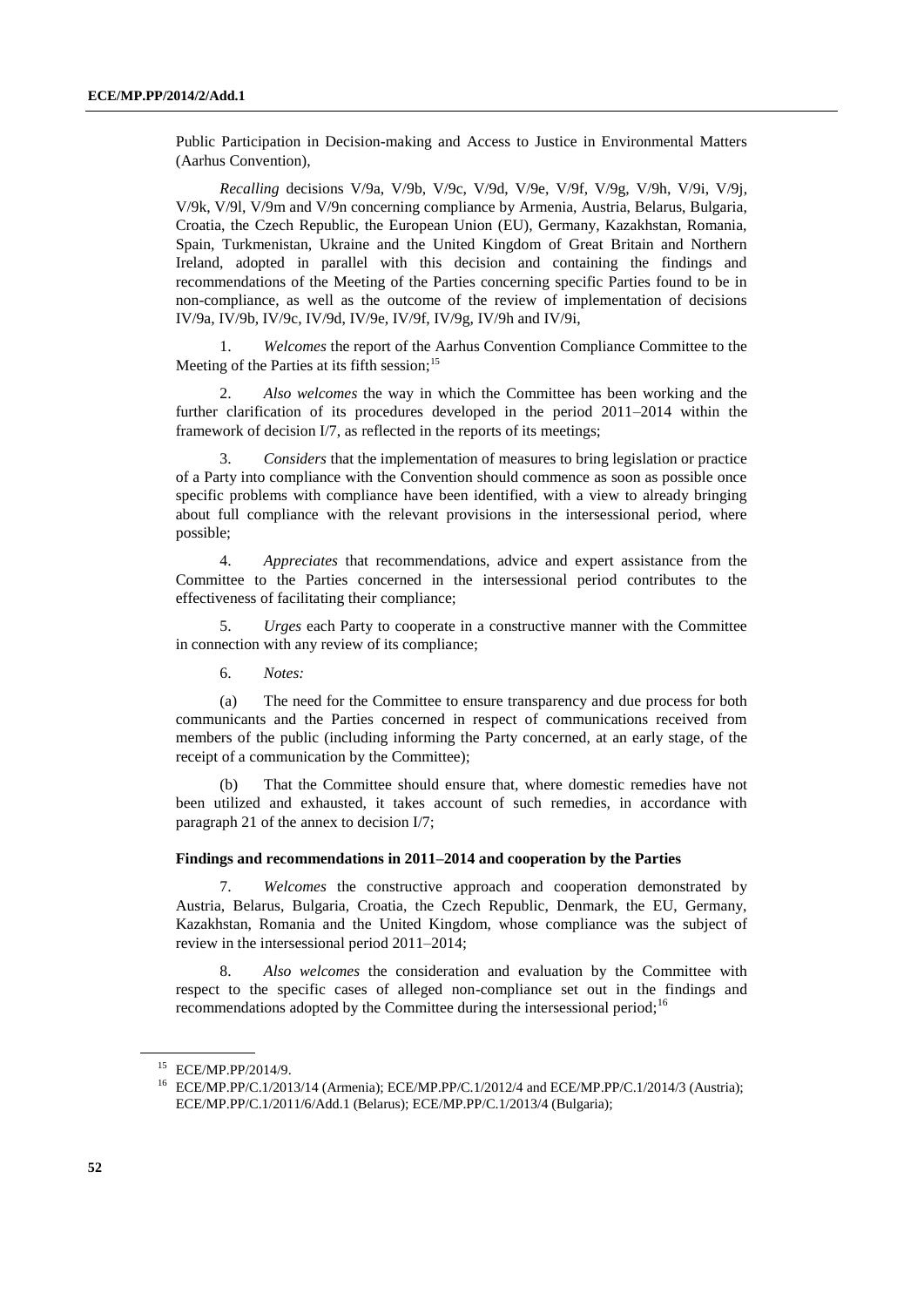9. *Endorses* the main findings with regard to compliance contained in the findings and recommendations adopted by the Committee during the intersessional period; $17$ 

10. *Notes* the conclusions by the Committee in its findings on communications ACCC/C/2008/32 (Part I)<sup>18</sup> and ACCC/C/2012/68<sup>19</sup> that the European Union had not failed to comply with the provisions of the Convention in those cases; its findings on communications ACCC/C/2010/45 and ACCC/C/2011/60<sup>20</sup> and ACCC/C/2011/61<sup>21</sup> that the United Kingdom had not failed to comply with the provisions of the Convention in those cases; and its finding on communication  $ACCC/C/2010/53^{22}$  that the United Kingdom no longer failed to comply with the provisions of the Convention in that case;

11. *Welcomes* the recommendations by the Committee during the intersessional period 2011–2014, in accordance with paragraph 36 (b) of the annex to decision I/7, with regard to compliance by individual Parties, and the acceptance by most of the Parties found not to be in compliance of the Committee making such recommendations to them;

12. *Also welcomes* the measures taken by Denmark during the intersessional period with respect to the point of non-compliance identified in the Committee's findings on communication ACCC/C/2011/57, and notes the Committee's finding in its report that Denmark was no longer in non-compliance;<sup>23</sup>

13. *Notes* the efforts that have been made by Austria, Belarus, Bulgaria, the Czech Republic, the EU and Kazakhstan during the intersessional period to address the recommendations made to those Parties by the Committee with respect to the points of non-compliance identified, respectively, in the Committee's findings on communications ACCC/C/2010/48, ACCC/C/2009/44, ACCC/C/2011/58, ACCC/C/2010/50, ACCC/C/2010/54 and ACCC/C/2011/59, while also noting the Committee's findings in its reports on the implementation of those recommendations that further work was needed by each Party to fully address the outstanding points of non-compliance; $^{24}$ 

#### **Implementation of decisions on compliance by individual Parties**

14. *Takes note* of the reports of the Committee on the implementation of decisions IV/9a,<sup>25</sup> IV/9b,<sup>26</sup> IV/9c,<sup>27</sup> IV/9d,<sup>28</sup> IV/9e,<sup>29</sup> IV/9f,<sup>30</sup> IV/9g,<sup>31</sup> IV/9h<sup>32</sup> and IV/9i;<sup>33</sup>

- <sup>25</sup> ECE/MP.PP/2014/10 (Armenia).
- <sup>26</sup> ECE/MP.PP/2014/12 (Belarus).

ECE/MP.PP/C.1/2014/4 (Croatia); ECE/MP.PP/C.1/2012/11 and ECE/MP.PP/C.1/2014/9 (Czech Republic); ECE/MP.PP/C.1/2012/7 (Denmark); ECE/MP.PP/C.1/2011/4/Add.1 and ECE/MP.PP/C.1/2012/12 and Corr.1 (EU); ECE/MP.PP/C.1/2014/5 (EU and United Kingdom); ECE/MP.PP/C.1/2014/8 (Germany); ECE/MP.PP/C.1/2013/9 and Corr.1 (Kazakhstan); ECE/MP.PP/C.1/2014/12 (Romania), forthcoming; ECE/MP.PP/C.1/2013/3, ECE/MP.PP/C.1/2013/12 and ECE/MP.PP/C.1/2013/13 (United Kingdom).

 $\frac{17}{18}$  Ibid.

<sup>&</sup>lt;sup>18</sup> ECE/MP.PP/C.1/2011/4/Add.1.<br><sup>19</sup> ECE/MP.DD/C.1/2014/5

<sup>&</sup>lt;sup>19</sup> ECE/MP.PP/C.1/2014/5.<br><sup>20</sup> ECE/MD DD/C 1/2013/12

<sup>&</sup>lt;sup>20</sup> ECE/MP.PP/C.1/2013/12.<br><sup>21</sup> ECE/MP PP/C 1/2013/13

ECE/MP.PP/C.1/2013/13.

<sup>22</sup> ECE/MP.PP/C.1/2013/3.

<sup>23</sup> ECE/MP.PP/2014/15.

<sup>&</sup>lt;sup>24</sup> ECE/MP.PP/2014/11 (Austria), ECE/MP.PP/2014/12 (Belarus), ECE/MP.PP/2014/13 (Bulgaria), ECE/MP.PP/2014/14 (Czech Republic), ECE/MP.PP/2014/16 (EU) and ECE/MP.PP/2014/17 (Kazakhstan).

<sup>&</sup>lt;sup>27</sup> ECE/MP.PP/2014/17 (Kazakhstan).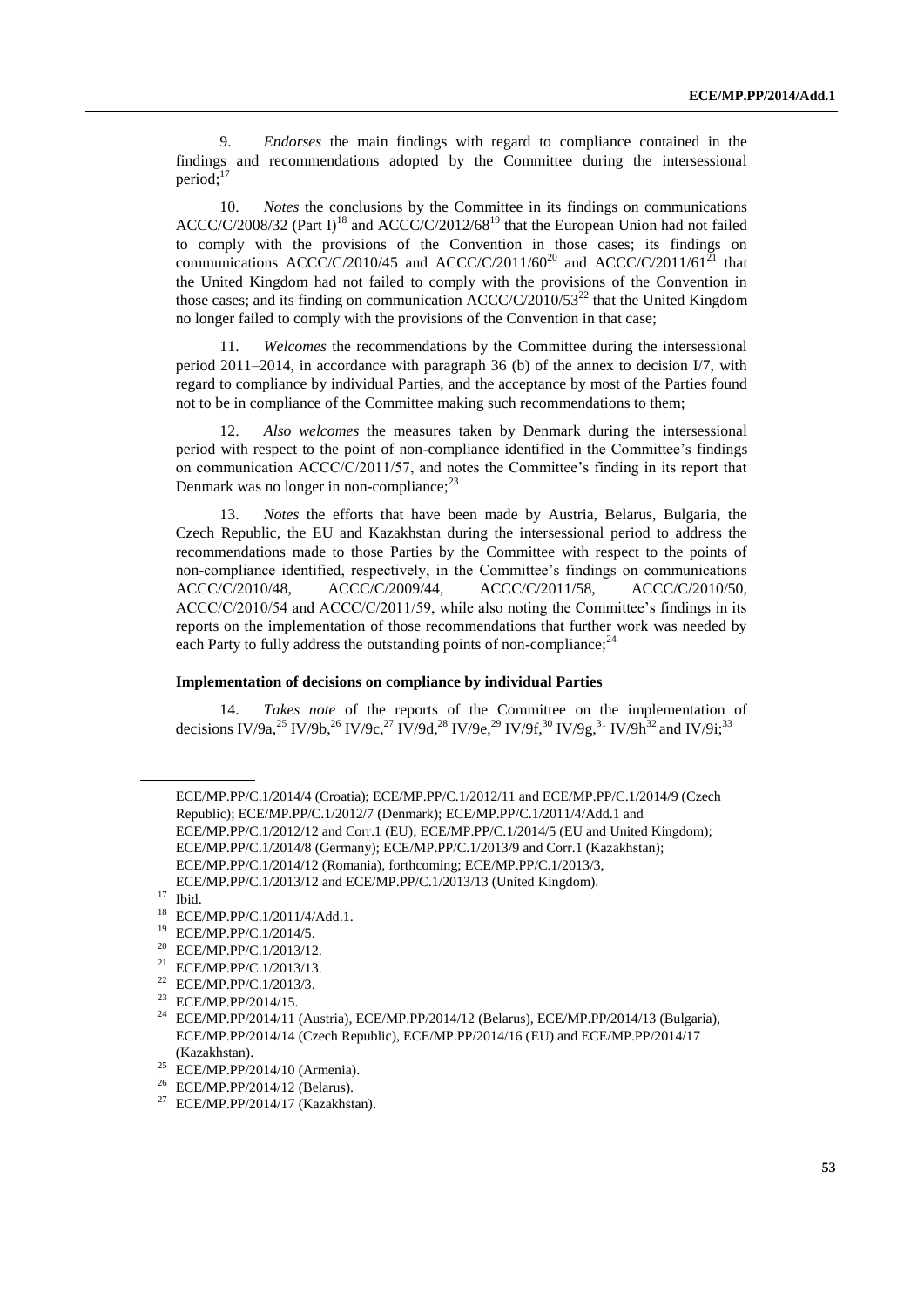15. *Welcomes* the Republic of Moldova's and Slovakia's committed action to fully address the recommendations made by the Meeting of the Parties through decisions IV/9d and IV/9e, respectively, and to bring their legislation and practice into compliance with the Convention;

16. *Also welcomes* the constructive efforts made by Armenia, Belarus, Kazakhstan, Spain, Turkmenistan and the United Kingdom to address the recommendations made by the Meeting of the Parties through decisions IV/9a, IV/9b, IV/9c, IV/9f, IV/9g and IV/9i, respectively, to bring their legislation and practice into compliance with the Convention, while recognizing that further work is needed by each Party to fully address the outstanding points of non-compliance;

17. *Expresses its deep concern* at the absence of concrete progress by Ukraine in implementing decision IV/h, which urged Ukraine to implement the measures requested by the Meeting of the Parties at its second session (Almaty, Kazakhstan, 25–27 May 2005) through decision II/5b "as soon as possible";

18. *Requests* the Committee, with the support of the secretariat, to provide advice and assistance and, where appropriate, to make recommendations to the Parties concerned to support the implementation of decisions V/9a–n concerning their compliance;

19. *Undertakes* to review the implementation of decisions  $V/9a-<sup>34</sup>$  at its sixth ordinary session, as well as the more general recommendations contained in the following paragraphs, and, with this in mind, requests the Committee to examine these matters in advance of that meeting and to submit reports on the implementation of those decisions and recommendations to it for consideration at its sixth session;

### **Resources**

20. *Invites* all Parties and other interested States and organizations in a position to do so to provide countries with economies in transition with assistance aimed at improving implementation of, and compliance with, the Convention;

21. *Notes* that the workload of both the secretariat and the Committee related to the functioning of the compliance mechanism has significantly increased during the intersessional period 2011–2014 and is expected to increase further, and requests the Working Group of the Parties, the Bureau and the secretariat, in their respective roles, to ensure that sufficient human and financial resources are made available for this purpose;

22. *Requests* the secretariat to continue to produce the agendas, reports, findings and other documents prepared by the Compliance Committee as official documents and to make them available in time in the three official languages of ECE, without recourse to additional extrabudgetary resources.

# **Decision V/9a on compliance by Armenia**

*The Meeting of the Parties*,

<sup>&</sup>lt;sup>28</sup> ECE/MP.PP/2014/18 (Republic of Moldova).

 $^{29}$  ECE/MP.PP/2014/19 and ECE/MP.PP/2014/19/Add.1 (Slovakia).

<sup>30</sup> ECE/MP.PP/2014/20 (Spain).

 $31$  ECE/MP.PP/2014/21 (Turkmenistan).

<sup>32</sup> ECE/MP.PP/2014/22 (Ukraine).

<sup>33</sup> ECE/MP.PP/2014/23 (United Kingdom).

<sup>34</sup> Ibid.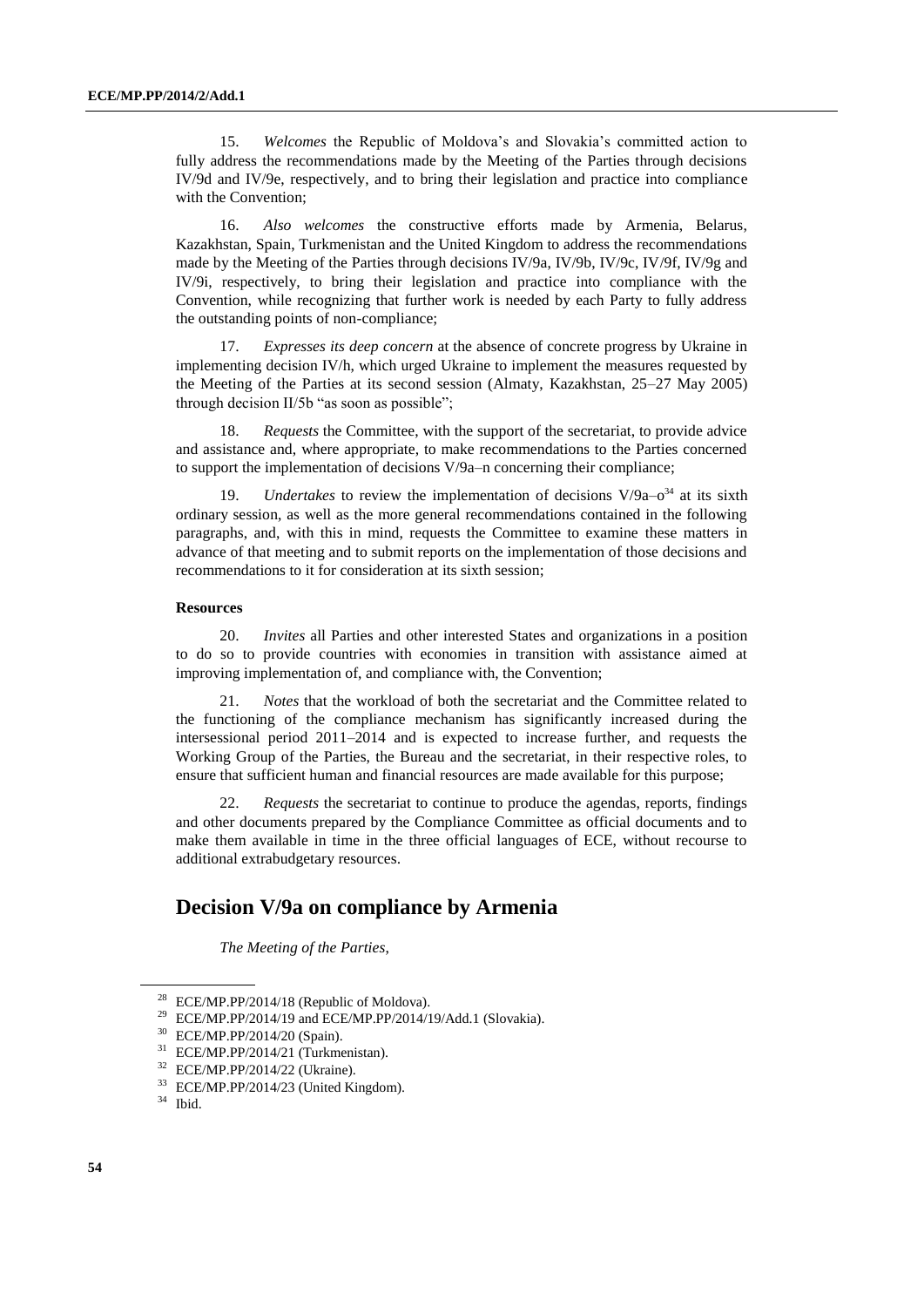*Acting* under paragraph 37 of the annex to its decision I/7 on the review of compliance,

*Mindful* of the conclusions and recommendations set out in decision III/6b (ECE/MP.PP/2008/2/Add.10) and decision IV/9a (see ECE/MP.PP/2011/2/Add.1) with regard to compliance by Armenia,

*Taking note* of the report of the Compliance Committee under the Convention on Access to Information, Public Participation in Decision-making and Access to Justice in Environmental Matters (ECE/MP.PP/2014/9) and the report of the Committee on the implementation of decision IV/9a concerning compliance by Armenia (ECE/MP.PP/2014/10), as well as the findings of the Committee on communication ACCC/C/2011/62 (ECE/MP.PP/C.1/2013/14) concerning access to justice for environmental non-governmental organizations (NGOs),

*Encouraged* by Armenia's willingness to discuss in a constructive manner the compliance issues in question with the Committee,

1. *Takes note* of the progress made by the Party concerned in implementing decision IV/9a of the Meeting of the Parties, including the new practice of posting notifications and conclusions of environmental expertise on the website of the Ministry of Nature Protection;

2. *Regrets* the continued slow progress by the Party concerned to finalize and adopts a law on environmental impact assessment (EIA) which would fully implement the Convention and shares the Compliance Committee's concern with the continued nonimplementation by Armenia of its obligations under the Convention;

3. *Endorses* the finding of the Committee with regard to decision IV/9a that since the relevant legislative measure proposed by the Party concerned to meet the requirements of that decision have not to date been adopted, Armenia has not yet met the requirements of decision IV/9a. This means the Party concerned remains in non-compliance with article 6 of the Convention on public participation and article 3, paragraph 1, requiring a clear, transparent and consistent framework to implement the Convention;

4. *Reiterates* its decision IV/9a and, in particular:

(a) Encourages the Party concerned to continue its constructive dialogue with the Committee;

(b) Urges the Party concerned to accelerate the process for the new legislation on environmental impact assessment (EIA), including the procedures on public participation contained in it, to be finalized and come into effect;

Invites the Party concerned to take the necessary legislative, regulatory and administrative measures and practical arrangements to ensure that:

(i) Thresholds for activities subject to an EIA procedure, including public participation, are set in a clear manner;

The public is informed as early as possible in the decision-making procedure, when all options are open, and that reasonable time frames are set for the public to consult and comment on project-related documentation;

The responsibilities of different actors (public authorities, local authorities, developers) in the organization of public participation procedures are defined as clearly as possible;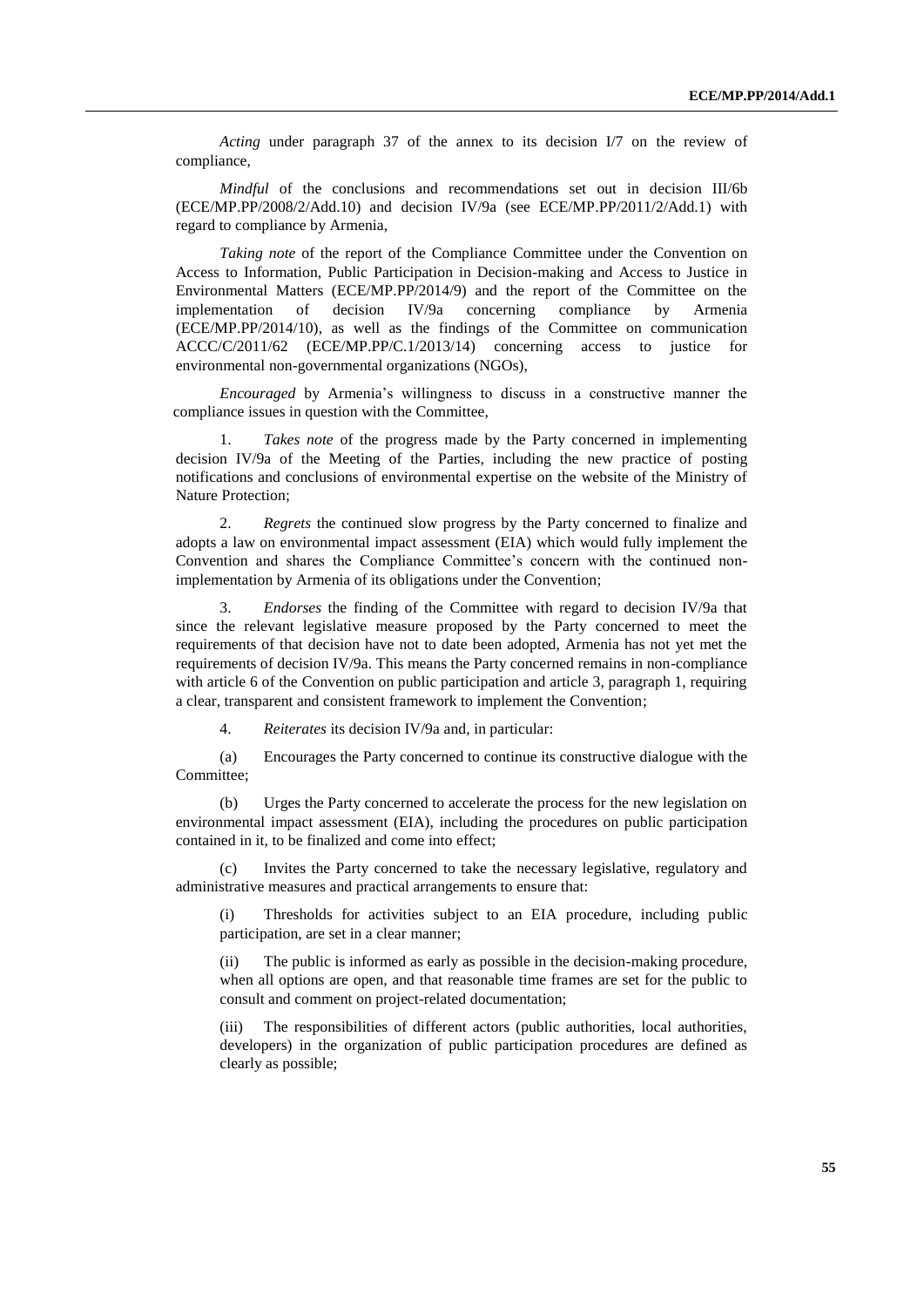(iv) A system of prompt notification of the public concerned of the final conclusions of environmental expertise is arranged, e.g., through the website of the Ministry of Nature Protection;

5. *Invites* the Party concerned to:

(a) Prior to their adoption and no later than 1 September 2014, provide the Committee with an English translation of the text of the draft EIA law and other legislative measures as they stand on that date for the Committee's review;

(b) Provide the Committee with evidence that the draft EIA law and other legislative measures that have been proposed by the Party concerned to meet the requirements of decision IV/9a have been adopted;

6. *Endorses* the finding of the Committee with regard to communication ACCC/C/2011/62 that, while the wording of the legislation of the Party concerned does not run counter to article 9, paragraph 2, of the Convention, the decision of the Court of Cassation of 1 April 2011, by declaring that the environmental NGO did not have standing, failed to meet the standards set by the Convention. Thus the Party concerned fails to comply with article 9, paragraph 2, of the Convention;

7. *Invites* the Party concerned to:

(a) Review and clarify its legislation, including the law on NGOs and administrative procedures, so as to ensure compliance with article 9, paragraph 2, of the Convention with regard to standing;

(b) Take the measures necessary to raise awareness among the judiciary to promote implementation of domestic legislation in accordance with the Convention;

8. *Requests* the Party concerned to provide detailed progress reports to the Committee by 31 December 2014, 31 October 2015 and 31 October 2016 on the measures taken and the results achieved in implementation of the above recommendations;

9. *Undertakes* to review the situation at its sixth session.

### **Decision V/9b on compliance by Austria**

*The Meeting of the Parties*,

*Acting* under paragraph 37 of the annex to its decision I/7 on the review of compliance,

*Taking note* of the report of the Compliance Committee under the Convention on Access to Information, Public Participation in Decision-making and Access to Justice in Environmental Matters (Aarhus Convention) (ECE/MP.PP/2014/9), as well as the findings of the Committee on communication ACCC/C/2010/48 (ECE/MP.PP/C.1/2012/4) concerning access to justice in environmental matters generally, the Committee's report on the implementation of the recommendations contained in those findings (ECE/MP.PP/2014/11) and the findings of the Committee on communication ACCC/C/2011/63 (ECE/MP.PP/C.1/2014/3) concerning access to justice in criminal proceedings regarding contraventions of national environmental law,

*Encouraged* by Austria's willingness to discuss in a constructive manner the compliance issues in question with the Committee,

1. *Endorses* the following findings of the Committee with regard to communication ACCC/C/2010/48: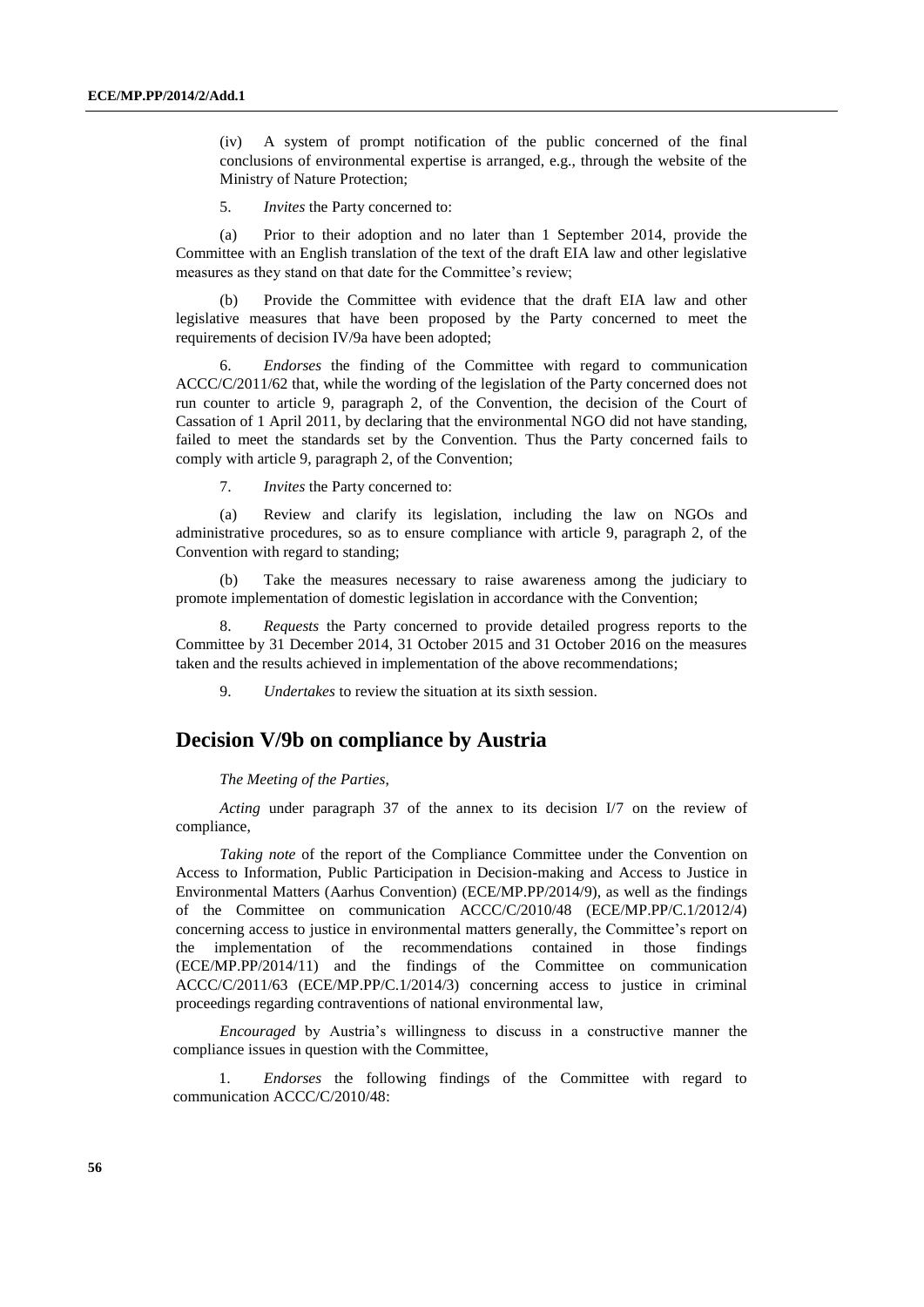(a) The requirement for a separate "official notification" as a precondition for an appeal of a denial of an information request is not in compliance with article 4, paragraph 7, of the Convention;

(b) The Party concerned, by not ensuring access to a timely review procedure for access to requests for information, is not in compliance with article 9, paragraph 4, of the Convention;

(c) The Party concerned, in not ensuring standing of environmental non-governmental organizations (NGOs) to challenge acts or omissions of a public authority or private person in many of its sectoral laws, is not in compliance with article 9, paragraph 3, of the Convention;

2. *Also endorses* the finding of the Committee with regard to communication ACCC/C/2011/63 that, because members of the public, including environmental NGOs, have in certain cases no means of access to administrative or judicial procedures to challenge acts and omissions of public authorities and private persons which contravene provisions of national laws, including administrative penal laws and criminal laws relating to the environment, such as contraventions of laws relating to trade in wildlife, nature conservation and animal protection, the Party concerned fails to comply with article 9, paragraph 3, in conjunction with paragraph 4, of the Convention;

3. *Welcomes* the recommendations made by the Committee during the intersessional period in accordance with paragraph 36 (b) of the annex to decision I/7, and the willingness of the Party concerned to accept them, namely that the Party concerned:

(a) Take the necessary legislative, regulatory, and administrative measures and practical arrangements to ensure that:

(i) The procedure for having a refusal of a request for information reviewed is simplified for the requester. This could preferably be done by requiring any written refusal of a request for information to have the legal status of an "official notification" and that any such refusal is to be made as soon as possible, and at the latest within one month after the request has been submitted, unless the volume and the complexity of the information justify an extension of this period up to two months after the request;

(ii) The available review procedures for persons who consider that their request for information under article 4 has been ignored, wrongfully refused or inadequately answered, or otherwise not dealt with in accordance with the provisions of that article, are timely and expeditious;

(iii) Criteria for NGO standing to challenge acts or omissions by private persons or public authorities which contravene national law relating to the environment under article 9, paragraph 3, of the Convention be revised and specifically laid down in sectoral environmental laws, in addition to any existing criteria for NGO standing in the environmental impact assessment, integrated pollution prevention and control, waste management or environmental liability laws;

(b) Develop a capacity-building programme and provide training on the implementation of the Aarhus Convention for federal and provincial authorities responsible for Aarhus-related issues, and for judges, prosecutors and lawyers;

4. *Notes* the efforts made by the Party concerned so far;

5. *Expresses its concern* that, despite nearly two years having passed since the findings of the Committee on communication ACCC/C/2010/48 were adopted at the Committee's thirty-fifth meeting, no relevant legislative measures have been adopted yet to address the Committee's recommendations;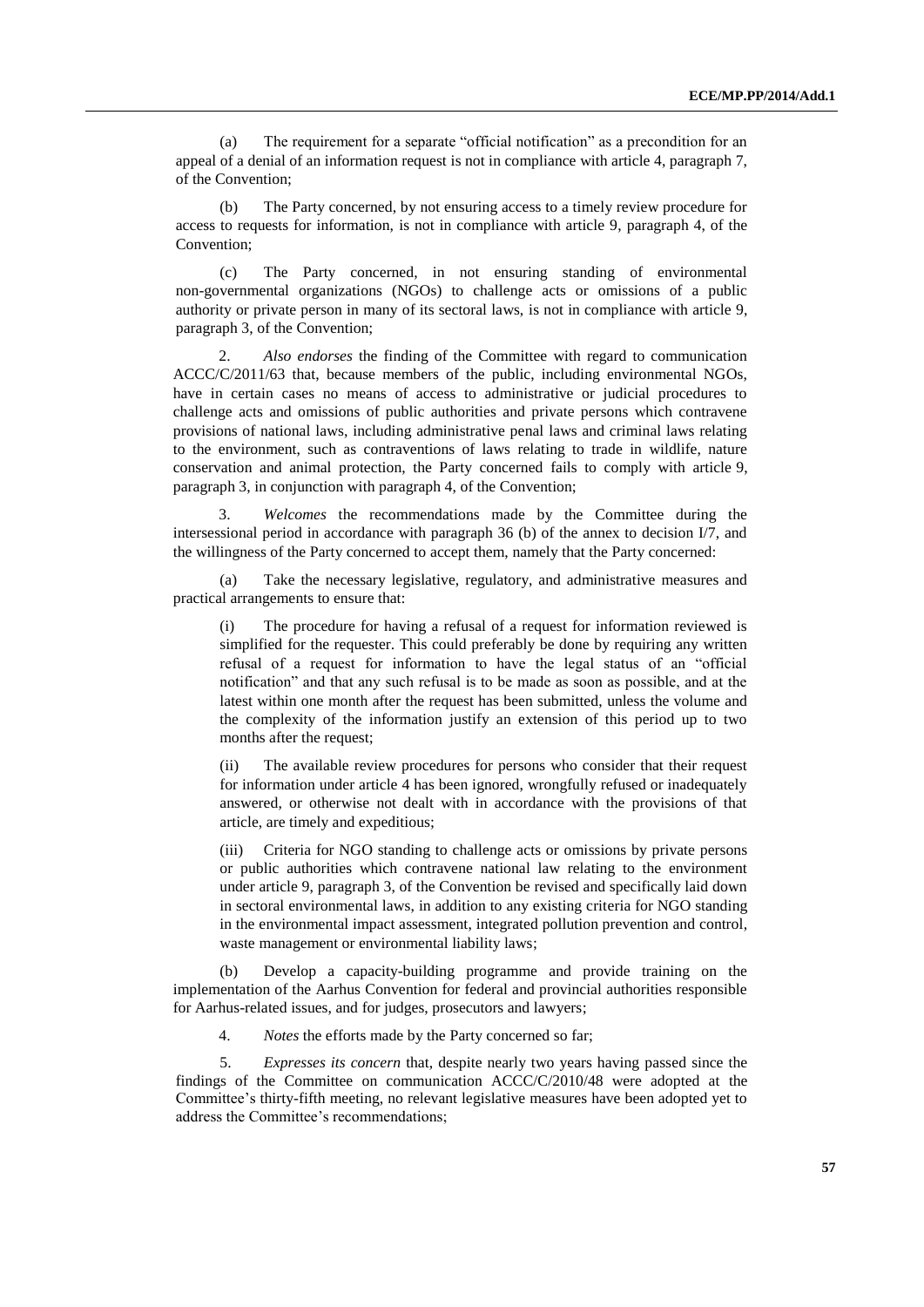6. *Recommends* that, when addressing the recommendations in paragraph 3 above, the Party concerned also ensure that members of the public, including NGOs, have access to adequate and effective administrative or judicial procedures and remedies in order to challenge acts and omissions of private persons and public authorities that contravene national laws, including administrative penal laws and criminal laws, relating to the environment;

7. *Invites* the Party concerned to submit to the Committee periodically (on 31 December 2014, 31 October 2015 and 31 October 2016) detailed information on further progress in implementing the recommendation set out above;

8. *Undertakes* to review the situation at its sixth session.

# **Decision V/9c on compliance by Belarus**

#### *The Meeting of the Parties*,

*Acting* under paragraph 37 of the annex to its decision I/7 on the review of compliance,

*Taking note* of the report of the Compliance Committee under the Convention on Access to Information, Public Participation in Decision-making and Access to Justice in Environmental Matters (ECE/MP.PP/2014/9) and the findings of the Committee on communication ACCC/C/2009/44 (ECE/MP.PP/C.1/2011/6/Add.1) concerning access to information and public participation with respect to the proposed construction of a nuclear power plant, as well as the report of the Committee on compliance by Belarus with its obligations under the Convention (ECE/MP.PP/2014/12), examining the implementation by Belarus of decision IV/9b and the Committee's recommendations in its findings on communication ACCC/C/2009/44;

*Encouraged* by Belarus' willingness to discuss in a constructive manner the compliance issues in question with the Committee,

1. *Endorses* the following findings of the Committee with regard to communication ACCC/C/2009/44:

(a) In relation to the general legal framework, recalling the Committee's findings on communication ACCC/C/2009/37 (ECE/MP.PP/2011/11/Add.2):

(i) There is considerable uncertainty as to the participatory procedures applicable in case of nuclear activities;

(ii) There is lack of clarity as to the decision which is considered to be the final decision permitting an activity in terms of article 6, paragraph 9;

(iii) Concerning the role of the project developer, it is not in compliance with the Convention that the authority responsible for taking the decision (including the authorities responsible for the *expertiza* conclusions) are provided only with the summary of the comments submitted by the public;

(b) In relation to the nuclear power plant (NPP):

(i) By restricting access to the full version of the environmental impact assessment (EIA) report to the premises of the Directorate of the NPP in Minsk only and by not allowing any copies to be made, the Party concerned failed to comply with article 6, paragraph 6, and article 4, paragraph 1 (b), of the Convention;

(ii) By not duly informing the public that, in addition to the publicly available 100-page EIA report, there was a full version of the EIA report (more than 1,000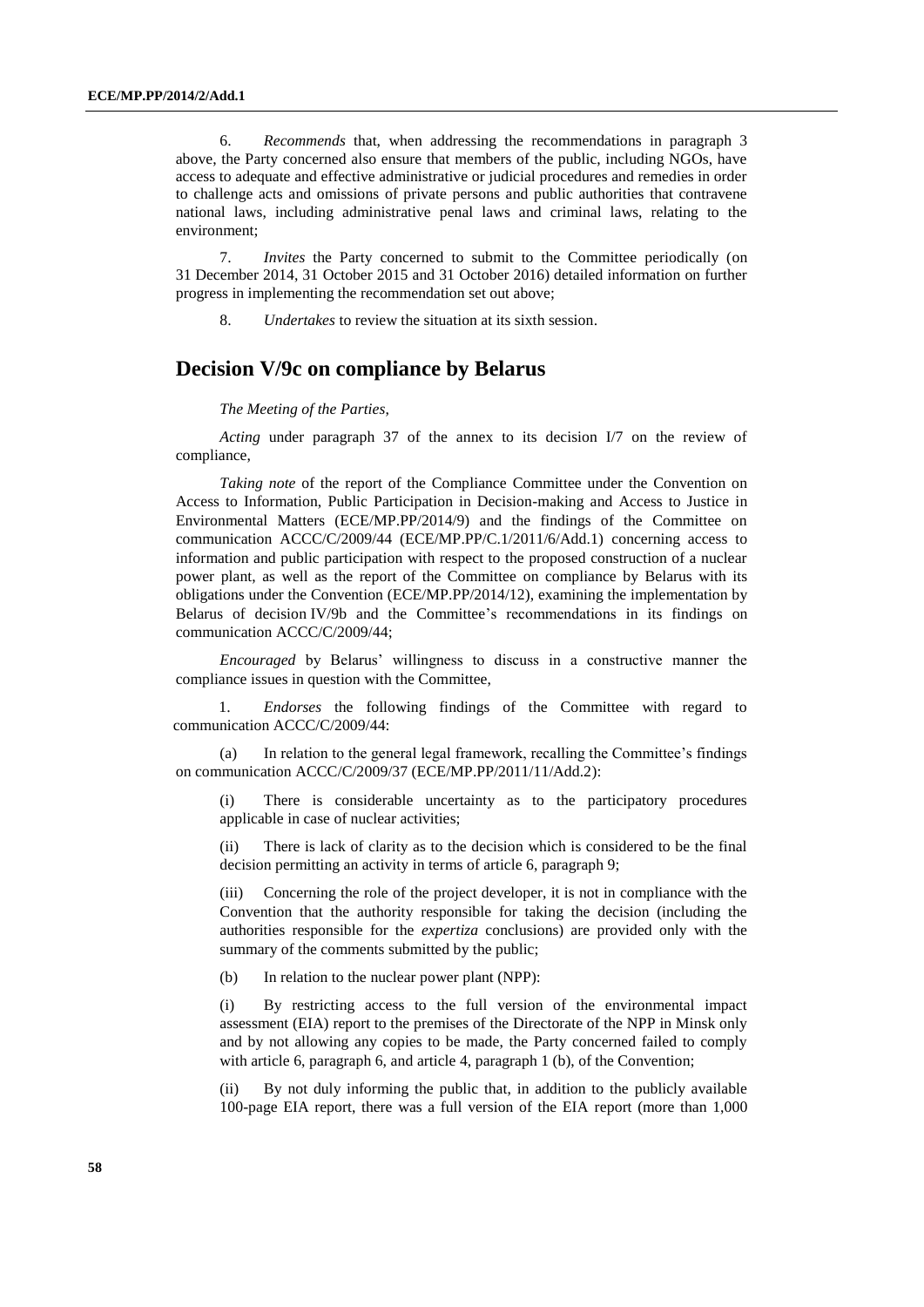pages long), the Party concerned failed to comply with article 6, paragraph 2 (d) (vi), of the Convention;

(iii) By providing for public participation only at the stage of the EIA for the NPP, with one hearing on 9 October 2009, and effectively reducing the public's input to only commenting on how the environmental impact could be mitigated, and precluding the public from having any input on the decision on whether the NPP installation should be at the selected site in the first place (since the decision had already been taken), the Party concerned failed to comply with article 6, paragraph 4, of the Convention;

(iv) By not informing the public in due time of the possibility of examining the full EIA report, the Party concerned failed to comply with article 6, paragraph 6, of the Convention;

(v) By limiting the possibility for members of the public to submit comments, the Party concerned failed to comply with article 6, paragraph 7, of the Convention;

2. *Welcomes* the recommendations made by the Committee in its findings on communication ACCC/C/2009/44 (ECE/MP.PP/C.1/2011/6/Add.1, para. 90), made in accordance with paragraph 36 (b) of the annex to decision  $I/7$ , and the willingness of the Party concerned to accept them, but regrets the slow progress made in implementing those recommendations since their adoption almost three years ago;

3. *Also welcomes* the serious and active engagement of the Party concerned in the compliance review process, in particular its efforts to follow the recommendations set out in paragraph 4 of decision IV/9b and paragraph 90 of the Committee's findings on ACCC/C/2009/44, as well as its efforts to provide additional information to the Committee upon request and to meet deadlines;

4. *Endorses* the finding of the Compliance Committee that the Party concerned has fulfilled paragraphs 90 (a) and 90 (e) of the Committee's findings on ACCC/C/2009/44, but has not yet taken the necessary measures to fulfil the recommendations set out in paragraphs 90 (b), (c), and (d) of those findings or paragraphs  $4$  (a)-(i) of decision IV/9b;

5. *Notes with regret* that the Party concerned therefore remains in non-compliance with the Convention, including through failing to implement the earlier recommendations of the Meeting of the Parties;

6. *Reiterates* its recommendation to the Party concerned to take as a matter of urgency the necessary legislative, regulatory, and administrative measures and establish the practical arrangements to ensure that, in accordance with paragraphs 4 (a)-(i) of decision IV/9b:

(a) The general law on access to information refers to the 1992 Law on Environmental Protection that specifically regulates access to environmental information, in which case the general requirement of stating an interest does not apply;

(b) There is a clear requirement for the public to be informed of decision-making processes that are subject to article 6 in an adequate, timely and effective manner;

(c) There are clear requirements regarding the form and content of the public notice, as required under article 6, paragraph 2, of the Convention;

There are reasonable minimum time frames for submitting comments during the public participation procedure for all decisions under article 6 of the Convention, including those that may not be subject to an EIA decision procedure, taking into account the stage of decision-making as well as the nature, size and complexity of proposed activities;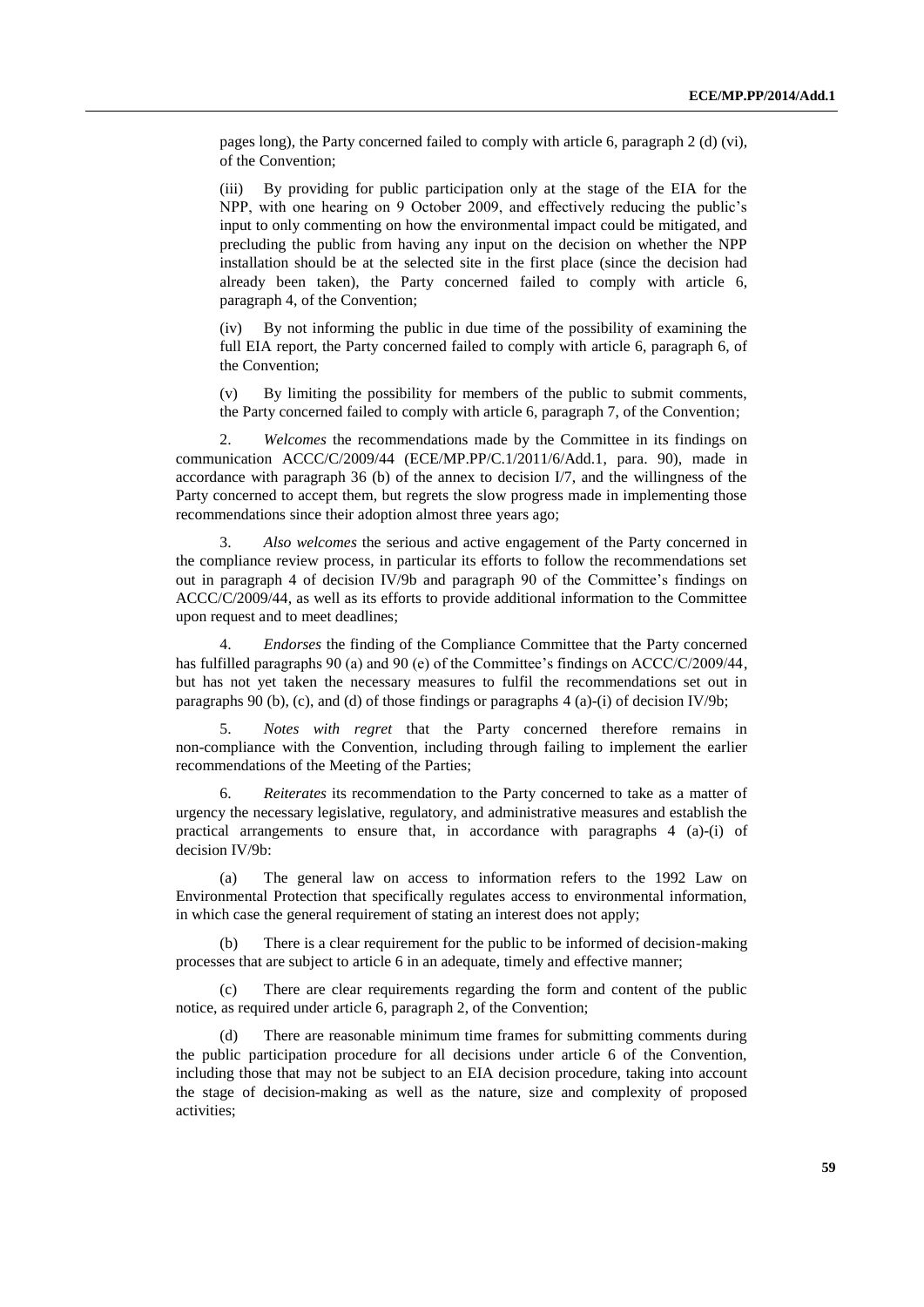(e) There is a clear possibility for the public to submit comments directly to the relevant authorities (i.e., the authorities competent to take the decisions subject to article 6 of the Convention);

(f) There are clear provisions imposing obligations on the relevant public authorities to ensure such opportunities for public participation as are required under the Convention, including for making available the relevant information and for collecting the comments through written submission and/or at the public hearings;

(g) There are clear provisions imposing obligations on the relevant public authorities to take due account of the outcome of public participation, and to provide evidence of this in the publicly available statement of reasons and considerations on which the decisions is based;

(h) There are clear provisions imposing obligations on the relevant public authorities to:

(i) Promptly inform the public of the decisions taken by them and their accessibility;

(ii) Maintain and make accessible to the public copies of such decisions along with the other information relevant to the decision-making, including the evidence of fulfilling the obligations regarding informing the public and providing it with possibilities to submit comments;

(iii) Establish relevant publicly accessible lists or registers of all decisions subject to article 6 held by them;

(i) Statutory provisions regarding situations where provisions on public participation do not apply cannot be interpreted to allow for much broader exemptions than allowed under article 6, paragraph 1 (c), of the Convention;

7. *Recommends*, in addition, that the Party concerned to take the necessary legislative, regulatory, and administrative measures and establish the practical arrangements to ensure that, in accordance with paragraph 90 (b), (c), and (d) of the Committee's findings on communication ACCC/C/2009/44:

(a) The amended legal framework clearly designates which decision is considered to be the final decision permitting the activity and that this decision is made public, as required under article 6, paragraph 9, of the Convention;

(b) The full content of all the comments made by the public (whether claimed to be accommodated by the developer or those which are not accepted) is submitted to the authorities responsible for taking the decision (including those responsible for the *expertiza* conclusion);

(c) Appropriate practical and other provisions are made for the public to participate during the preparation of plans and programmes relating to the environment;

8. *Requests* the Party concerned to provide detailed progress reports to the Committee by 31 December 2014, 31 October 2015 and 31 October 2016 on the measures taken and the results achieved in the implementation of the above recommendations;

9. *Undertakes* to review the situation at its sixth session.

# **Decision V/9d on compliance by Bulgaria**

*The Meeting of the Parties*,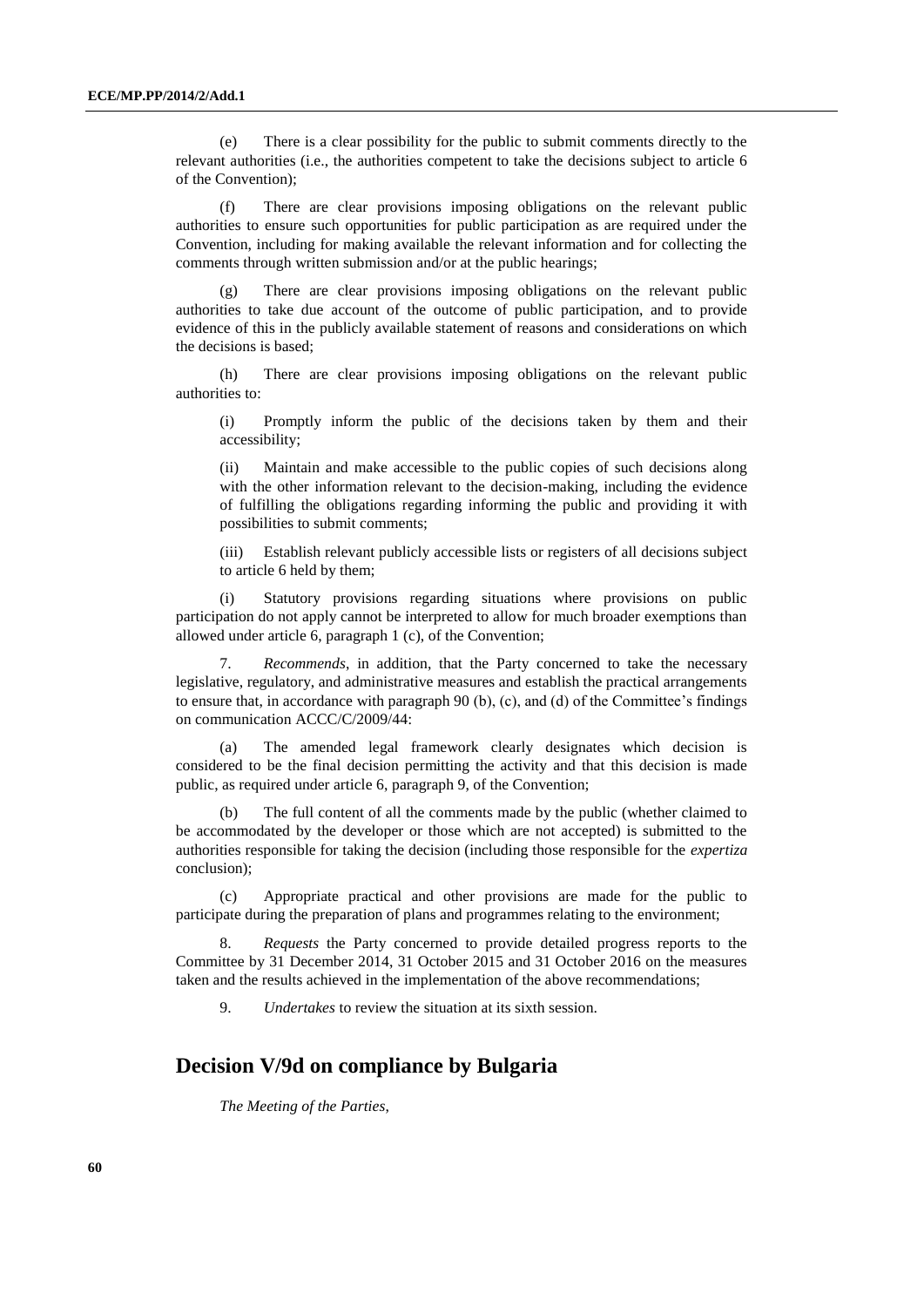*Acting* under paragraph 37 of the annex to its decision I/7 on the review of compliance,

*Taking note* of the report of the Compliance Committee under the Convention on Access to Information, Public Participation in Decision-making and Access to Justice in Environmental Matters (ECE/MP.PP/2014/9), as well as the findings of the Committee on communication ACCC/C/2011/58 (ECE/MP.PP/C.1/2013/4) concerning access to justice on spatial plans and the Committee's report on the implementation of the recommendations contained in those findings (ECE/MP.PP/2014/13),

*Encouraged* by Bulgaria's willingness to discuss in a constructive manner the compliance issues in question with the Committee,

1. *Endorses* the following findings of the Committee with regard to communication ACCC/C/2011/58:

(a) By barring all members of the public, including environmental organizations, from access to justice with respect to General Spatial Plans, the Party concerned fails to comply with article 9, paragraph 3, of the Convention;

(b) By barring almost all members of the public, including all environmental organizations, from access to justice with respect to Detailed Spatial Plans, the Party concerned fails to comply with article 9, paragraph 3, of the Convention;

(c) By not ensuring that all members of the public concerned having sufficient interest, in particular environmental organizations, have access to review procedures to challenge the final decisions permitting activities listed in annex I to the Convention, the Party concerned fails to comply with article 9, paragraph 2, in conjunction with article 9, paragraph 4, of the Convention;

2. *Welcomes* the recommendations made by the Committee during the intersessional period in accordance with paragraph 36 (b) of the annex to decision I/7, and the willingness of the Party concerned to accept them, namely that the Party concerned undertake the necessary legislative, regulatory and administrative measures to ensure that:

(a) Members of the public, including environmental organizations, have access to justice with respect to General Spatial Plans, Detailed Spatial Plans and (either in the scope of review of the spatial plans or separately) also with respect to the relevant strategic environmental assessment statements;

(b) Members of the public concerned, including environmental organizations, have access to review procedures to challenge construction and exploitation permits for the activities listed in annex I to the Convention;

3. *Also welcomes* the efforts made so far by the Party concerned to the extent they meet the recommendations of the Committee;

4. *Expresses* its concern that neither the legislative amendments adopted so far nor any other measures taken by the Party concerned specifically address the aspects of the Bulgarian legal system which the Committee has found to be in non-compliance with the requirements of the Convention, namely, the possibilities for members of the public concerned to challenge the legality of spatial plans and construction and exploitation permits;

5. *Also expresses* its concern that the Party concerned seems to maintain the position that implementing the recommendations of the Committee is not required for its full compliance with article 9, paragraphs 2 and 3, of the Convention;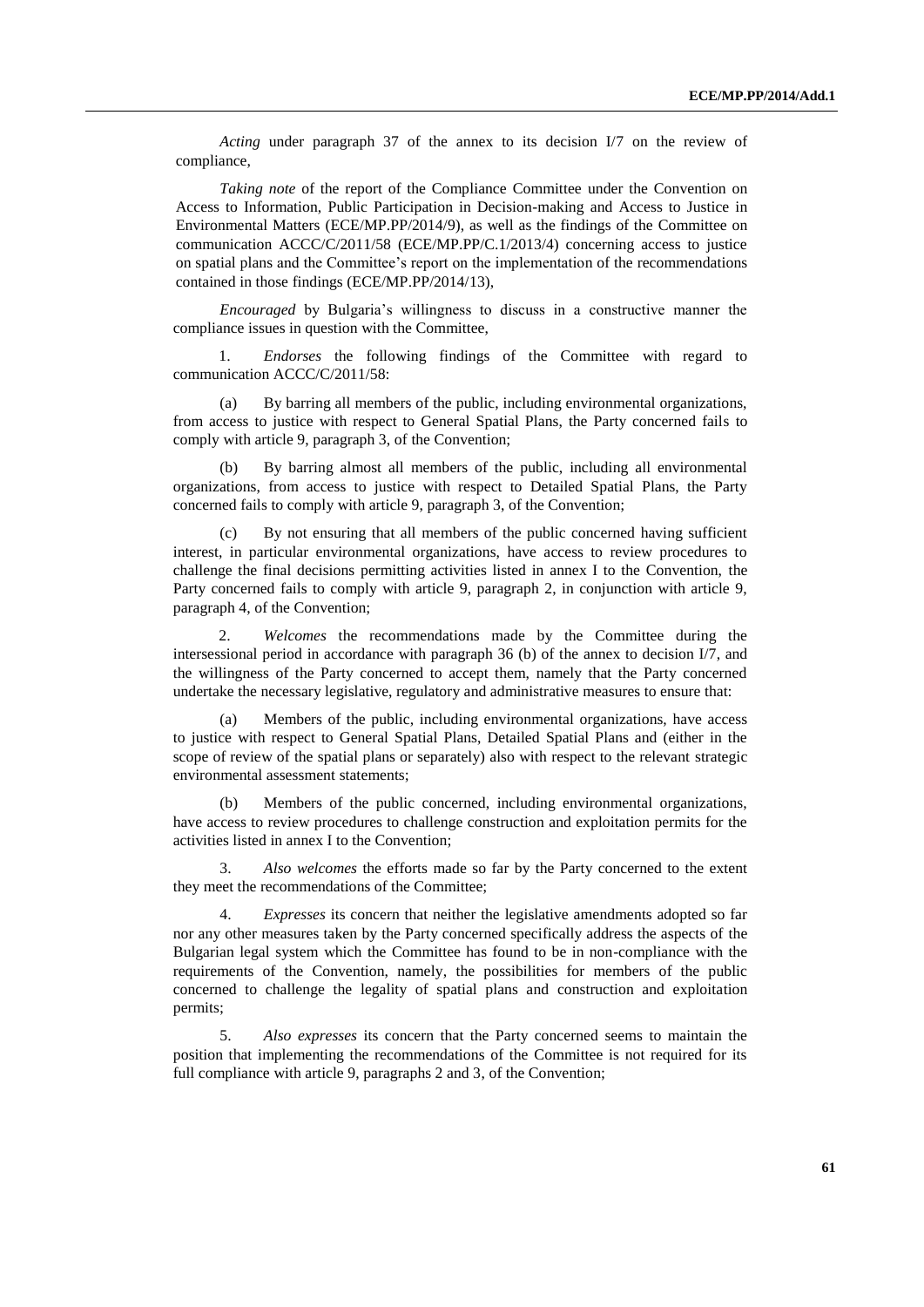6. *Invites* the Party concerned to submit to the Committee periodically (on 31 December 2014, 31 October 2015 and 31 October 2016) detailed information on further progress in implementing the recommendation set out above;

7. *Undertakes* to review the situation at its sixth session.

## **Decision V/9e on compliance by Croatia**

### *The Meeting of the Parties*,

*Acting* under paragraph 37 of the annex to its decision I/7 on the review of compliance,

*Taking note* of the report of the Compliance Committee under the Convention on Access to Information, Public Participation in Decision-making and Access to Justice in Environmental Matters (ECE/MP.PP/2014/9), as well as the findings of the Committee on communication ACCC/C/2012/66 (ECE/MP.PP/C.1/2014/4) concerning public participation in the adoption of waste management plans,

*Encouraged* by Croatia's willingness to discuss in a constructive manner the compliance issues in question with the Committee,

1. *Endorses* the following findings of the Committee with regard to communication ACCC/C/2012/66:

(a) The present arrangements under the law of the Party concerned are not sufficiently clear to ensure that the requirement of article 7 for a transparent framework is met. Thus, the Party concerned fails to comply with article 7 of the Convention;

(b) The legislation in force in the Party concerned fails to provide for a consistent and uniform application throughout the territory and is not clear as regards public participation in the preparation of municipality waste management plans, and therefore is not in compliance with article 3, paragraph 1, of the Convention;

2. *Welcomes* the recommendations made by the Committee during the intersessional period in accordance with paragraph 36 (b) of the annex to decision I/7;

3. *Further welcomes* the willingness of the Party concerned to accept the Committee's recommendations, namely, that it ensure that a transparent framework is in place providing for appropriate practical and/or other provisions for the public to participate during the preparation of municipal waste management plans, by, inter alia, including municipal waste management plans in the list of plans relating to the environment which are not formally subjected to strategic environmental assessment but for which public participation is required, so that article 7 of the Convention is clearly applicable to such plans;

4. *Invites* the Party concerned to submit to the Committee periodically (on 31 December 2014, 31 October 2015 and 31 October 2016) detailed information on further progress in implementing the recommendation set out above;

5. *Undertakes* to review the situation at its sixth session.

### **Decision V/9f on compliance by the Czech Republic**

### *The Meeting of the Parties*,

*Acting* under paragraph 37 of the annex to its decision I/7 on the review of compliance,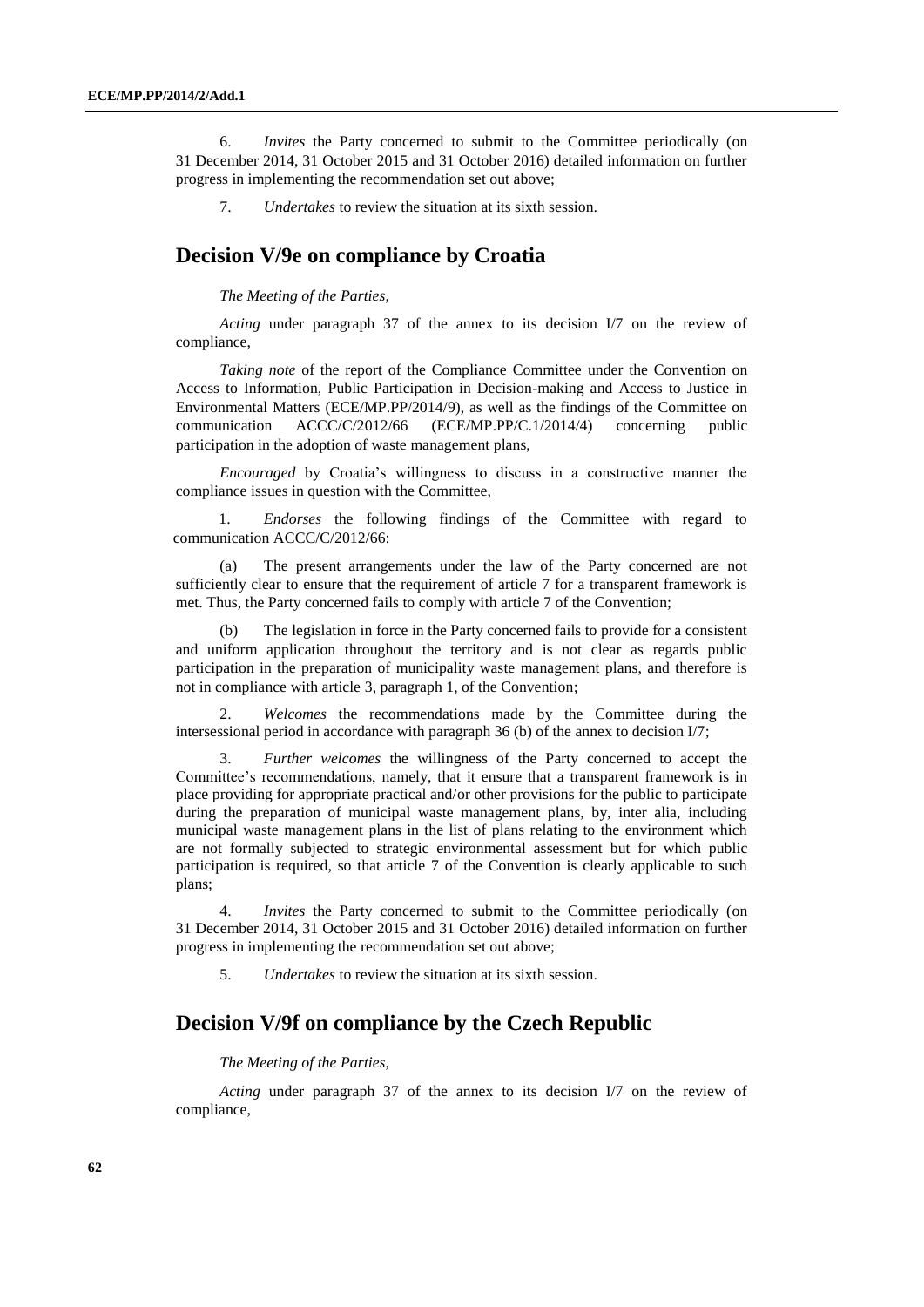*Taking note* of the report of the Compliance Committee under the Convention on Access to Information, Public Participation in Decision-making and Access to Justice in Environmental Matters (ECE/MP.PP/2014/9), as well as the findings of the Committee on communication ACCC/C/2010/50 (ECE/MP.PP/C.1/2012/11) concerning access to justice in environmental matters, the Committee's report on the implementation of the recommendations contained in those findings (ECE/MP.PP/2014/14) and the findings of the Committee on communication ACCC/C/2012/70 (ECE/MP.PP/C.1/2014/9, forthcoming) concerning public participation in the implementation of the European Union's Emission Trading System,

*Encouraged* by the Czech Republic's willingness to discuss in a constructive manner the compliance issues in question with the Committee,

1. *Endorses* the following findings of the Committee with regard to communication ACCC/C/2010/50:

(a) Through its restrictive interpretation of "the public concerned" in the phases of the decision-making to permit activities subject to article 6 that come after the environmental impact assessment (EIA) procedure, the system of the Party concerned fails to provide for effective public participation during the whole decision-making process, and thus is not in compliance with article 6, paragraph 3, of the Convention;

By failing to impose a mandatory requirement that the opinions of the public in the EIA procedure are taken into account in the subsequent stages of decision-making to permit an activity subject to article 6, and by not providing an opportunity for all members of the public concerned to submit any comments, information, analyses or opinions relevant to the proposed activities in those subsequent phases, the Party concerned fails to comply with the requirement in article 6, paragraph 8, of the Convention to ensure that in the decision due account is taken of the outcome of the public participation;

(c) The rights of non-governmental organizations (NGOs) meeting the requirements of article 2, paragraph 5, to access review procedures regarding the final decisions permitting proposed activities, such as building permits, are too limited, to the extent that the Party concerned fails to comply with article 9, paragraph 2, of the Convention;

(d) By limiting the right of NGOs meeting the requirements of article 2, paragraph 5, to seek review only of the procedural legality of decisions under article 6, the Party concerned fails to comply with article 9, paragraph 2 of the Convention;

To the extent that the EIA screening conclusions serve also as the determination required under article 6, paragraph 1 (b), members of the public should have access to a review procedure to challenge the legality of EIA screening conclusions. Since this is not the case under Czech law, the Party concerned fails to comply with article 9, paragraph 2, of the Convention;

(f) By not ensuring that members of the public are granted standing to challenge the act of an operator (private person) or the omission of the relevant authority to enforce the law when that operator exceeds some noise limits set by law, the Party concerned fails to comply with article 9, paragraph 3. Similarly, in cases of land-use planning, by not allowing members of the public to challenge an act, such as a land-use plan, issued by an authority in contravention of urban and land-planning standards or other environmental protection laws, the Party concerned fails to comply with article 9, paragraph 3, of the Convention;

2. *Also endorses* the following findings of the Committee with regard to communication ACCC/C/2012/70: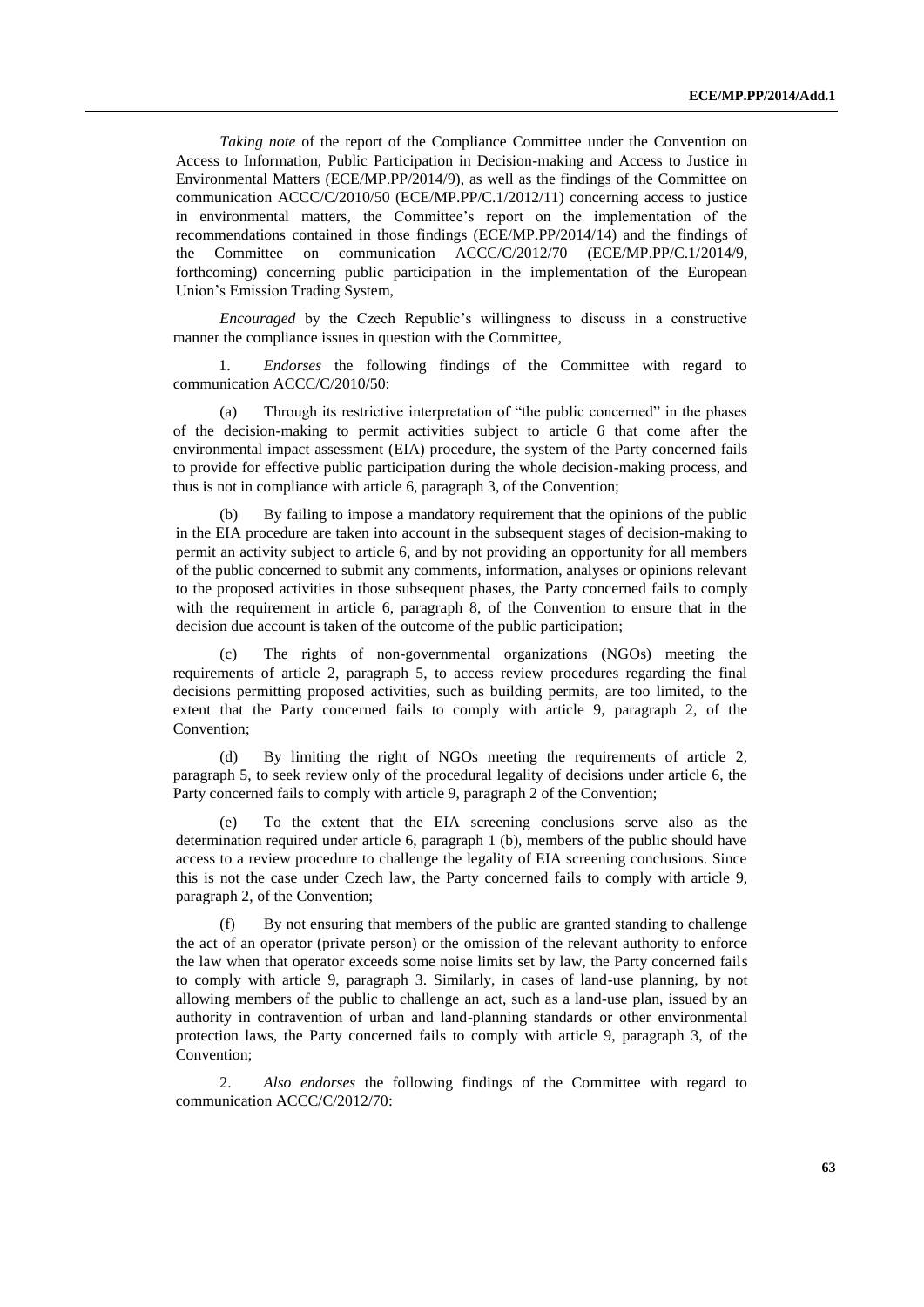(a) The application, including its National Investment Plan, prepared by the Party concerned under the revised rules for the European Union Emissions Trading System is a plan within the purview of article 7 of the Convention and therefore article 6, paragraphs 3, 4 and 8, apply to its preparation;

(b) By not providing sufficient time for the public to get acquainted with the draft and submit comments, the Party concerned failed to comply with article 7, in conjunction with article 6, paragraph 3, of the Convention;

(c) Given that the preparation process for the application was initiated on 31 October 2009 and that, officially, the general public had only seven days to get acquainted with the draft and submit comments, starting on 19 August 2011, that is, almost two years after the start of the preparation process, the Committee finds that the Party concerned failed to comply with article 7, in conjunction with article 6, paragraph 4, of the Convention, because no early public participation was ensured, when all options were open;

(d) By failing to show through its written and oral submissions how the outcome of public participation was duly taken into account, the Party concerned failed to comply with article 6, paragraph 8, of the Convention;

3. *Welcomes* the recommendations made by the Committee during the intersessional period with regard to its findings on communication ACCC/C/2010/50, in accordance with paragraph 36 (b) of the annex to decision I/7;

4. *Also welcomes* the willingness of the Party concerned to accept those recommendations, namely, to ensure that:

Members of the public concerned, including tenants and NGOs fulfilling the requirements of article 2, paragraph 5, are allowed to effectively participate and submit comments throughout a decision-making procedure subject to article 6;

(b) Due account is taken of the outcome of public participation in all phases of the decision-making to permit activities subject to article 6;

(c) NGOs fulfilling the requirements of article 2, paragraph 5, have the right to access review procedures regarding any procedures subject to the requirements of article 6, and in this regard they have standing to seek the review of not only the procedural but also the substantive legality of those decisions;

(d) To the extent that the EIA screening process and the relevant criteria serve also as the determination required under article 6, paragraph 1 (b), as to whether a proposed activity is subject to the provisions of article 6, the public concerned, as defined in article 2, paragraph 5, is provided with access to a review procedure to challenge the procedural and substantive legality of those conclusions;

(e) Members of the public are provided with access to administrative or judicial procedures to challenge acts of private persons and omissions of authorities which contravene provisions of national law relating to noise and urban and land-planning environmental standards;

5. *Welcomes also* the recommendation made by the Committee during the intersessional period with regard to its findings on communication ACCC/C/2012/70, in accordance with paragraph 36 (b) of the annex to decision I/7;

6. *Further welcomes* the willingness of the Party concerned to accept that recommendation, namely, that the Party concerned, in future, shall submit plans and programmes similar in nature to the National Investment Plan to public participation as required by article 7, in conjunction with the relevant paragraphs of article 6, of the Convention;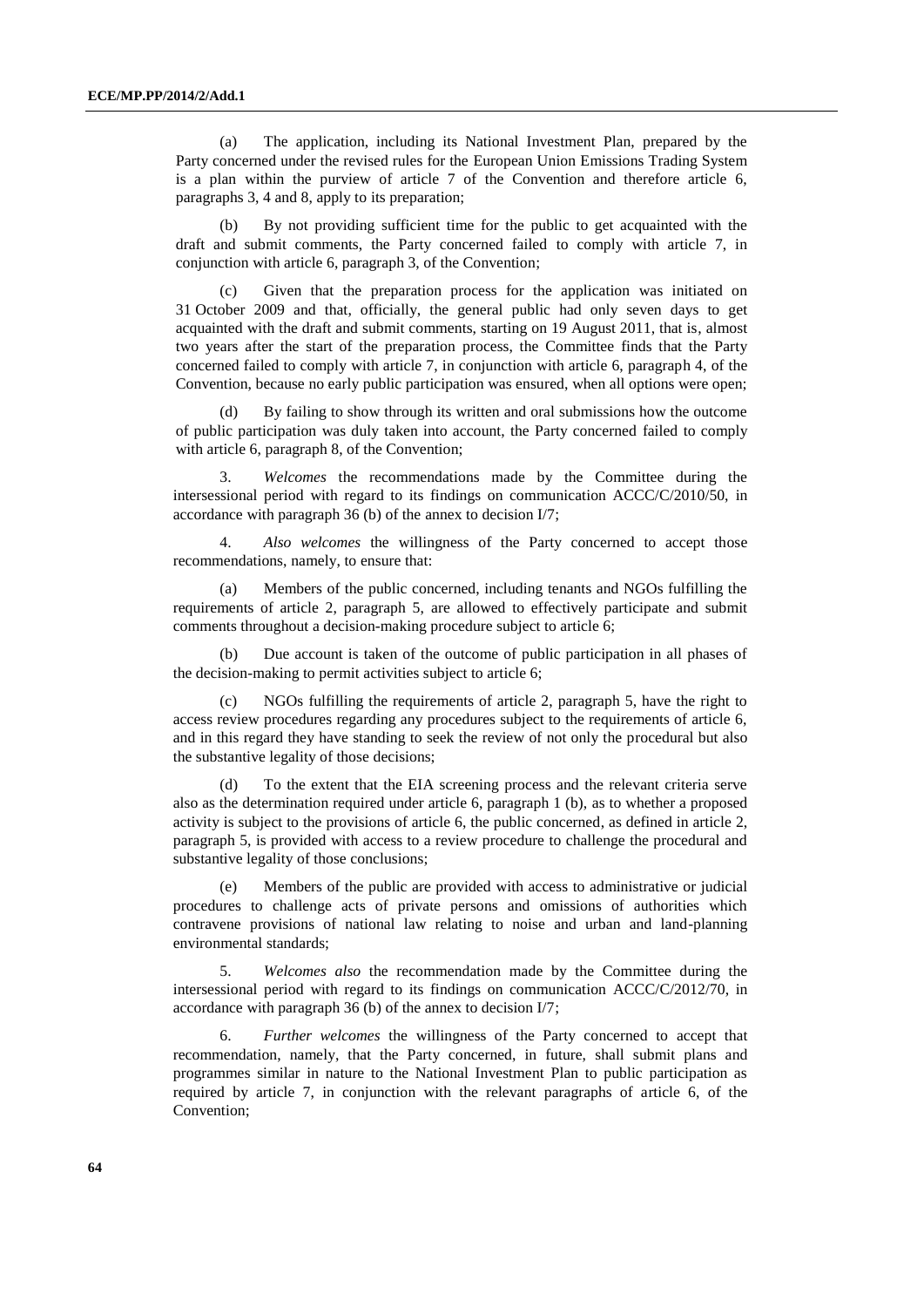7. *Welcomes in addition* the efforts made by the Party concerned to start a process of legislative changes and encourages it to speed up the process;

8. *Invites* the Party concerned to submit to the Committee periodically (on 31 December 2014, 31 October 2015 and 31 October 2016) detailed information on further progress in implementing the recommendations set out above;

9. *Undertakes* to review the situation at its sixth session.

# **Decision V/9g on compliance by the European Union**

*The Meeting of the Parties*,

*Acting* under paragraph 37 of the annex to its decision I/7 on the review of compliance,

*Taking note* of the report of the Compliance Committee under the Convention on Access to Information, Public Participation in Decision-making and Access to Justice in Environmental Matters (ECE/MP.PP/2014/9), as well as the findings of the Committee on communication ACCC/C/2010/54 (ECE/MP.PP/C.1/2012/12 and Corr.1) in connection with Ireland's renewable energy programme and the Committee's report on the implementation of the recommendations contained in those findings (ECE/MP.PP/2014/16),

*Encouraged* by the European Union's willingness to discuss in a constructive manner the compliance issues in question with the Committee,

1. *Endorses* the following findings of the Committee with regard to communication ACCC/C/2010/54:

That the Party concerned, by not having in place a proper regulatory framework and/or clear instructions to implement article 7 of the Convention with respect to the adoption of National Renewable Energy Action Plans (NREAPs) by its member States on the basis of Directive 2009/28/EC, has failed to comply with article 7 of the Convention;

(b) That the Party concerned, by not having properly monitored the implementation by Ireland of article 7 of the Convention in the adoption of Ireland's NREAP, has also failed to comply with article 7 of the Convention;

That the Party concerned, by not having in place a proper regulatory framework and/or clear instructions to implement and proper measures to enforce article 7 of the Convention with respect to the adoption of NREAPs by its member States on the basis of Directive 2009/28/EC, has failed to comply also with article 3, paragraph 1, of the Convention;

2. *Welcomes* the recommendation made by the Committee during the intersessional period with respect to its findings on communication ACCC/C/2010/54 in accordance with paragraph 36 (b) of the annex to decision I/7;

3. *Also welcomes* the willingness of the Party concerned to accept the Committee's recommendation, namely, that it adopt a proper regulatory framework and/or clear instructions for implementing article 7 of the Convention with respect to the adoption of NREAPs. This would entail that the Party concerned ensure that the arrangements for public participation in its member States are transparent and fair and that within those arrangements the necessary information is provided to the public. In addition, such a regulatory framework and/or clear instructions must ensure that the requirements of article 6, paragraphs 3, 4 and 8, of the Convention are met, including reasonable time frames, allowing sufficient time for informing the public and for the public to prepare and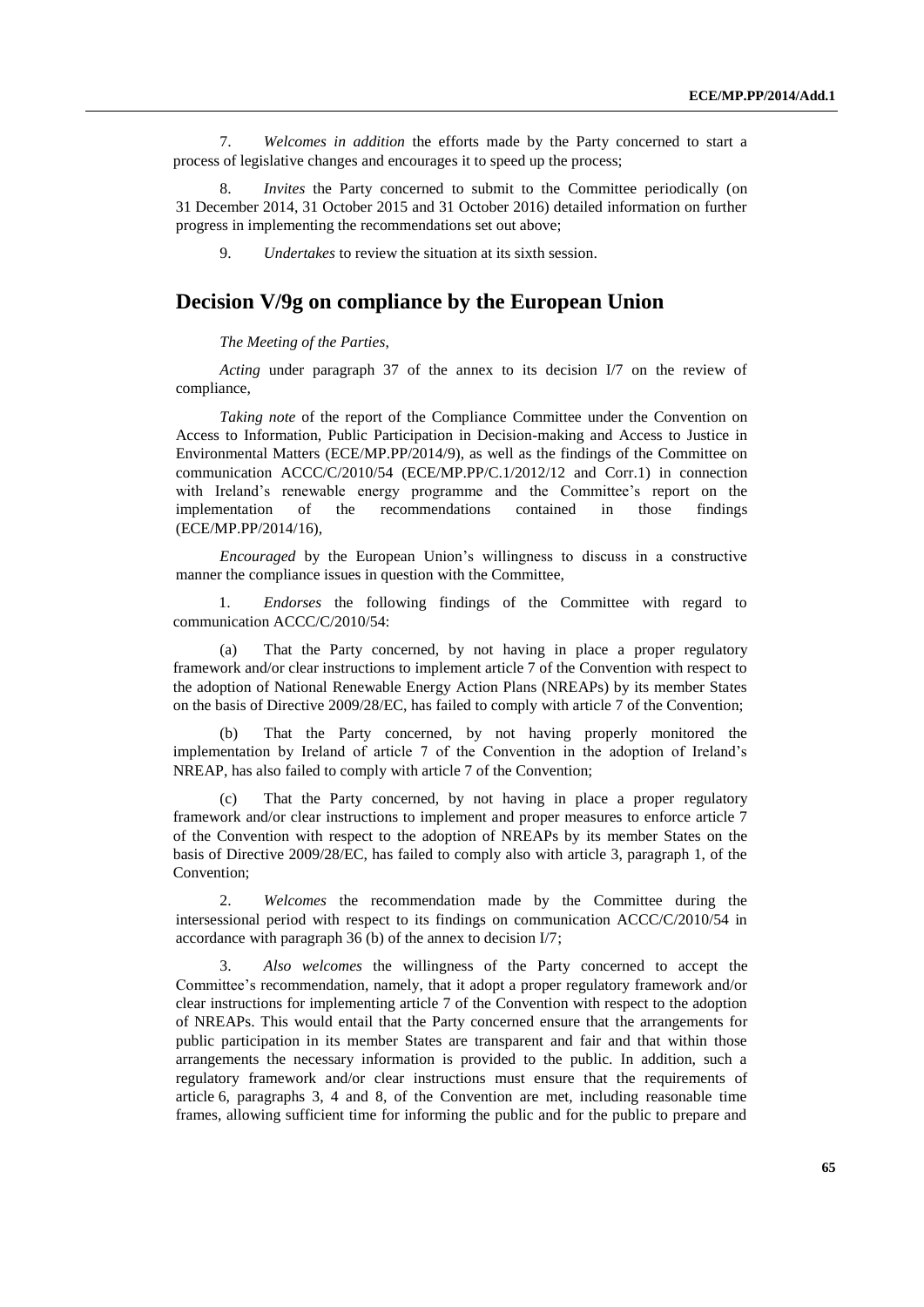participate effectively, allowing for early public participation when all options are open, and ensuring that due account is taken of the outcome of the public participation. Moreover, the Party concerned must adapt the manner in which it evaluates NREAPs accordingly;

4. *Expresses its concern* as to whether letters will provide "a proper regulatory framework and/or clear instructions for implementing article 7 of the Convention with respect to the adoption of NREAPs" and that it remains unclear how the Party concerned will "adapt the manner in which it evaluates NREAPs" in accordance with the recommendations of the Committee;

5. *Invites* the Party concerned to submit to the Committee periodically (on 31 December 2014, 31 October 2015 and 31 October 2016) detailed information on further progress in implementing the recommendations set out above;

6. *Undertakes* to review the situation at its sixth session.

### **Decision V/9h on compliance by Germany**

*The Meeting of the Parties*,

*Acting* under paragraph 37 of the annex to its decision I/7 on the review of compliance,

*Taking note* of the report of the Compliance Committee under the Convention on Access to Information, Public Participation in Decision-making and Access to Justice in Environmental Matters (ECE/MP.PP/2014/9), as well as the findings of the Committee on communication ACCC/C/2008/31 (ECE/MP.PP/C.1/2014/8, forthcoming) concerning access to justice for environmental non-governmental organizations (NGOs),

*Encouraged* by Germany's willingness to discuss in a constructive manner the compliance issues in question with the Committee,

1. *Endorses* the following findings of the Committee with regard to communication ACCC/C/2008/31:

(a) By imposing a requirement that to be able to file an appeal under the Environmental Appeals Act an environmental NGO must assert that the challenged decision contravenes a legal provision "serving the environment", the Party concerned fails to comply with article 9, paragraph 2, of the Convention;

By not ensuring the standing of environmental NGOs in many of its sectoral laws to challenge acts or omissions of public authorities or private persons which contravene provisions of national law relating to the environment, the Party concerned fails to comply with article 9, paragraph 3, of the Convention;

2. *Recommends* to the Party concerned that it take the necessary legislative, regulatory and administrative measures and practical arrangements to ensure that:

(a) NGOs promoting environmental protection can challenge both the substantive and procedural legality of any decision, act or omission subject to article 6 of the Convention, without having to assert that the challenged decision contravenes a legal provision "serving the environment";

(b) Criteria for the standing of NGOs promoting environmental protection, including standing with respect to sectoral environmental laws, to challenge acts or omissions by private persons or public authorities which contravene national law relating to the environment under article 9, paragraph 3, of the Convention are revised, in addition to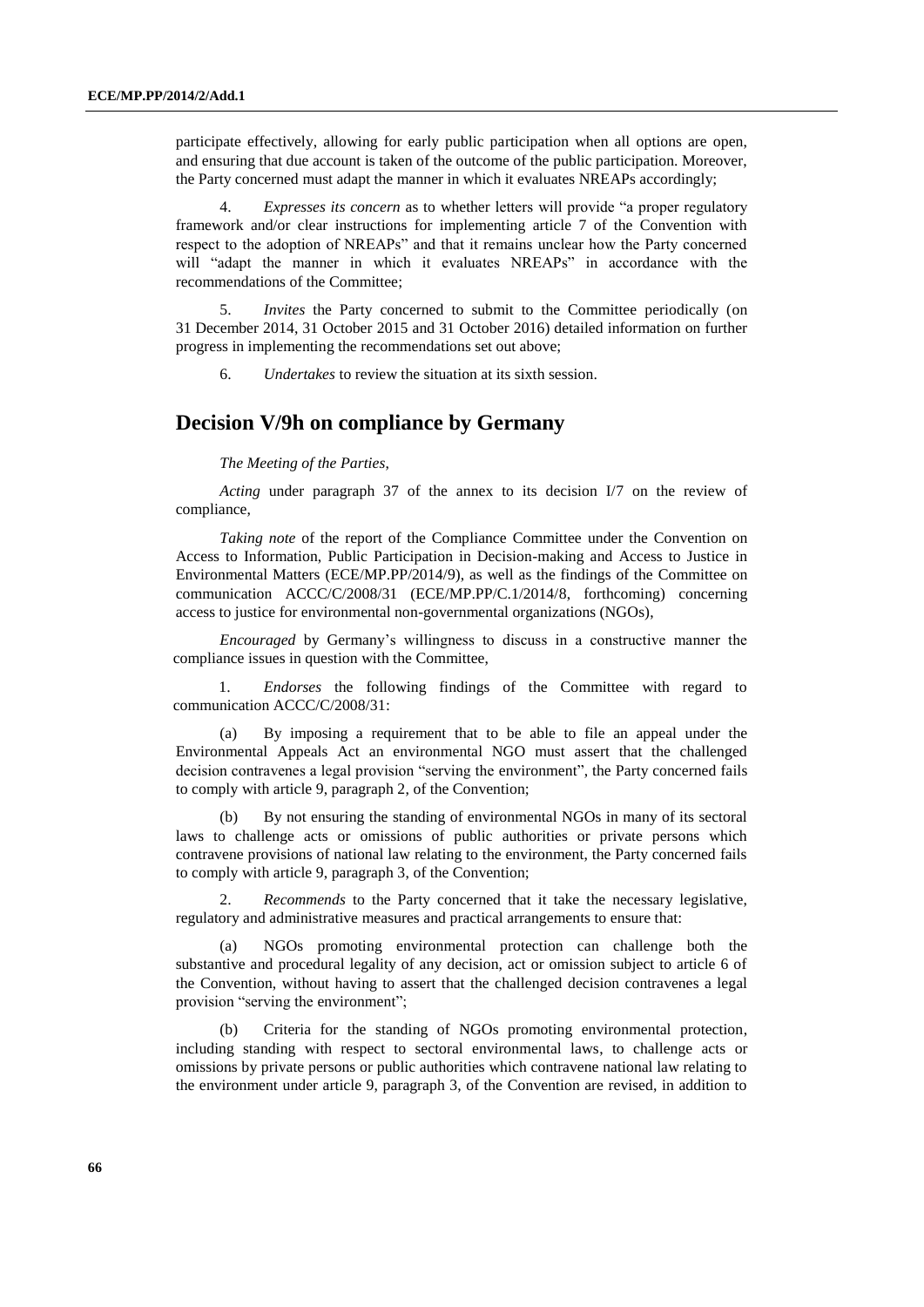any existing criteria for NGO standing in the Environmental Appeals Act, the Federal Nature Conservation Act and the Environmental Damage Act;

3. *Invites* the Party concerned to submit to the Committee periodically (on 31 December 2014, 31 October 2015 and 31 October 2016) detailed information on further progress in implementing the recommendation set out above;

4. *Undertakes* to review the situation at its sixth session.

# **Decision V/9i on compliance by Kazakhstan**

*The Meeting of the Parties*,

*Acting* under paragraph 37 of the annex to its decision I/7 on the review of compliance,

*Taking note* of the report of the Compliance Committee under the Convention on Access to Information, Public Participation in Decision-making and Access to Justice in Environmental Matters (ECE/MP.PP/2014/9) and the findings of the Committee on communication ACCC/C/2010/59 (ECE/MP.PP/C.1/2013/9) concerning public participation for a road corridor project, as well as the report of the Committee on compliance by Kazakhstan with its obligations under the Convention (ECE/MP.PP/2014/17) examining the implementation by Kazakhstan of decision IV/9c and the Committee's recommendations in its findings on communication ACCC/C/2010/59,

*Encouraged* by Kazakhstan's willingness to discuss in a constructive manner the compliance issues in question with the Committee,

1. *Welcomes* the solid efforts made by the Party concerned to implement decision IV/9c, including the studies on access to justice carried out by the Party concerned in 2011–2012 and 2013, and the efforts of the Party concerned to implement the action points set out in the latter study, such as the Supreme Court's drafting of the regulatory statute "On several issues in application of legislation by the courts when reviewing civil cases on environmental disputes";

2. *Encourages* the Party concerned to continue to implement the action points set out in its 2013 study on access to justice, and to report on these through its national implementation reports;

3. *Endorses* the finding of the Compliance Committee that the Party has fulfilled the requirements of decision IV/9c, and specifically the condition in paragraph 4 of that decision;

4. *Also endorses* the following findings of the Committee with regard to communication ACCC/C/2010/59:

(a) By not providing the requirement for informing the public in a timely manner, and by not specifying the means of informing the public other than publication in the mass media, the Party concerned fails to ensure that the public is informed in an adequate, timely and effective manner and thus fails to comply with article 6, paragraph 2, of the Convention;

(b) By not establishing consistent and clear legal requirements for making the information relevant to decision-making accessible for the public, the Party concerned fails to comply with article 6, paragraph 6, of the Convention;

By allowing the submission of public comments only on the OVOS report at the stage of State environmental *expertiza*, and by limiting the range of the public comments only to those containing reasoned argumentation, the legislation of the Party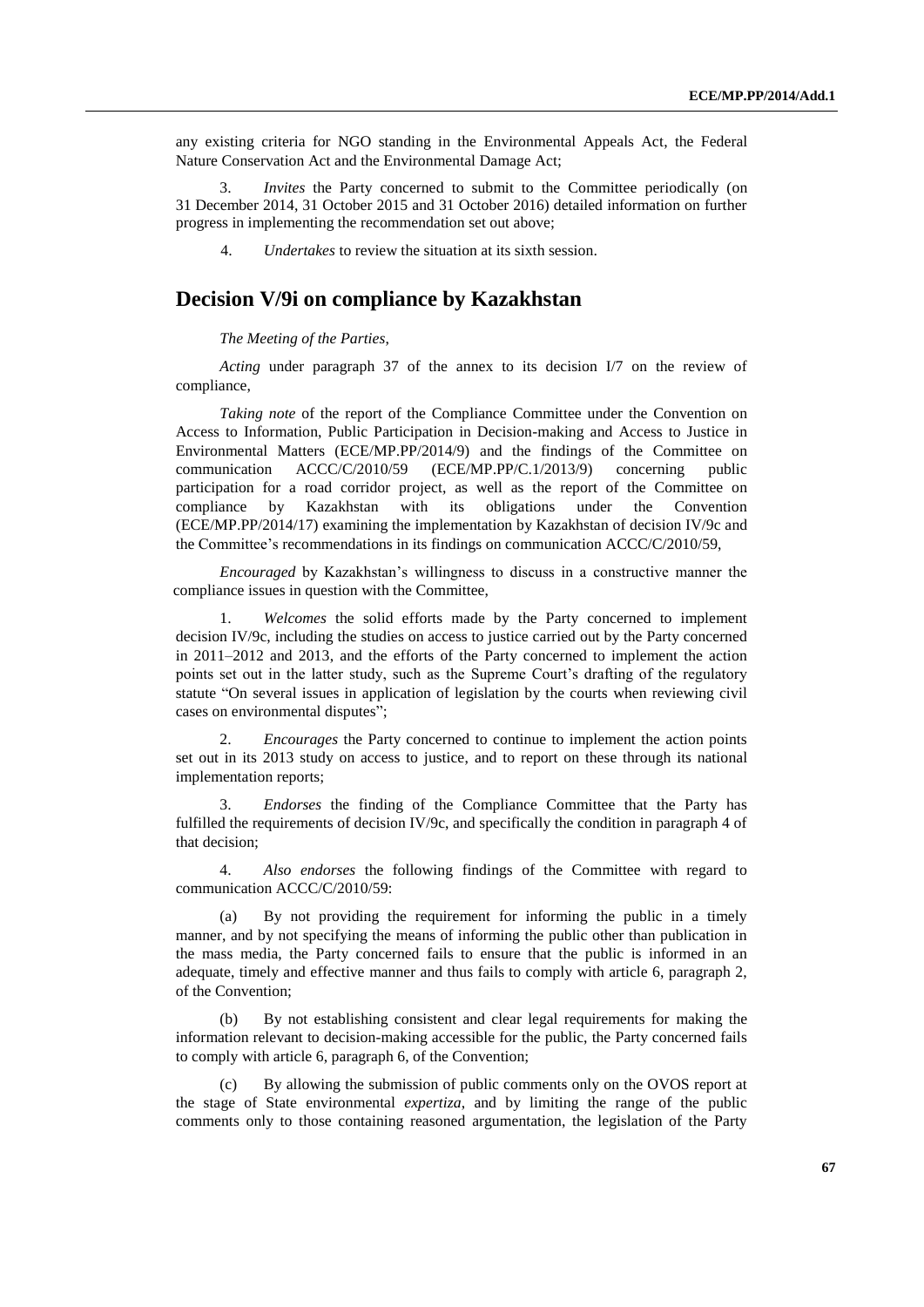concerned fails to guarantee the full scope of the rights envisaged by the Convention and thus fails to comply with article 6, paragraph 7, of the Convention;

(d) By not establishing appropriate procedures to promptly notify the public about the environmental *expertiza* conclusions and by not establishing appropriate arrangements to facilitate public access to these decisions, the Party concerned fails to comply with article 6, paragraph 9, of the Convention;

4. *Welcomes* the recommendations made by the Committee during the intersessional period in its findings on communication ACCC/C/2010/59 (ECE/MP.PP/C.1/2013/9, para. 70), made in accordance with paragraph 36 (b) of the annex to decision I/7, and the willingness of the Party concerned to accept them and the efforts it has made so far to address them;

5. *Endorses* the finding of the Compliance Committee that the legislative measures taken so far by the Party concerned to implement the recommendations set out in the Committee's findings on communication ACCC/C/2010/59 alone are not sufficient to fulfil those recommendations;

6. *Regrets* that the Party thus remains in non-compliance with article 6, paragraphs 2, 6, 7, and 9, of the Convention on public participation in decision-making;

7. *Invites* the Party concerned to continue its efforts to address the recommendations of the Committee on communication ACCC/C/2010/59, namely, to take the necessary legislative, regulatory and administrative measures and practical arrangements to ensure that:

Mandatory requirements for the public notice are detailed by law, such as the obligation to inform the public in a timely manner and the means of public notice, including the obligation that any information relevant for the decision-making is also available on the website of the public authority competent for decision-making;

(b) There is a clear possibility for any member of the public concerned to submit any comments on the project-related documentation at different stages of the public participation process, without the requirement that these comments be reasoned;

(c) There is a clear responsibility of the relevant public authorities to:

(i) Inform the public promptly of the decisions they have taken and of how the text of the decisions can be accessed;

(ii) Maintain and make accessible to the public, through publicly available lists or registers, copies of the decisions taken and other information relevant to the decision-making, including evidence of having fulfilled the obligation to inform the public and provide it with opportunities to submit comments;

8. *Requests* the Party concerned to submit to the Committee by 31 December 2014, 31 October 2015 and 31 October 2016 detailed information on its further progress in implementing the above recommendations, including drafts of any legislation being prepared for that purpose;

9. *Undertakes* to review the situation at its sixth session.

### **Decision V/9j on compliance by Romania**

### *The Meeting of the Parties*,

*Acting* under paragraph 37 of the annex to its decision I/7 on the review of compliance,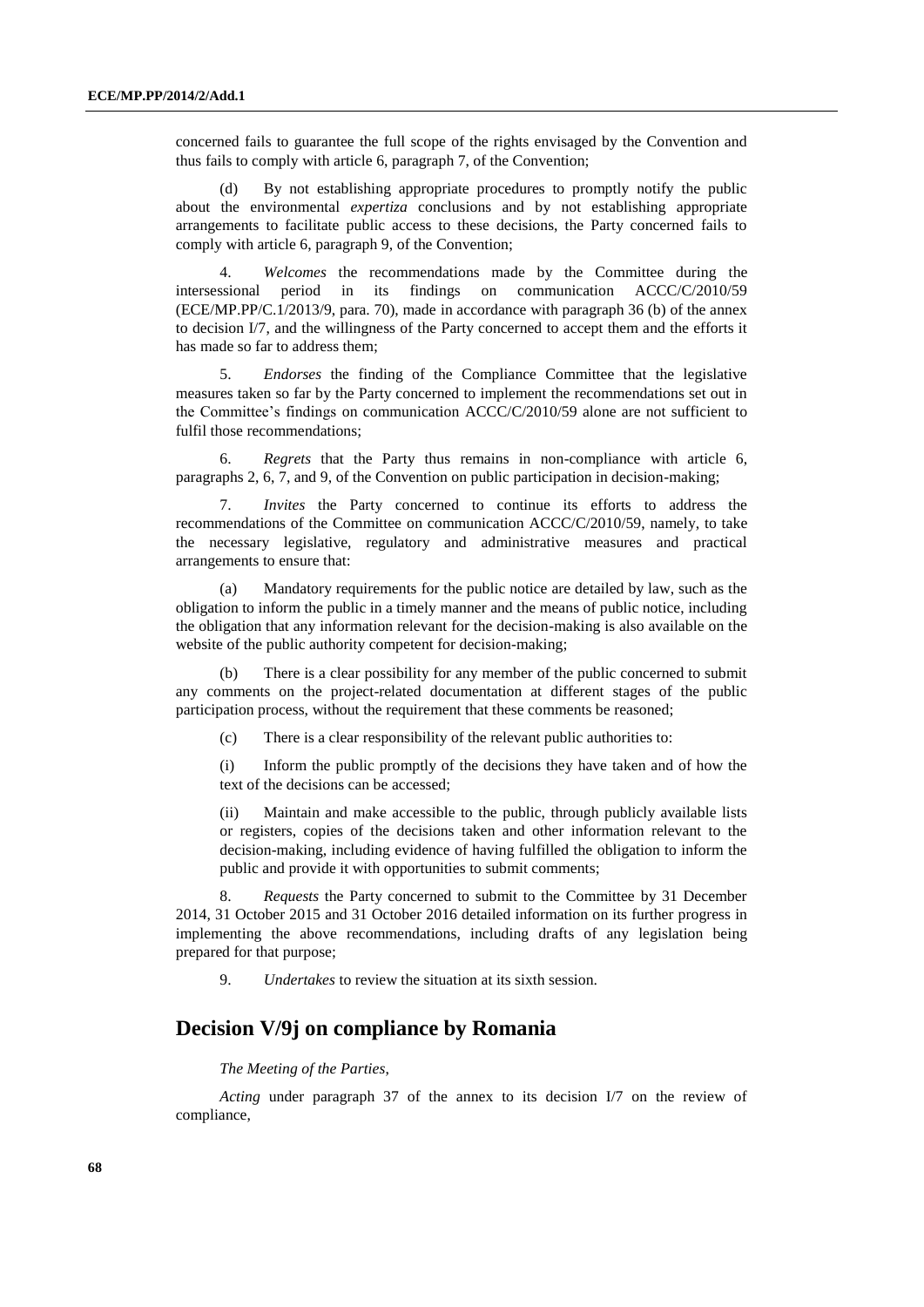*Taking note* of the report of the Compliance Committee under the Convention on Access to Information, Public Participation in Decision-making and Access to Justice in Environmental Matters (ECE/MP.PP/2014/9), as well as the findings of the Committee on communication ACCC/C/2010/51 (ECE/MP.PP/C.1/2014/12, forthcoming) concerning Romania's nuclear energy strategy and the planned construction of a nuclear power plant,

*Encouraged* by Romania's willingness to discuss in a constructive manner the compliance issues in question with the Committee,

1. *Endorses* the following findings of the Committee with regard to communication ACCC/C/2010/51:

(a) Since the authorities did not respond at all to two of the three information requests submitted by the communicant in relation to the decision-making process regarding the proposed construction of a new nuclear power plant, the Party concerned failed to comply with article 4, paragraph 1, in conjunction with paragraphs 2 and 7, of the Convention;

(b) With respect to the communicant's third information request, by not ensuring that the requested information regarding the possible locations for the nuclear power plant was made available to the public, and by not adequately justifying its refusal to disclose the requested information under one of the grounds set out in article 4, paragraph 4, of the Convention, taking into account the public interest served by disclosure, the Party concerned failed to comply with article 4, paragraphs 1 and 4, of the Convention;

(c) By not providing sufficient time for the public to get acquainted with the draft 2007 Energy Strategy and to submit comments thereon, the Party concerned failed to comply with article 7, in conjunction with article 6, paragraph 3, of the Convention;

2. *Recommends* that the Party concerned:

(a) Take the necessary legislative, regulatory and administrative measures to ensure that public officials are under a legal and enforceable duty:

(i) To respond to requests of members of the public to access environmental information as soon as possible, and at the latest within one month after the request was submitted, and, in the case of a refusal, to state the reasons for the refusal;

(ii) To interpret the grounds for refusing access to environmental information in a restrictive way, taking into account the public interest served by disclosure, and in stating the reasons for a refusal to specify how the public interest served by disclosure was taken into account;

(iii) To provide reasonable time frames, commensurate with the nature and complexity of the document, for the public to get acquainted with draft strategic documents subject to the Convention and to submit their comments;

(b) Provide adequate information and training to public authorities about the above duties;

3. *Invites* the Party concerned to submit to the Committee periodically (on 31 December 2014, 31 October 2015 and 31 October 2016) detailed information on its further progress in implementing the recommendations set out above;

4. *Undertakes* to review the situation at its sixth session.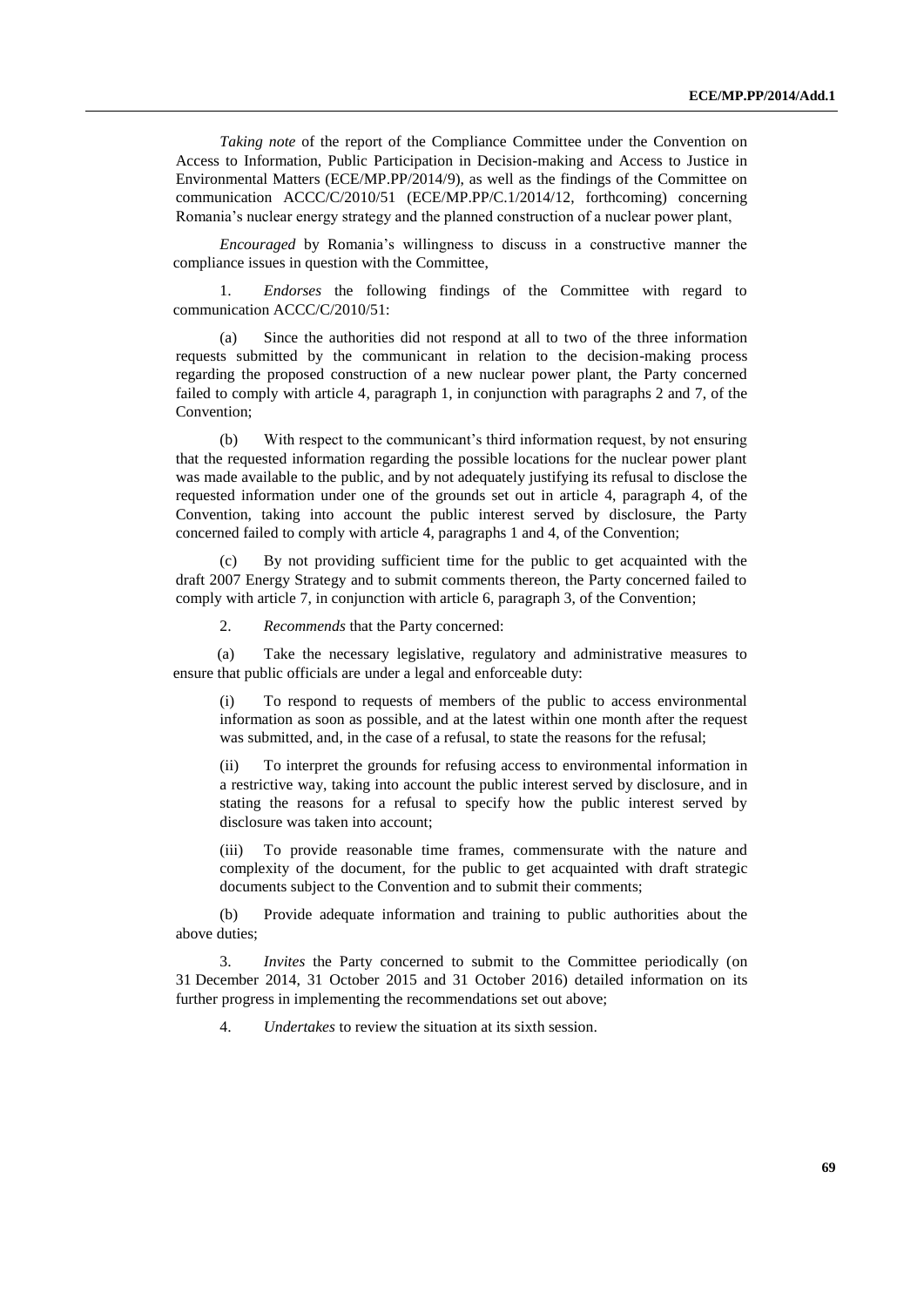# **Decision V/9k on compliance by Spain**

*The Meeting of the Parties,*

*Acting* under paragraph 37 of the annex to its decision I/7 on the review of compliance,

*Taking note* of the report of the Compliance Committee under the Convention on Access to Information, Public Participation in Decision-making and Access to Justice in Environmental Matters (ECE/MP.PP/2014/9), as well as the report of the Committee on compliance by Spain with its obligations under the Convention (ECE/MP.PP/2014/20) examining the implementation of decision IV/9f,

*Encouraged* by Spain's willingness to discuss in a constructive manner the compliance issues in question with the Committee,

1. *Welcomes* the efforts made by the Party concerned to meet the recommendations of the Committee and the significant progress it has achieved in that respect;

2. *Endorses* the finding of the Committee that the Party concerned has seriously and actively engaged in efforts to follow the recommendations set out in paragraphs 5, 6 and 9 of decision IV/9f, to the extent that the Party concerned is no longer in a state of non-compliance with the provisions of article 3, paragraph 8, article 4, paragraphs 1 (a), (b) and 2, and article 6, paragraphs 3 and 6, of the Convention with respect to the specific points of non-compliance identified in the Committee's findings on communications ACCC/C/2008/24 (ECE/MP.PP/C.1/2009/8/Add.1) and ACCC/C/2009/36 (ECE/MP.PP/C.1/2010/4/Add.2);

3. *Also endorses* the findings of the Committee that the Party has failed to take sufficient measures to comply with article 4, paragraph 8, of the Convention with respect to the fees charged by the Murcia City Council for copies of environmental information, and to take sufficient efforts to overcome remaining obstacles to the full implementation of article 9, paragraphs 4 and 5, with respect to legal aid to non-governmental organizations (NGOs);

4. *Notes with regret* that the Party concerned therefore remains in non-compliance with the Convention through failing to implement some of the earlier recommendations of the Meeting of the Parties;

5. *Recommends* that the Party concerned take as a matter of urgency the necessary measures to ensure that the fees charged by the Murcia City Council for the provision of copies of land use and urban planning information are reasonable and are set out in a publicly available schedule of fees;

6. *Also recommends* that the Party concerned take measures by 30 November 2014 to ensure that the remaining obstacles to the full implementation of article 9, paragraphs 4 and 5, of the Convention with respect to legal aid to NGOs are overcome;

7. *Requests* the Party concerned to provide detailed progress reports to the Committee by 31 December 2014, 31 October 2015 and 31 October 2016 on the measures taken and the results achieved in accordance with the above recommendation;

8. *Undertakes* to review the situation at its sixth session.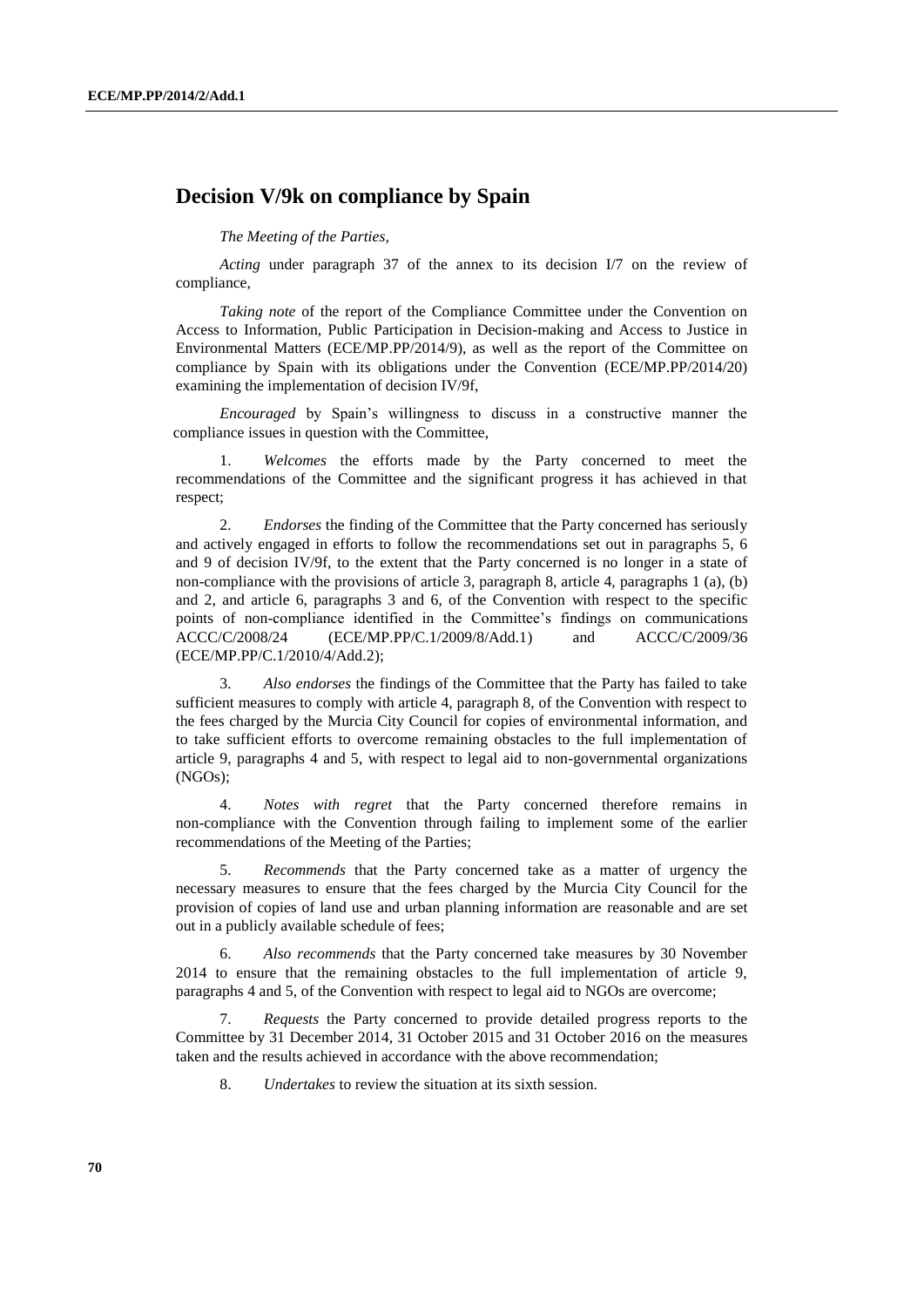## **Decision V/9l on compliance by Turkmenistan**

*The Meeting of the Parties*,

*Acting* under paragraph 37 of the annex to its decision I/7 on the review of compliance,

*Taking note* of the report of the Compliance Committee under the Convention on Access to Information, Public Participation in Decision-making and Access to Justice in Environmental Matters (ECE/MP.PP/2014/9) and the report of the Compliance Committee on compliance by Turkmenistan with its obligations under the Convention (ECE/MP.PP/2014/21) examining implementation of decision IV/9g,

*Encouraged* by the willingness of Turkmenistan in recent months to discuss in a constructive manner the compliance issues in question with the Committee,

1. *Welcomes* the engagement of the Party concerned in the compliance review process during the intersessional period, including its efforts to implement decision IV/9g;

2. *Endorses* the finding of the Committee that, through article 4, paragraph 2, article 11, paragraphs 1 and 5, and article 18, paragraph 1, of the 2014 Act on Public Associations, the Party concerned has fulfilled decision IV/9g to the extent that it is no longer in non-compliance with article 3, paragraph 9, of the Convention with respect to the rights of non-citizens to found and participate in public associations;

Also endorses the finding of the Committee that, in the light of the recent legislative developments, the Party concerned has fulfilled decision IV/9g to the extent that it is no longer in non-compliance with the obligation in article 3, paragraph 1, of the Convention to provide a clear, transparent and consistent framework to implement the Convention with respect to the points of non-compliance set out in decision IV/9g;

4. *Furthermore endorses* the finding of the Committee that, while the recent legislative developments are welcome, in the light of the lack of clarity as to how the prohibition on activities of unregistered associations set out in article 7, paragraph 2, of the 2014 Act on Public Associations is to be applied in practice, it is not in a position to conclude that the Party concerned is no longer in non-compliance with article 3, paragraph 4, of the Convention and the Party concerned thus remains in non-compliance with that provision;

5. *Decides* to lift the caution that entered into force on 1 January 2013;

6. *Recommends* that by 30 November 2014 the Party concerned provide information through an official statement to confirm, to the satisfaction of the Committee, that:

(a) The concept of "citizen" in article 9, paragraph 2, of the 2014 Law on Nature Protection includes any natural person, i.e., also foreign citizens and persons without citizenship, and that the concept of "natural persons" in article 11, paragraph 1, of the 2014 Act on Public Associations includes foreign citizens and persons without citizenship;

(b) The intended interpretation of article 4, paragraph 2, of the 2014 Act on Public Associations is that foreign citizens and persons without citizenship may, in the same way as citizens of Turkmenistan, become founders of public associations;

With respect to activities of non-registered associations within the scope of the Convention, article 9 of the 2014 Law on Nature Protection prevails over the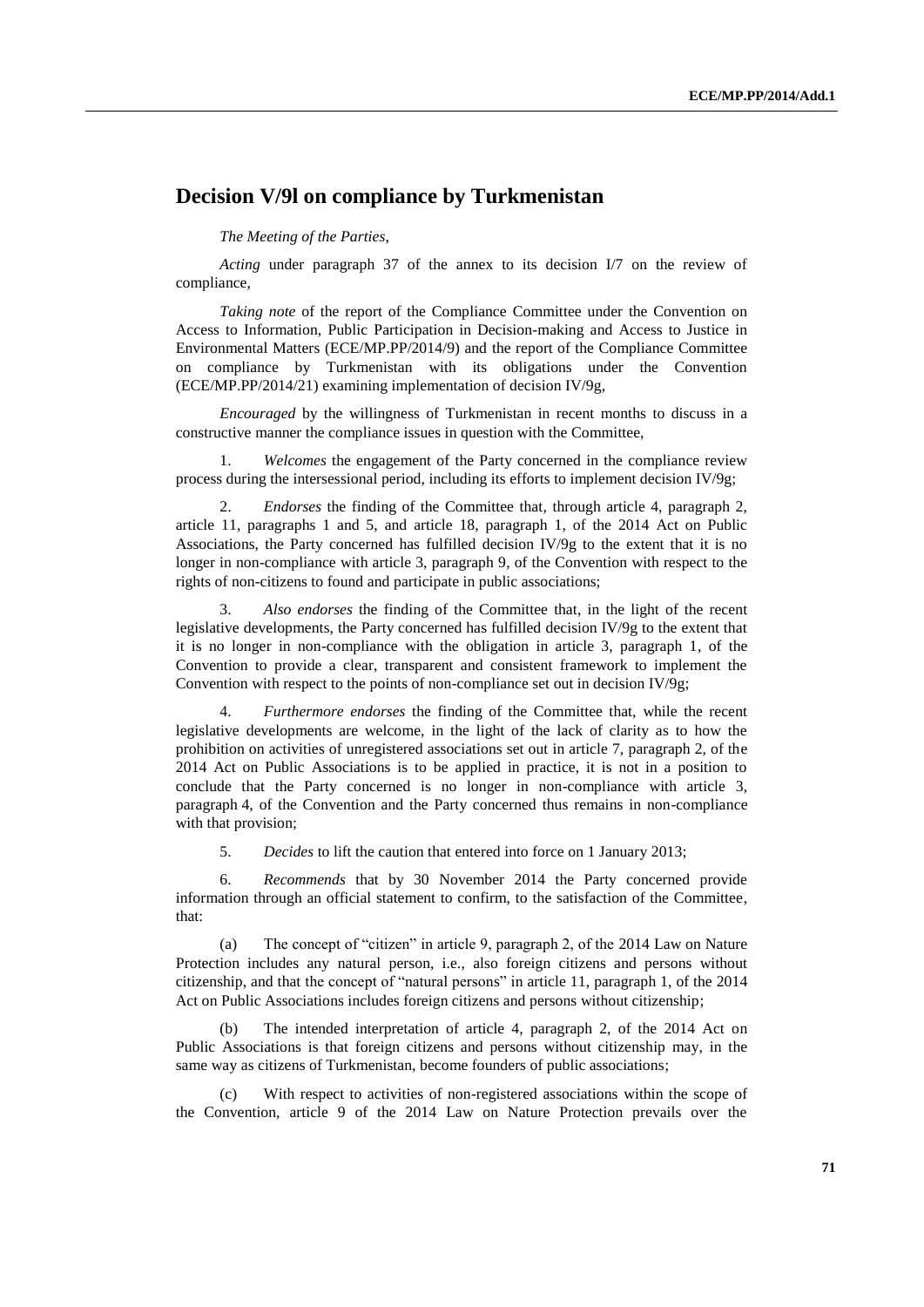prohibition on activities of non-registered associations in article 7, paragraph 2, of the 2014 Act on Public Associations and other relevant legislation (e.g. as *lex specialis*, in the form of a special law which prevails over a more general law);

7. *Invites* the Party to organize meetings (e.g., round tables, workshops or conferences) with broad public participation, open to all members of the public and dedicated to:

(a) Sharing experiences in activities carried out by associations, organizations and groups promoting environmental protection in the Party concerned;

(b) Ensuring the consistency of the national legal system of the Party concerned with the obligation set out in article 3, paragraph 4, of the Convention;

and to report on these meetings by 30 November 2015 as well as in its national implementation report to the sixth session of the Meeting of the Parties;

8. *Mandates* the Committee to confirm whether the Party concerned has sufficiently fulfilled the requirements of paragraph 6 above to the extent that it is no longer in non-compliance with article 3, paragraph 4, of the Convention;

9. *Undertakes* to review the situation at its sixth session.

## **Decision V/9m on compliance by Ukraine**

### *The Meeting of the Parties*,

*Acting* under paragraph 37 of the annex to its decision I/7 on the review of compliance,

*Taking note* of the report of the Compliance Committee under the Convention on Access to Information, Public Participation in Decision-making and Access to Justice in Environmental Matters (ECE/MP.PP/2014/9) and the report of the Compliance Committee on compliance by Ukraine with its obligations under the Convention, examining implementation of decision IV/9h (ECE/MP.PP/2014/22),

*Encouraged* by the willingness of Ukraine throughout most of the current intersessional period to discuss in a constructive manner the compliance issues in question with the Committee,

1. *Welcomes* the constructive engagement of the Party concerned throughout most of the intersessional period with respect to the follow-up on decision IV/9h;

2. *Endorses*, however, the finding of the Committee with respect to decision IV/9h that, as the legislative measures proposed by the Party concerned during the intersessional period to fulfil the requirements of paragraph 2 of decision II/5b have not been adopted and no longer exist even in draft form, Ukraine has failed to meet the requirements of both decision II/5b and paragraph 5 of decision IV/9h of the Meeting of the Parties;

3. *Also endorses* the finding of the Committee that the Party concerned thus remains in non-compliance with article 4, paragraph 1, of the Convention on access to information, numerous provisions of article 6 concerning public participation in decisionmaking and article 3, paragraph 1, requiring a clear, transparent and consistent framework to implement the Convention;

4. *Expresses* its deep concern at the absence of concrete results by the Party concerned in implementing decision IV/h during this intersessional period;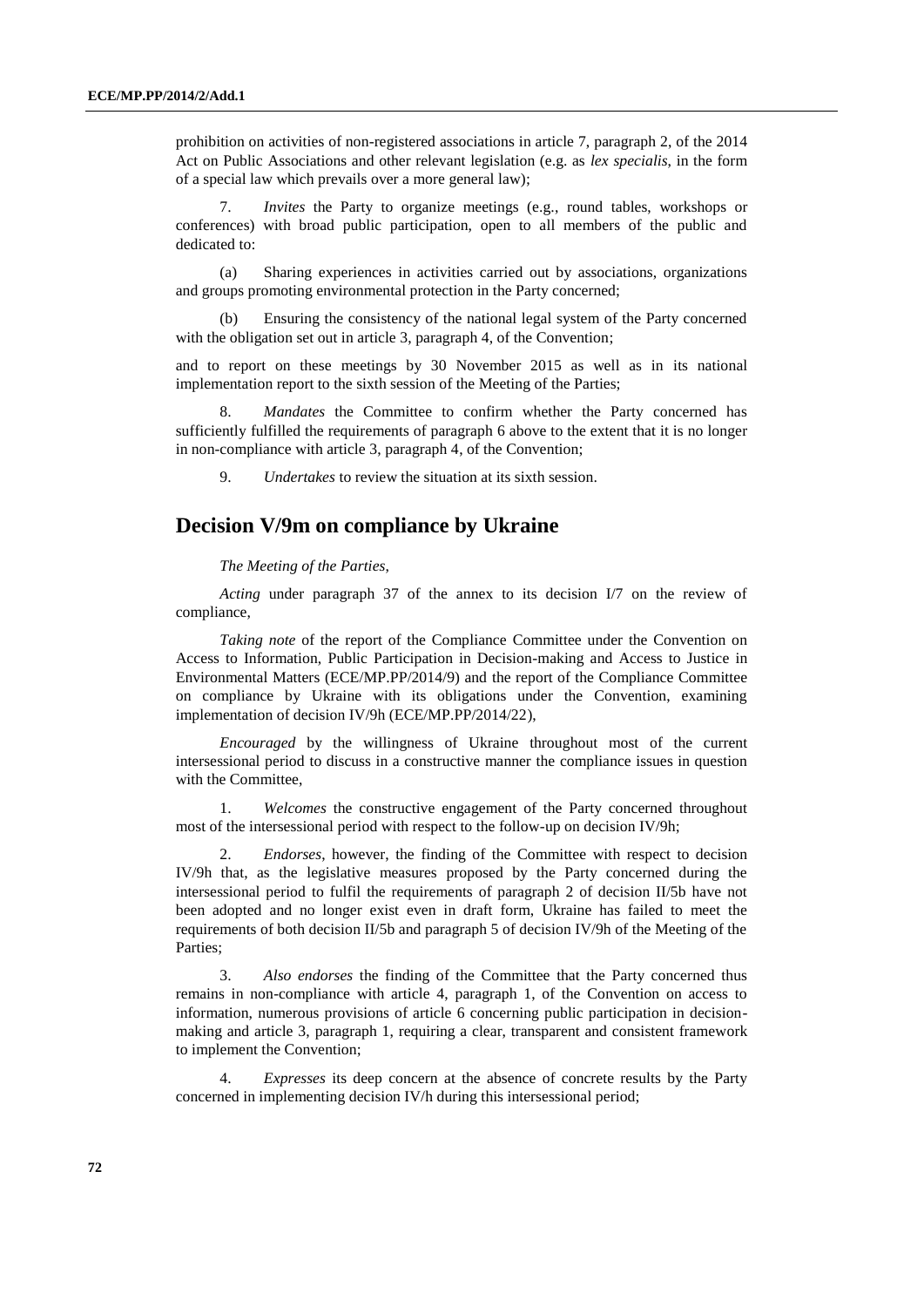5. *Reiterates* paragraph 5 of decision IV/9h and calls upon the Party concerned to implement the measures requested by the Meeting of the Parties in decision II/b as a matter of urgency, namely for the Party to bring its legislation and practice into compliance with the provisions of the Convention, and in particular:

(a) To provide for public participation of the kind required by article 6 of the Convention (article 6, paragraph 1 (a), and, in connection with this, article 6, paragraphs 2 to 8, and article 6, paragraph 9 (second sentence);

(b) To ensure that information is provided by public authorities upon request (article 4, paragraph 1);

(c) To address the lack of clarity with regard to public participation requirements in environmental impact assessment and environmental decision-making procedures for projects, such as time frames and modalities of a public consultation process, requirements to take its outcome into account and obligations with regard to making information available in the context of article 6, in order to ensure a clear, transparent and consistent framework for the implementation of the Convention (article 3, paragraph 1);

6. *Decides* to:

(a) Maintain the caution currently in place since the fourth session of the Meeting of the Parties;

(b) Provide for the caution to be lifted if the Party concerned has adopted the necessary measures to bring its legislation into full compliance with the provisions of the Convention, in particular fully satisfying the conditions set out in paragraph 5 above, and has notified the secretariat of this fact by 31 December 2015;

7. *Requests* the Compliance Committee to establish the successful fulfilment of the conditions set out in paragraph 5 above;

8. *Also requests* the Compliance Committee to report to the Meeting of the Parties at is sixth session on whether the Party concerned has fulfilled the conditions set out in paragraph 5 above, with a view to assisting the Meeting of the Parties in deciding whether to suspend the special rights and privileges accorded to Ukraine under the Convention;

9. *Invites* the Party concerned to provide detailed progress reports to the Committee:

(a) By 30 November 2014, regarding the proposed process of legislative reform, including the steps taken so far and future steps to be taken, the proposed timetable for doing so and the consultation plan;

(b) By 1 March 2015, enclosing the text of the draft law(s);

(c) By 31 October 2016, regarding the results achieved in the further implementation of the above recommendations;

10. *Undertakes* to review the situation at its sixth session.

## **Decision V/9n on compliance by the United Kingdom of Great Britain and Northern Ireland**

## *The Meeting of the Parties*,

*Acting* under paragraph 37 of the annex to its decision I/7 on the review of compliance,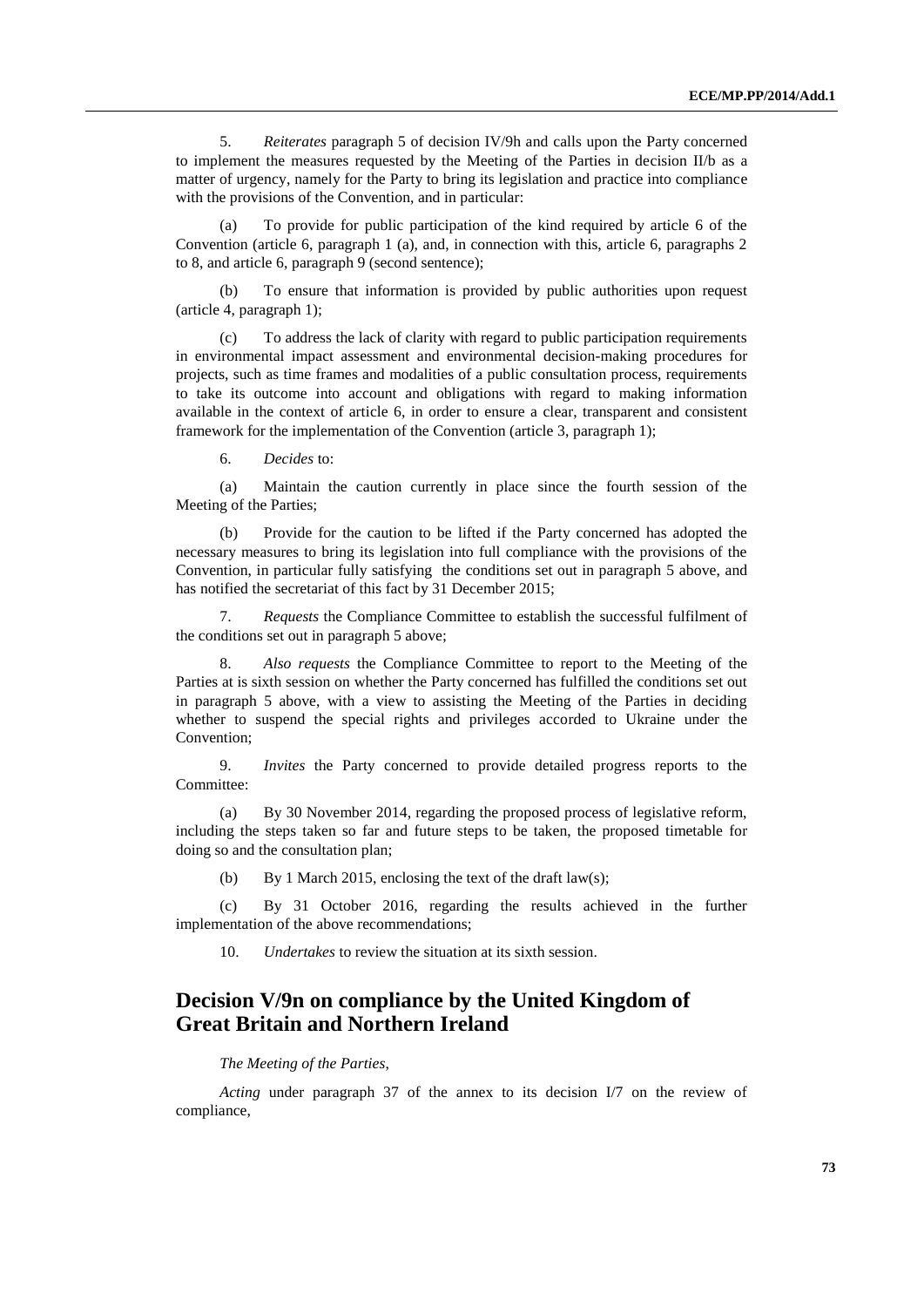*Taking note* of the report of the Compliance Committee under the Convention on Access to Information, Public Participation in Decision-making and Access to Justice in Environmental Matters (ECE/MP.PP/2014/9), the findings of the Committee on communication ACCC/C/2010/53 (ECE/MP.PP/C.1/2013/3) concerning the rerouting of traffic through a residential area of Edinburgh and the findings of the Committee on communication ACCC/C/2012/68 (ECE/MP.PP/C.1/2014/5) regarding Scotland's renewable energy programme, as well as the report of the Compliance Committee on compliance by the United Kingdom of Great Britain and Northern Ireland with its obligations under the Convention, examining implementation of decision IV/9i (ECE/MP.PP/2014/23),

*Taking note also* of paragraphs 38 and 40 of the report of the Compliance Committee's thirty-sixth meeting (Geneva, 27–30 March 2012) (ECE/MP.PP/C.1/2012/2), concerning communications  $ACCC/C/2011/64$  and  $ACCC/C/2012/65$ , respectively,

*Encouraged* by the willingness of the United Kingdom to discuss in a constructive manner the compliance issues in question with the Committee,

1. *Welcomes* the constructive ongoing engagement of the Party concerned throughout the intersessional period with respect to the follow-up on decision IV/9i;

2. *Endorses*, however, the findings of the Committee with respect to decision IV/9i that, despite the Party's serious and active efforts to implement the recommendations made by the Committee to the Party with its agreement and welcomed by the Meeting of the Parties through paragraph 4 of decision IV/9i, the Party concerned has not yet fully addressed the points of non-compliance identified in paragraph 3 (a)-(d) of that decision, and in particular that:

(a) By not taking sufficient measures to ensure that the costs for all court procedures subject to article 9 in England and Wales, Scotland and Northern Ireland are not prohibitively expensive and, in particular, by not providing clear legally binding directions from the legislature or the judiciary to this effect, the Party concerned continues to fail to comply with article 9, paragraph 4, of the Convention;

(b) In the light of the above finding that the Party concerned has failed to take sufficient measures to ensure that the costs for all court procedures subject to article 9 in England and Wales, Scotland and Northern Ireland are not prohibitively expensive, the Party concerned has failed to sufficiently consider the establishment of appropriate assistance mechanisms to remove or reduce financial barriers to access to justice, as required by article 9, paragraph 5;

(c) By still not ensuring clear time limits for the filing of all applications for judicial review within the scope of article 9 of the Convention in England and Wales, Scotland and Northern Ireland, nor a clear date from when the time limit started to run, the Party concerned continues to fail to comply with article 9, paragraph 4, of the Convention;

(d) By not having taken the necessary legislative, regulatory and other measures to establish a clear, transparent and consistent framework to implement article 9, paragraph 4, the Party concerned continues to fail to comply with article 3, paragraph 1, of the Convention;

3. *Also endorses* the findings of the Committee with regard to communication ACCC/C/2010/53 that by not providing the requested raw data to the public the Party concerned failed to comply with article 4, paragraph 1, of the Convention for a certain period, but that since the raw data are now provided to the public, the Party concerned is no longer in non-compliance with article 4, paragraph 1, of the Convention;